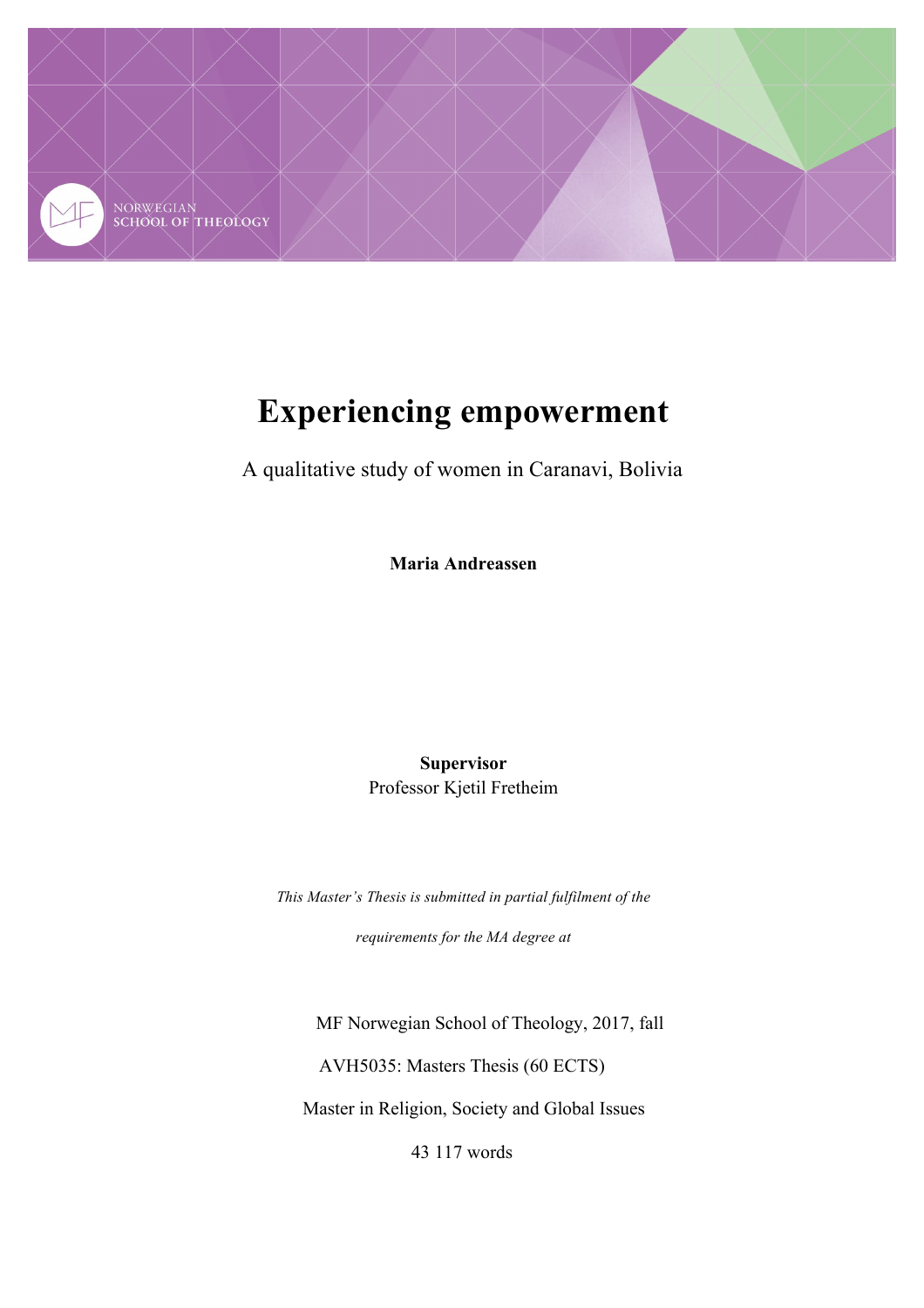# **Abstract**

Empowering women and achieving gender equality is one of the most crucial concerns of the United Nations Millennium Development Goals, and the Sustainable Development Goals from 2015. From a political and human rights perspective, women's participation and women's rights are of paramount importance in order to realise the Millennium Development Goals. Empowerment is needed because of the presence of unequal power relations, and it includes the processes by which people who have been denied the ability to exercise agency, autonomy or choices, to gain such abilities.

The purpose of this thesis is to illuminate the term empowerment and look at how the women, who have participated in development aid projects, experience empowerment. This is a qualitative study, where I have used semi-structured interviews. The ten informants are participating in courses and women's groups initiated by the Norwegian Mission Alliance in Bolivia, Caranavi. This thesis will be taking a holistic approach defining women's empowerment as a process, whereby women's lives are transformed from a state where they have little or no power, to a position where they have an increased self-confidence to make their own decisions.

Prior studies indicate that empowerment play a central role in the development debate, however empowering others is not something an outside force can easily influence. This thesis aims to understand the empowerment process regarding how the women experience empowerment. In addition, the research examines whether empowerment is easily implemented and the effects of change in power-relations. The most central theory used in this thesis is Jo Rowlands theory of empowerment and gender analysis of power relations. My findings indicate that many of the informants experienced an increased ability to solve and improve their conditions. Furthermore, the informants shared of an increase in selfesteem, including improvements within their family relations and in their local society. This thesis will provide a first-hand knowledge and an understanding of how empowerment can be experienced.

Keywords: empowerment, women, gender, power relations, development, Bolivia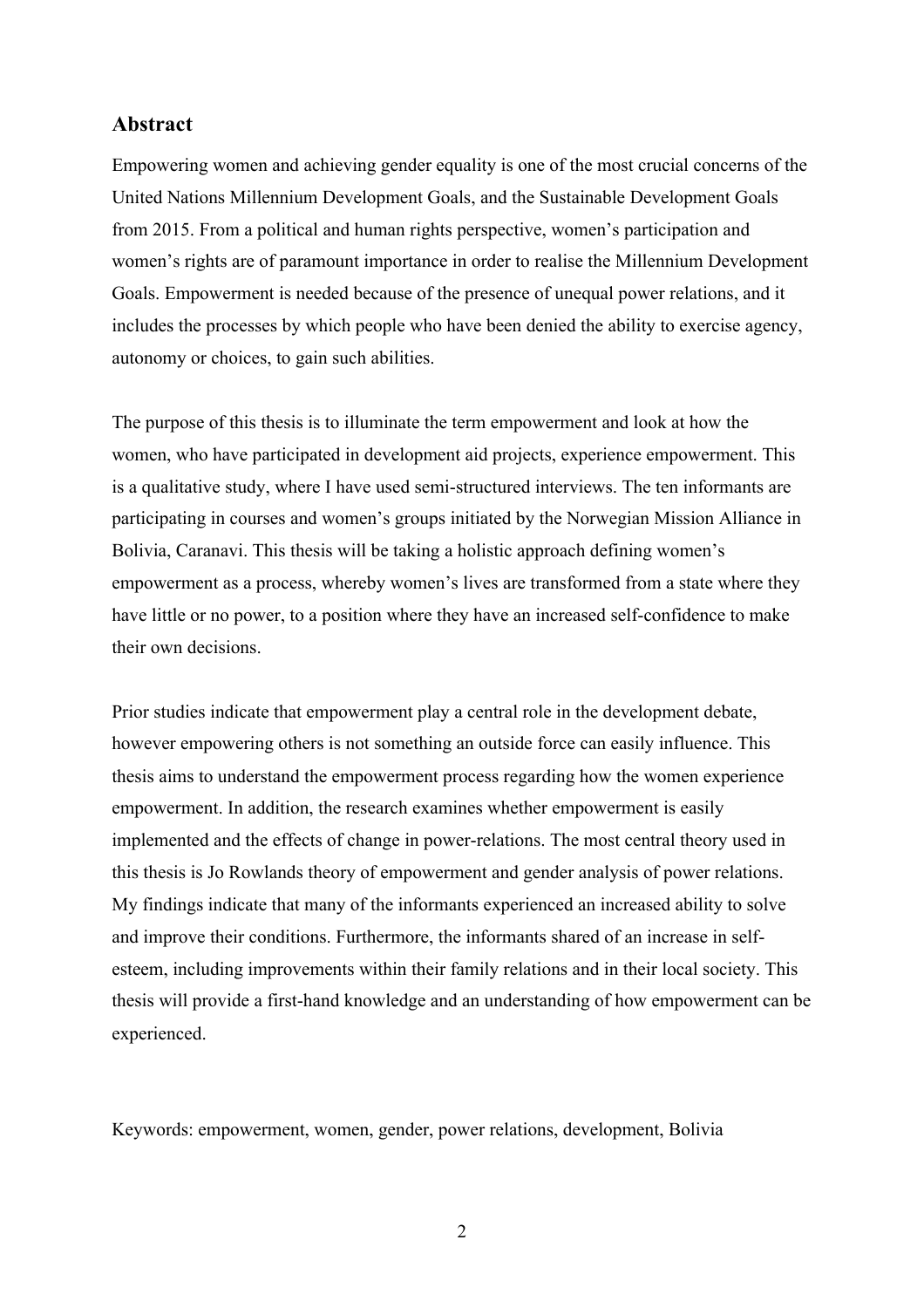# **Acknowledgements**

This thesis would not be completed without the input, both direct and indirect, of many people. First, I want to give thanks to my excellent supervisor, Kjetil Fretheim for always giving directions and for asking the right questions to help me progress further.

Second, I would like to thank my family and close friends for all the encouragements and patience throughout this whole research process. Furthermore, I am very grateful to everyone who have contributed with practical help and organising my stay in Bolivia and Caranavi. I want to thank the Norwegian Mission Alliance in Bolivia and Sandra, in particular, for sharing of your enthusiasm and passion for the women's projects in Caranavi. You have been a key person and your assistance has been a great advantage in this research. I am also very thankful to the ten informants who so generously and openly shared their thoughts and experiences with me.

Third, thank you Daniel, for helping me with the Spanish translation and to Sara, for going through the English grammar. I am also very grateful to Mari, for being the so generous and helpful the weeks before I handed in this thesis.

Last but not least, thank you Magnus, for outstanding support, continuous help and encouragement throughout the entire process.

Oslo, November 2017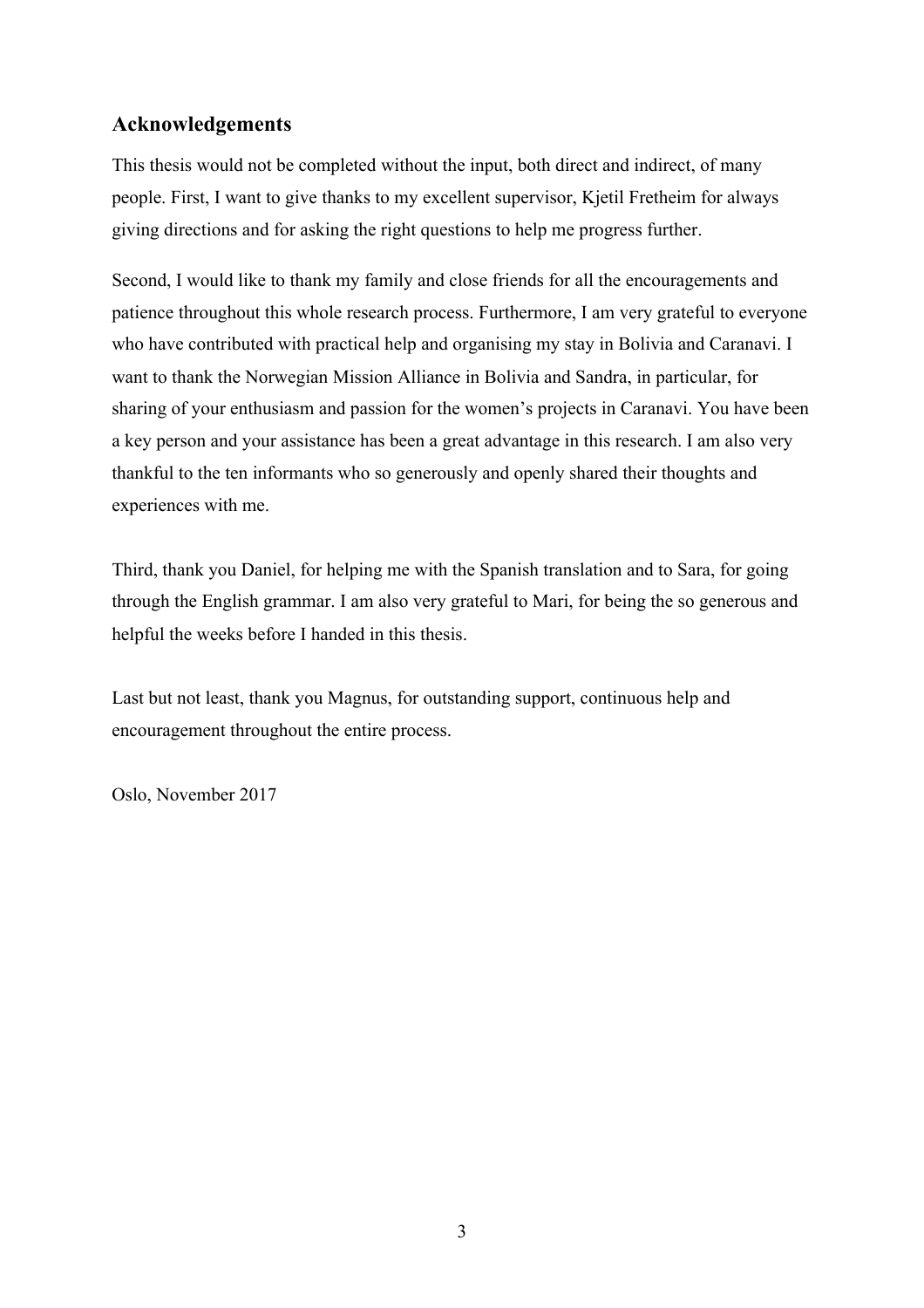# **Table of contents**

| .22 |
|-----|
|     |
| .22 |
|     |
|     |
|     |
|     |
|     |
|     |
|     |
|     |
|     |
|     |
|     |
|     |
|     |
|     |
|     |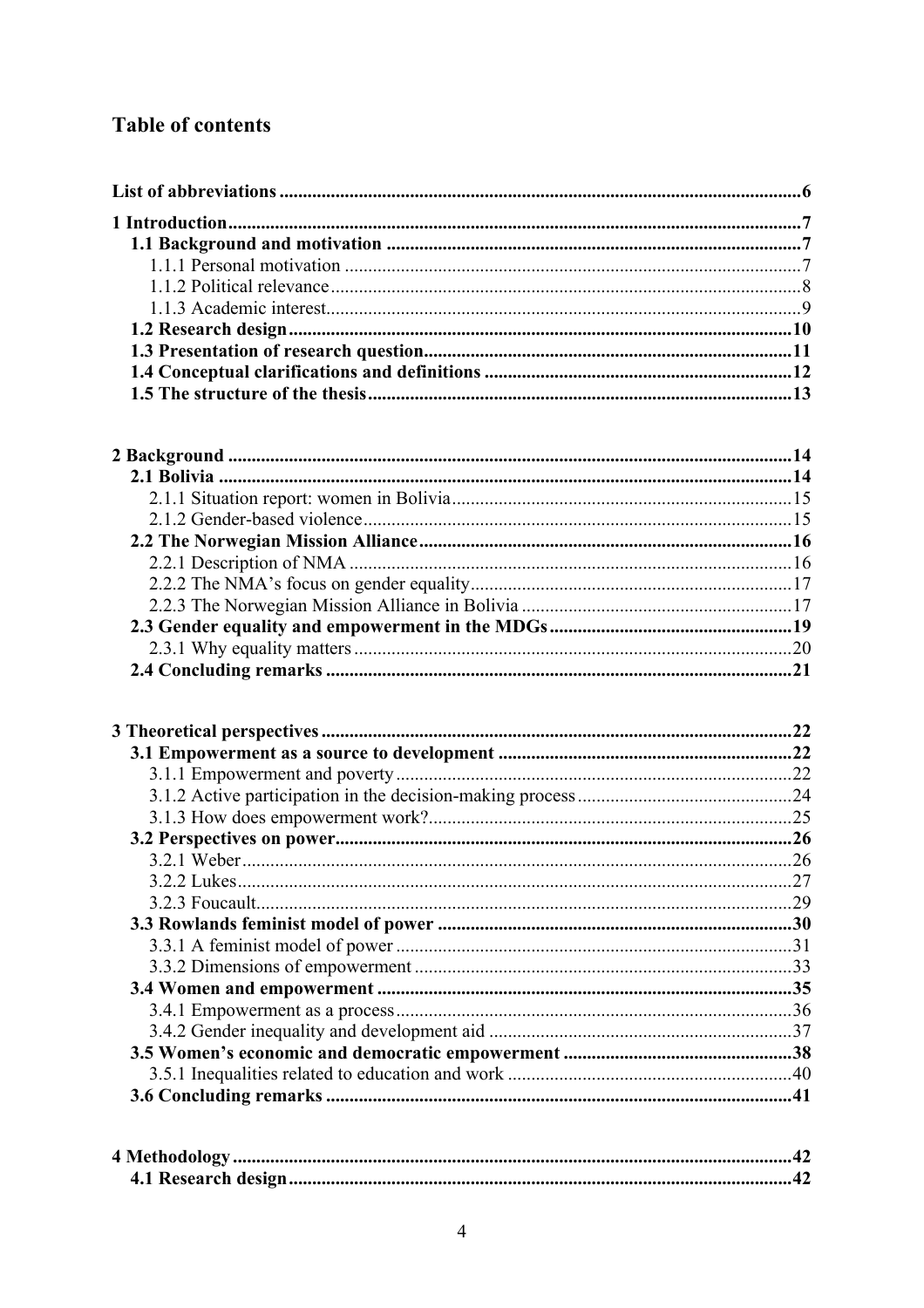| 4.3 Researcher in the field – methodological challenges and limitations47 |     |
|---------------------------------------------------------------------------|-----|
|                                                                           |     |
|                                                                           |     |
|                                                                           |     |
|                                                                           |     |
|                                                                           |     |
|                                                                           |     |
|                                                                           |     |
|                                                                           |     |
|                                                                           | .56 |
|                                                                           |     |
|                                                                           |     |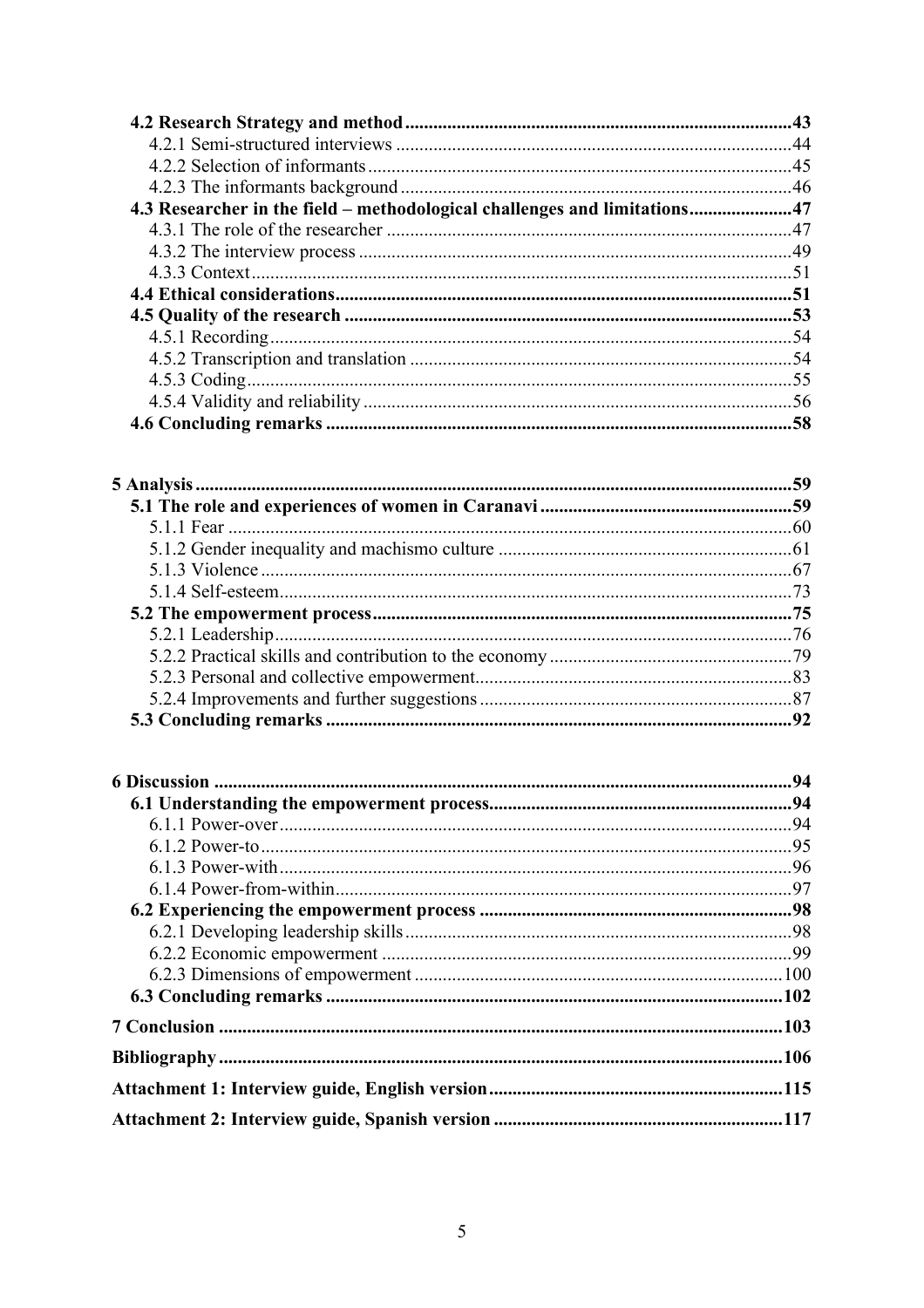# **List of abbreviations**

CEDAW - Committee on the Elimination of Discrimination against Women

CIA – Central Intelligence Agency

- DAP Development Aid Projects
- EIGE The European Institute for Gender Equality
- HDR Human Development Report
- ILO International Labour Organization

Law 348 – The Comprehensive Law to Guarantee Women a Free Life from Violence

MAN-B – Misión Alianza de Noruega en Bolivia / Norwegian Mission Alliance in Bolivia

MDG: Millennium Development Goals

NESH - The National Committee for Research Ethics in the Social Sciences and the Humanities

NGO - Non-governmental Organisation

NMA – The Norwegian Mission Alliance

NOU – The Official Norwegian Report

NSD - Norwegian Social Science Data Services

REDMUCAB - Red de Mujeres en Caranavi y Alto Beni / Caranavi Alto Beni Women Network

SDG - Sustainable Development Goals

SIDA - The Swedish International Development Cooperation Agency

UDHR - Universal Declaration of Human Rights

UN - United Nations

UNDP - United Nations Development Programme

WB - The World Bank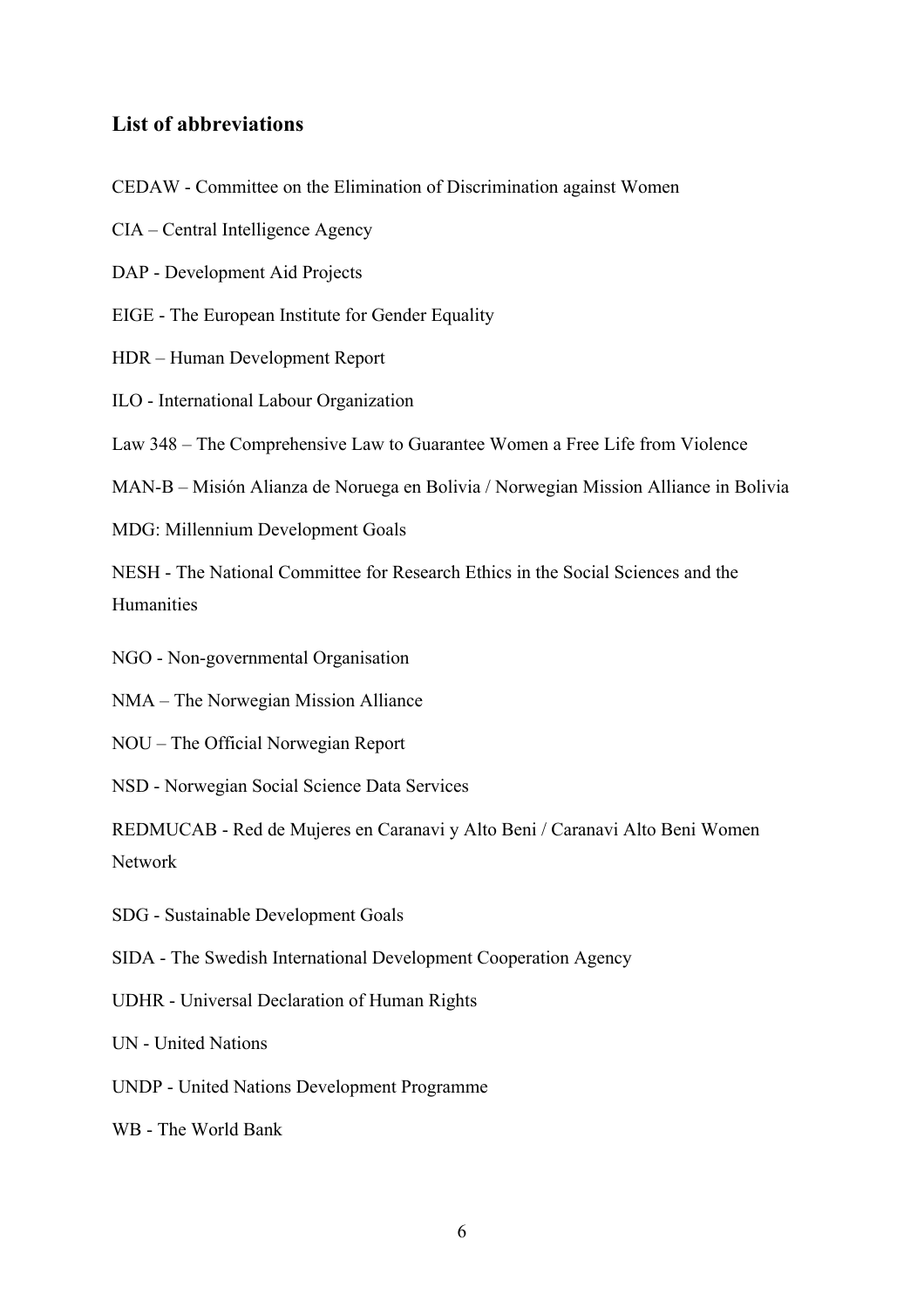# **1 Introduction**

I rise up my voice - not so I can shout but so that those without a voice can be heard we cannot succeed when half of us are held back. - Malala Yousafzai (2014)<sup>1</sup>

# **1.1 Background and motivation**

This thesis will investigate the term empowerment in particular by looking at how a gender and empowerment analysis can be utilised by women. Though I have chosen to emphasise women's empowerment, I believe that this account holds much relevance to the empowerment of other disadvantaged and vulnerable groups. Furthermore, I will explore various uses of the concept within the theoretical framework of women, gender, and development. The purpose of this thesis is to contribute to the understanding of how the empowerment process is experienced by women participating in the Norwegian Mission Alliance in Bolivia (MAN-B) projects in Caranavi, Bolivia.

# **1.1.1 Personal motivation**

My interest for Latin America started when living in Caracas, Venezuela, as an exchange student in 2006-2007 and later through international nursing practice in Guayaquil, Ecuador, in 2013. Latin American countries are often characterised by strong social and economic injustice and corruption. In my experience, the relations of power in the Latin American societies strongly favour the few while oppressing the majority. My motivation to write about women and empowerment developed as I started studying development and international aid, human rights, religion and social studies. This growing interest is also based on the experiences from travels to Latin America and in particular through watching the influence of the machismo culture in these countries.

One of the experiences that motivated me to investigate women's situation took place when I assisted an 18-year-old woman giving birth at a hospital in Guayaquil. I witnessed the difficulties she and other women in her situation could potentially face. The young woman came to the hospital alone and told me that the father of the child had left her. Moreover, she told me she did not have an education, work or income and that she was already alone with

 <sup>1</sup> Pakistani activist for female education and Nobel Prize winner in 2014.

<sup>&</sup>lt;sup>2</sup> Spanish for neighbourhood, but is often used for "a quarter of a town or city, especially one with a high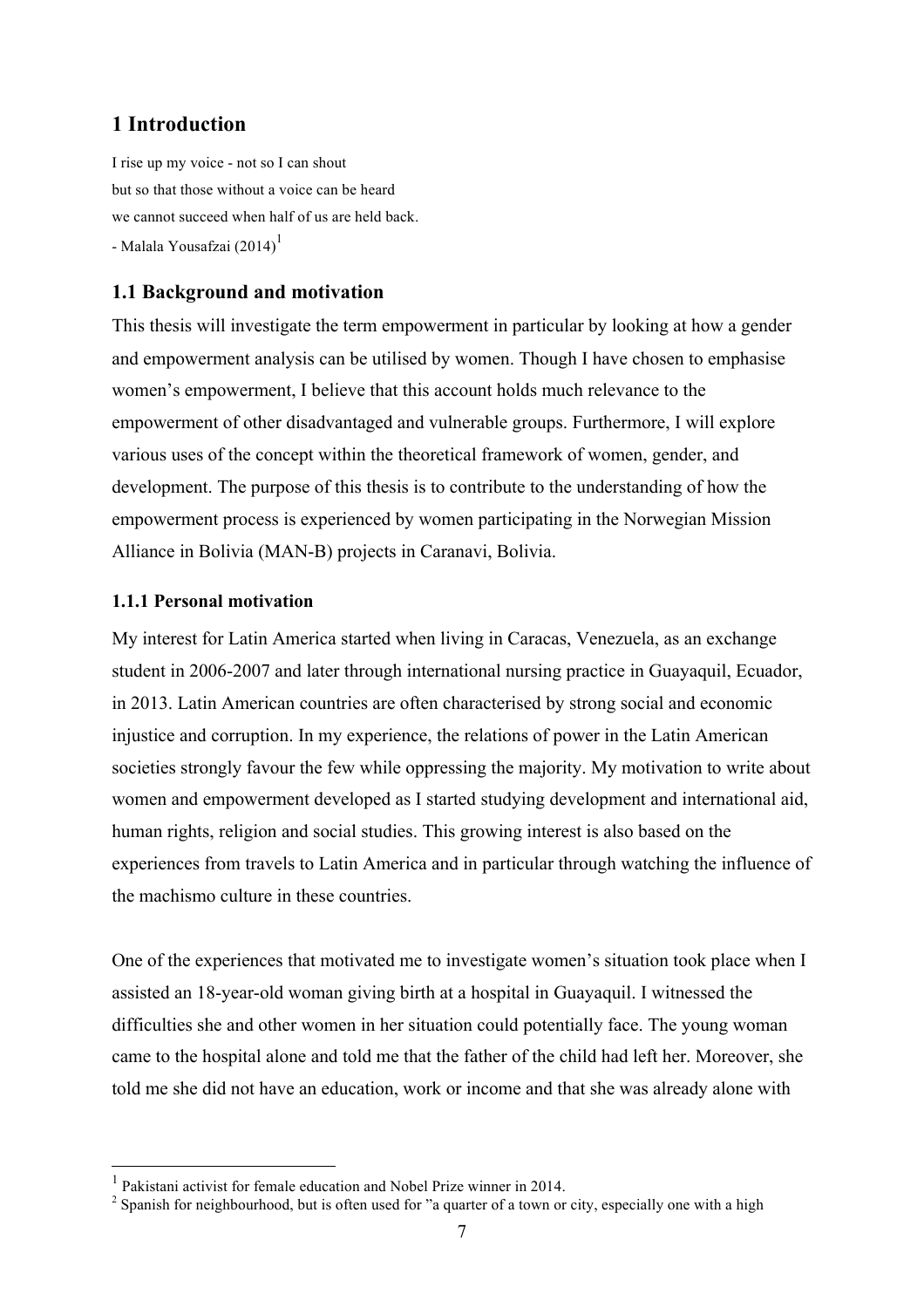the responsibility of two young children. When I later visited families in the barrios<sup>2</sup> of Guayaquil, I met many women in the same situation, that were left alone taking care of their children with lack of education and little income. Few of the fathers of these children stayed to take responsibility for their families.

I believe this is one of many examples of cultivation of the male and female structures that are still strongly held in many societies today, particularly in Latin America. The prosperities of these women in Guayaquil, being destined to take care of children in unsafe conditions, with lack of resources, raised many questions and an urge to find lasting solutions to help these women. Though there are many aspects to take into consideration on this matter, I found one concept to be of particular interest to me: the idea of giving women tools that would give them increased control of their own lives.

#### **1.1.2 Political relevance**

Women's empowerment plays a central role in the development debate. Empowering women is one of the most crucial concerns of the Sustainable Development Goals (SDG), which is enshrined in the United Nations (UN) Millennium Declaration. From a political and human rights perspective, women's participation and women's rights are of paramount importance in order to realise the MDGs vision for the future of the world. Both according to the MDGs and the Norwegian Government's international development policy, women and empowerment, together with women's rights and gender equality, are among the most important priorities of international development aid.

In the UN's SDG, goal no. 5 is to: "Achieve gender equality and empower all women and girls" (UN, 2017a). It is further stated that "while the world has achieved progress towards gender equality and women's empowerment under the MDGs (including equal access to primary education between girls and boys) women and girls continue to suffer discrimination and violence in every part of the world" (ibid). Further it is put forth that: "gender equality is not only a fundamental human right, but a necessary foundation for a peaceful, prosperous and sustainable world" (ibid). In order to reach these goals, women and girls must receive equal access to education, health care, decent work, and representation in political and

<sup>&</sup>lt;sup>2</sup> Spanish for neighbourhood, but is often used for "a quarter of a town or city, especially one with a high poverty level" (Oxford dictionary, 2017a).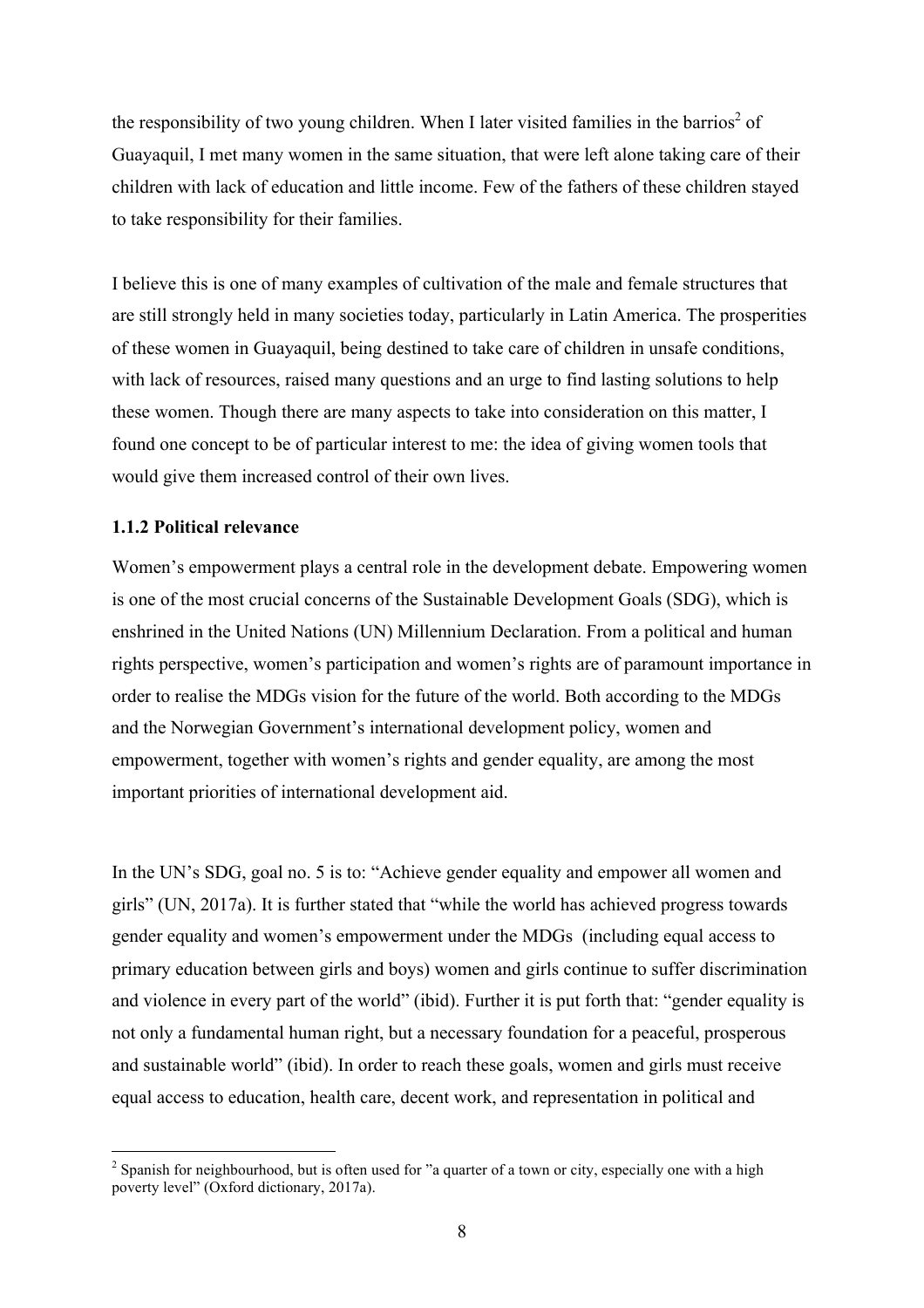economic decision-making processes. As a result, this will "fuel sustainable economies and benefit societies and humanity at large" (UN, 2017a).

Report no. 11 from the Norwegian Parliament Stortinget: "On Equal Terms: Women's Rights and Gender Equality" (2007), addresses the importance of acknowledging that the MDGs on poverty eradication cannot be achieved unless women are put centre stage. In the report, the focus on women's rights and gender equality is also criticised, because it has not been given the necessary priority over time. According to the Universal Declaration Human Rights (UDHR), advocating women's rights is an obligation and the efforts to promote them need to be intensified. At the same time, it is important to underline that even though the focus is on women, the policy must also mobilise boys and men. Former prime minister of Norway, Jens Stoltenberg, also states the importance of empowering women:

My main message today, however, is that the greatest gains countries achieve, economically, as well as politically, come with empowering women, ensuring equal opportunity and health care, and increasing the ratio of women's active participation in working life (Stoltenberg, 2006).

In other words, gender equality and women's empowerment are fundamental dimensions of human development. Just like Nobel Prize Winner Malala put forth in the beginning of this chapter: "we cannot have success, when half of us are held back". For human development to be universal, it cannot lack half of humanity. To have equal progress in human development, both men and women have to be involved. This is a simple but powerful truth, which is often forgotten in the preoccupation with average human progress. Gender gaps still exist in capabilities as well as opportunities. As the 2016 Global Gender Gap Report indicates: "progress is still too slow for realizing the full potential of half of humanity within our lifetimes" (United Nations Development Programme, 2016:165).

#### **1.1.3 Academic interest**

The academic value of this research centralises around the exercise of power in societies. My contribution is mainly an understanding of power-relations that already exist by providing first-hand knowledge through interviews. The term empowerment is undoubtedly connected to the word power. According to the Cambridge Dictionary empowerment is "the process of gaining freedom and power to do what you want or to control what happens to you" (2017a).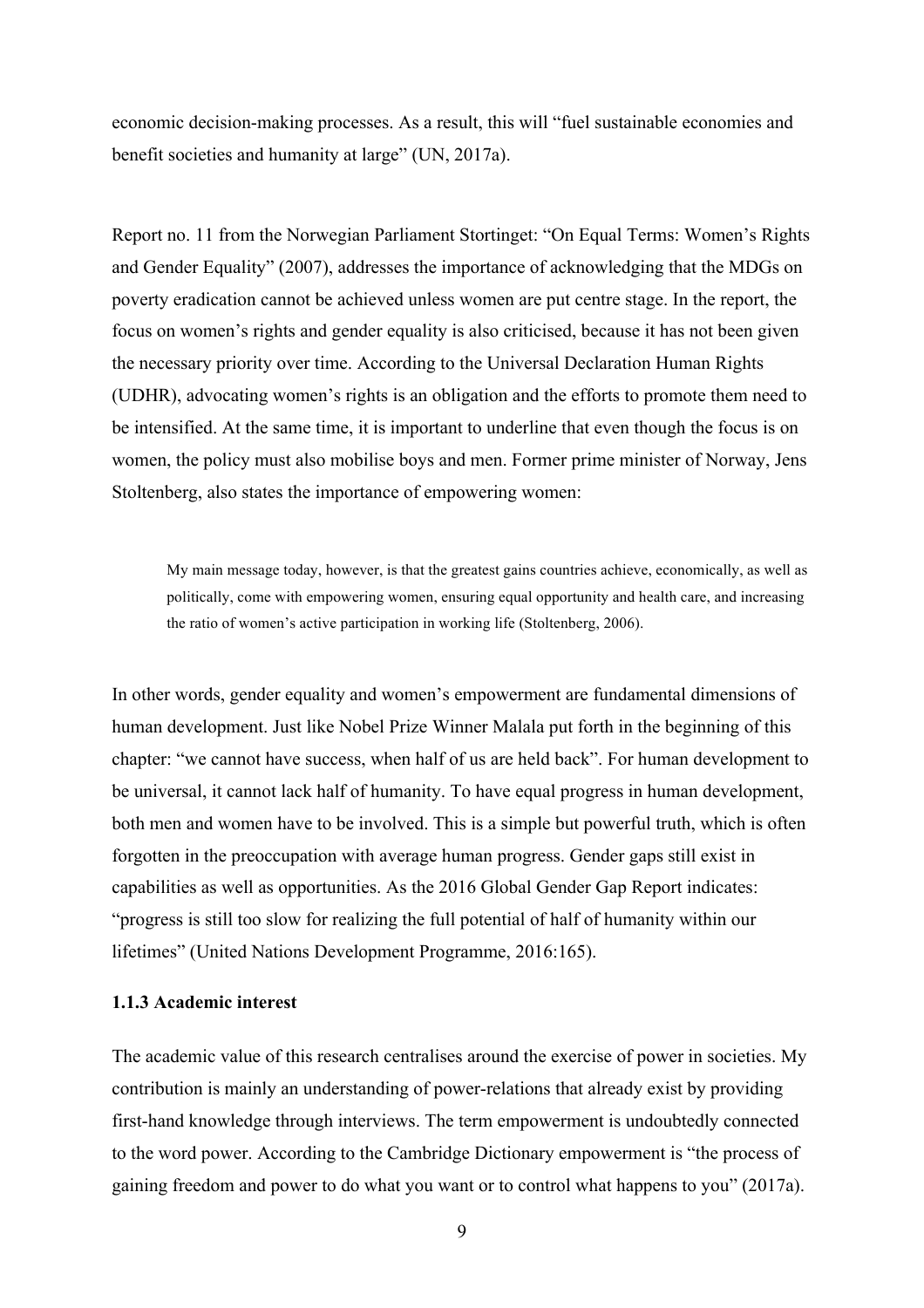The Oxford Dictionary, on the other hand defines the word as "the authority or power given to someone to do something" (2017b) or more specifically, "the process of becoming stronger and more confident, especially in controlling one's life and claiming one's rights" (ibid). In other words, it is difficult to discuss the term "empowerment" without scrutinising the word power. Additionally, the Official Norwegian Report (NOU) emphasise that empowerment is linked to power:

Empowerment is about power and the lack of power seen from a perspective where the lack of power is not only an individual problem; rather it is a social, economic and cultural problem. Empowerment is to strengthen the individual or the groups of individuals to both change and affect inexpedient conditions. The goal is that the persons can control their lives more efficiently towards their personal needs and aims. Empowerment is closely linked to liberation (The Official Norwegian Report, 1998-18:274).<sup>3</sup>

Power-relations are essential in the discussion of the empowerment process, because when empowerment of women increases, they also have an increased ability to develop, on an individual level, an economic level and consequently on a collective level. The most relevant topics examine whether empowerment is easily implemented and the effects of change in power-relations, for instance increased self-esteem or economic prosperities. There are several theories which explore how power affects society and for this reason I will provide a brief presentation of some of the most central theories of power relations in chapter three.

#### **1.2 Research design**

My field of research, similar to this master in "religion, society and global issues" is interdisciplinary and combines social studies, development and gender study. The thesis explores how women experience empowerment in development aid projects (DAP), and the research is based on semi-structured interviews with ten women that have been involved in MAN-B's projects in the Caranavi districts. The interviews were conducted in Bolivia, April to May 2017. The thesis has an empirical focus mainly drawn to the study and analysis of the interviews. The interviews provide an insight into how the women experienced the empowerment process, through the projects and coursework given by the MAN-B. The employment of this method requires the researcher to be careful and considerate when it comes to the informants in the research. A more thorough review of the methods applied and the data gathering process will be given in chapter four.

<sup>&</sup>lt;sup>3</sup> This reference and following references in Norwegian are translated by me.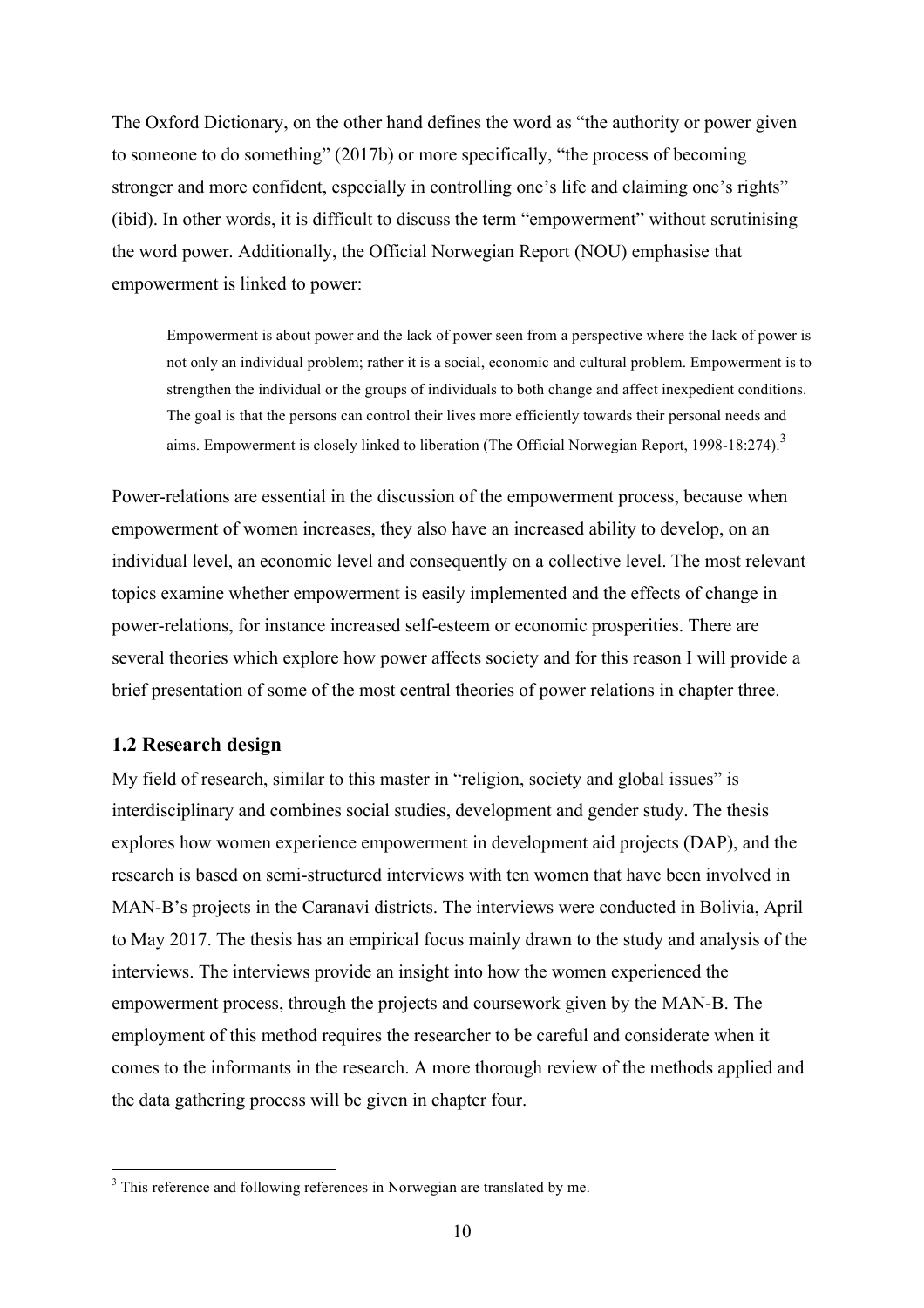# **1.3 Presentation of research question**

With this thesis I hope to provide a contribution that will take us one step closer to understanding how the empowerment process can be experienced for women that participate in DAP. On the academic field, this study will contribute with examples of the changes in already existing power-relations, including the effects of projects that focus on women's empowerment processes and whether these projects can be a way out of both poverty and gender inequality. To get first-hand knowledge on this matter, I have interviewed ten women from Bolivia that have participated in projects from MAN-B. My research question is:

*How do the women participating in MAN-B's projects in Caranavi, Bolivia, experience empowerment?*

My intention is to gain knowledge regarding how the women experience empowerment and how they feel that the coursework from MAN-B has influenced their lives. More specifically, I wish to understand how the courses affects their view of themselves and whether they have experienced that this has resulted in some changes in their personal life, within their own family and in their local society. Furthermore, I will investigate whether they believe it has opened doors to new activities outside their homes.

My field of interest is whether the projects have given any positive changes in the way the informants look at themselves and their role as women. I will emphasise the women's own experiences in terms of self-confidence, which is an aspect of empowerment that can result in women having increased power. What are the roles of men and women in the local community? How is work and tasks shared between them? What is the power balance in the family? Do the women feel more confident? Do they dare to speak up in public? Moreover, I will question whether the women feel that their situation is different as a result of the women's projects they have participated in, and whether their own experiences and selfevaluation are important indicators of their situation. I believe that conducting the fieldwork in Bolivia has provided me with valuable material and information that I cannot access in Norway or through other available sources.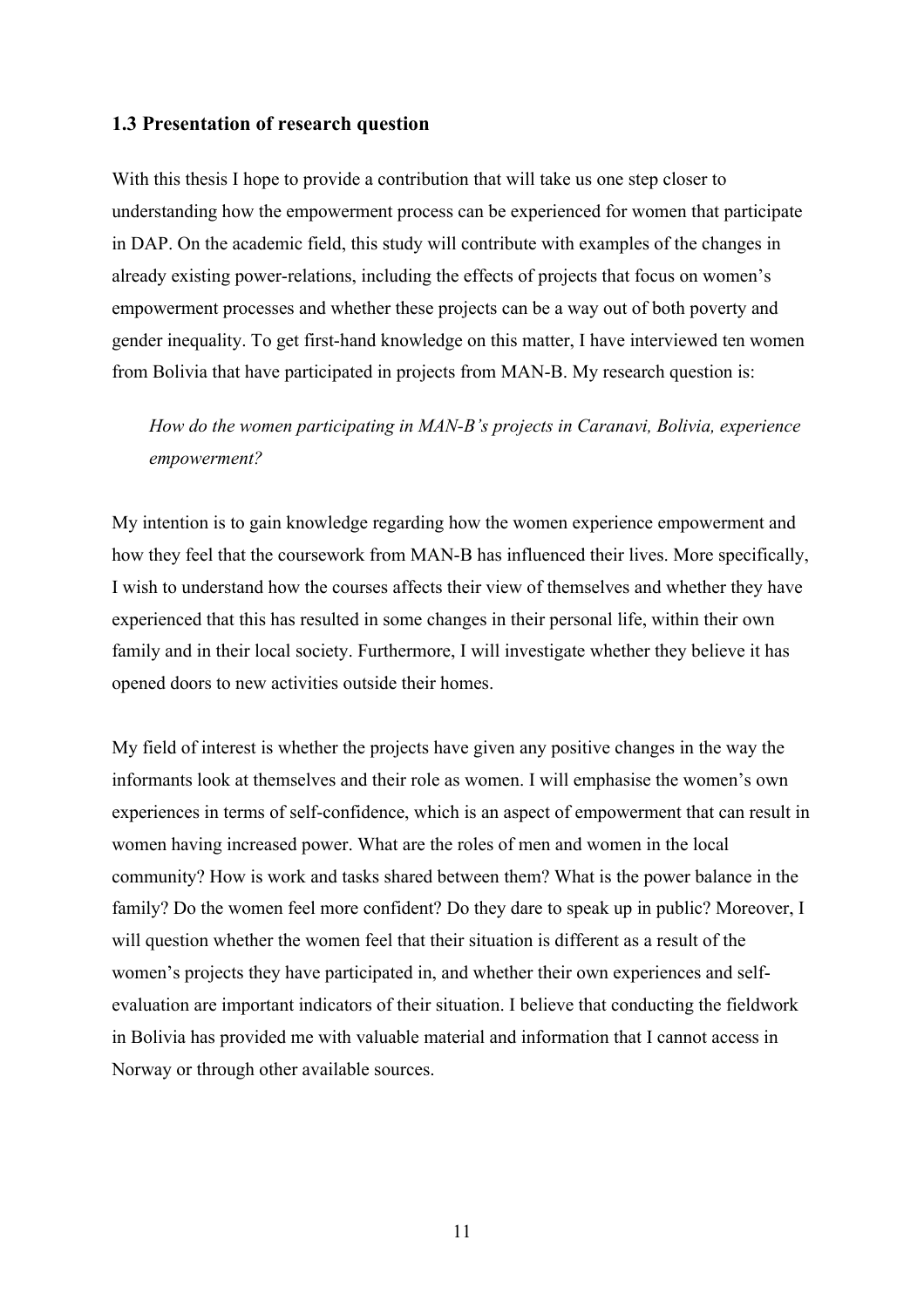#### **1.4 Conceptual clarifications and definitions**

There are a number of different definitions of empowerment*.* The term has undoubtedly become a buzzword, and is frequently and widely both used and abused (Batliwala, 2007). There are many elaborate definitions of empowerment, but Kabeer captures the core meaning quite well: "Empowerment refers to the expansion in people's ability to make strategic life choices in a context where this ability was previously denied to them" (Kabeer, 1999:437). Furthermore, she underlines the difference between having power and being empowered. Kabeer claims that people who were always "presented with a range of choices may be powerful, but they are not empowered because they were never denied that choice to begin with" (ibid). To define a word such as empowerment is undoubtedly a challenge that demands a discussion in itself. However, my primary focus has been to find a definition of empowerment that is useful for this specific research, with Appleby's perspective in mind:

When stating definitions it is crucial to see them as approximate guides to reality, and not as definitive terms. The danger of using finished definitions is that they threaten to overlook the great diversity within the different terms (Appleby, 2000:15).

My main objective is to analyse women's experiences of the empowerment process. In this context, empowerment will be presented as an integrated part of the poverty reduction in the world, both as an ideology and as a method. When I refer to empowerment, I will emphasise women's empowerment process, meaning that empowerment is an attempt to "strengthening women's ability to solve their own problems, through giving them a stronger role in the society" (Vilby, 2006:234). Furthermore, the Norwegian Mission Alliance (NMA) shares the understanding of empowerment as a process. Their definition is inspired by the World Bank (WB), which defines empowerment as the following:

Empowerment is the process of enhancing the capacity of individuals or groups to make choices and to transform those choices into desired actions and outcomes. Central to this process are actions that both build individual and collective assets, and improve the efficiency and fairness of the organizational and institutional context which govern the use of these assets (The World Bank, 2017).

Understanding empowerment as a process involves understanding that the work does not have a limited time-schedule, like other projects might have. Furthermore, regarding it as a process highlights how important changes can develop with the participants underway and with a greater probability of establishing lasting changes. Since the local society is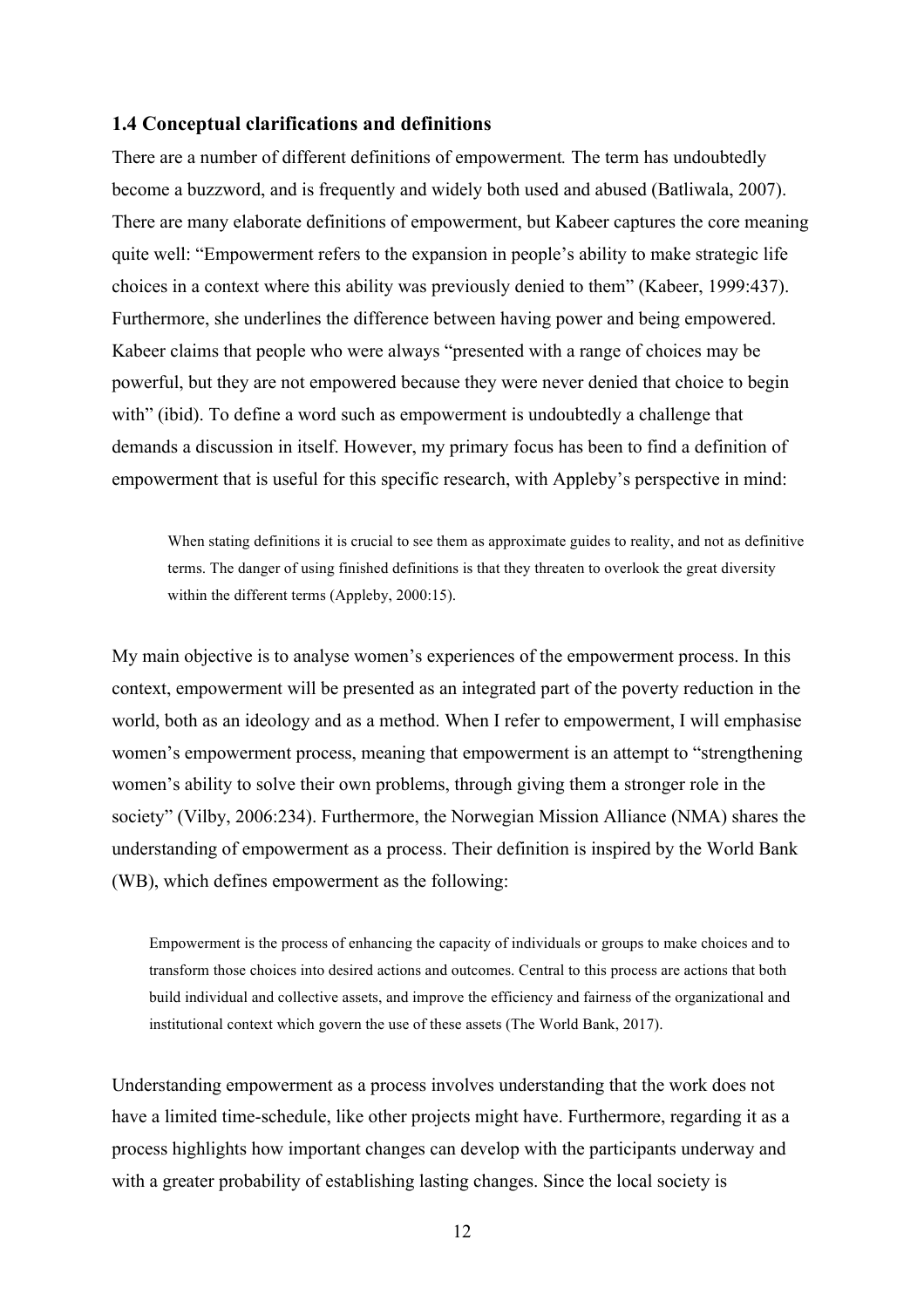considered the most important arena to win control over conditions and affect the community, I will also examine how empowerment can increase the capacity of individuals and groups so "they can make purposeful choices and their capacity can transform these choices into desired actions and outcomes" (Narayan-Parker, 2005:40).

#### **1.5 The structure of the thesis**

The thesis is organised as follows: the first chapter involves the introduction and presents the background, motivation and interest for the topic, including the research design, followed with presentation of the research question and conceptual clarifications. The second chapter intends to explore the background by presenting NMA, and in particular the work done by MAN-B in Caranavi, to enable the reader unfamiliar to Bolivia to envision the lives and conditions of the women participating in the projects. Chapter three is a literature review and outlines the theoretical framework for this thesis, including a wider presentation of empowerment theories. Chapter four presents the methods used in this thesis, while the analysis and findings from the interviews will be found in chapter five. The most central findings from the analysis will be further discussed in chapter six. Finally, I present my conclusions and final thoughts in chapter seven.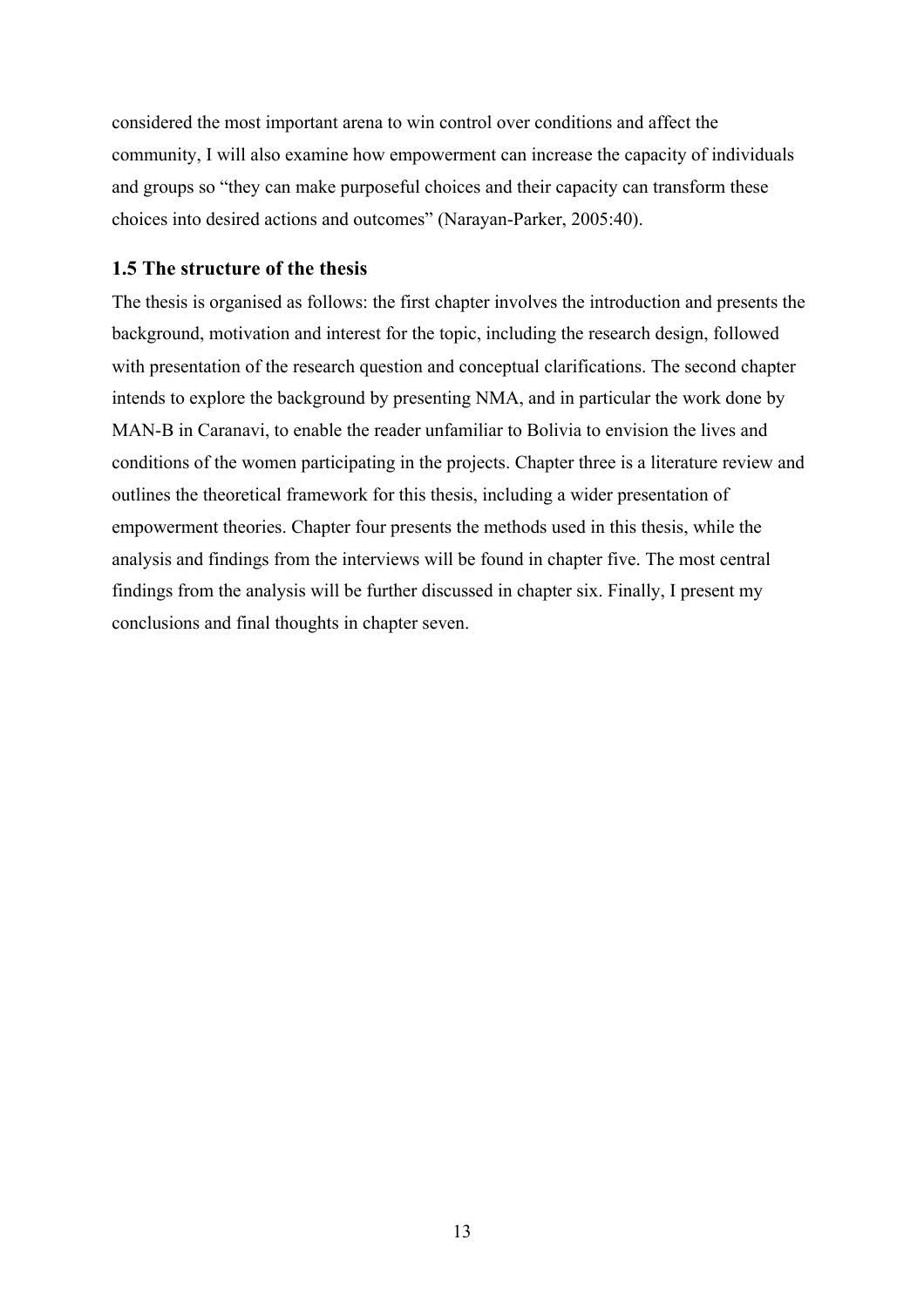# **2 Background**

In order to understand the complexity of this thesis it is important to have some background information of both Bolivia and the NMA. I will start with a brief presentation of Bolivia that highlights topics that are relevant to this research. This will enable the reader that is unfamiliar with the country to get a picture of how the lives and conditions of the women can be. Furthermore, I will look at how the NMA work with challenges related to gender inequality, and present the projects of MAN-B in Caranavi. At last, there will be given a brief presentation of gender equality and empowerment in the MDGs.

# **2.1 Bolivia**

Bolivia is a country with great geographical and cultural variation, both in the sense of landscape and within the multi-ethnic population. Bolivia is a nation that has the largest proportion of indigenous people, who make up around two-thirds of the population (BBC, 2012). The indigenous communities have undergone centuries of both discrimination and marginalisation that have forced them to give up their lands and work for others, and in general left them degraded to the status of "second-class" citizens (Hensley, 2011).

Evo Morales became Bolivia's first indigenous president in 2006 and for the last 11 years the country has witnessed various judicial changes. In the beginning of 2009, the Morales government created a new constitution that granted increased rights for women, as well as benefitting the indigenous people, which was viewed as a constitutional milestone in Bolivia. The recent statistical data from the Central Intelligence Agency (CIA) states that Bolivia is "a resource rich country attributed to captive markets for natural gas exports to Brazil and Argentina" (CIA, 2016:95). However, it is considered one of the poorest and least developed countries in Latin America, where 38,6% of its population is currently living below the national poverty line<sup>4</sup> (ibid).

The Bolivian legal system guarantees rights such as gender parity norms for election to Congress; freedom of violence; protection during pregnancy; equal pay for equal work; protection from employment discrimination for reasons of pregnancy, civil status, age, or physical traits; reproductive and sexual rights; and equal access to land ownership. However, social norms can limit the effect of laws to the detriment of gender equality. Extensive

<sup>&</sup>lt;sup>4</sup> The national poverty rate is based on per cent of population living on less than the international standard of 2\$ per day.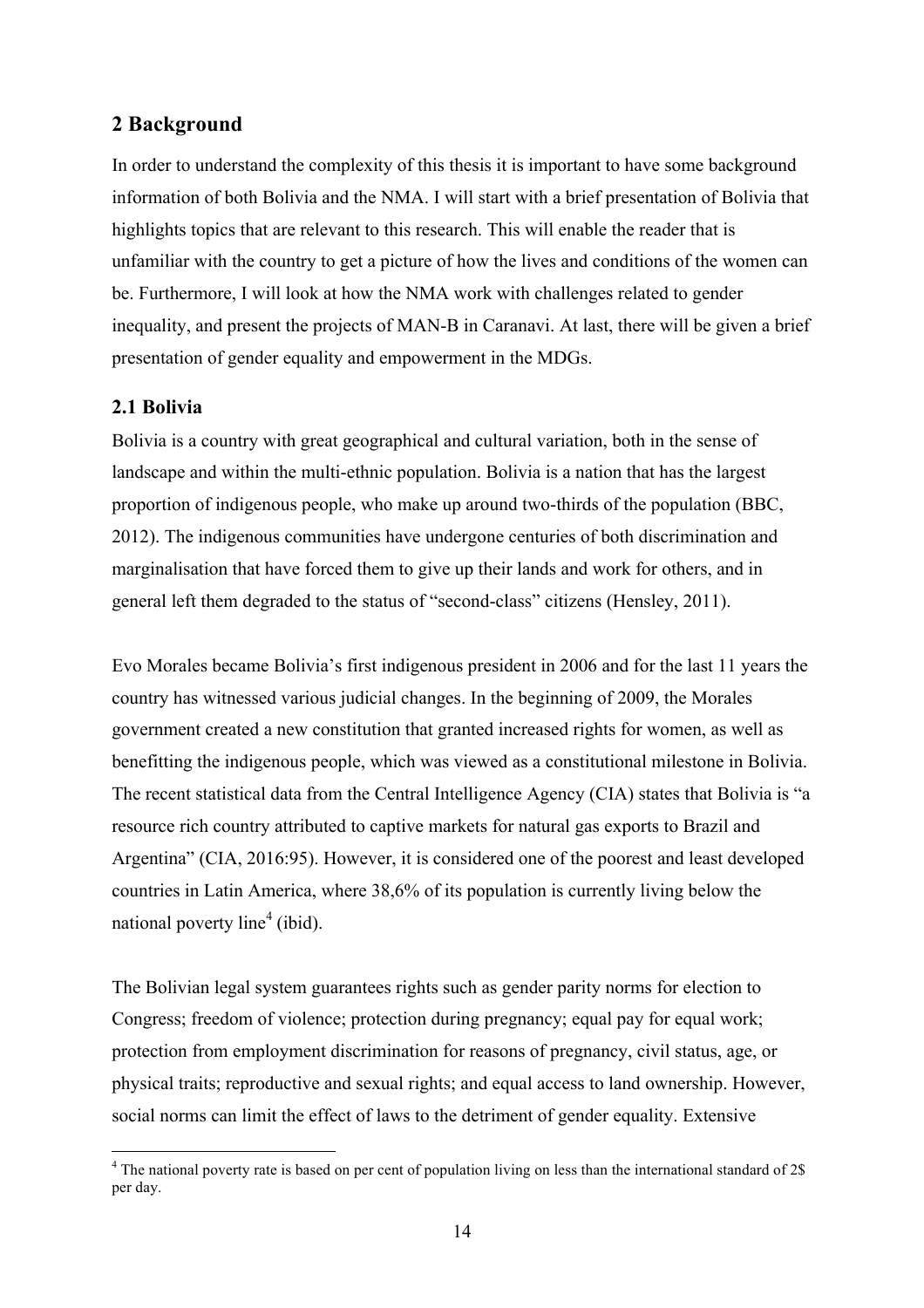literature has demonstrated that social norms are particularly binding where an increase in women's agency would threaten the balance of power in the household, including women's political participation (The World Bank, 2012).

#### **2.1.1 Situation report: women in Bolivia**

Although the new constitution of Bolivia guarantees equal rights for both genders, Bolivian women still face struggles and discrimination in several aspects of their lives. According to the Human Development Report (HDR) on Gender in Bolivia, men are treated better than women:

Men receive more and better education than women, receive increased and better health assistance than women, and have the possibility to generate income while working less […] if we consider that women, as opposed to men, also have […] the almost exclusive responsibility for domestic work (HDR 2003, cited in Unicef, 2003:1).

Similar to many Latin American countries, Bolivian women are expected to be a part of a typical gender role that can be described as a "wife-mother-maintainer" of the home. It is common for them to carry the main responsibility for domestic work, in addition to ensuring the welfare of their children.

In all countries and throughout the history, women have traditionally been marginalised both in the internal party power structures, and places in parliaments. In 2016, women occupied only 22 per cent of parliamentary seats worldwide. That is not the case for Bolivia, which is one of only two countries in the world where women are a majority in political representation (Green, 2016:121). Bolivia also had their first female President in 1980, Lydia Gueiler Tjeada (Walter, 2001:15). According to Committee on the Elimination of Discrimination against Women (CEDAW) reports from 2015, Bolivia was the second country in the world in terms of political participation of women, and the first in Latin America, with women making up 49 per cent of representatives in legislative bodies (CEDAW reports of Bolivia, 2015).

#### **2.1.2 Gender-based violence**

Despite the few milestones in Bolivia related to gender equality, violence against women remains a serious problem in the country (Bott et al., 2012). Many women suffer from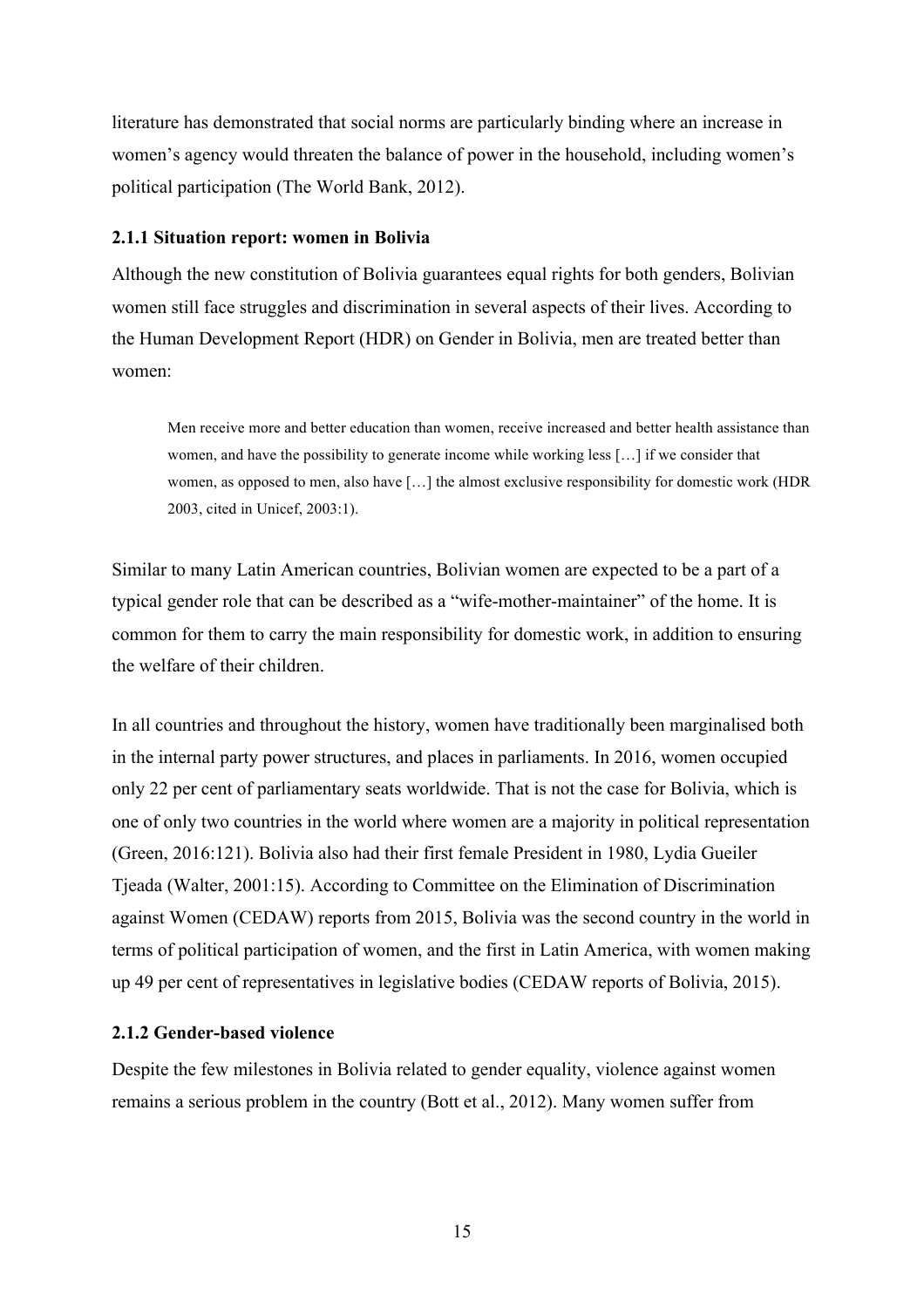domestic violence as a consequence of the machismo<sup>5</sup> culture and have few ambitions for their future. "Given the widespread prevalence of violence against women and children, its significant health and economic consequences, as well as its violation of many basic human rights" (UN, 2015). The UN's Committee on the Elimination of Discrimination against Women (CEDAW) establishes in Recommendation no. 19 that: "Gender-based violence is a form of discrimination that seriously inhibits women's ability to enjoy rights and freedoms on a basis of equality with men" (Office of the High Commissioner for Human Rights, 2017).

However, a greater pressure to address the issue of domestic and political violence has been materialised, and in 2013 the government passed Law 348: "The Comprehensive Law to Guarantee Women a Life Free from Violence". In the interviews the women frequently referred to this law and many stated how this law was crucial to end gender violence.

The Law 348 to guarantee women a right to life free of violence, prohibited reconciliation in the context of violence against women, and it also prohibited those receiving the complaint or dealing with the complaint to promote reconciliation. The law further stated that security measures must be put in place to ensure physical, psychological and sexual safety of the victim (CEDAW Reports of Bolivia, 2015).

According to the CEDAW Reports of Bolivia (2015) gender-based discrimination was prohibited by the Constitution, whilst femicide<sup>6</sup> was criminalised and sanctioned with  $30$ years' imprisonment. According to Bott et al. (2012) the percentage of women who reported physical violence by an intimate partner *ever*, was 52.3 % of women in Bolivia in 2003.

# **2.2 The Norwegian Mission Alliance**

The NMA is an "evangelical, diaconal mission organization that is engaged in an extensive work to support poor, disabled and marginalized people in Asia, South America and Africa" (NMA, 2017).

#### **2.2.1 Description of NMA**

The NMA describes of their goal as follows: "[to] give people the opportunity to develop their abilities and resources, and support them in taking responsibility for their own lives, the

 $5$  Machismo is defined as "male behaviour that is strong and forceful, and shows very traditional ideas about how men and women should behave" (Cambridge Dictionary, 2017b).

 $\delta$  Femicide is "the killing of a woman or girl, in particular by a man and in account of her gender" (Oxford Dictionary, 2017a).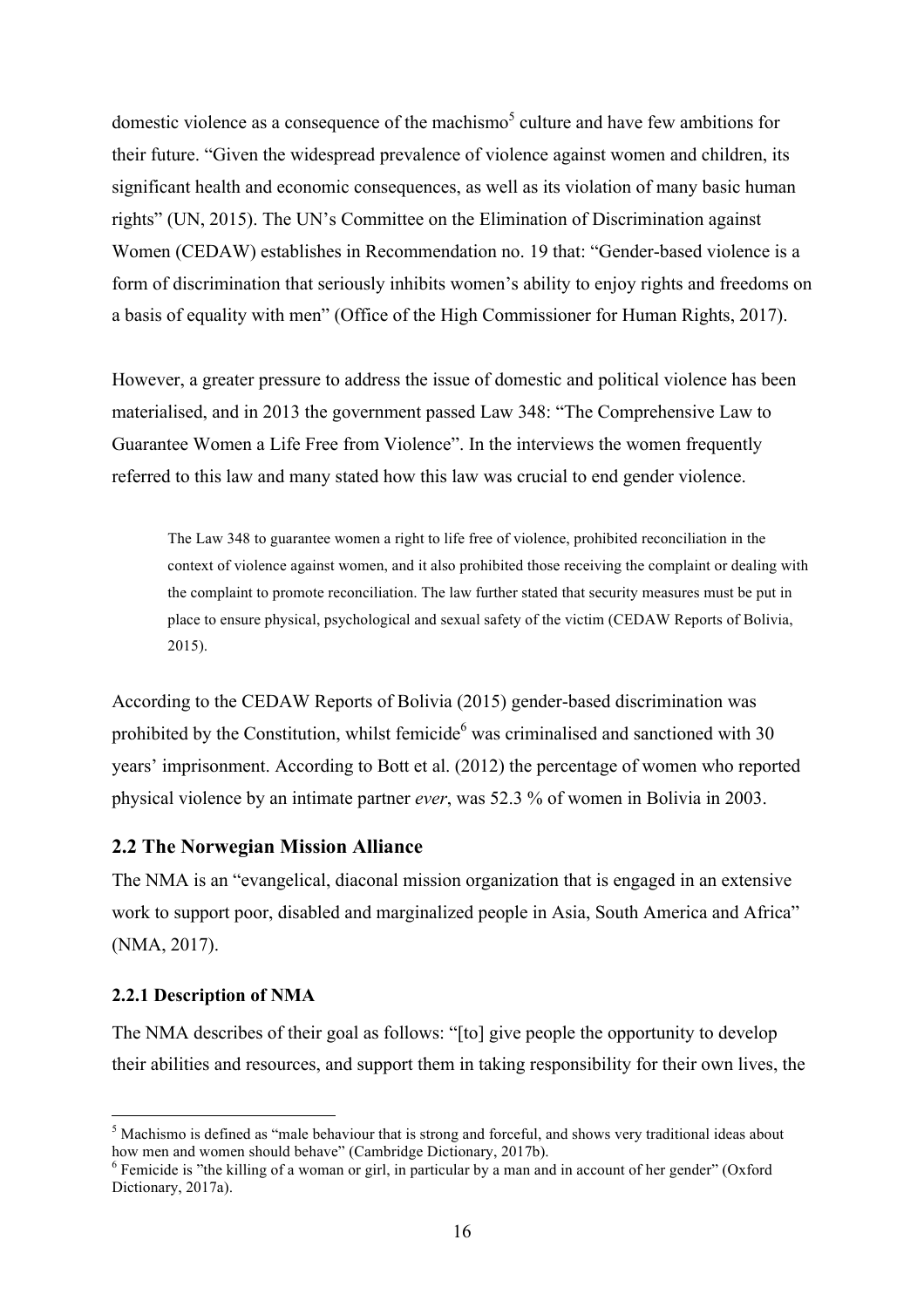lives of their families and the development of their own local communities" (NMA, 2017). The work of the NMA includes: "community development with components like education, healthcare, income-generating activities and livelihood" (ibid). Furthermore, they work together with local authorities, organisations and communities to ensure that the target groups participate and have ownership over the projects. Wherever possible, the NMA cooperates with national evangelical churches and local congregations.

#### **2.2.2 The NMA's focus on gender equality**

According to the NMA Strategy Document (2010-2015), point 5.4.2 concerning gender, a great gap between female and male rights and opportunities remains. Through the perspective of gender, the NMA aims is to ensure that both men and women have access to, and control over resources and equal opportunities. This includes both basic needs like access to an economic income, health service, education, infrastructure and technology, as well as strategic needs like control over resources and a fair chance to participate and influence political processes.

Poverty and inequality are closely linked, and since discrimination often affects girls and women, the NMA's efforts are to ensure that women and girls are empowered and to strengthen their position in society. However, the NMA emphasise that this should never be interpreted in a way that does not ensure participation of both men and women. In many of the areas that the NMA work with, women's participation in equality initiatives tends to be dominating, and involving men can be a challenge. The gender perspective can help to understand how men and women have different roles and positions that affect each other, and also how they depend on one another. When women's position and role changes it affects men as well, which is the reason why it is important to engage both men and women. NMA's overall goal is to combat poverty and change the target groups living conditions, however while the living conditions might be improved for one group, this improvement can have the opposite effect for another group. Therefore, it is of eminent importance to include both genders (NMA Strategy Document, 2010).

#### **2.2.3 The Norwegian Mission Alliance in Bolivia**

MAN-B, which was founded in 1978, was formally recognised by the Bolivian State in 1980, and is supported through a bilateral channel from the NMA. The Strategy Plan states that: "it is a Mission that facilitates development together with local grassroots organizations and civil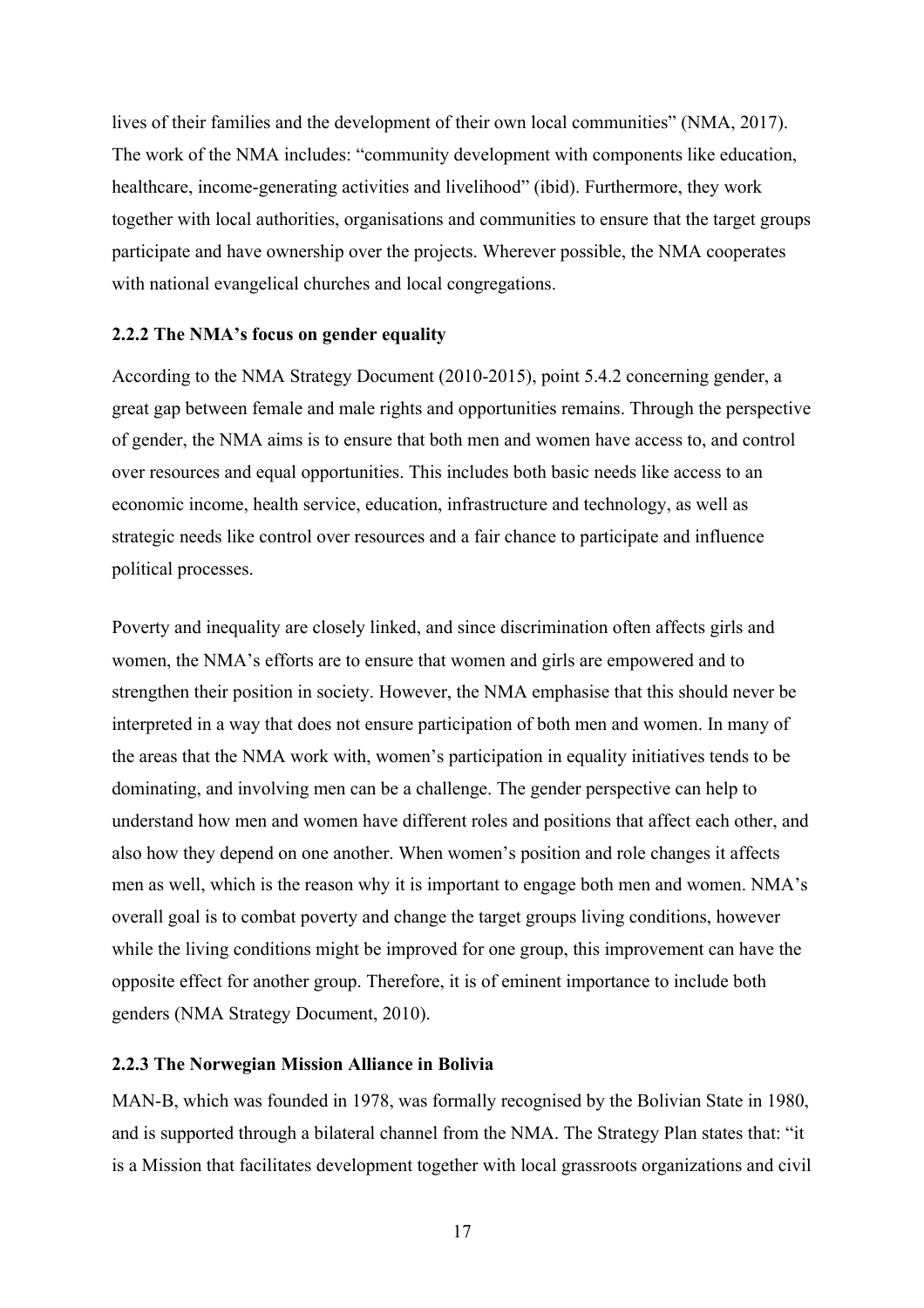society organizations" (Strategy Plan MAN-B 2013-2017 in Leer-Helgesen, 2016:123). MAN-B was first established as a Norwegian organisation led by Norwegian missionaries. In 1997 MAN-B became a Bolivian NGO with national leaders (ibid). Furthermore, MAN-B has developed different initiatives for the last three decades in several regions of Bolivia. In the mid 90's, it started a wide development program in the Yungas Amazon, Province of Caranavi, through resources from the Alcoche Regional Development Contract that was executed in two major stages, between 1995 and 2010 (MAN-B, 2010).

The MAN-B is a non-profit non-governmental organisation (NGO) that promotes comprehensive development of postponed social groups and seeks to promote the integral development of marginalised groups. MAN-B is defined as a diaconal mission organisation, where the concept of diakonia plays a central role (MAN-B, 2010). At the time of my fieldwork, MAN-B worked in three geographical areas in Bolivia: in the city of El Alto, the lowlands around Caranavi and in Luribay. While El Alto is a city of immigrants from the countryside with more than a million inhabitants, Caranavi consists of rural communities. In these projects' areas, the majority belongs to the indigenous group Aymara.

In Caranavi, there is a process of consolidating organisations to work together. Typically, important projects in this area are coffee production, fruit associations and REDMUCAB (The Caranavi and Alto Beni Women Network). A project report from 2016, which was written to evaluate this initiative, stated that these projects promoted more competitive products, better handling, and improved cycles of production. Also mentioned in the report was that micro-enterprises, especially in handcrafts, will probably make these organisations survive in the future. In addition, the report emphasises that since: "the projects have social, economic, and productive character, all activities, are conducted observing the need of the families and respecting and valuing local knowledge" (NMA Project Report, 2016:14). The report also adds "commitment to constant participation during the implementation of each of the projects is important" (ibid).

MAN-B has worked to build and strengthen a network for women in Caranavi through REDMUCAB to make them nationally acknowledged. There has been an increased participation in different types of demonstrations, particularly marching against violence. Through REDMUCAB, three women's groups have also been established, where the women have been trained to project development in their municipalities. In this way they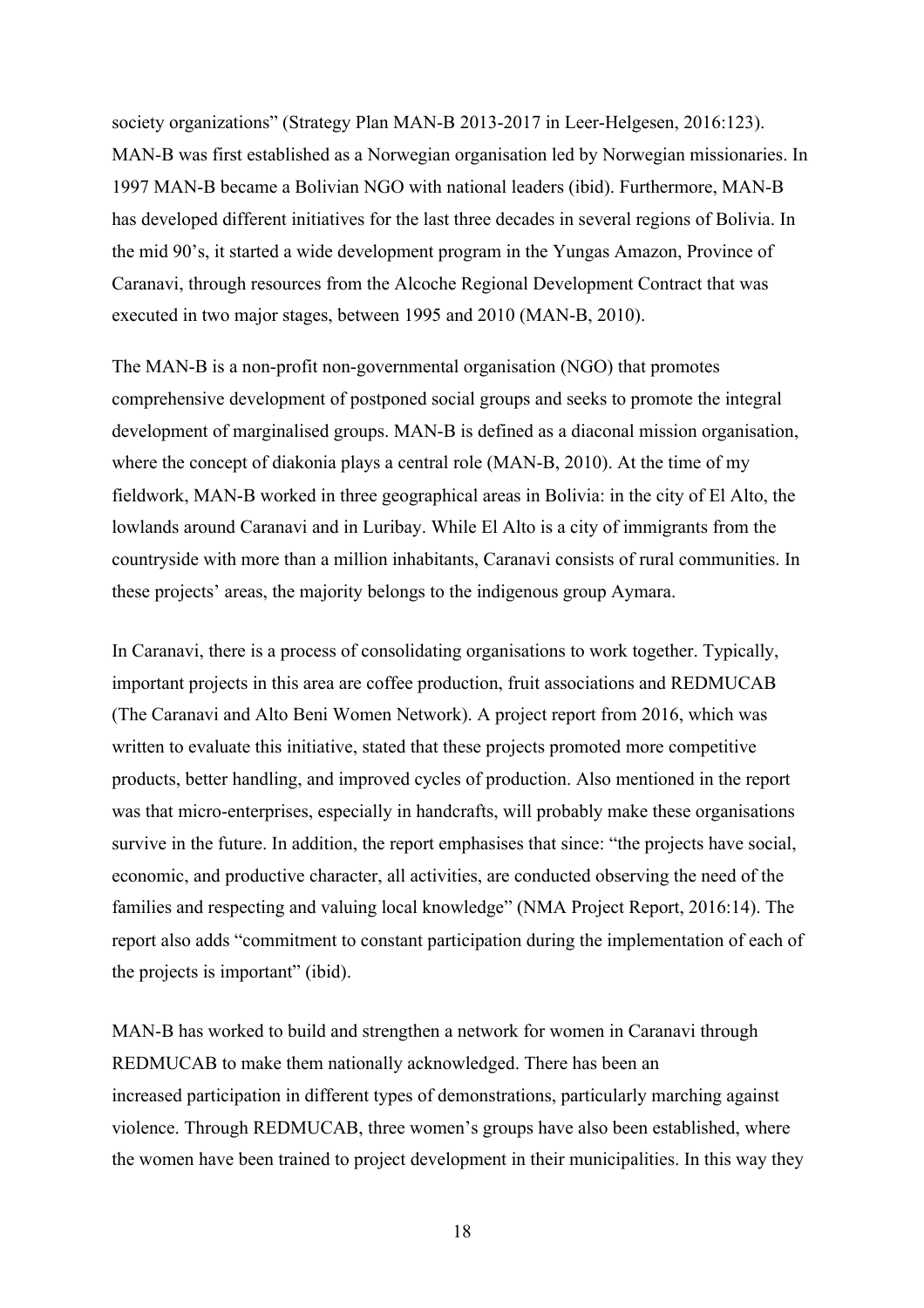are more strengthened for participation in their own society and can therefore take better part in important decisions where they live.

#### **2.3 Gender equality and empowerment in the MDGs**

To assess the development challenges of Bolivia, it is important to consider gender relations and the situation of women. Although the country has achieved some progress towards gender equality in the past decade, women still fall behind men in important dimensions of well-being. However, outcomes for women continue to be reduced compared to men. To name a few: more women than men are illiterate and violence against women is among the highest in the region (The World Bank, 2015).

Gender equality is one of the UN MDGs, but women's rights are also closely connected to all of the other MDGs. Women's empowerment, appearing as the third of the eight MDGs, is a goal that also constitutes a means to achieve other MDGs (UN, 2015). For instance, women's empowerment is crucial in efforts to eradicate poverty and hunger (MDG #1), achieve universal primary education (MDG #2), reduce child mortality (MDG #4), improve maternal health (MDG #5) and combating HIV/AIDS (MDG #6). The indicators include ensuring improvements in the following four areas:

- Ratio of girls to boys in primary, secondary and tertiary school
- Female adult literacy rates
- Ratio of women to men in non-agricultural employment
- Ratio of women to men in government (parliament etc.) (UNDP, 2010).

Gender inequalities prevail in every sphere of life, which underlines he relevance of women's empowerment in order for any society to develop. This is one of the reasons why women's empowerment is an important element of both the MDG and the World Bank. During a UN summit on the MDGs in New York in 2010, the importance of women's participation and empowerment was highlighted as essential for achieving the MDGs. Its core argument was that progress toward the aim requires two ingredients that are missing in the current MDG framework: a human rights-based approach, and support for women's organisations to advocate for it (Ambe & Fenda, 2012). The politics of agenda setting prioritised a narrow set of issues within particular themes such as poverty alleviation and women's empowerment.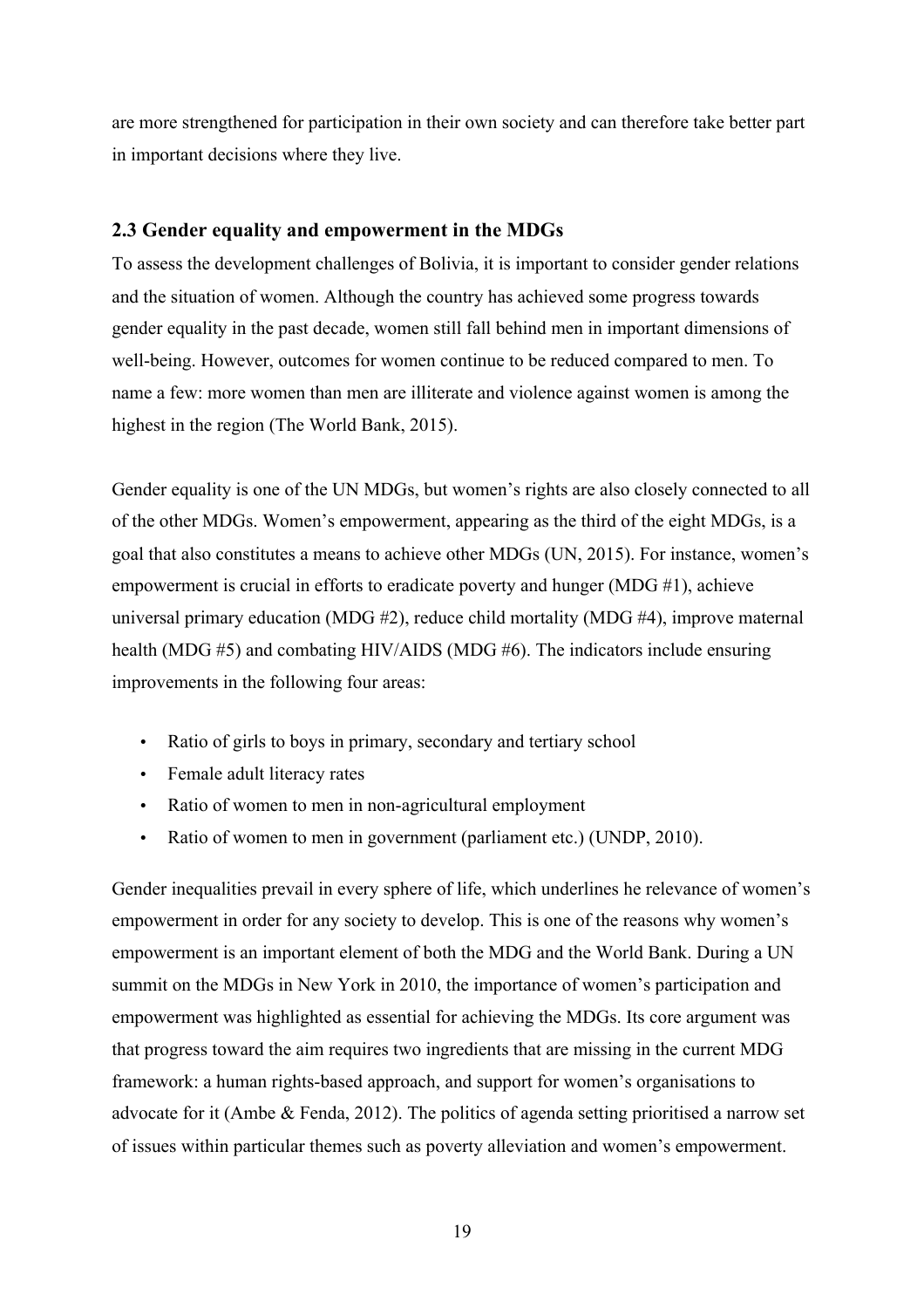However, themes such as inequality and sustainability were absent altogether in the summit of the MDGs. The next subchapter will explain why gender equality matters.

#### **2.3.1 Why equality matters**

Gender refers to socially constructed categories of femininity and masculinity, as opposed to the biological differences between women and men. Gender relations are therefore the socially constructed relations between women and men (Hopper, 2012:93). Hopper further describes how this exclusion has affected women:

The state institutions, political systems and legislatures of most countries remain patriarchal or maledominated. It has led to the exclusion of women from political power, denied them access to important economic resources, and made it difficult to bring about policy change on issues ranging from genderbased violence to wage inequalities (Hopper, 2012:95).

Adcock underlines that "the key to realization of gender equality is one of the most difficult pieces to the development puzzle" (Adcock, 2013:115). Regardless of where you live, gender equality is a fundamental human right. Similar, the UN highlights that "gender equality is intrinsically linked to sustainable development and is vital to the realization of human rights for all" (United Nations Population Fund, 2005). Advancing gender equality is crucial to all areas of a healthy society, from reducing poverty to promoting the health, education, protection and well-being of girls and boys. According to Article 1 in the Human Rights Declaration, the ideal is that no matter if you are born male or female, there should be no obstacles because what matters is that you are human. The human rights are for *all humans.* Despite this, women all over the world are worse off than men on most areas of society. Nussbaum emphasises how gender inequality is still a great challenge:

Women in much of the world lack support for fundamental functions of a human life. They are less well nourished than men, less healthy, more vulnerable to physical violence and sexual abuse. They are much less likely than men to be literate, and still less likely to have pre-professional or technical education. Should they attempt to enter the workplace, they face greater obstacles, including intimidation from family or spouse, sex discrimination in hiring, and sexual harassment in the workplace – all, frequently, without effective legal recourse (Nussbaum, 2000:1).

This is the reason why women and human rights became an important topic and led to UN's establishment of a new commission with special focus on women's position and to promote their rights. Their aim has been to highlight the areas where men and women continue to be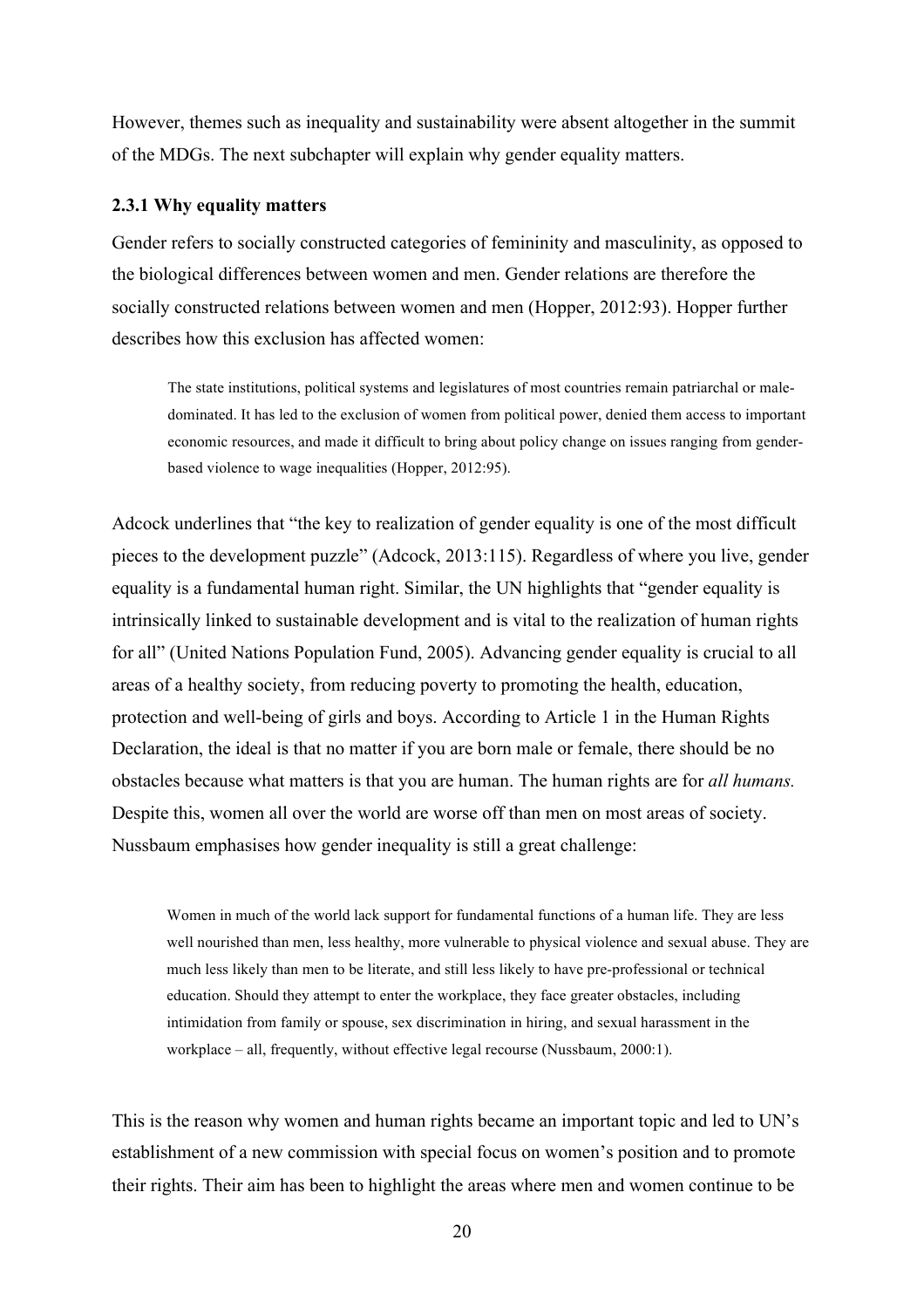treated equal. The Women's Convention, Article 5 states that State Parties shall take all appropriate measures:

To modify the social and cultural patterns of conduct of men and women, with a view to achieving the elimination of prejudices and customary and all other practices which are based on the idea of the inferiority or the superiority of either of the sexes or on stereotyped roles for men and women (UN Women, 2003).

Gender inequality is especially persistent within households since the dual role of many women, as low-income earners and unpaid mothers, places an enormous burden upon them. However, increased female participation in the economy may also have a downside. Having gained a greater role as participators in the market economy, this cannot disguise the fact that for many women it has resulted in an increased workload (Hopper, 2012). It is also important to note that gender equality and women's empowerment do not mean that men and women become the same, "only that access to opportunities and life changes is neither dependent on, nor constrained by, their sex" (United Nations Population Fund, 2005).

# **2.4 Concluding remarks**

This chapter has provided background information in order to get a wider picture of this research. A broader description of empowerment theories will be examined in the next chapter. My main hypothesis is that the empowerment of women in a society is imperative in a development process that will cause repercussion on micro levels.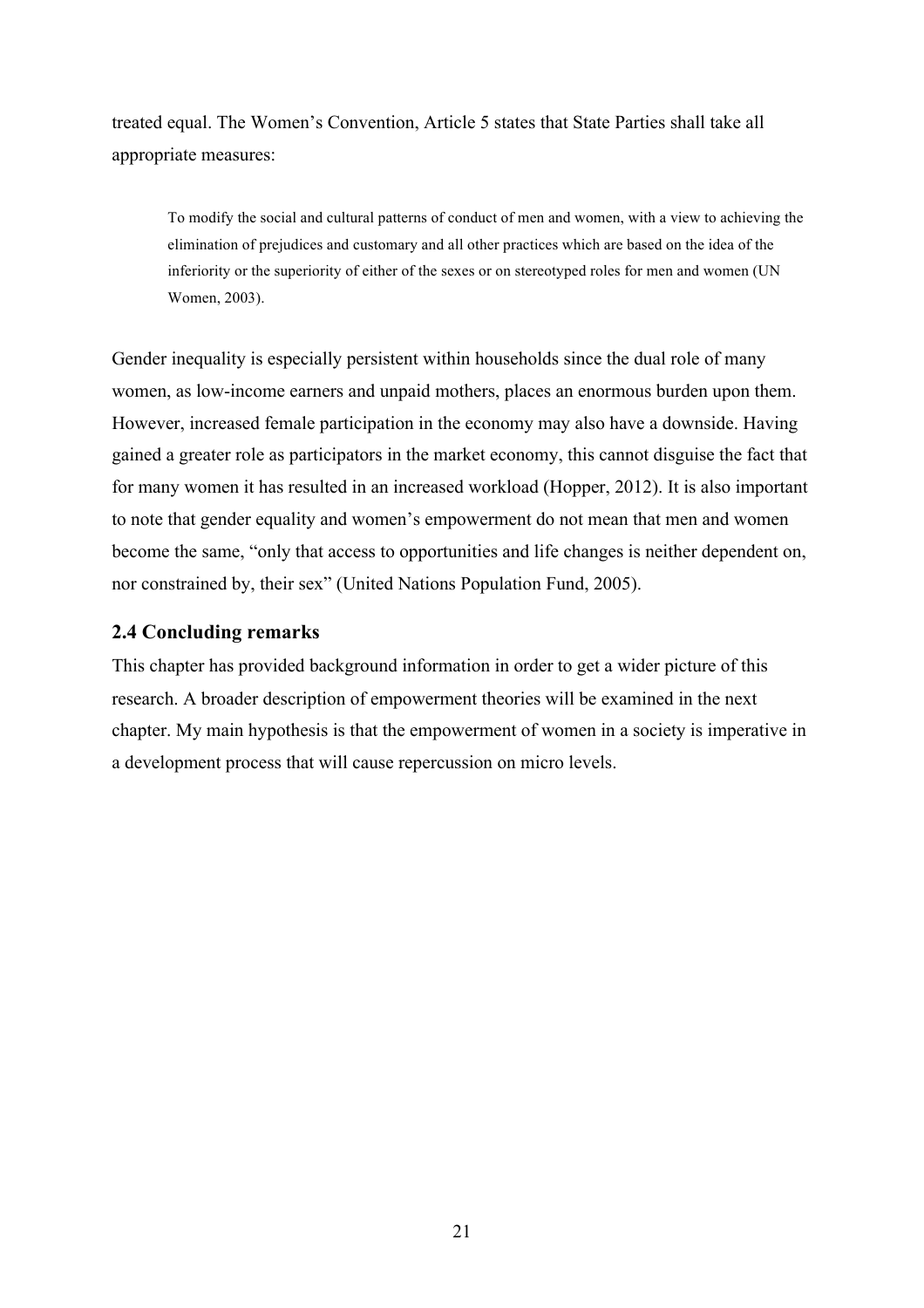# **3 Theoretical perspectives**

In this chapter I will account for central definitions and theoretical perspectives of this thesis. The chapter is divided in four parts. First, I will look at theories of empowerment as a source to development. Second, I will present some of the most central perspectives of power. Third, Rowlands' feminist model of power will be presented. I find her theory best fit for this study since she focus on empowerment as "processes that lead people to see themselves as having the capacity and the right to act and have influence" (Rowlands, 1997:87). And last, I will look at women and empowerment, with particular focus on the empowerment process.

#### **3.1 Empowerment as a source to development**

Empowerment is a key means to achieving sustainable development and other vital goals. But it also has a value in and of itself. -Ban Ki-moon, formerly Secretary-General of UN (2012).

Since this thesis will use interviews with women in Bolivia that are receiving aid from a Norwegian non-profit NGO as primary sources, is it interesting to scrutinise why empowerment is often perceived as so important for development agencies, and to pick up on some relevant challenges these agencies may encounter.

#### **3.1.1 Empowerment and poverty**

Approximately 1.2 billion people in the world live in extreme poverty, which is defined as less than one dollar per day (WHO, 2017). Empowerment was highlighted as one of the primary forces for poverty reduction by the WB's empowerment sourcebook (2002) written by Deepa Narayan-Parker. Narayan-Parker defines empowerment in relation to the combat of poverty as "the expansion of assets and capabilities of poor people to participate in, negotiate with, influence, control, and hold accountable institutions that affect their lives" (Narayan-Parker, 2002:11).

The role of empowerment in 'the elimination of poverty' has been widely examined. Narayan-Parker highlights that "there has been a considerable study of the role of empowerment-related factors in poverty reduction and overall development" (Narayan-Parker, 2005:39). According to the World Development Report (2001) from the WB it was proposed that empowerment is one of three 'critical pillars' of poverty reduction. During the past few years there has been a growing attention on how to evaluate the importance of empowerment in poverty reduction and development. In order to understand the processes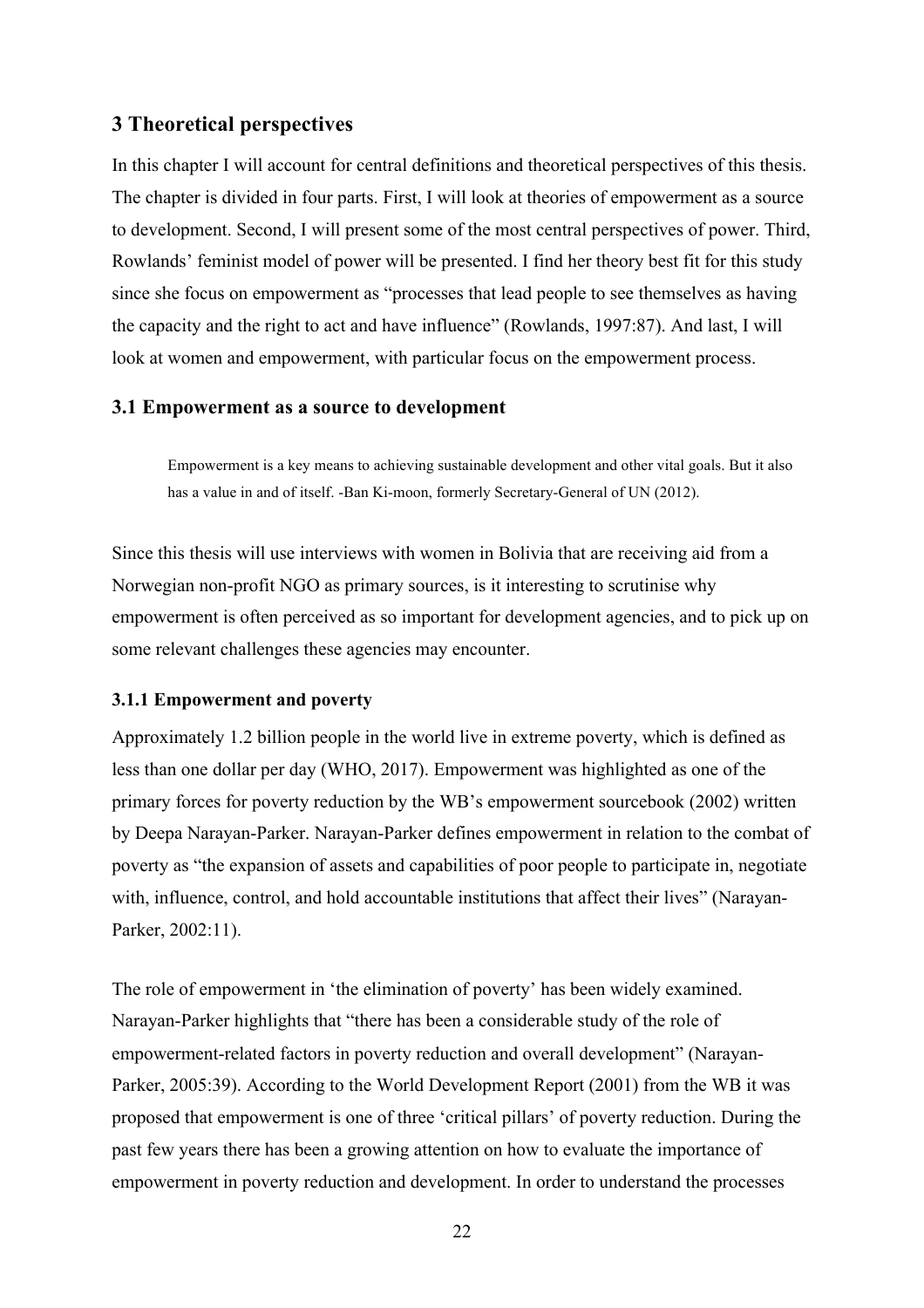needed to combat poverty, it is essential to understand what poverty is. Poverty is also a very complex matter. The Norwegian Storting presents a brief explanation of world poverty in a report from 2008-2009:

World poverty is no coincidence. It is a result of international power structures. Of poor policies and poor leadership. Of historical trends and conflicts. Of oppression and discrimination. Although the world's rich and poor are becoming increasingly intertwined in a complex global economy, the goods remain unevenly distributed. The disparity between those who have most and those who have least has never been greater (Report no.13 to the Norwegian Storting, 2008:9).

Broadly described, empowerment refers to the expansion of freedom of choice and action. Narayan-Parker states that "a growing body of evidence points to the linkages between empowerment and development effectiveness both at the society-wide level and the grassroots level" (Narayan-Parker, 2002:17). Empowerment is recognised as a promising source, as well as more effective, which has lead to an increased interest in evaluation, particularly within the development field. It is seen particularly as a means of increasing the capacity of poor people and subordinate groups to influence development processes.

Especially for poor people, this freedom is curtailed by both their lack of voice and power in relation to the state. Narayan-Parker argues that "empowerment is the expansion of assets and capabilities of poor people to participate in, negotiate with, influence, control, and hold accountable institutions that affect their lives" (Narayan-Parker, 2002:14). She further describes poverty as multidimensional, since poor people are in need of a range of assets and capabilities at the individual level, which for instance involves health, housing and education. Furthermore, it is necessary for poor people to have assets at the collective level, whereby Narayan-Parker refers to the ability to organise and mobilise in order to take collective action to solve their problems (ibid).

Narayan-Parker also argues that there is a logical link between poverty and disempowerment because if "a person's basic needs are not fulfilled then he/she cannot make any meaningful choices in his/her life" (Narayan-Parker, 2005:39). The empowerment of poor men and women requires the removal of formal and informal institutional barriers that might prevent them from taking action and help to improve their wellbeing, both individually and collectively. Since the beginning of the 1990's, a growing number of development projects have, for that reason, featured components that seek to directly empower poorer groups. The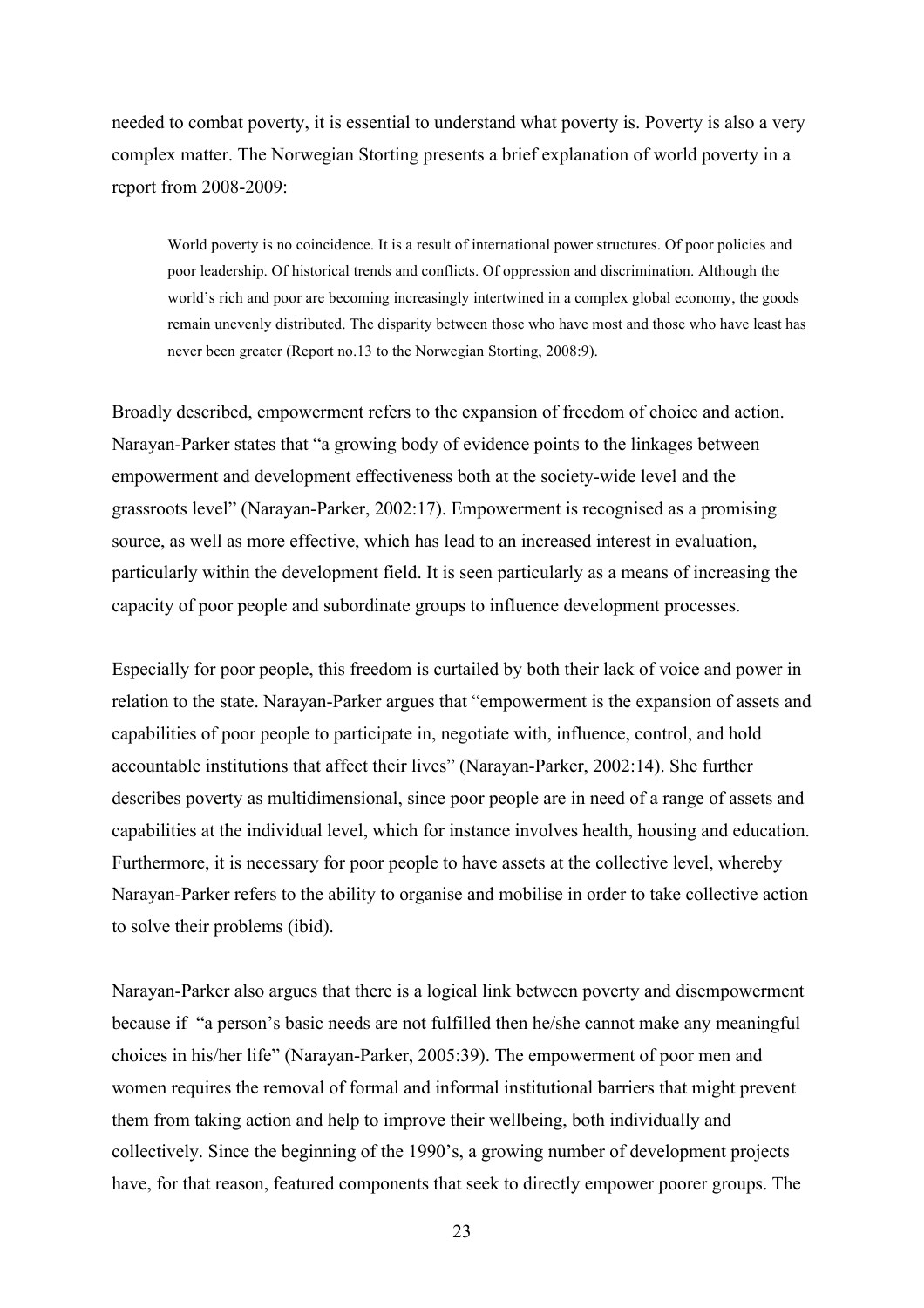aims of these projects have, for instance, been to combat corruption and improve the functioning of public services, in addition to developing more open and inclusive governing structures. The specific empowerment interventions involve different actions to: "promote participation, increase transparency, build capacity among poor groups and strengthen accountability mechanisms in development processes" (Narayan-Parker, 2002:40).

#### **3.1.2 Active participation in the decision-making process**

In many development programs, the aim is to support empowerment of people both individually and collectively, "and to encourage to participation, decision-making and to increase control and have access to resources" (Oxaal & Baden, 1997:6). McWhirter makes a distinction between different situations of empowerment and illustrates four stages in his definition of empowerment:

The process by which people, organizations or groups who are powerless become [1] aware of power dynamics at work in their life context, [2] develop the skills and capacity for gaining some reasonable control over their lives, [3] exercise this control without infringing upon the rights of others [4] and support the empowerment of others in the community (McWhirter 1991 in Rowlands, 1995:103).

McWhirter's first point is to develop an understanding, which entails that when you understand your own situation, you are more likely to act to do something about it. It is also important to act together collectively, since McWhirter's definition makes clear that taking action is not about gaining the power to dominate others (Rowlands, 1995).

This empowerment theory is an example of the importance of bringing people outside the decision-making process into it. This understanding of empowerment puts a strong emphasis on "participation in political structures and formal decision-making and, in the economic sphere, on the ability to obtain an income that enables participation in economic decisionmaking" (Rowlands, 1997:13). Levi argues that it may as well be important to unify strength to break the barriers of gender inequality: "Unionization and mobilization are crucial prerequisites of empowerment. But it is also essential to the transformations of institutions that make it difficult to use voice" (Levi, 2010:86).

However, increased participation in decision-making processes is not only on the individual level or groups. Bachrach and Baratz also focused on empowerment and participation. In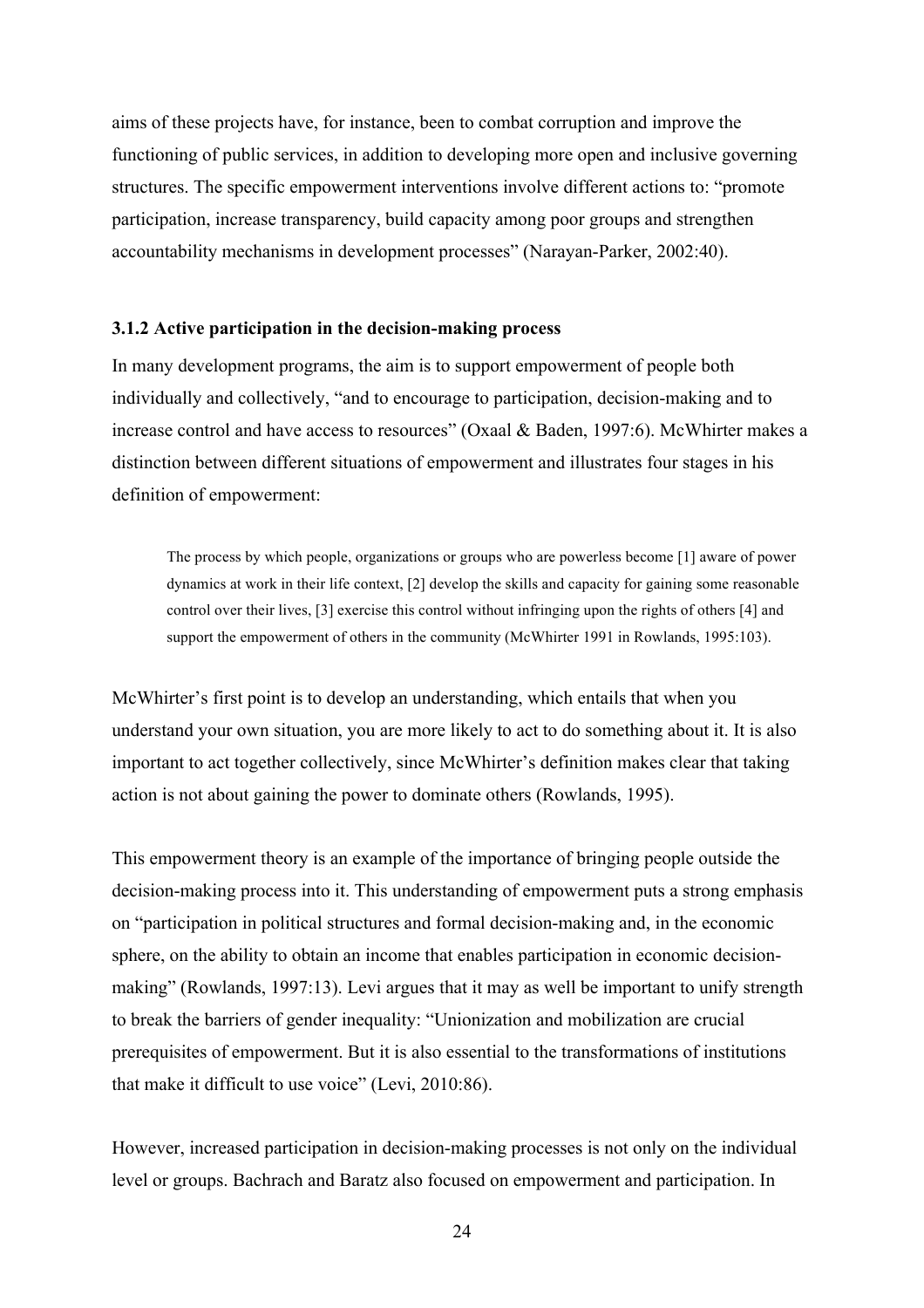particular they were concerned with the effects of enhancing the power of the poor, as well as with the obstacles erected by institutions and elites. In their investigation of several important decisions in two different periods, they found that "distributions of outcomes occurred one key decisions… were initiated and shaped by the exercise of power on the part of those who had been previously excluded from the political system" (Bachrach & Baratz, 1970:103). They developed the concept of *non-decision*, which they define as "a decision that results in suppression or thwarting of a latent or manifest challenge to the values or interest for the decision-maker" (Bachrach & Baratz, 1979:43-44). Their core argument is that power entails not simply interaction, but also limitations on interaction. Yet, their formulation is also ambiguous. They explicitly state that "power involved actual compliance and it cannot be possessed, only exercised" (Bachrach & Baratz, 1979:19). This view is not far away from Foucault's view on power that will be presented in chapter 3.2. Before introducing their theories I will give an idea of how empowerment works.

#### **3.1.3 How does empowerment work?**

The idea of empowerment is increasingly used as a tool for understanding what is needed to change the situation of poor and marginalized people. In this context, there is a broad agreement that empowerment is a process that involves some degree of personal development, but that this is not sufficient; and that it involves moving from insight to action (Rowlands, 1995:103).

Though it can be easy for social workers and development agencies to claim that they know what is best and how the people they help should think or act, this can create a *power-over*<sup>7</sup> relationship that might not lead to a lasting empowerment process. This is undoubtedly a relevant perspective for development agencies. How should development agencies implement their policies to get the best empowerment results? Or to put it simply: how does empowerment work? Can outsiders give empowerment? Rowlands appears to disagree:

In practice, much empowerment work involves forms of group work. The role of the outside professional in this context becomes one of helper and facilitator; anything more directive is seen as interfering with the empowerment of the people concerned. The outside professional cannot expect to control the outcomes authentic to empowerment (Rowlands, 1997:16).

The same point is mentioned by Askheim and Starrin who refer to the different opinions of

 $<sup>7</sup>$  The power dimensions will be presented further in chapter 3.3.</sup>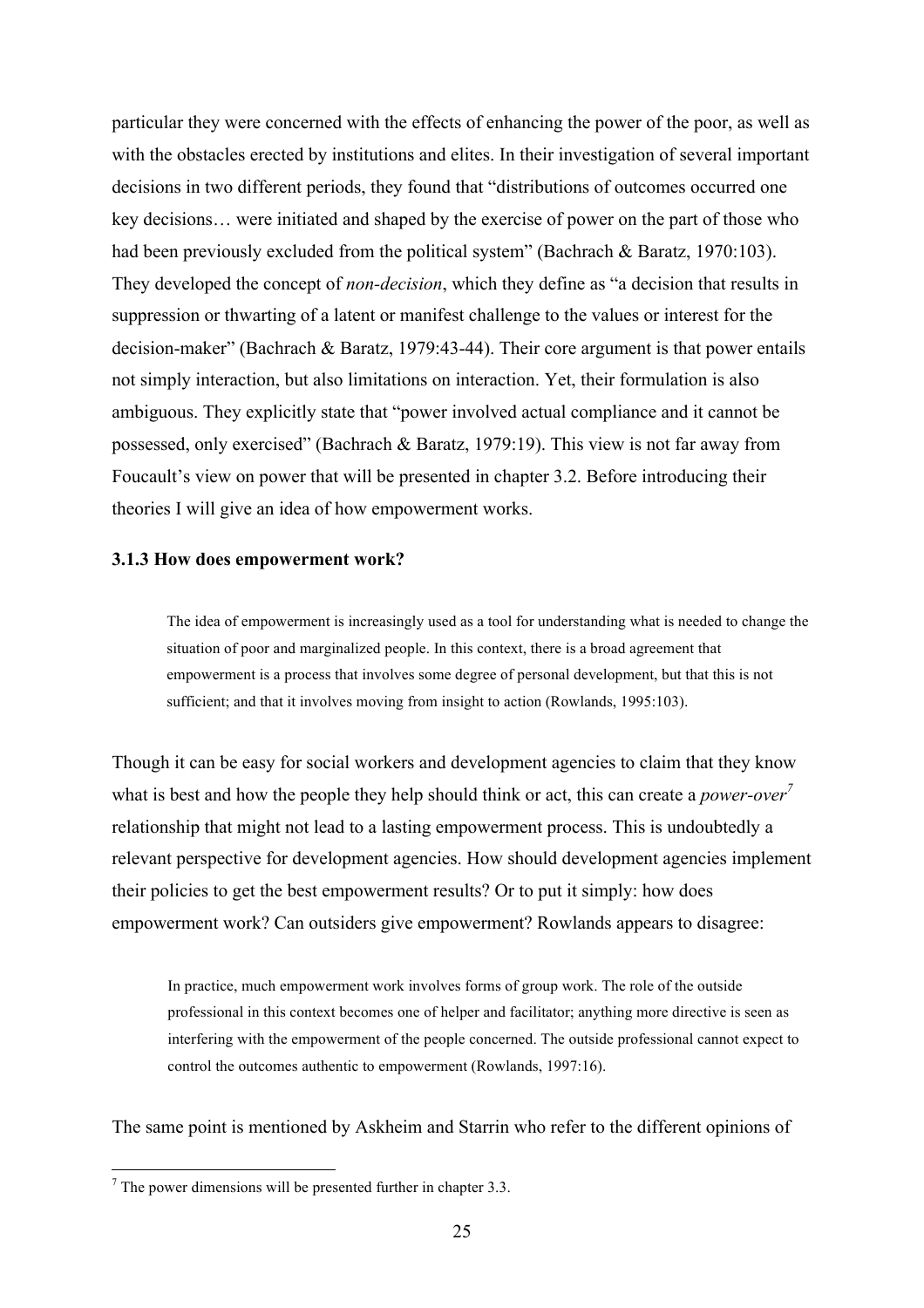whether one person can 'empower' another. According to them, a social worker might contribute to organise for the client to have power over their own life (Askheim & Starrin, 2008). This is again supported by Rowlands who points out that "true power cannot be bestowed: it comes from within" (Rowlands, 1997:17). Furthermore, any notion of empowerment being "given" by one group to another hides attempts at keeping control. Outside professionals should therefore be clear that any *power over* which they have in relation to the people they work with, is likely to be challenged. It is pivotal that any DAP never take the credit for "empowering" a woman (*power over*), as empowerment must come from within the individual (*power from within*).

#### **3.2 Perspectives on power**

I will present three original and important theories on power. By doing so, we are able to get a better understanding of how the power-relationship dynamic changes (if it does). "Power", which is actually in the word itself, is central to the term empowerment. Power is of central concern for political scientists and sociologists because it appears both as means and ends in politics. For this reason, this study will also have a particular focus on power. Gita Sen argues that, "empowerment, is first and foremost about power; changing power relations in favour of those who previously exercised little power over their lives" (Sen, 1997:2).

#### **3.2.1 Weber**

There are a numerous definitions of power and perhaps most frequently cited is the definition given by Max Weber, one of sociology's founding figures: "Power [Macht] is the probability that one actor within a social relationship will be in a position to carry out his own will despite resistance, regardless of the basis on which this probability rests" (Weber, 1947:152). Weber also provides a more general definition of power: "the chance of a man or a number of men to realize their own will in a command action even against the resistance of others who are participating in the action" (Weber, 1968:962).

To Weber, power is about making independent choices and taking control, even when others do not want you to. According to Uphoff, Weber's focus is on the ability to "achieve objectives despite resistance is at the core of the concept "power" whether used formally or informally" (Uphoff, 1989:299). Uphoff further argues that the two terms in Weber's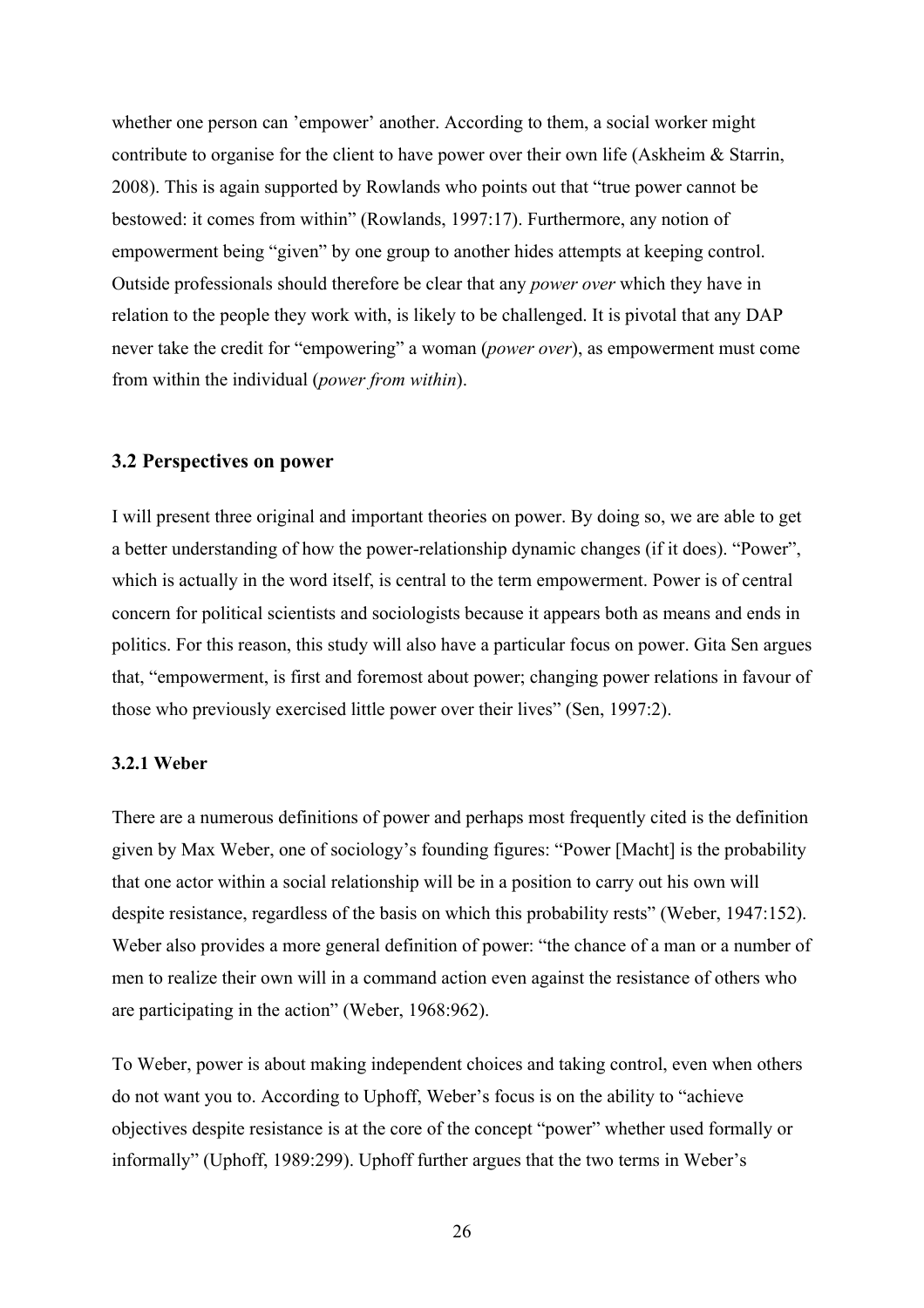definition, "probability" and "basis" should be highlighted because they are crucial for making the concept less vague. Uphoff states that Weber's first term addresses whether or not power exists as something in its own right. Various leading writers have considered Weber's definition of power as a conceptual advance to affirm that power is not a thing but rather a relationship. This is confirmed by Weber himself: "power is only a statement about a relationship, or in other words about a probability, not a certainty, someone will be able to achieve his objective" (Weber, 1947:52).

#### **3.2.2 Lukes**

The sociologist Steven Lukes has proposed an alternative view of power. He sets out his own idea of how the most effective forms of power operate, and he claims that: "those who hold power within the system will be accepted by the people, due to the people's belief in the system" (Lukes, 1974:23)*.* He defines it as "three dimensions of power". Lukes asserts that this form of power "to operate effectively, requires an acceptance of the status quo because of an accepted underlying ideology" (Lukes, 1974:23). Furthermore, Lukes calls his threedimensional view the "supreme and most insidious exercise of power" as it allows rulers to shape the preferences and perception of the masses as well as prevent them from having grievances (ibid).

The first dimension<sup>8</sup> regards power in terms of the ability to make decisions to go one's own way in observable conflicts. A second dimension<sup>9</sup> of power concerns the ability to control what issues are decided upon. By this, Lukes means that groups or individuals with power can exercise it, not by making a decision, but by limiting the alternatives available to others. Lukes argues that there is also a third dimension of power, which he calls the "manipulation of desires". He questions: "Is it not the supreme exercise of power to get another or others to have the desires you want them to have – that is, to secure their compliance by controlling their thoughts and desires?" (Lukes, 1974:23). He points out that this does not necessarily mean brainwashing, but that our desires can be manipulated in more subtle ways. Lukes is able to present a wider definition of that than offered by Weber. For Lukes, the question concerns the definition of power, pedagogically described in a formula: "A exercises power over B, when A affects B in a manner contrary to B's interests". This still leaves the question;

 <sup>8</sup> Originally a theory put forward by Robert Dahl in his 1957-article, "The Concept of Power".

<sup>9</sup> Originally a power-theory proposed by Bachrach and Baratz in their 1962-article, "Two Faces of Power", as an elaboration to Dahl's theory.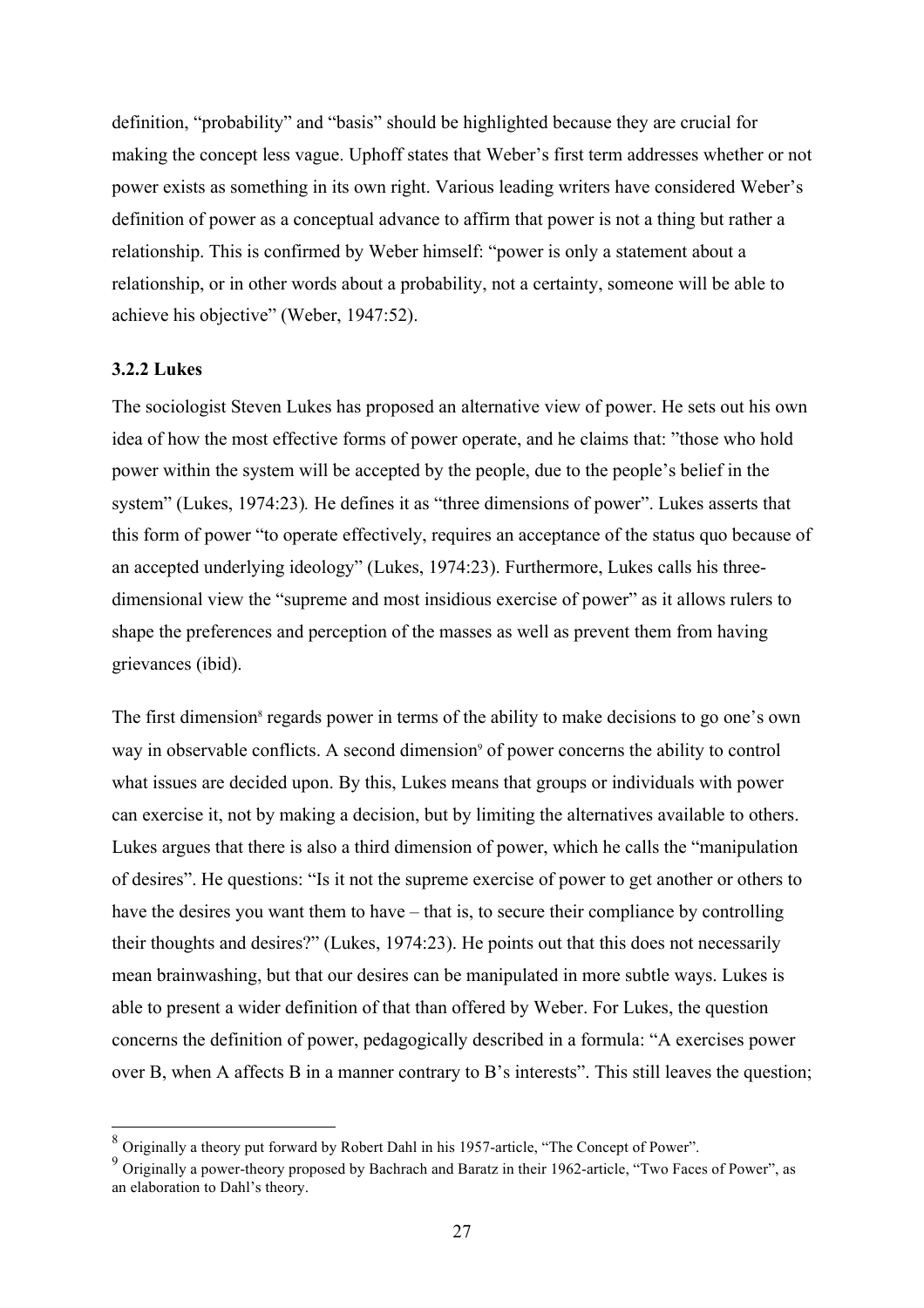how do we know what B's interests are? Lukes admits that this is ultimately a matter of opinion. Nevertheless, Giddens and Griffiths point out: "Still, his conception of power has been influential in alerting sociologists to the different dimensions that the exercise of power involves" (Giddens and Griffiths, 2006:846).

For Lukes power is correlated with agency. He writes: "power refers to an ability or capacity of an agent or agents, which they may or may not exercise" (Lukes, 1974:63). Further, he defines power "in terms of agents' abilities to bring about significant effects, specifically by furthering their own interests and/or affecting the interests of others, whether positively or negatively" (Lukes, 1974:65). Furthermore, he argues:

The trouble seems to be that both Bachrach and Baratz [originally the second dimension] and the pluralists suppose that because power, as they conceptualize it, only shows up in cases of actual conflict, it follows that actual conflict is necessary to power [the second dimension]. But this is to ignore the crucial point that the most effective and insidious use of power is to prevent such conflict from rising in the first place [the third dimension] (Lukes, 2004:27).

Both Lukes' second and third dimension are important for this thesis. "Actual conflict is necessary to power" (Lukes, 2004:27) is linked to the second dimension. For the women to achieve a gender equality process it is necessary – according to this theory – to challenge the already established power relationship. The women have not only to question a power relationship that is in disfavour, but they also need to object or protest against it.

Regarding Lukes third dimension it is important for these women to gain knowledge on how power works – as Lukes mentions in the quote above, the most effective use of power is when it prevents conflict (such as the second dimension) to take place. In other words, it is a power relationship that does not get challenged – it might be that the women, in this case, do not even know that it happens. A classic example is the typical historical and cultural stereotypical gender roles that nearly go on as a "routine". This is the case of many women in Bolivia, where many silently accept their roles, which according to Lukes is a very effective use of power. Furthermore, Lukes states, "this is to ignore the crucial point that the most effective and insidious use of power is to prevent such conflict from rising in the first place" (Lukes, 2004:27). Lukes does not necessarily mean that the second dimension is wrong, but rather that the third dimension is more effective, by having the ability to correct the current balance of power.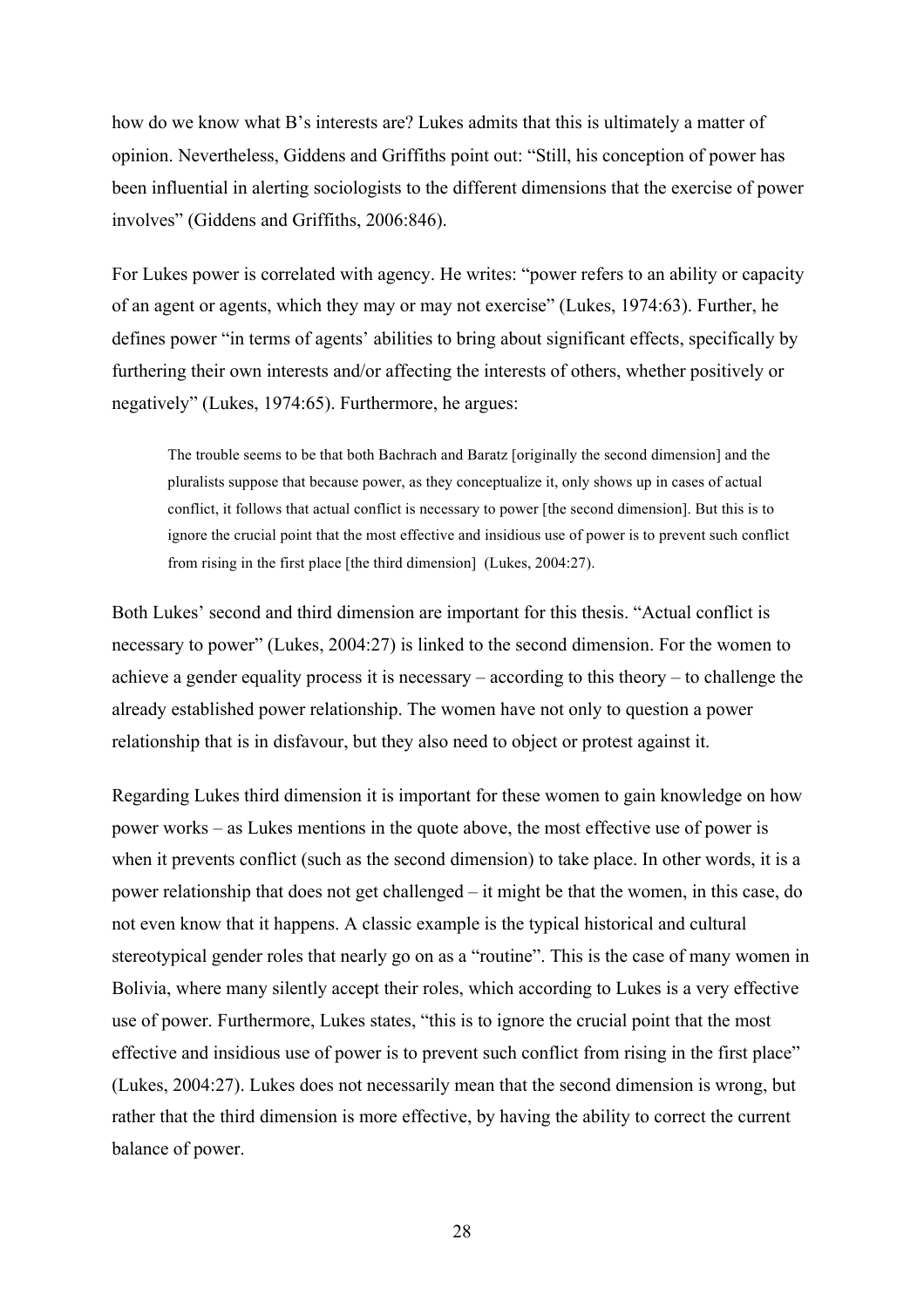When talking of injustice of powerlessness and any attendant inequalities, Lukes argues that there are always people who are in a position to act. He writes: "the powerful will include those who both contribute to and are in position to reduce or remedy others powerlessness. Where it is feasible, we encounter structural limits to power" (Lukes, 2004:68).

#### **3.2.3 Foucault**

The French sociologist Michel Foucault also developed a highly influential theory of power, which is far from Weber's more explicit definition. Foucault argues that power is not concentrated in one institution, such as the state, or held by any group of individuals. He argues that these views are outdated models of power, such as Lukes's theory, which relied on fixed identities. This means that power is held by groups that are easily identifiable, such as; the ruling class for Marxists; or men for feminists (Giddens and Griffiths, 2006).

For Foucault, the exercise of power is to guide the possibility of conduct and influence the outcome. Foucault states that: "to govern, in this sense, is to structure the possible field of actions of others" (Foucault, 1982:790). Furthermore, Foucault describes power not as a finite entity that can be located, nor a substance of which people can possess more or less, power is rather relational and exists only in its exercise. It is constituted in a network of social relationship among subjects who are, to at least a minimal extent, free to act. He sees power as a "mode of action upon actions". Power is seen as productive and intimately bound to knowledge. Foucault's model includes an understanding of resistance as a form of power. His focus is mainly on micro-politics: the local exercise of power at particular points, and the resistance to it. Foucault does not allow for the internal processes, which can interfere with the individual's agency and choice. Moreover, he appears to accept any relationship where the individual is not "acting on" another, and he therefore does not account for more than one individual joining together to act with each other. Instead, Foucault argues that power operates at all levels of social interaction, in all social institutions, by all people (ibid).

To Foucault, power and knowledge are closely tied together, and serve to reinforce one another, where he uses doctors as an example. Their knowledge of health and illness gives them power 'over' patients (Foucault, 1982). Foucault further describes the development of discourses that provide ways of discussing power and knowledge. Foucault believes that every production of knowledge serves the interest of power. He talks about three characteristics of power: power is productive; it is only exercised by individuals but never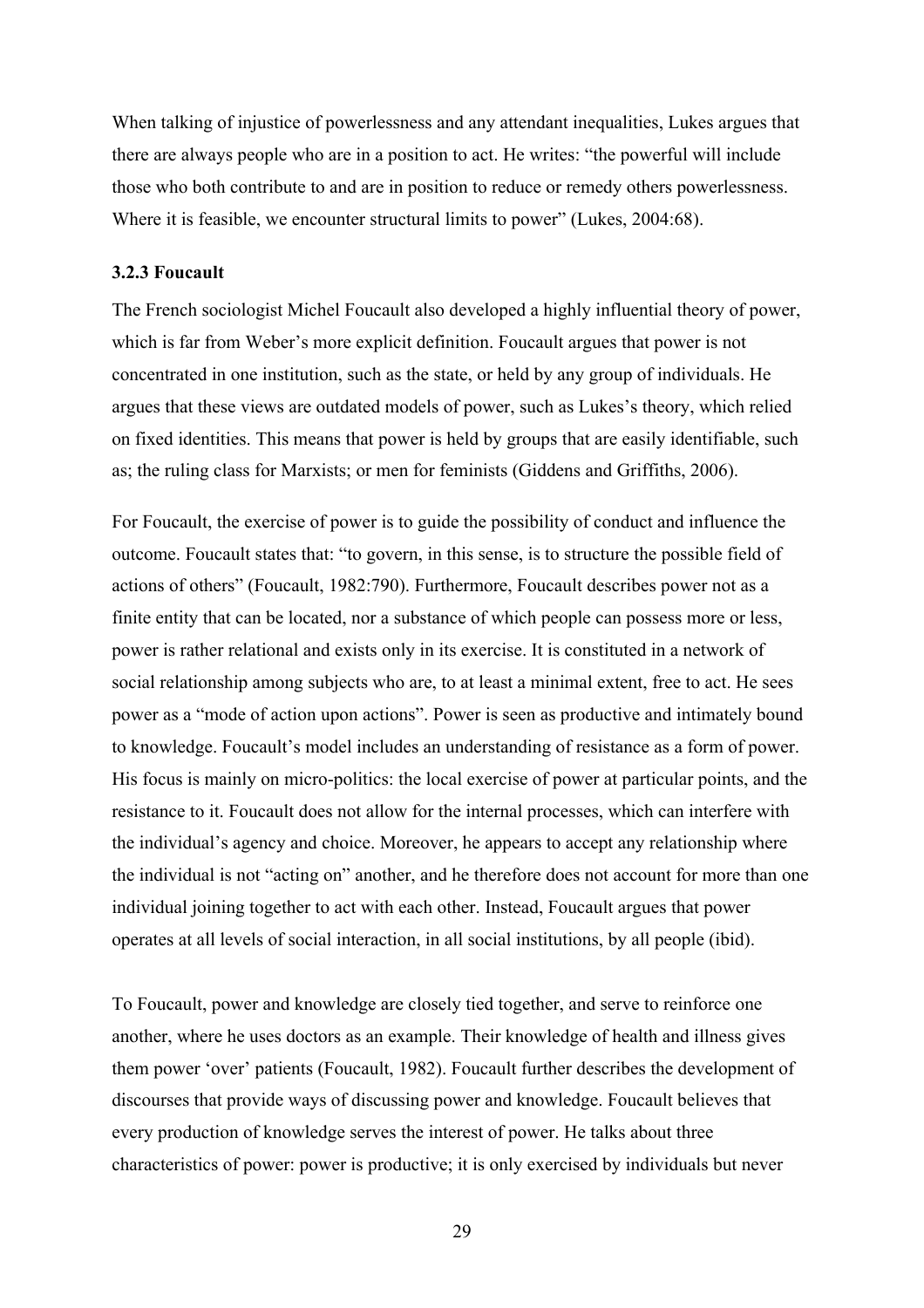possessed by them; and power is involved in every social relation (ibid). Since an individual is constituted by power, its existence and identity are "power effects". The individual exercises power at certain times and in certain places as a functionary of powers intentions, but not in its own intention. He further claims that:

There is no power that is exercised without a series of aims and objectives. But this does not mean that it results from the choice or decision of an individual subject… the rationality of power is characterized by tactics that are often quite explicit at the restricted level where they are inscribed tactics which, becoming connected to one another (Foucault, 1980:95).

Foucault challenges the idea that power is wielded by people or groups by way of "episodic" or "sovereign" acts of domination or coercion, seeing it instead as dispersed and pervasive. In his own words: "power is everywhere, and comes from everywhere so in this sense it is neither an agency nor a structure" (Foucault, 1998:63).

Foucault is one of the few writers on power who recognises that "power is not just a negative, coercive or repressive thing that forces us to do things against our wishes, but can also be a necessary, productive and positive force in society" (Gaventa, 2003:2). I find this point particularly relevant for my thesis, because the empowerment process should be "a positive force in society". Furthermore, Foucault is of the view that power produces knowledge. Power and knowledge directly imply one another, according to Foucault. The women in this research did receive teachings about their own rights – which leads them to an increased power – if one follows Foucault's interpretation. There is no power relation without the correlative constitution of a field of knowledge. Similarly, there is no knowledge, which does not presuppose power relations. Power, in this sense, can be a necessary force to balance the power between men and women. This is definitely a fair point in the empowerment process.

#### **3.3 Rowlands feminist model of power**

Most frameworks for understanding power are apparently neutral: they make no comment about how power is distributed within a society, and there is no consideration of the power dynamics of gender, or of race, class, or any other force of oppression (Rowlands, 1997:11).

In the previous subchapter, different theories of power were presented, however as this quote illustrates, Rowlands criticises the lack of understanding of how power is distributed within the society. In her framework "a feminist model of power" she draws on the thinking of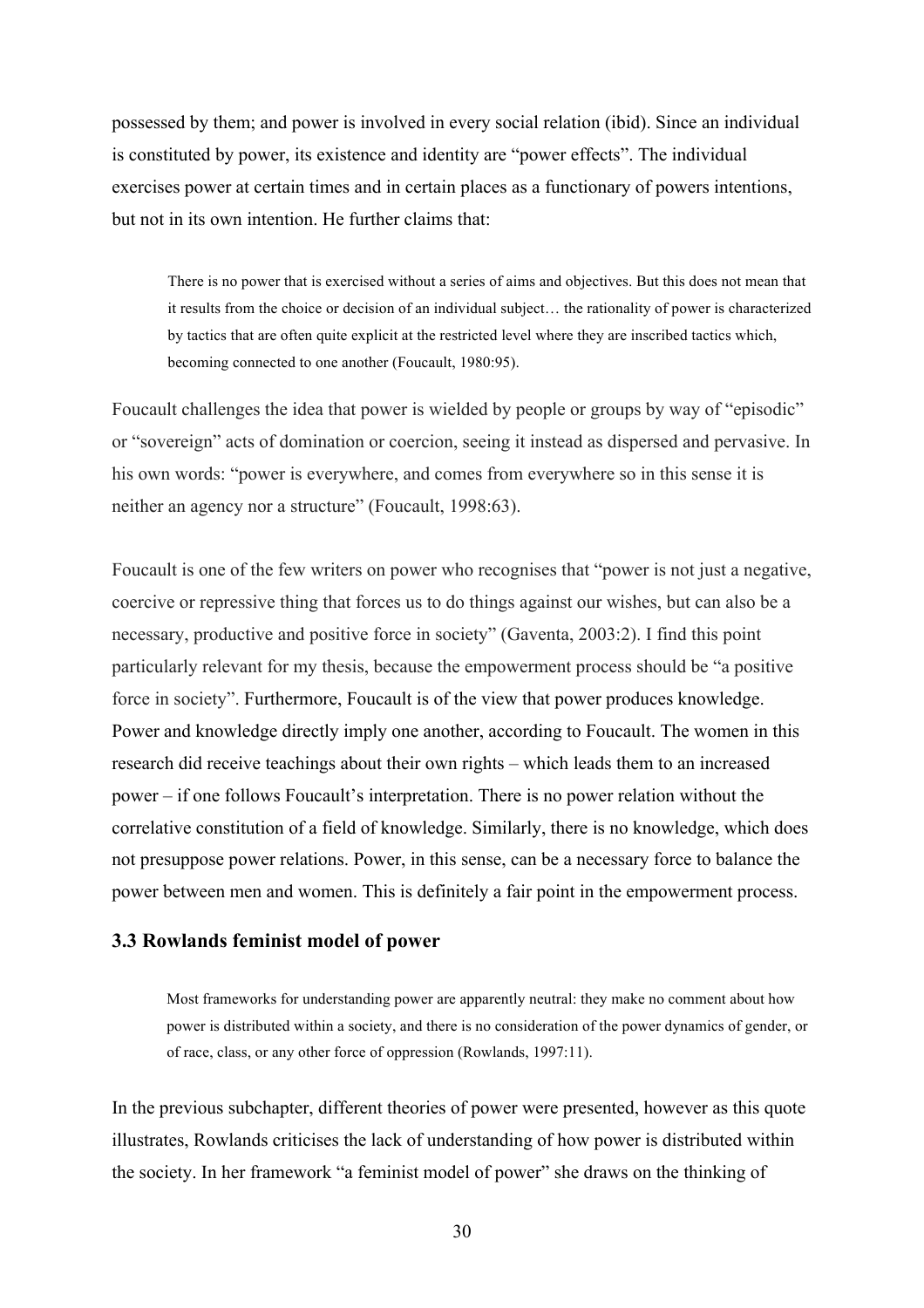Foucault, but also incorporates a gender analysis of power relations that includes not only the "tangible expressions of power, but also an understanding of how internalized oppression creates barriers to women's exercise of power, thereby contributing to the maintenance of inequality between men and women" (Rowlands 1997:12).

#### **3.3.1 A feminist model of power**

Rowlands underlines that the importance of empowerment must involve undoing of negative social constructions, "so that people come to see themselves as having the capacity and the right to act and influence decisions" (Rowlands, 1997:14). Rowlands claims that to understand the process of empowerment, we need to be aware that power can take many different forms. As a result, she made a framework to explain various forms of power. In addition to Rowlands original framework, I have chosen to include supplementary theory from VeneKlasen and Miller (2007).

**•** *Power over*: "is a controlling power, which may be responded to with compliance, resistance (which weakens processes of victimization) or manipulation" (Rowlands, 1997:13). "Power over is the most recognized form of power and has many negative associations: such as repression, force, coercion, discrimination, corruption, and abuse. Power is seen as win-lose kind of relationship" (VeneKlasen & Miller, 2007:45). *Power over* can refer to gaining control over financial, physical and knowledge-based assets, including access to employment and income generating activities. Rowlands suggests that through extending this analysis to other forms of social differentiation, one can understand power as mainly exercised by various dominant social, political, economic, or cultural groups over those who are marginalized. By looking at power in this sense, Rowlands describes it as "zero-sum: the more power one person has, the less the other has" (Rowlands, 1997:9-10). This interpretation can easily become a crucial issue, because if power is defined as *power over*, then the only solution to this inequitable distribution of power will be that women gain power at the expense of men. Through this view, the notion of 'women becoming empowered' can easily be seen as threatening to some, when the assumption is that there will be some kind of reversal of relationship where men will not only lose power but also face the possibility of having power wielded over them by women (Rowlands, 1997). Men's fear of losing control can be an obstacle to women's empowerment. But is it necessarily an outcome of women's empowerment that results in men losing power? And should a loss of power be something to fear?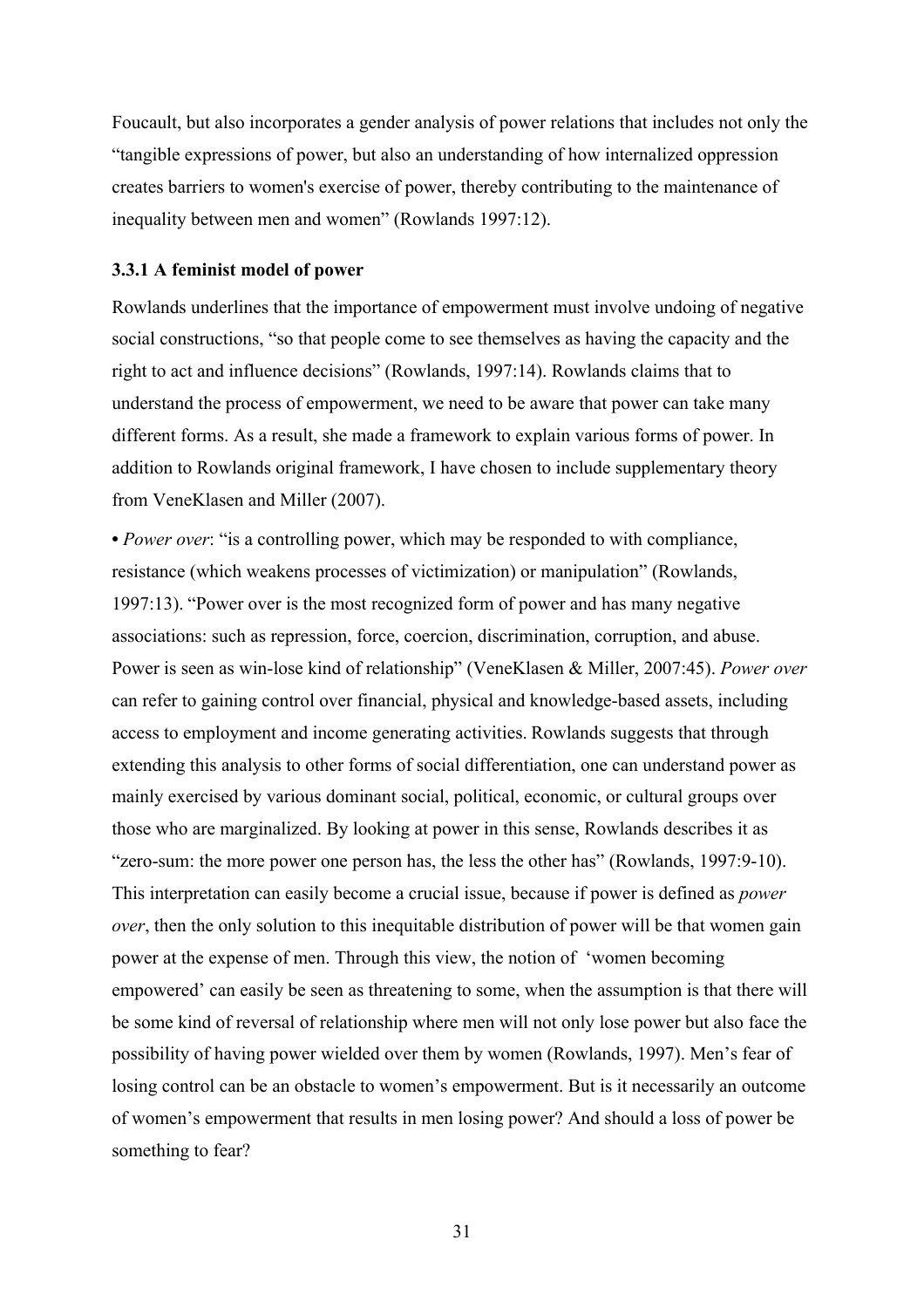• *Power to*: "is a generative or productive power (sometimes incorporating or manifesting as forms of resistance or manipulation) which creates new possibilities and actions without domination" (Rowlands, 1997:11). *Power to* can be related to having more influence in decision-making within either the household or community. More specifically it refers to women having power in the areas that are not regarded as men's domain. *Power to* refers to the unique potential of every person to shape his/her life and world. "When based on mutual support, it opens up the possibilities of joint action. Citizen education and leadership development for advocacy are based on the belief that each individual has the power to make a difference" (VeneKlasen & Miller, 2007:45).

• *Power with*: "is a sense of the whole being greater than the sum of the individuals, especially when a group tackles problems together" (Rowlands, 1997:11). *Power with* refers to having the ability to organise with others and to improve conditions in the greater society. *Power with* has to do with cooperation despite of different interests, and rather focus on building collective strength. As a result of this mutual support, solidarity and collaboration, *power with* can multiply the individual talents and knowledge. "*Power with* can help build bridges across different interests to transform or reduce social conflict and promote equitable relations" (VeneKlasen & Miller, 2007:45).

• *Power from within*: "is the spiritual strength and uniqueness that resides in each and one of us and makes us truly human. Its basis is self-acceptance and self-respect, in turn, to respect for and acceptance of others as equals" (Rowlands, 1997:11). "*Power within* signifies the inner strength, based on the idea that self-confidence and acceptance can contribute to the use of power in a constructive way" (Rowlands, 1998:13). Further, she pinpoints that "empowerment of women should not be about taking away the power from men, but rather that this power is shared between men and women" (ibid). *Power from within* refers to the knowledge, individual capabilities, including self-esteem and self-belief to make changes in personal life. This involves, for instance, learning skills for a job. *Power from within* has to do with a person's sense of self-worth and self-knowledge. "It includes an ability to recognize individual differences while respecting others. Power within is the capacity to imagine and have hope. It affirms the common human search for dignity and fulfilment" (VeneKlasen & Miller, 2007:45). Having a voice is also closely linked to *power within,* since voice refers to both the act of making known ones preferences, demands, views and interests and to the capabilities this requires (Domingo et al., 2015).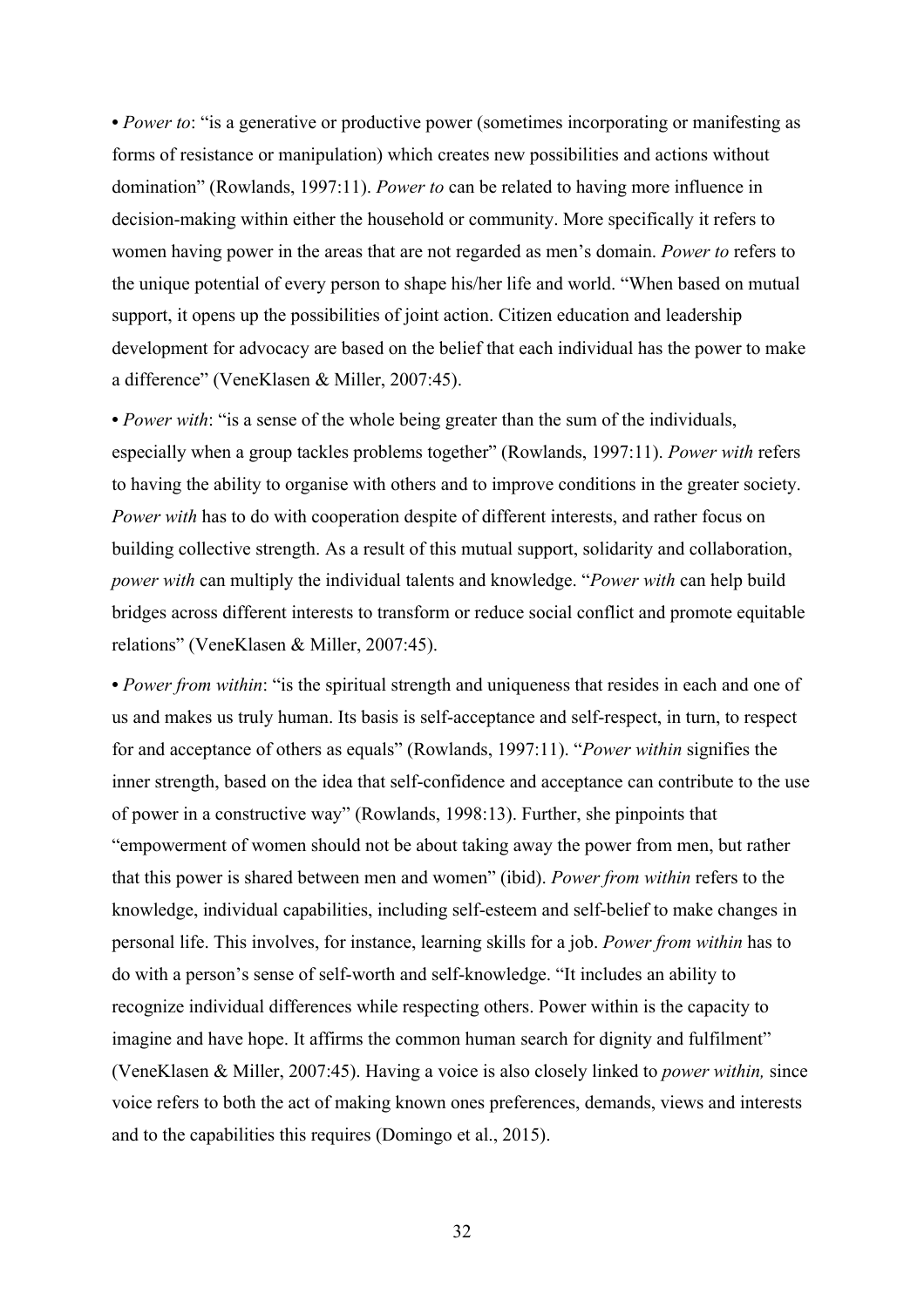#### **3.3.2 Dimensions of empowerment**

Rowlands feminist interpretation of power (1997), presented in the previous chapter, can contribute to a broader understanding of empowerment, or in her own words they "go beyond formal and institutional definitions of power, and incorporate the idea of the personal as political" (Rowlands, 1997:11). I will now further present Rowlands three dimensions of how empowerment can be experienced, illustrated in this figure:



1. *Personal*: where empowerment is about developing a sense of self and individual confidence and capacity, and undoing the effects of internalised oppression.

2. *Relational***:** where empowerment is about developing the ability to negotiate and influence the nature of the relationship and decisions made within it.

3. *Collective:* where individuals work together to achieve a more extensive impact than each could have had alone. This includes involvement in political structures, but might also cover collective action based on cooperation rather than competition. Collective action may be locally focused - for example, groups acting at village or neighbourhood level, or it can be more institutionalised, such as the activities of national networks or the UN (Rowlands, 1997:14-15). I will now elaborate Rowlands dimensions of power further:

*Personal/Individual empowerment*: the individual increases levels of confidence and selfesteem, which will enhance their ability to take charge of their own needs. Rowlands argues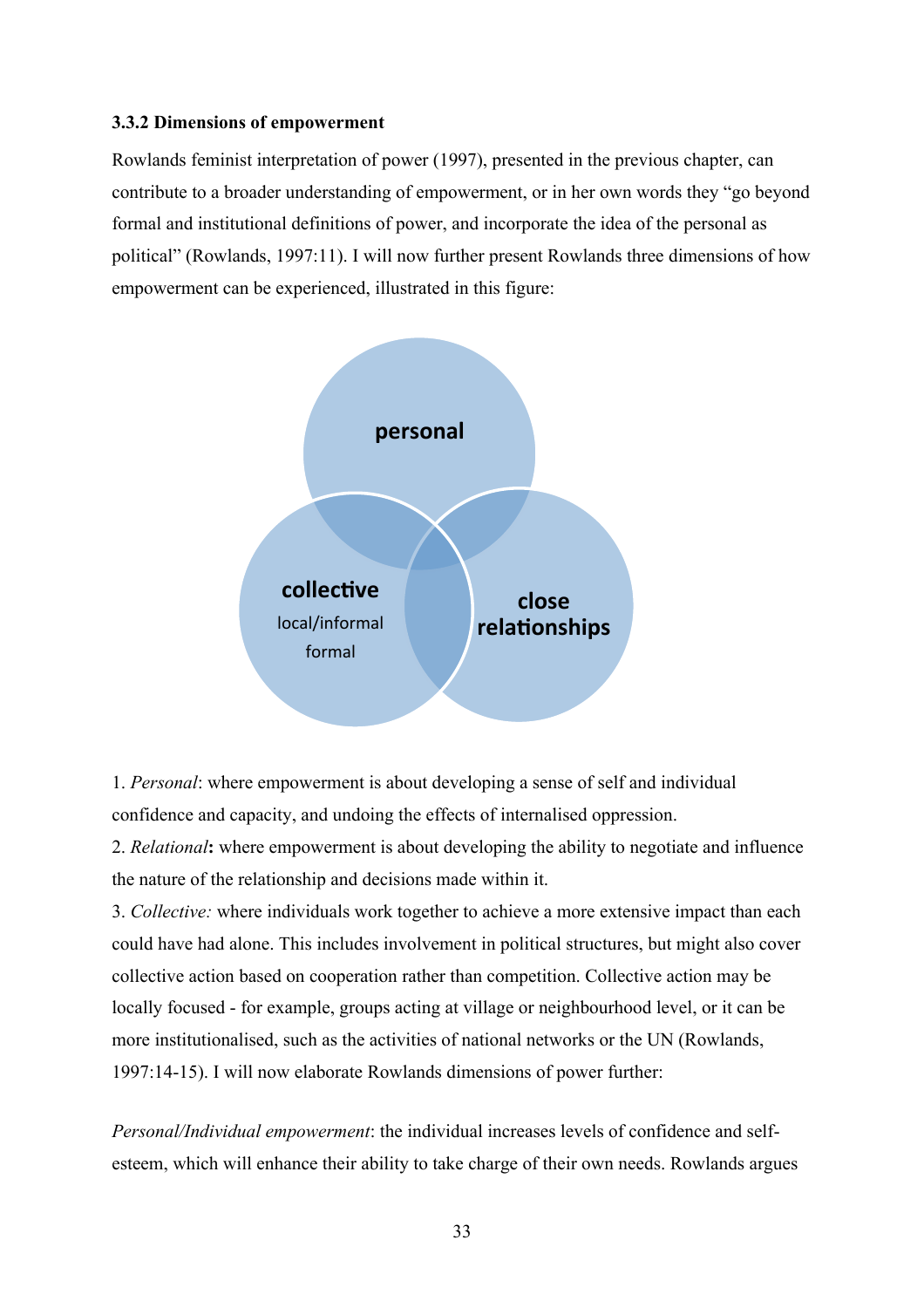that individuals will be empowered when they are able to "maximize the opportunities available to them without constraints" (Rowlands, 1997:13). However, it is a process that each individual has to do at his or her own pace. Rowlands emphasises that: "even to participate in a group, you require a certain minimal sense of your own abilities and worth, as well as being able to overcome the obstacles in making the time to participate" (Rowlands, 1995:105).

*Relational empowerment:* Power exists and is expressed in everyday relationships of people. According to Rowlands, *relational empowerment* means that: "empowerment is about developing the ability to negotiate an influence the nature of relationship and decisions made with it" (Rowlands, 1997:15). Empowerment is a process rather than an end product, and will vary according to the circumstances. At the same time, she believes that "there is a core to the empowerment process, which consists of increases in self-confidence and self-esteem, a sense of agency and of "self" in a wider context, and a sense of *dignidad,* which means being worthy of having a right to respect from others" (Rowlands, 1997:129-130). While empowerment of women often refers to the individual women's improvement, the relational empowerment tends to be neglected. However, social relationships can build strong bonds and is of great value for both personal and collective empowerment.

*Collective empowerment:* While individual empowerment is one ingredient in achieving empowerment at the collective and institutional levels, concentration on individuals alone is not enough. Changes are needed in the collective abilities of individuals to take charge of identifying and meeting their own needs – in households, communities, organisations, institutions, and societies. At the same time, we must recognise that the effectiveness of such group activity rests also on the individual empowerment. People need to be involved in identification of appropriate indicators of change, and in the setting of criteria for evaluating impact. As the empowerment process proceeds, these will inevitably need to be modified and revised (Rowlands, 1995).

Women organising with other women around shared interests build their capabilities for voice and influence. The experience of group cohesion and solidarity can contribute to self-affirmation at the individual and collective level, give support and legitimacy to gender equality agendas and enable women to exert the collective power needed to shift gender norms (Domingo et al., 2015:3).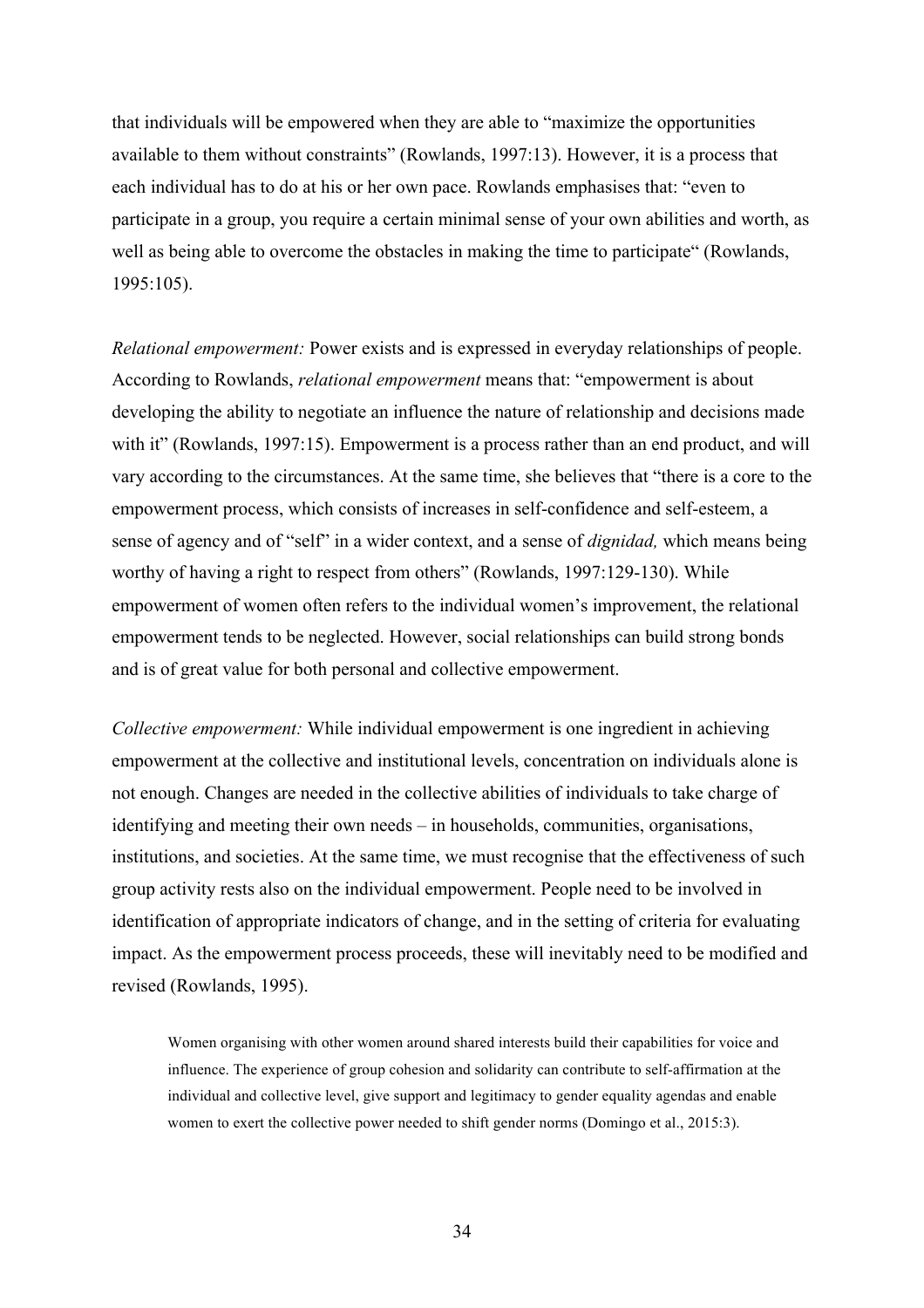Rowlands emphasise that empowerment must be seen as a process, this is also stated by Momsen who describe empowerment as a process whereby "women and men gain selfconfidence so that they are able to participate in all aspects of development, including decision-making" (Momsen, 2004:14). The notion that empowerment is both a process and an outcome, is also recognised by Parpart et al. (2002), who argue for a feminist interpretation, meaning to "recognize that local empowerment is always embedded in regional, national, as well as global contexts" (Parpart et al in Hopper, 2012:112).

The bottom line is that individual empowerment influences collective empowerment and vice versa. Adams states that "empowerment is not only a source to make changes in your own life, but through personal empowerment that will benefit the society as well" (Adams, 2008:8). Adams argues that this will be the case, because increased empowerment tends to change a person in a positive way, and makes the individual become more capable of helping others and improve the situation for people around them. Almost like a "contagious effect", only in a positive way. The means by which individuals, groups and/or communities become able to take control of their circumstances and achieve their own goals, thereby being able to work towards helping themselves and others to maximise the quality to their lives (Adams, 2008).

#### **3.4 Women and empowerment**

In the first subchapter empowerment was presented as one of the primary forces for poverty reduction and as a source to development. I will now continue with theories that focus more specific on women's empowerment process.

Empowerment signifies a change in a person's range of life-influencing choices, and women are a particularly vulnerable and disempowered group that makes them an interesting and important group to study (Narayan-Parker, 2005:39).

Of particular relevance for empowerment are inequalities that are produced by the relations between different groups, through unequal social interactions and associated processes of socialisation. Since women are often seen as subordinate to men, this can result in many women experiencing inequalities not only with respect to economic resources, but also with respect to social, cultural and political factors. Women that are poor are even more exposed to this inequality (Narayan-Parker, 2002).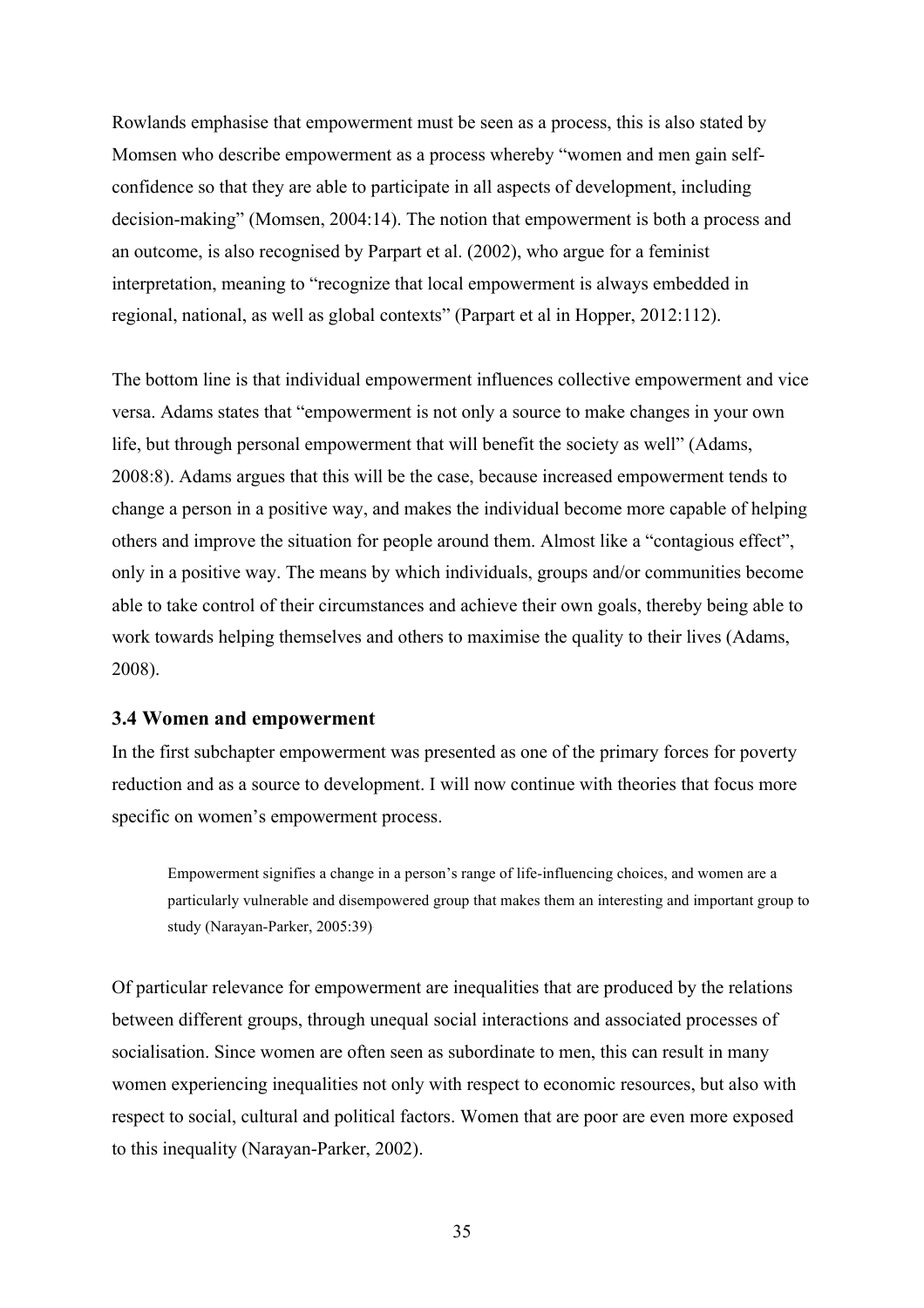#### **3.4.1 Empowerment as a process**

As stated in the introduction, I will focus on empowerment described as a "process" opposed to a condition or state of being. This is a distinction that is a key-defining feature of empowerment. However, this is one of the reasons why empowerment can be difficult to measure. Hannan defines empowerment of women as:

A process whereby women individually and collectively become aware of how power structures, processes and relationships operate in their lives and gain the self-confidence and strength to challenge the resulting gender inequalities (Hannan, 2003:2).

Women's empowerment is a process of personal and social change, and it involves that women gain power, both individually and collectively in order to gain control over their lives. Slettebø describes empowerment as a "goal to increase individual or collective power, in order for individuals, family or the local society to improve their situation, welfare or life quality" (Slettebø, 2000:77). Similar, Batliwala highlights that empowerment is a process "which must enable women to discover new possibilities, new options and a growing repertoire of choices" (Batliwala, 1993:11). Batliwala also distinguishes between personal and collective empowerment. In her opinion empowerment is a spiral, rather than a cycle because it affects all the people involved to change. "Empowerment is thus not merely a change of mindset, but a visible demonstration of change which the world around is forced to acknowledge, respond to and accommodate as best it may" (Batliwala, 1993:10). She also highlights that:

Women's empowerment, if is a real success, does mean that the loss of men's traditional power and control over the women in their household: control of her body and her physical mobility; the right to spend family income on personal pleasures; the right to abdicate from all responsibility for housework [...] and the countless other ways in which poor men - and indeed men of every class - have unjustly confined women (Batliwala, 1993:9).

Batliwala further states that: "the process of women's empowerment will also liberate men of gender stereotyping, just like women" (Batliwala, 1993:9). Batliwala believes that it is important to ask about the women's own experiences and realities to promote "selfrecognition and positive self-image, stimulate critical thinking and deepen understanding of the structures of power" (Batliwala, 1993:13). This also includes that women are able to "identify and prioritise issues for action based on expanding awareness, including new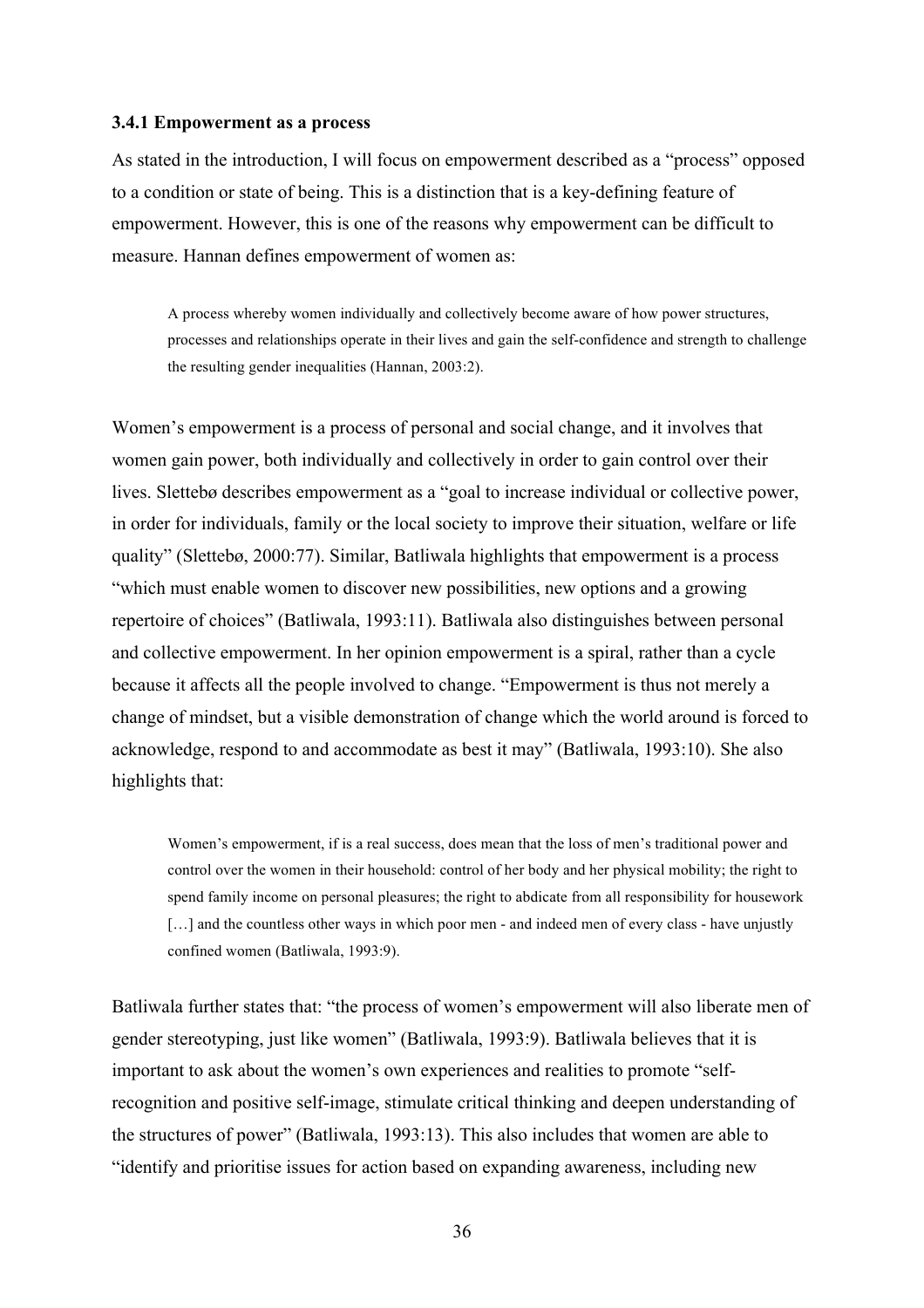information and knowledge" (ibid). Batliwala writes that through both critical analysis and informed decision-making, including encouraging women, it can result in more women making independent choices for their personal life and in the public sphere. Hazel Johnson looks more specifically at women's empowerment in the context of the increase in women's organisations and collective activities in Latin America:

Women's empowerment involves gaining a voice, having mobility and establishing a public presence. Although women can empower themselves by obtaining some control over different aspects of their daily lives, empowerment also suggests the need to gain some control over power structures, or to change them (Johnson in Rowlands, 1997:18).

Kabeer states that empowerment is defined as a process, and the results of a process, of transforming the relations of power between individuals and social groups. Kabeer gives a definition where empowerment is understood as "the process by which women (or men), individually or collectively, gain the ability to make and enact strategic life choices" (Kabeer, 1999:437). Furthermore, she states "a woman's ability to make strategic choices has three interrelated elements: access to resources [1], the ability to use these to define and act on goals or choices [2], and the achievements or "realised capabilities" that results from these actions [3]" (ibid).

### **3.4.2 Gender inequality and development aid**

Gender inequality is a complex process that continually has to be put forward. But what is gender inequality? The Swedish International Development Cooperation Agency (SIDA) has turned the question around and writes: "Gender equality is achieved when women and men, girls and boys, have equal rights, life prospects and opportunities, and the power to shape their own lives and contribute to society" (SIDA, 2015:1).

Gender inequality is strongly correlated with poverty, and it is therefore relevant to understand how empowerment of women can lead to economic development processes. The role of development aid in the area of gender equality is wide, and begins when the budgets are processed in the donor countries. The trend is that an increasingly large share of aid is now prioritised to women-related projects. Simultaneously, the UN seeks to help ensure that also the recipient countries' own national budget to a larger degree takes women's realities into account (Jørgensen, 2010:199).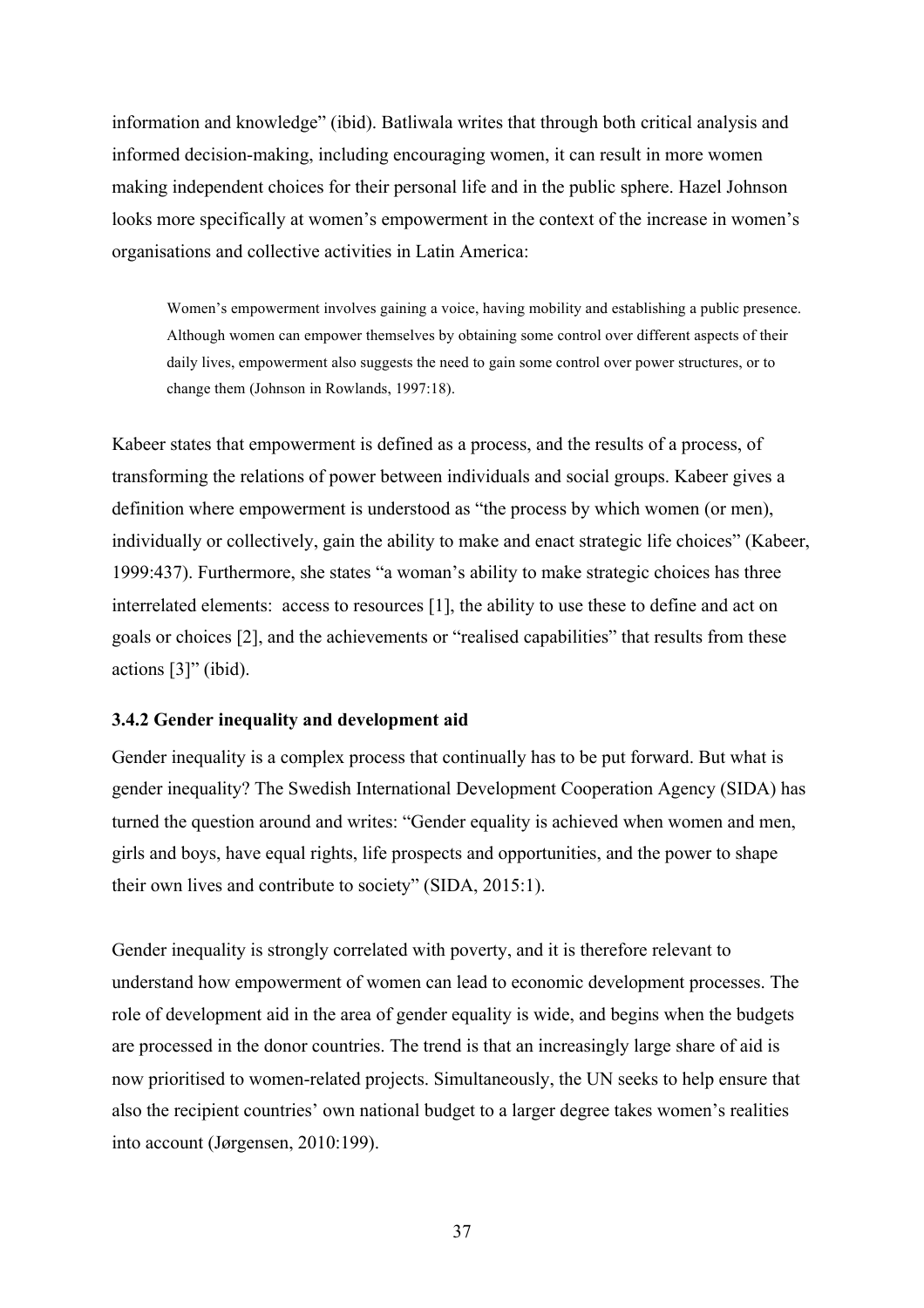Since this research investigates how empowerment is achieved in a specific development aid project, it is useful to ask how empowerment can be most usefully applied in a development context. Keller and Mbwewe provide one of few definitions of empowerment with specific focus on development:

A process whereby women become able to organize themselves to increase their own self-reliance, to assert their independent right to make choices and to control resources which will assist in challenging and eliminating their own subordination (Keller and Mbwewe, 1991 in Rowlands, 1995:104).

A common assumption is that power automatically comes through economic strength. Rowlands criticises aid programs that build on demands and intentions for the people who participate in them. Though she agrees power can lead to economic strength, it does not necessarily result in this: "rather it depends on the specific relations determined by factors like gender, culture or class" (Rowlands, 1995:104). For marginalised people, economic activities may give new options, however, it does not necessarily result in helping people take charge of their lives, or provide influence on a larger scale. Rowlands claims that in order to influence your own life, it has to involve a range of factors such as: "self-esteem, information, analytic skills, ability to identify and tap into available resources, political and social influence, and so on" (Rowlands, 1995:104).

In other words, an empowerment approach based on economic activity within DAP must pay attention to more than the activity itself. In order to engage poor and marginalised people, it is important that the methodology is neither "top-down", directive or in any way encourages dependency. Rowlands states that: "true empowerment is a process that cannot be imposed by outsiders - although appropriate external support and intervention can speed up and encourage it" (Rowlands, 1995:105). She suggest that what is needed is a facilitative approach, which means to have an attitude based on "complete respect for, and confidence in, the people being worked with, or accompanied" (ibid). In order to succeed in a facilitative approach, it requires "conscious and sustained efforts to modify that pattern of behaviour and to clarify mutual expectations" (ibid).

### **3.5 Women's economic and democratic empowerment**

SIDA states that: "women's economic empowerment and gender equality have strong bearings on poverty reduction, growth and human development" (SIDA, 2015:5). SIDA defines women's economic empowerment as: "the process, which increases women's real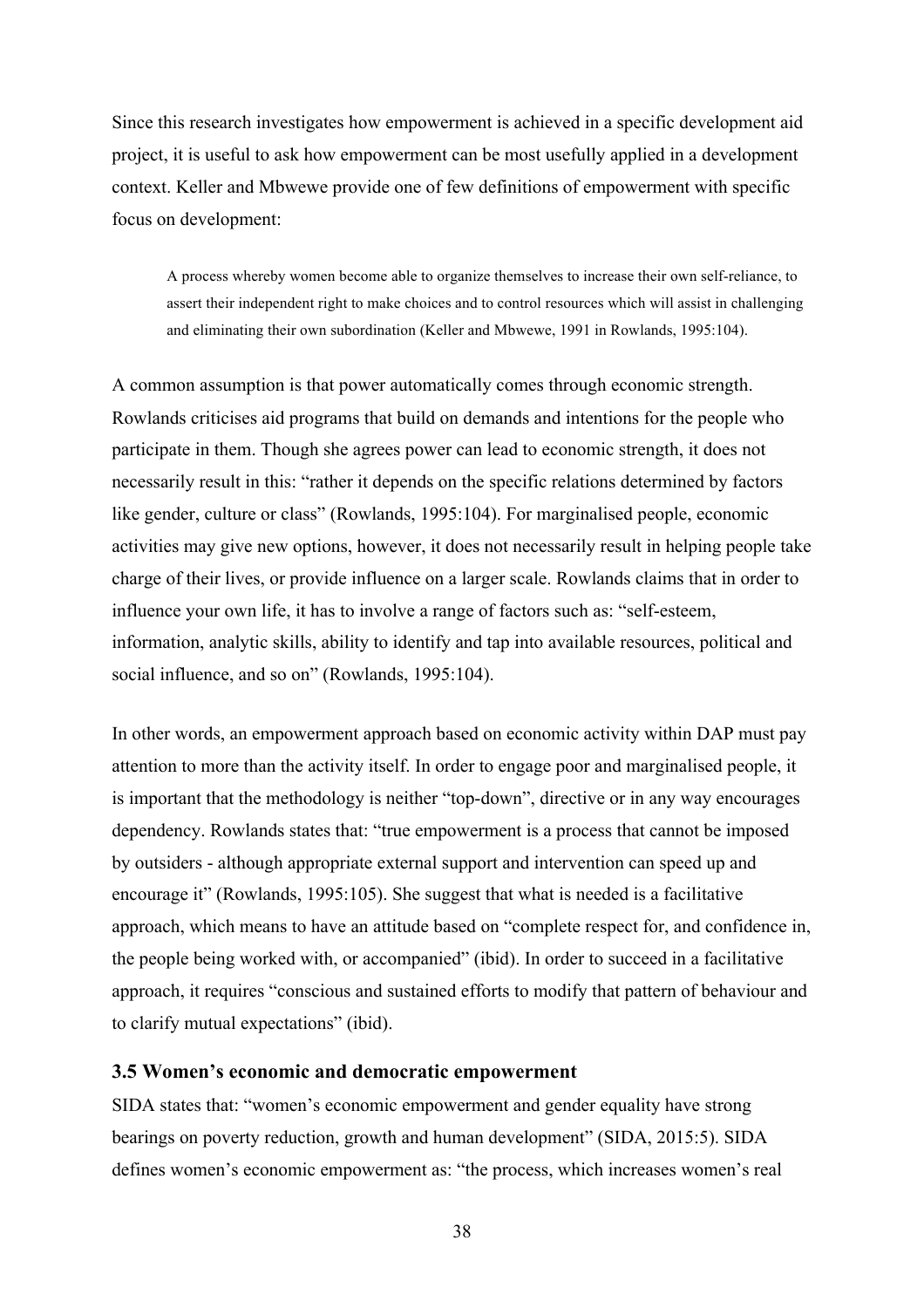power over economic decisions that influence their lives and priorities in society" (SIDA, 2015). In the same paragraph, SIDA provides an answer to this challenge:

Women's economic empowerment can be achieved through equal access to and control over critical economic resources and opportunities, and the elimination of structural gender inequalities in the labour market, including a better sharing of unpaid care work (SIDA, 2015:8).

Economic prosperities and rights are important elements in achieving empowerment of women. As Mehra et al (2012) writes: "Key elements of success include responding to women's priorities to obtain employment and income; recognizing that economic empowerment of women is an important entry in working with women" (Mehra et al, 2012:149). Rowlands seems to agree that economic empowerment is an important element of empowerment, but also argues that participation in the political decision-making process is important. She explains that one way of understanding empowerment is that it brings people who are outside the decision-making process into it. This understanding of empowerment puts a strong emphasis on "participation in political structures and formal decision-making and, in the economic sphere, on the ability to obtain an income that enables participation in economic decision-making" (Rowlands, 1997:13).

One of the most powerful tools to help women out of poverty is to give them access to economic opportunities. The female labour force participation rate in Bolivia is 64% (2016) according to the International Labour Organization (ILO), which is one of the highest in Latin America. However, women continue to hold the main responsibility for household chores and childcare. Also, despite the large participation of women in the labour market, they are still generally considered secondary wage earners and are paid less than their male counterparts (WB, 2012). In the HDR it is also stated that: "women also have to juggle paid employment outside the home and unpaid care work inside the home as well as balance their productive and reproductive roles" (UNDP-HDR, 2016:112). While the responsibility of income and financial well-being have traditionally been men's domain, the women have the burden of unpaid and low-income work, and as a result, the women have a lower status than men.

"Women's empowerment" and "gender equality" are concepts that are separate, but also closely related. The UN writes in the World Survey 2009, that: "Women's equal access to and control over economic and financial resources is critical for the achievement of gender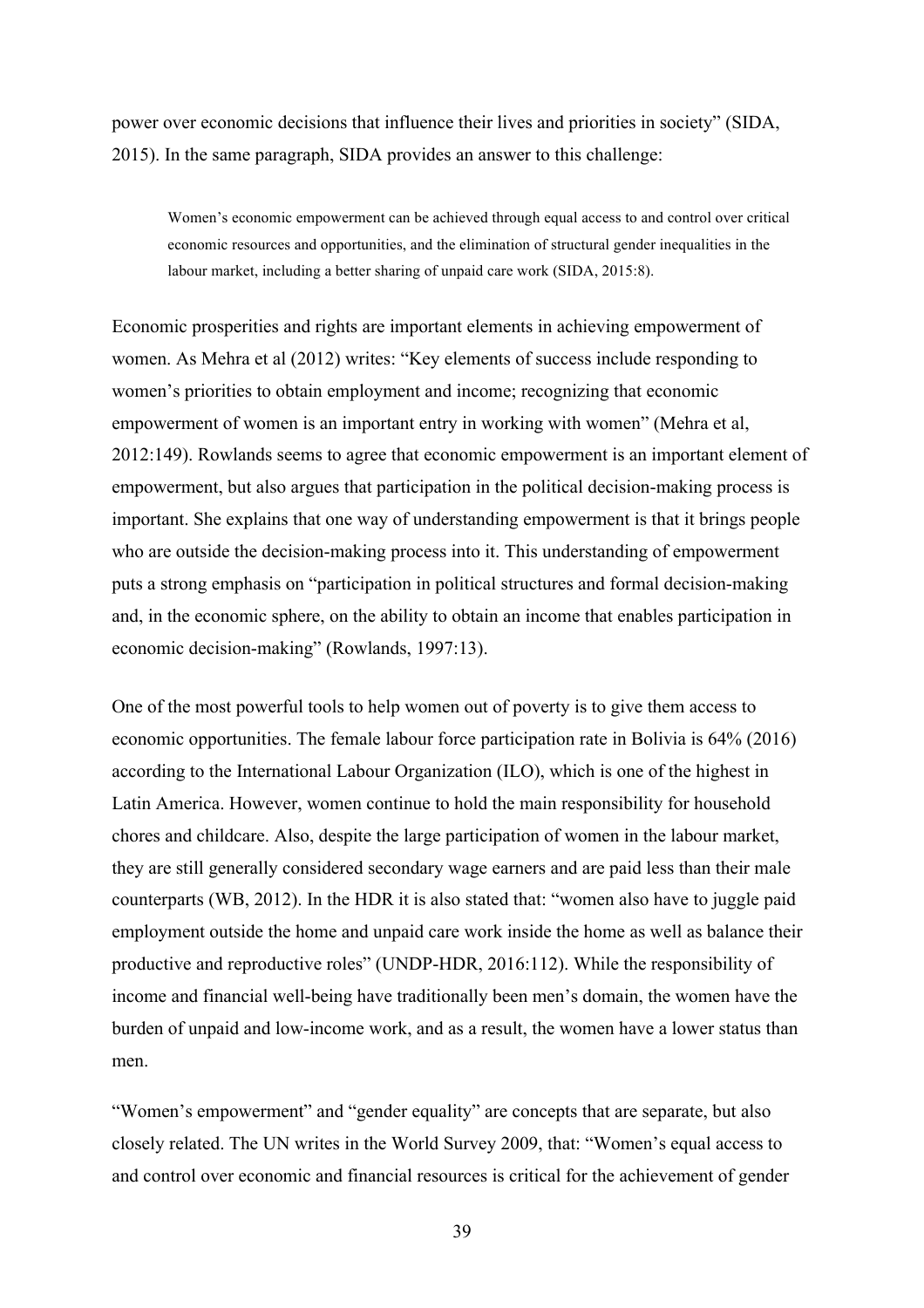equality and empowerment of women and for equitable and sustainable economic growth and development"(UN, 2009:5). When women get access to economic resources, it will also give them increased control in other areas of their lives, which will increase the gender equality since the women can be more independent. However, this is unfortunately not the case in many countries. The UN establishes that: "Women continue to be absent from key decisionmaking forums shaping the allocation of economic and financial resources and opportunities, which further perpetuates gender inequality" (ibid).

The rationale that gender equality will lead to greater economic prosperity is of course not only bound to "developing countries". The European Institute for Gender Equality (EIGE) claim they have evidence that improvement of gender equality in the European Union alone could generate an additional 10.5 million jobs by 2050, and EU Gross Domestic Product (GDP) per capita could increase up to nearly 10% in the same period. Gender equality does undoubtedly have an enormous economic potential worldwide (EIGE, 2017).

But not only economic prosperity or participation in the decision-making process is enough to empower women. Creating opportunities for women requires ensuring women's empowerment in the economic, political and cultural spheres. According to the HDR from 2016: "by investing in girls and women bring multidimensional benefits – for example if all girls in developing countries were to complete secondary education, the under-five mortality rate would be halved (UNDP-HDR, 2016:112). As more girls finish primary and secondary education, they can carry on to higher education, enabling them to do the work of the future and move up the career ladder. "One aspect of freedom of agency is the extent of women's agency and the extent to which women are able to shape decisions that affect their lives. From a human development perspective, this is extremely important, but difficult to capture quantitatively in all its dimensions (UNDP-HDR, 2016:96-98).

#### **3.5.1 Inequalities related to education and work**

The previous subchapter illustrated the importance of economic elements in women empowerment:

Women's economic empowerment is one of the most important factors that can contribute to gender equality between women and men. Evidence shows that gender equality and women's economic empowerment contributes to economic growth, poverty reduction and the fulfilment of human rights and social justice commitments (SIDA, 2015:29).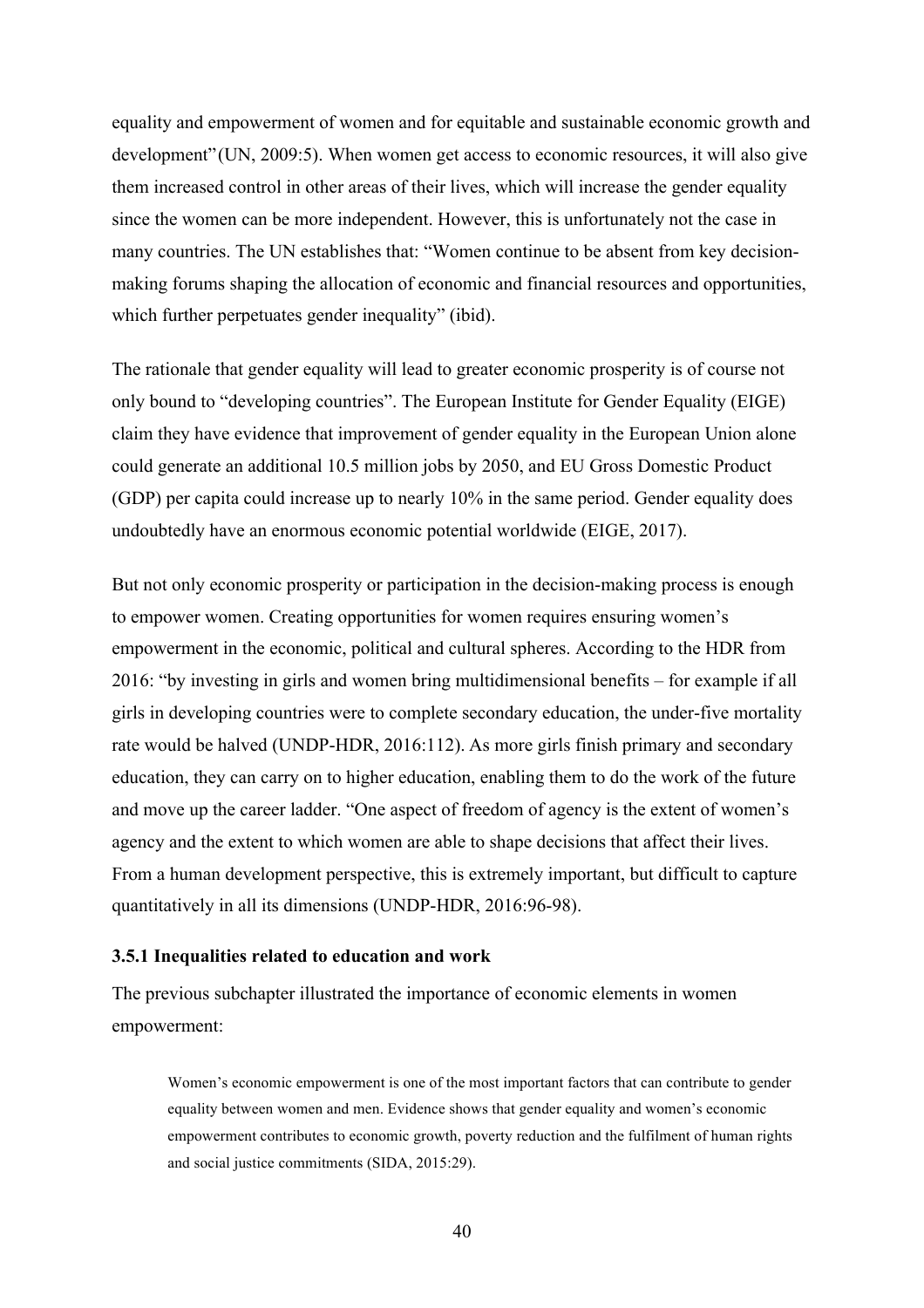However, there are still many inequalities related to both education and work, in particular this is related to many women's low income and their heavy workload. Nussbaum analyses this issue further: "women are often burdened with the "double day" of taxing employment and full responsibility for housework and child care" (Nussbaum, 2001:1). The reasoning continues with a hypothesis that women lack opportunities for play and for the cultivation of their imaginative and cognitive faculties as a result of the heavy workload. As a result, these factors give women fewer opportunities than men to live freely. "In all these ways, unequal social and political circumstances give women unequal human capabilities. All too often women are not treated in their own right - as persons with dignity who deserve respect from laws and institutions" (Nussbaum, 2000:1-2). As a result of this inequality, there are economic and political obstacles, such as, "the lack of employment opportunities in the area, the tendency of men to control family income, and the impunity enjoyed by men who use violence against women" (Rowlands, 1997:114).

Gender equality and women's empowerment are fundamental dimensions of human development. "A majority of developing regions has achieved gender parity in areas like primary education, and gaps have narrowed in secondary and tertiary education, but in most areas progress has been too slow and uneven" (UNDP-HDR, 2016:166). This is one of many examples that the gender gap still exists, in particular when it comes to opportunities. The 2016 Global Gender Gap Report indicates that: "the progress is still too slow for realizing the full potential of half of humanity within our lifetimes" (UNDP-HDR, 2016:165).

# **3.6 Concluding remarks**

This chapter has illustrated that power and empowerment are closely related. As pointed out in the introduction, power-relations are essential in the discussion of the empowerment process, because when women have increased power, they also have an increased ability to develop, both on an individual level and collectively. This chapter has presented some of the central empowerment theories that I have chosen for this research, and also highlighted some of the inequalities that women face, in particular related to education, job opportunities and heavy workload. I will use Rowlands dimensions of empowerment in the analysis, and the feminist model of power will serve as a structure for the discussion chapter, to explain the informant's empowerment process, and particularly to explain how this process can lead to increased power for the women.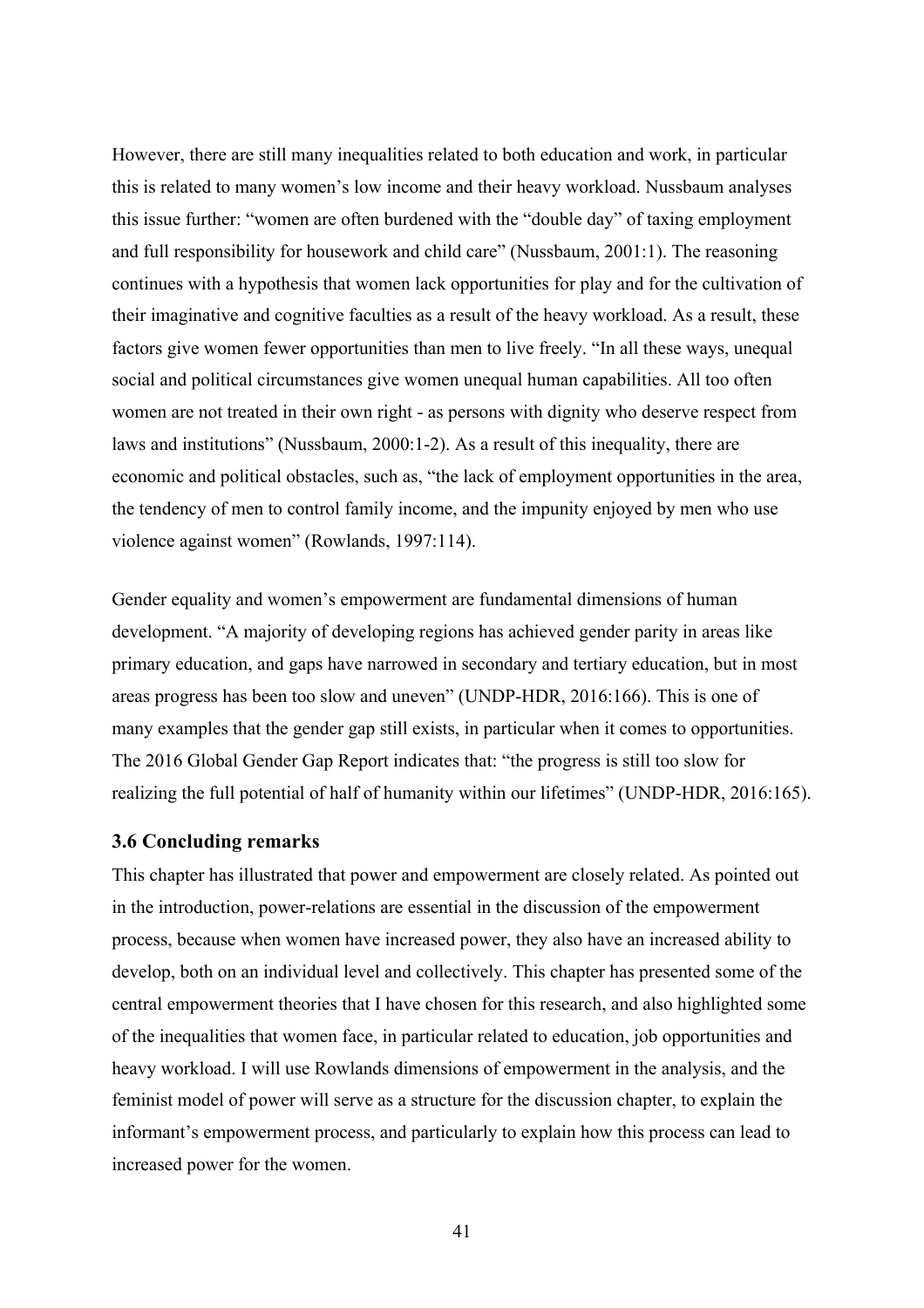# **4 Methodology**

Methodology is a significant part of this thesis and it clarifies which approach will be used when collecting the data material. First, the research design will be presented. Second, the research strategy and method will be discussed before continuing with the researchers methodological challenges and limitations, with emphasis on how the material was collected. Third, the research ethics and limitations will be discussed, followed by the quality of the research. Lastly, I will assess the ethical considerations followed during this research project.

# **4.1 Research design**

In this thesis I have chosen to use a qualitative research strategy. According to Bryman "qualitative research focuses on words rather than numbers, and on understanding the social world through its participants" (Bryman, 2016:375). I have chosen to conduct qualitative interviews with women that have participated in MAN-B's projects in Caranavi. The approach in qualitative interviews tends to be much less structured than in quantitative research, and there is a greater emphasis on increased generality in the formulation of initial research ideas and on the informants own perspectives (Bryman, 2012). Since this was the intention and goal for this research, the informants were told that the aim of the interviews was to gain knowledge of their personal experiences and opinions. Qualitative interviews encourage this, because straying of topics can provide insight to what the informants themselves believe to be relevant and important. However, by allowing the researcher to pick up new aspects that occur through the interviews, there is a danger of falling into traps such as asking leading questions (Bryman, 2012:475).

In a qualitative interview it is crucial that questions are structured beforehand, whilst still proving certain openness to the informants in order for them to answer with their own words and formulations. Conducting interviews also entails the responsibility of following research ethics persistently during the writing process.

The choice of the research topic was guided by the belief that a case study design would be most advantageous. According to Bryman (2012), the case study design entails the detailed and intensive analysis of a single case. An example of case study design is to include research on a single community study. A case study of women's experiences of empowerment in Caranavi, Bolivia is employed in this thesis, because the method enables a comprehensive understanding of the women's experience of the process. A case study is defined as "an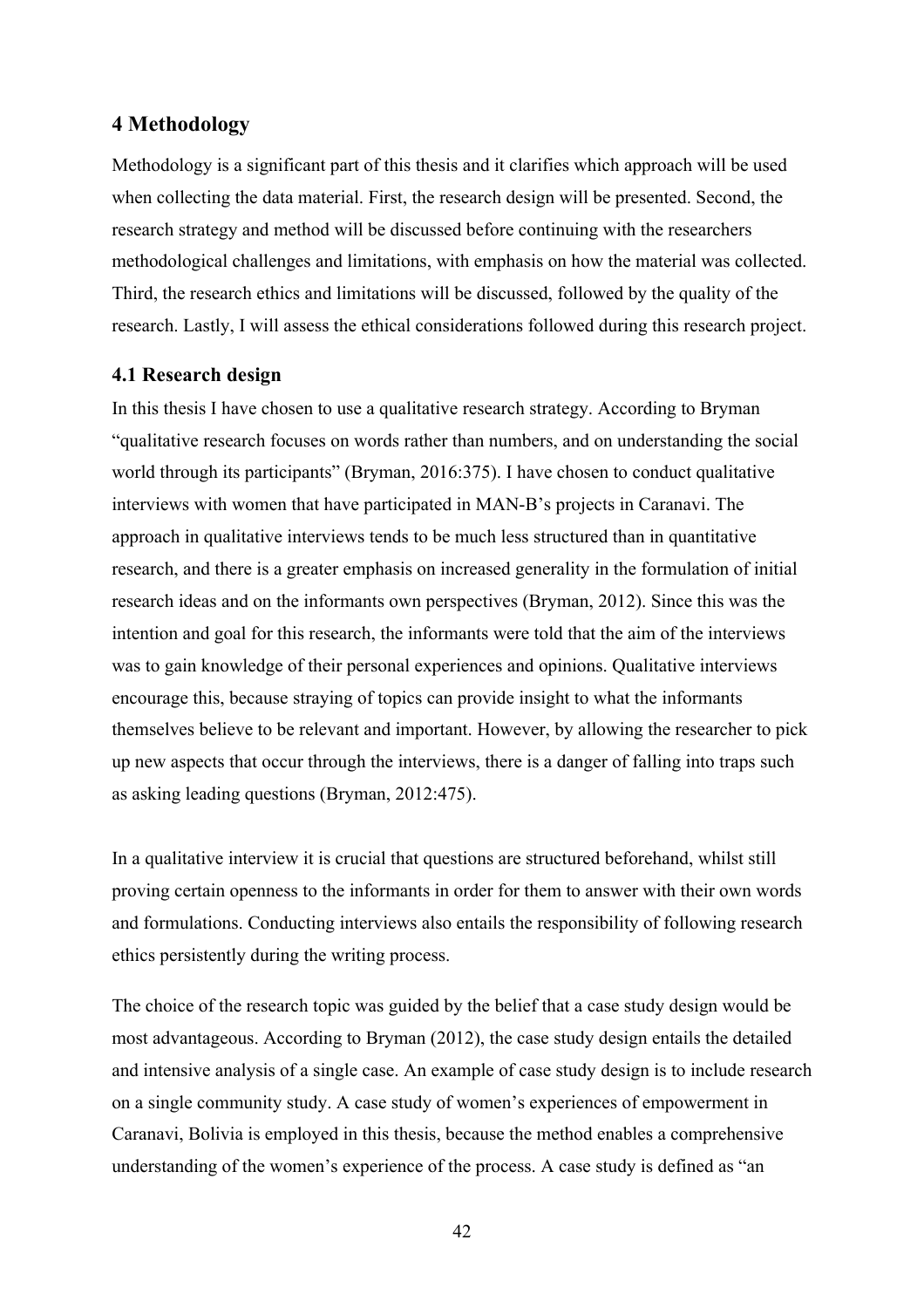empirical enquiry that investigates a contemporary phenomenon within its real-life context, when the boundaries between phenomenon and context are not clearly evident; and which multiple sources of evidence are used" (Yin, 2003:13).

### **4.2 Research Strategy and method**

As pointed out in the previous chapter, I have chosen to conduct a case study in Bolivia, using semi-structured interviews as a method. According to Stake (1995), "case study research is concerned with the complexity and particular nature of the case in question" (Stake 1995 in Bryman, 2012:66). Different research projects can have different approaches. It may for instance be deductive, which means that the research is grounded in one specific theory that shall be tested. My research, however, takes an inductive approach, which means that the research often can lead to theory (Bryman, 2016:375).

This research will present an understanding and analysis of women's experiences of empowerment, through DAP initiated by MAN-B in Caranavi. For this, I chose qualitative research interviews to collect data. Qualitative research aims to understand the social world through its participants. As Bryman (2016) states: "language is bound to be of importance for social researchers. It is, after all, through language that we ask people questions in interviews, and through which the questions are answered" (Bryman, 2016:25). The interviews were conducted within the terms of the same theoretical framework. This implies that the use of semi-structured interviewing was a balance between predetermined and follow-up questions during the interviews.

The empirical data was gathered during six weeks of fieldwork in Bolivia, from April to May 2017. The main material is based on qualitative interviews conducted in the Caranavi districts, where MAN-B has initiated several projects on agriculture and women's projects. In this thesis, the emphasis will be on the women's projects. According to Kvale and Brinkmann (2015), a qualitative research interview attempts to: "understand the world from the subject's point of view, to unfold the meaning of their experiences, to uncover their lived world prior to scientific explanations" (Kvale & Brinkmann, 2015:3). Though this research is limited, the primary goal is to find the "subjective meaning of social actors, and interoperate their actions and social world from their own point of view" (Bryman, 2016:25).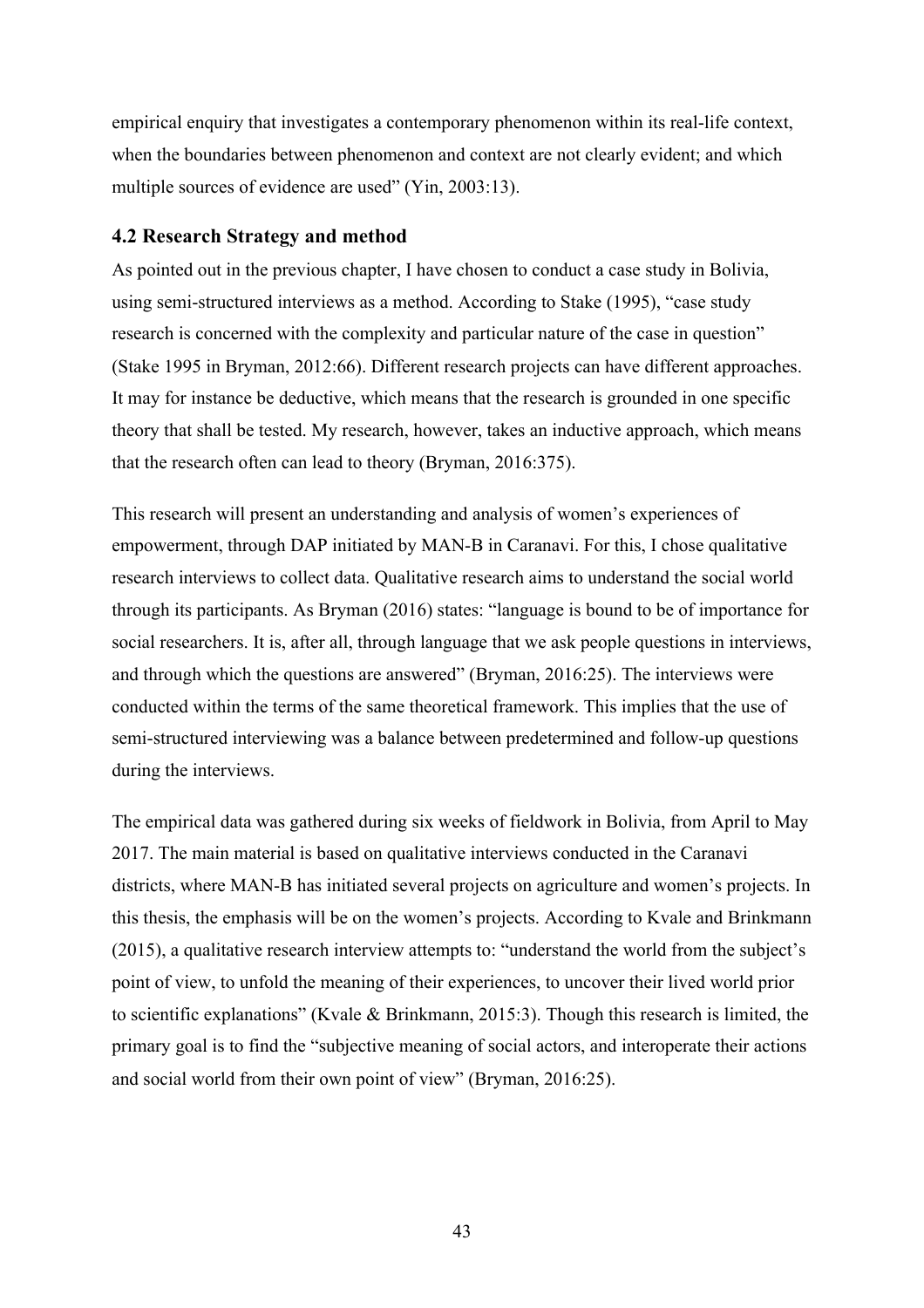#### **4.2.1 Semi-structured interviews**

The interviews conducted are qualitative and semi-structured, which is a more open form of interview, where the conversations can be more "easy-going" and help the informants to share openly. According to Bryman, a semi-structured interview typically refers to: "a context in which the interviewer has a series of questions that are in the general form of an interview schedule but is able to vary the sequence of questions" (Bryman, 2012:212). Semistructured interviews differ from a structured interview schedule because the questions are more general, which provides the researcher with more freedom to ask further questions in response to what the researcher regards as significant replies (Bryman, 2012). Another advantage with semi-structured interviews is that they enable access to the reflections of the women involved in MAN-B's projects, which can provide valuable insight into the influence of the projects, in terms of both personal and collective empowerment.

In structured interviews there is a stricter line-up and all the informants get the exact same questions. However, Halvorsen (2008) emphasises that the benefit of unstructured interviews is that one can highlight the research question through different perspectives and thereby get a more comprehensive understanding. In unstructured interviews, the interviewer should both control the conversation, and at the same time let the informant take the lead. As unstructured interviews aim to have "the first-hand knowledge to a phenomenon or social system that the researcher is interested to understand" (Halvorsen, 2008:137). I found this method most relevant when investigating women's experience of empowerment.

The interviews in this thesis are built and shaped based on the research question. In order to answer the research question, it was helpful to highlight relevant topics and make a list of questions for each of the topics. Larsen pinpoints that the strength of this method is that the informants can formulate their own answers (Larsen, 2007:83). The questions are open for certain flexibility, however staying close to the interview guide made it easier for me in the analysing process, especially considering comparison between the informants' answers and their interpretations. In my opinion, interviews are advantageous in that I am able to meet persons face to face, and by this personal presence, it was a lot easier to control the conversation and solve misunderstandings, since they could be clarified straight away. I found it helpful to have the ability to comment directly in the interview situation.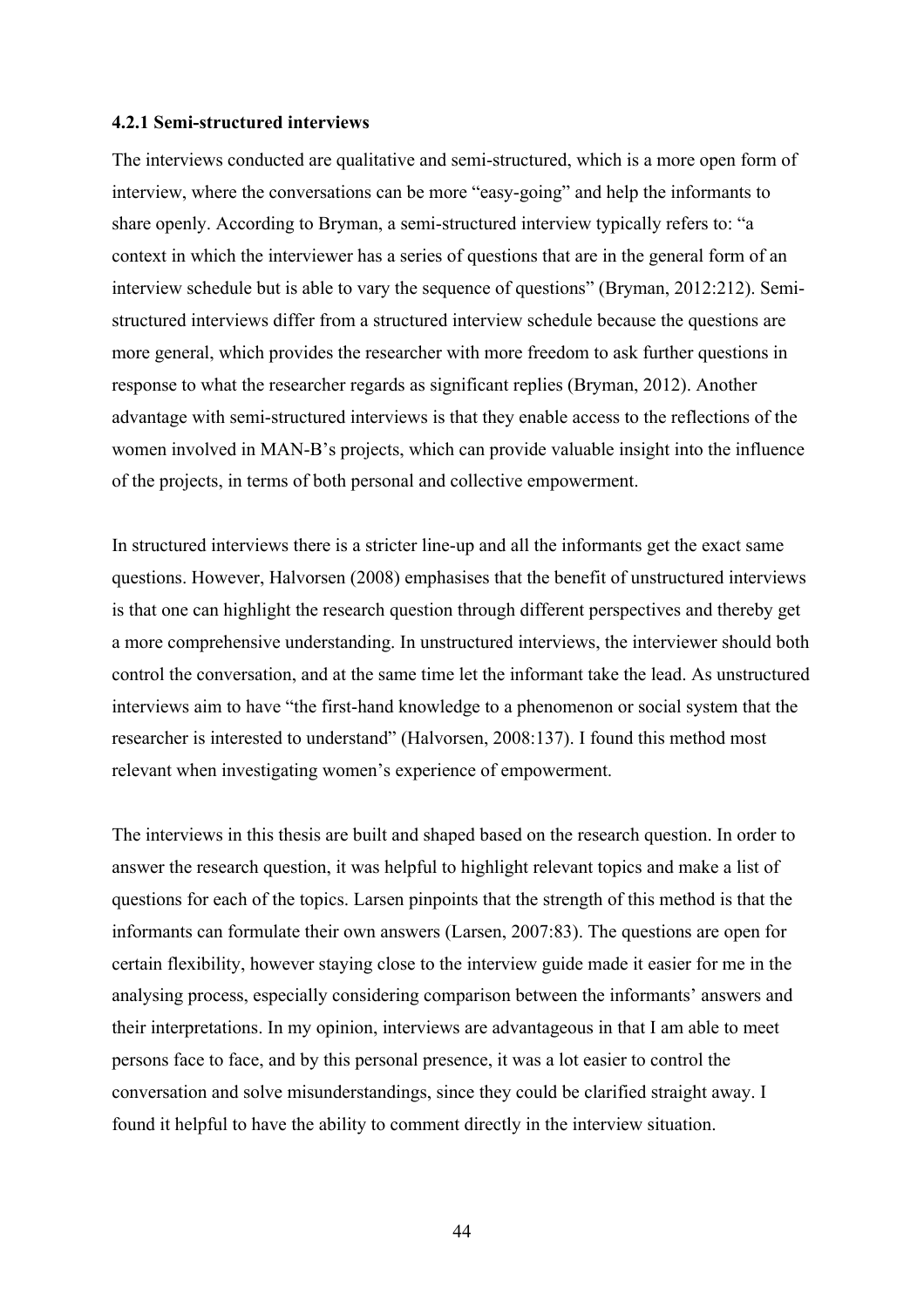Furthermore, it was also an advantage that the informant did not know the questions that came later in the interview, and earlier responses did not affect the questions that come later.

### **4.2.2 Selection of informants**

Getting in touch with informants in a foreign country can be quite a challenge. The first preparation involved finding informants for the interviews. I contacted one of the Norwegian employees in Bolivia, who helped me establish contact with the local leaders from MAN-B. The cooperation with MAN-B was a door opener to the projects in Caranavi, and helped me reduce the time searching for interviewees.

The criterion for selecting informants was mainly that they were women involved in the projects of MAN-B in the Caranavi district. These women have first-hand knowledge regarding the effects of the projects and how they have influenced their lives. I considered looking at two groups of women, where one had participated in the women's projects while the other had not, in order to compare the different results. There are several issues that could be interesting to investigate; however the scope of this thesis has some limitations. Thus, instead of conducting interviews with two different groups, the selection of informants rather represented women from different local communities of different ages and life-situations. The informants also differ in their experience and participation in MAN-B's projects. Some had participated for under a year and others for five years. A few of the women were engaged in the projects as leaders, but the majority were participants of the projects. However, all of them were participants in the women's projects of MAN-B. Evidently, with the topic of this thesis being "empowerment of women", the target group in this research was women. For this reason, the research does not include interviews with men or children. The age limit was set to 18 years. There was no upper age limit, it was rather emphasised to include women of different ages, to see if there could be any differences in the women's opinions, depending on age.

The data material collected through these interviews is the main material used in this thesis. However, the selection of informants has some limitations that will be presented here. Due to difficulties in organising meetings, and particularly with transport to the different districts, the women were chosen randomly as we were visiting various local communities, related to MAN-B's projects with agriculture in the area. Further, the local leader for the women's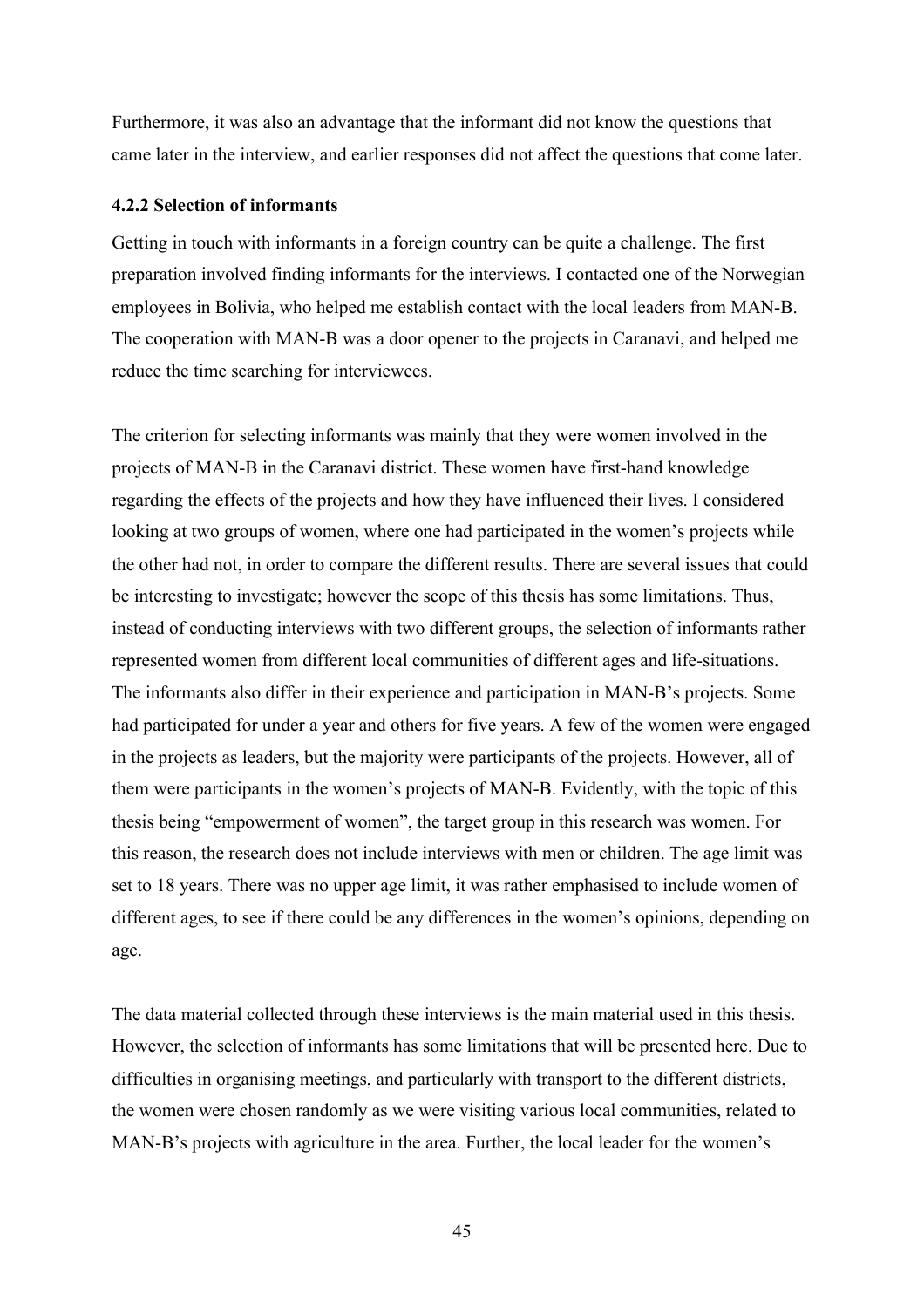projects introduced me to the women, and I presented my research project and invited women to be interviewed. It was important that the women participated voluntarily.

According to the MAN-B's local representative, around 200 women participate in the women's projects in the Caranavi, 80 of them have leader positions in smaller groups, and 16 hold important positions. In the beginning, I was mostly introduced to local leaders, as they were often more comfortable with being interviewed, and because they were often present when the team from MAN-B visited the different areas (to check on projects related to agriculture). However, in order to make sure the women represented a variety, I sought to find interview objects that were also newly introduced to the projects. What I realised, especially when I interviewed women that were new to the projects, was that it seemed to be more challenging for them because they were unfamiliar to the whole interview situation. It made me even more aware of how I presented the projects, and I made sure to give them information and assurance about the idea of the research project and that I was not looking for "fixed answers". Additionally, it was important for me to include informants without any background as leaders, since it provided me with a variety needed for the validity of the research.

### **4.2.3 The informants background**

In order to fully understand the women's situation, it is useful to have information of their background. This subchapter will provide a brief presentation of the informants. The research contains ten interviews conducted one-on-one with women from the age of 19 up to 43. The women came from different local communities around the Caranavi district. Five of the women were married, three were widows, and two were unmarried. All but one had children. They had from one to seven children each, and three of them had grandchildren. The informants had participated in MAN-B's women's projects for a various amount of time: five women had participated for five years, one for four years, one for three years, one two years, and the last two women had participated less than a year.

The majority of the women finished school at age 17 or earlier, two of the informants informed me that they were taken out of school at the age of eight. The women worked with coffee or fruit production, and other areas of agriculture. All, except two of the women underlined that the majority of their day, they worked at home, taking care of their family. One informant told me that she spent a lot of time selling handcrafts she had learned from the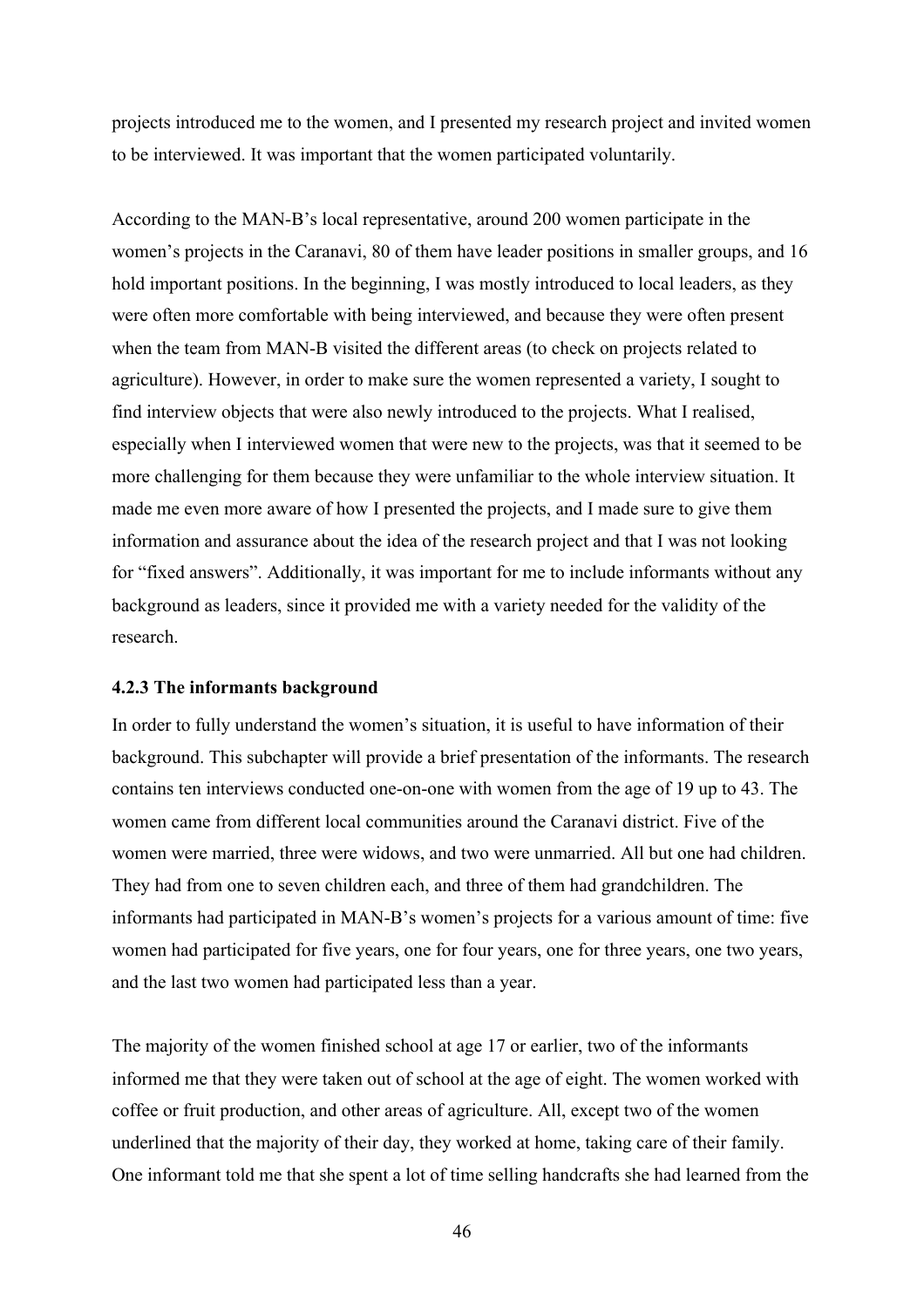MAN-B, and the last informant worked as a secretary. The women all spoke Spanish as their first language, but the majority also used Aymara<sup>10</sup> as their second language.

# **4.3 Researcher in the field – methodological challenges and limitations**

In qualitative research there will always be limitations and ethical principles that the researcher must be aware of. The aim of research ethics is, according to Black "to protect all persons concerned with or involved in a piece of research" (Black, 2002:23). Particularly when dealing with interviews and the evaluation of the content, various challenges arise along the process. There are several parts of the process that should be taken into account before presenting the analysis.

### **4.3.1 The role of the researcher**

The questions and the way they are presented, affects the answers given. "Conversations between people is coloured by the interaction between the parts participating" (Røthing, 2004:22). My responsibility as a researcher was to lead the interview and make sure that the topic was made clear from the beginning of the conversation. Both before and during the interviews it was necessary to go through the interview guide and evaluate the relevance of the questions. With help from the local leaders from MAN-B, a short presentation was given to the women, to explain the topic and the aim of conducting interviews. This was a key to trust, and it made it easier for me to share more about my aim for the interviews. I was aware that responding during the interviews could affect the answers. Since my aim was to have a deeper understanding, it was wiser not to state my own opinions at any time. Rather, I focused on encouraging the informants, without leading or referring to specific expectations related to their answers. I had three topics in mind. Firstly, to have knowledge of women's current role in the society, secondly, their knowledge of topics related to gender equality and human rights, thirdly, to hear about what the women had learned and whether their role as a woman in their family or in their local society had changed.

Another challenge with the role as a researcher is the so-called "researchers effect", which refers to how the researcher might influence and/or affect the ability to make free interpretations of the informants and the field. Fangen (2010) recommends that the researcher is critical to his/her own understanding and also considers his/her position to the field:

 <sup>10</sup> Aymara is the language the Aymara people, and is one of Bolivia's official languages (Central Intelligence Agency, 2017)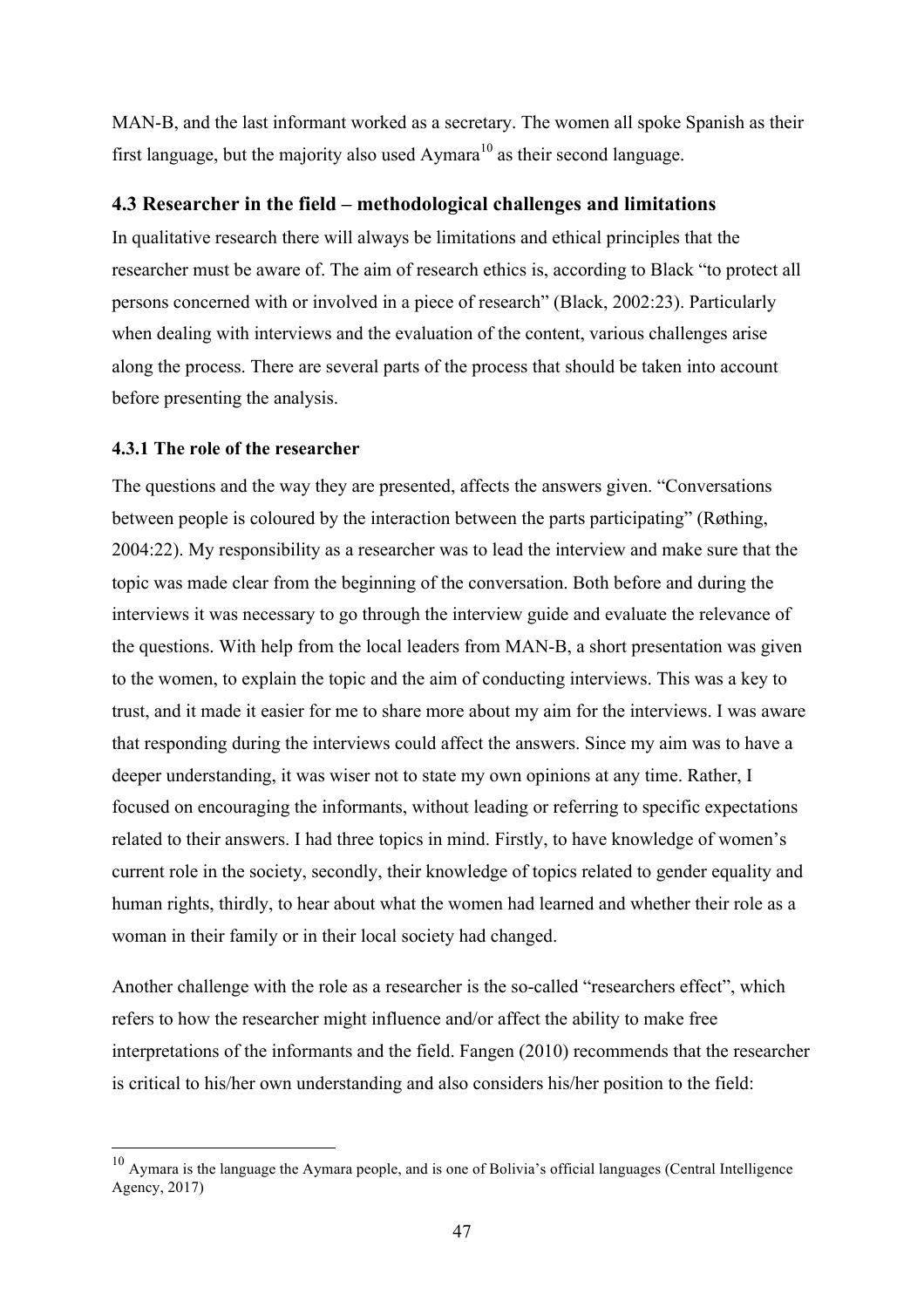To be able to criticise the background of which the participants base their act on, while you strive to understand why they make the choices they do, and that they act as they do because their background, situation and environment affects them and put restrictions on them (Fangen, 2010:223).

Similar, Halvorsen states that "the researcher's personality and way of working can affect the results of the interview" (Halvorsen, 2008:143). In other words, the researchers effect can happen because the informant wants to make a good impression or in other ways, give answers in a way he/she thinks the interviewer wants to hear. For this reason, it is important to ask control questions to avoid confusion during the interview (Larsen, 2007).

I was also aware of how other visible characteristics, such as gender, age, race, clothes, looks and appearance could influence the interview situation. The main challenge was that my appearance was immediately associated with other Norwegian employees or visitors from MAN-B, which could affect how the informants answered questions. In particular, the informants frequently wanted to thank me directly for helping them. The solution was to make it a custom in the presentation to mention that I was cooperating with MAN-B, but that I was doing an independent study. In the introduction I made it clear that nothing they told me in the interviews would be shared and that their answers would be anonymous. In every step of the process, it was necessary to gain trust and make the interview setting as close to a natural conversation as possible. During the interviews, I avoided sharing or showing my own opinions and rather encouraged the informants to share their stories, life situations, values and personal opinions.

Presenting the topic again, but formulating it in a different way, was another solution in the situations where a topic was misunderstood. Sometimes it was necessary to rephrase or repeat the questions. I also had a few control questions, to make it easier to check that the answers matched the question posed. This made me realise, even more, how important it is to have the structure of the questions beforehand, this is confirmed by Larsen (2007), who points out that it is essential to spend time in advance structuring good questions beforehand. As a result, it will make it easy to compare informants' answers to each other. On the other hand, too much structure might also cause loss of the spontaneous hunches, which may contain information that can be useful in the study.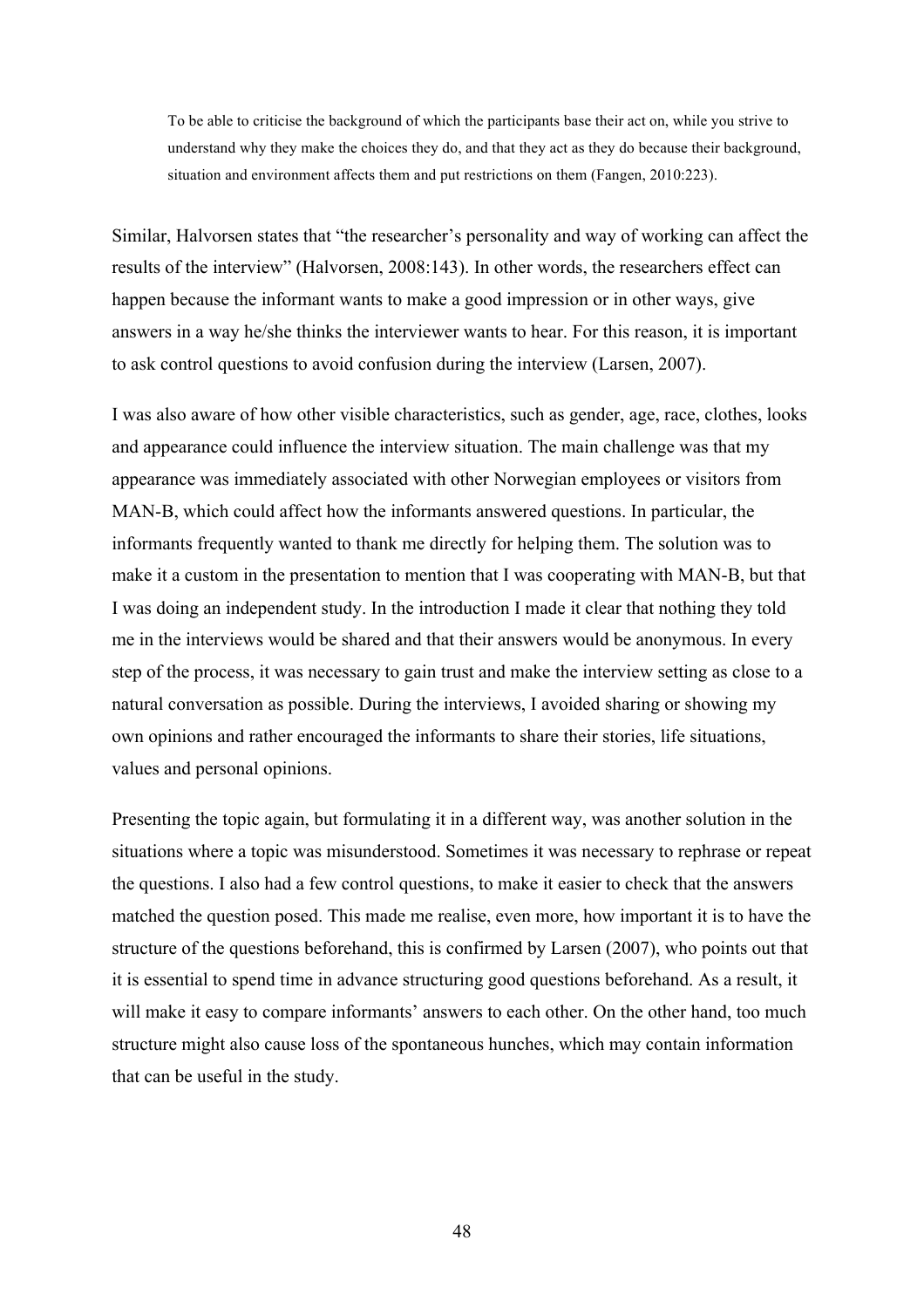#### **4.3.2 The interview process**

The first step in the process of conducting interviews was making the interview guide. To have an interview guide prepared in advance was a great asset in order to ask new questions to follow up the informant's replies, rephrase or add questions during the interview. The interview guide provided a list of questions on specific topics that I wanted covered, nevertheless it was important that the informants had a great deal of flexibility in how to reply to the questions. The guide also provided me with the ability to ask questions whenever something of particular interest came up. Due to the aim of the research, it was fruitful to receive rich and detailed answers, and I was overwhelmed by how openly and generously the informants shared their thoughts and experiences. According to Bryman the unstructured nature of the semi-structured interviews can be a strength because: "it provides insights into how the research participants view the world" (Bryman, 2012:471).

The first questions evolved around the women's background and role as a woman in Caranavi. I opened the conversation with: "Can you start with presenting yourself please". The intention was to let the women decide what they wanted to share. As a result, the answers were very different and unstructured. In retrospect, I realise that that it would have been wiser to ask direct questions. Nevertheless, this information is left out to ensure that the informants are anonymous. The intention with the "open presentation" was to make the interview seem more like a normal conversation that did not impose the informants to respond in a very specific way. Furthermore, it was difficult to ask direct questions about studies or work, since the majority did not have any education after primary school and few of the women had work experience outside the home.

At the beginning of the interviews, I observed that several of the informants seemed nervous, this was particularly related to the "letter of information" handed to them. When observing the informants during the first interviews, I realised that some of the women struggled with reading the letter, which understandably made them unsure and stressed about the situation. Some of the informants seemed intimidated when given the sheet. From this I learned to start off by asking the informants if they wanted me to read the information to them, which the majority wanted me to. One of the requirements from Norwegian Social Science Data Services (NSD) is after all, to make sure the informants are informed about the research and they have to give their consent to participate. However, it was important for me to explain the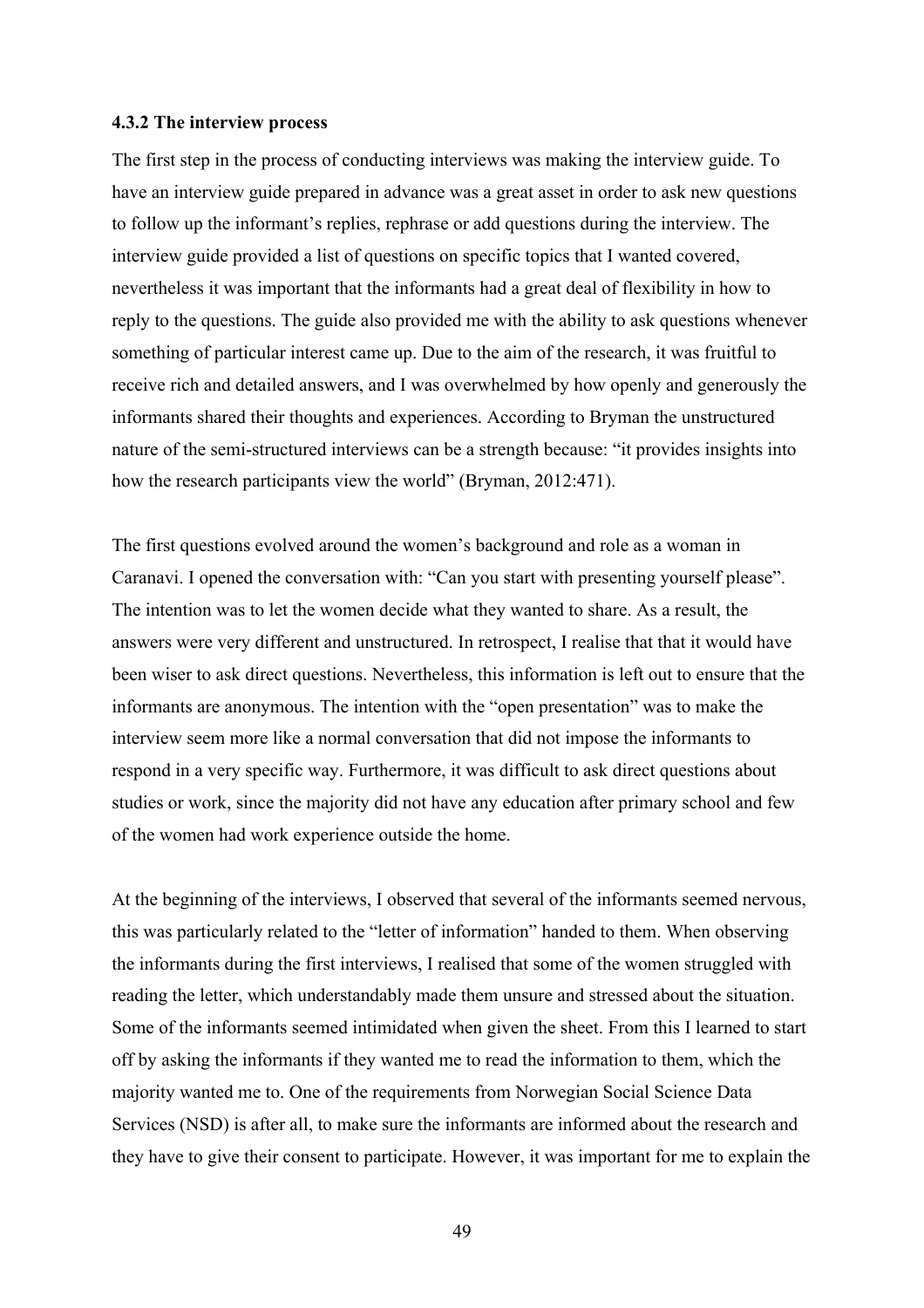meaning of the research and why it was necessary to have their consent. A few of the women were fast to say: "Well, well…it doesn't matter about that paper, just ask the questions". This made me unsure of whether the informants did not care, or simply were in a hurry. As a result, I made sure to open the conversation by presenting the approximate amount of time that the interview might take.

In other words, it was difficult to be sure about whether the women lacked motivation to participate because of little interest in the intention of the research. Lack of motivation from the informants might affect the answers given: Halvorsen states that it "demands a greater motivation from the informants to respond to open questions, rather than closed questions" (Halvorsen, 2008:12). On the other hand, closed questions push the informant to a particular form, which might give an incorrect impression of their opinions. However, as the interview continued, I realised that the main reason was that they were shy and uncomfortable with being in an unfamiliar situation. Once the conversation evolved, my experience was that they were quite eager to share their thoughts with me. In some cases, it was helpful to underline throughout the interview that I was not looking for fixed answers, but rather was looking for their personal thoughts and opinions. When I stated that the main interest was to know *their*  stories and experiences, it seemed that some of the informants found it difficult to grasp. According to the local representative, many of the women were simply not used to people who wanted to hear their thoughts out loud.

The ethical precautions that were done in this thesis centre on the informants. One of these precautions is ensuring that the informants' are anonymous. Also, my aim was to have the informants speak as freely as possible. For that reason, the background of the informants is presented in the method chapter, rather than giving information in the analysis. Other preparations involved sending an application to the NSD to have an approval to conduct the interviews. The approval of the research project was in place a few weeks later. Through this whole process their requirements for handling sensitive information has been followed. When arriving in Caranavi, all the informants received a short presentation of the project, and their rights related to their own participation, including information about confidentiality and the approval for the interview study. This includes that all the informants have given an informed consent to the participation, and also to the recordings of the interviews. These recordings will all be deleted once this thesis is handed in. NSD have high standards regarding research ethics, and has been followed strictly throughout the whole master process.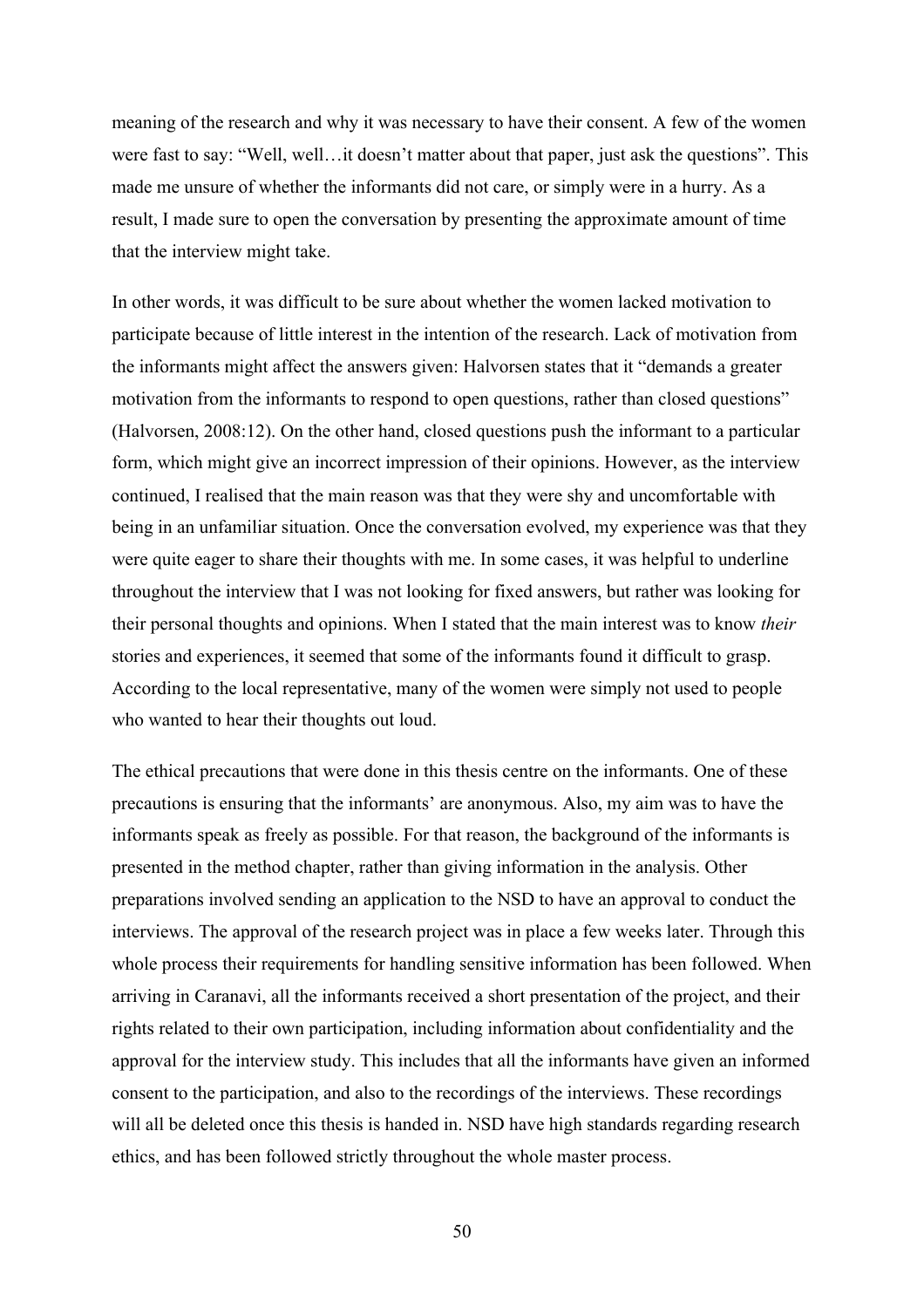### **4.3.3 Context**

Halvorsen makes clear that: "the most common error is how the conversations can be affected by the context" (Halvorsen, 2008:138). If the context is in the informant's own home, the presence of other members of the family might influence what the informant chooses to share or not. In the preparations of the interviews, I wanted to make sure that the interviews were conducted in familiar settings for the informants. In that way I would be more able to understand what they were saying in the informants' own terms.

Conducting interviews in itself has some limitations, particularly because the informants are not used to the setting. As far as possible, I tried to make sure to find a context that was familiar for the informants, and also private enough to make sure that the participants could share openly. However, this was not always in my control. We drove to various parts of the Caranavi district, and most frequently the best place to carry out the interviews was outside. For this reason, the contexts of the interviews were placed outdoors, such as in parks, and outside houses. Only two out of ten interviews were held in an office. As it was not always in my control to choose the context, I worried that being outside would affect the interviews in a negative direction, because it was difficult to guarantee that no one else could hear the conversation. However, in most cases, I visited women at their home during daytime, while their husbands were working. To my surprise, there were seemingly no negative results of having the interviews outside. Rather, my overall impression was that the women felt proud to be interviewed once they understood the field of interest, and the majority spoke loud and clear, especially when they shared about the things they had learned. It was my intention to stay focused on making the questions as open as possible, and contribute to making the conversation as informal as possible, hoping this would result in making it easier to share thoughts and opinions.

### **4.4 Ethical considerations**

There are some limitations and challenges related to qualitative research. Particularly when conducting interviews, there are ethical considerations to take into account. I spent much time reflecting about my role as a researcher, and how to find the balance between curiosity, interest, prejudice and tolerance. My expectations before meeting with the women that participated in MAN-B's projects, was mostly based on the impression that women were expected to fit into the traditional role as a wife-mother-maintainer of the home. I also expected women to be shy or even intimidated by talking to a foreigner, and that challenges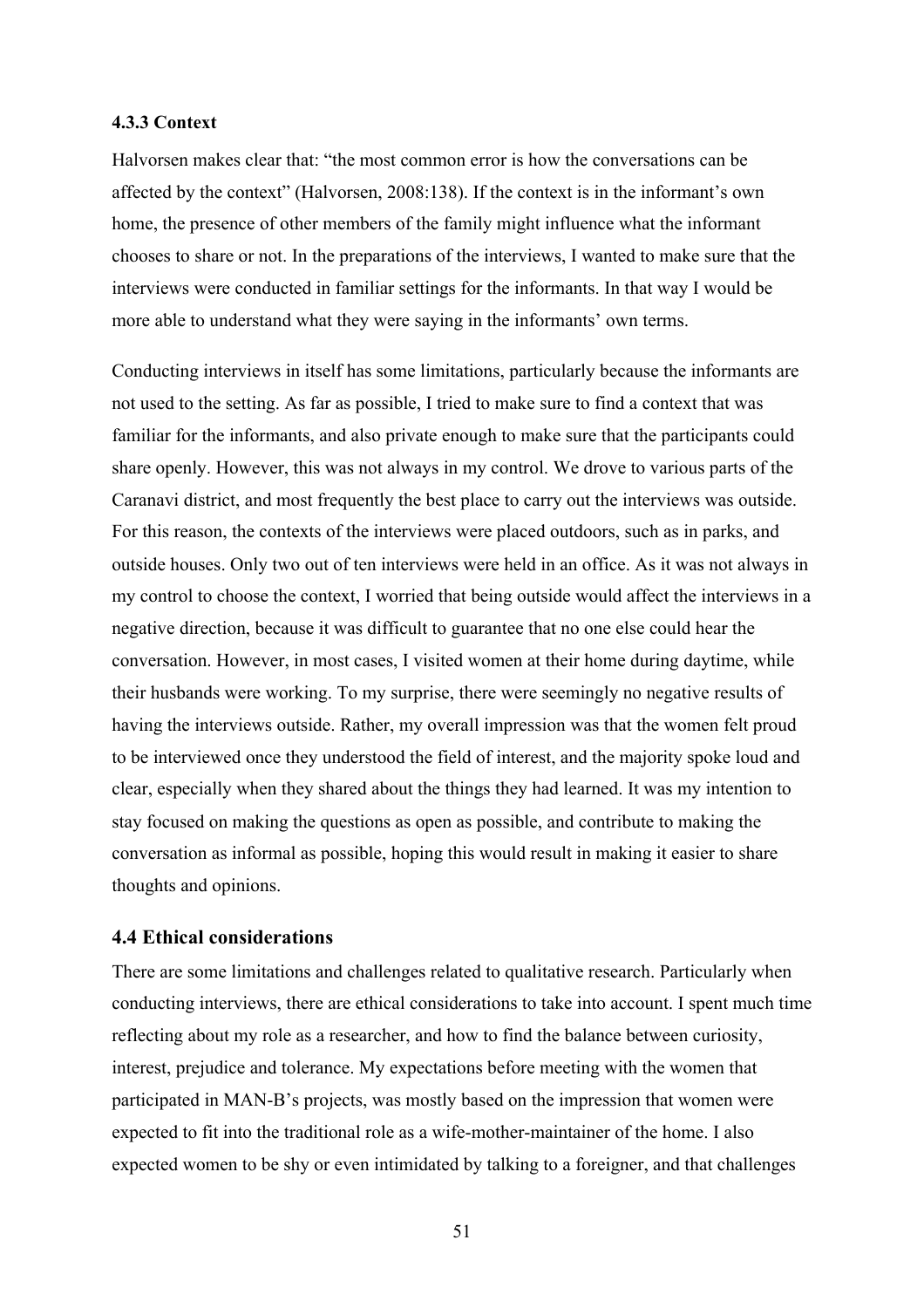in order to share and be open and honest about their realities would be an obstacle. The reason for these "prejudices" was mainly based on the strong roots of machismo culture common throughout Latin America. Also, my first impression of the Bolivian culture was that the majority of people are more introverted, at least in comparison to my experiences in other parts of Latin America.

Research ethics involves a protection of individuals from being exploited within the framework of research. "The terms and conditions for the researcher's ethical behaviour, is that an informed consent must be signed from each of the informants and all information of the individuals that the researcher receives must be kept confidential" (Fangen, 2010:245). To ensure that the informants in this interview will be protected, The National Committee for Research Ethics in the Social Sciences and the Humanities (NESH), have established some research ethics guidelines. A fundamental ethical consideration is that "the researcher shall always work according to a fundamental respect for human dignity" (NESH, 1999 in Røthing, 2004:32). Taking this into account, it was my responsibility to treat the informants and their statements with respect and dignity at every stage of the research process. In my projects this involved not revealing the informants' identities, or any other information that could be traced back to the women that were interviewed. All personal information was kept in a password secure computer.

There are several ethical issues that the researcher should focus on in qualitative research, particularly concerning the power balance and relations. In general, it is always important to consider power relations in social science, because power balance between researchers and participants poses significant ethical challenges (Pittaway et al. 2010:232). Heath et al. points out that researchers may have sincere beliefs in the success of a research process, especially of the effects of important human rights research and the direct impact it may have on the participants. Nevertheless, it is important that the researcher is careful with raising the participants' expectations of outcome (Heath et al., 2007:404). In the information I gave beforehand, I underlined my intentions for the research, with the aim of having knowledge about their experiences related to the empowerment process.

In some cases, it was particularly difficult to conduct the interview because the informants seemed shy; they talked with a very low voice and answered with few words. In those situations, I tried to make the situation more comfortable and tried to encourage them. In my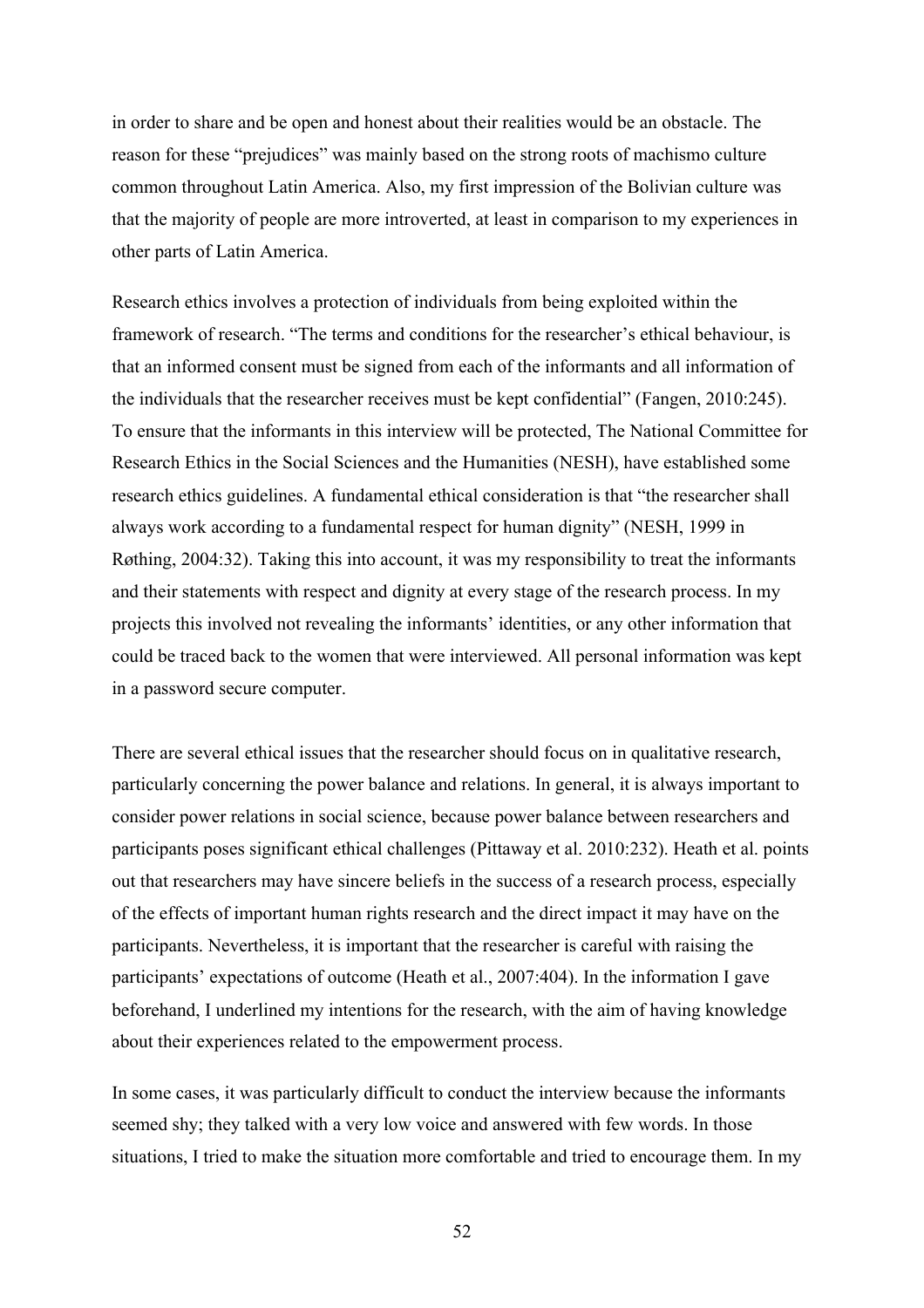experience, it was a great difference when I gave simple confirmations, like nodding my head, saying "good", "yes" and in other ways show interest and openness. Beforehand, my intention as a researcher was to be careful with giving response, and rather focus on being an interested listener. However, it is not difficult to understand the women's need for feedback, as the majority of the women were put in an unfamiliar situation through the interviews. For many of my informants it was their very first experience of being interviewed, and although they volunteered to be interviewed and seemed eager to start, I believe that some of the questions I asked made them feel like they had to "prove something", in particular what they had learned. I therefore rephrased a few questions, making them more informal during the interviews. Although I had the questions checked by two of the local leaders from MAN-B, some of the questions were slightly complicated. What surprised me though, was that it seemed to actually help that I sometimes struggled with the Spanish pronunciation, and the informants helped me out. I interpreted this as making the conversation more easy-going and balanced, and it seemed to make the informants comfortable and open in the conversation.

Another ethical issue evolves around confidentiality. The participants should not be "identifiable, unless permission, because of upholding the principle of anonymity" (Black, 2002:23). There will not be given any details about the informants who have participated in my research projects. All of the informants have been informed about the research projects and its field of interest. All the participants have signed a letter of consent, where they received information about the interview being voluntary and that they can withdrawn from the research project at any time during the project period, without having to mention any reason for their withdrawal. They are also informed that all the details they have given in the interviews will be anonymous. Not doing harm to the participants has been considered throughout the whole research.

I would also like to emphasise that the interviews were conducted to search for the women's personal experiences, and not for the findings or results to be generalised. However, I believe that the findings can bring valuable insight in other DAP that work with empowerment of women.

### **4.5 Quality of the research**

In all research it is important to look at the quality of the data, or in other words, its reliability, which according to Kvale has to do with how "dependable and consistent the data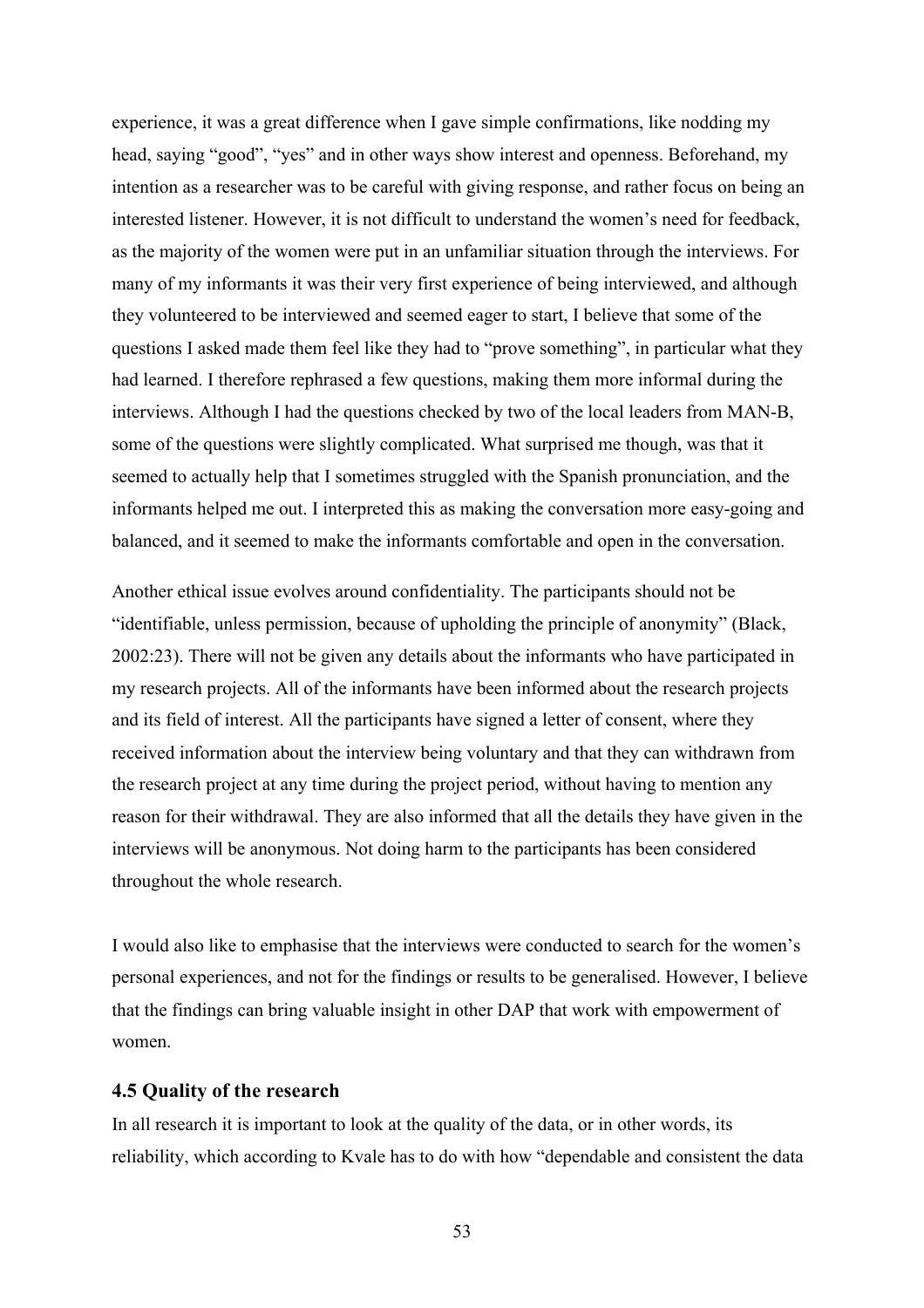is" (Kvale et al. 2009:250). If the data is not reliable, it will not be possible to use it to emphasise the research question or the rest of the thesis.

### **4.5.1 Recording**

All of the interviews were recorded using an IPhone. The main reason for recording the interviews was to fully concentrate on the informants and the dynamics of the interviews. It made it easier to avoid misunderstandings because of language, since there was a chance to go through all that had been said after the interviews as well. It also made the conversations more fluent, without having to interrupt the informants while they talked. Since the women interviewed had little or no experience being in an interview situation, the recordings made it possible for me to focus on making the situation more comfortable for them, and help making sure the informants could speak more freely and openly.

Later, the recordings were sent to an assistant that helped me with transcription, which is: "constructions from an oral conversation to a written text" (Kvale & Brinkmann, 2015:210). The assistant signed a letter of confidentiality in order to make sure that the informants' anonymity was ensured; she also had to delete the recording once the work was completed. In order to preserve the anonymity of the women they will be not be mentioned by names, but rather as informants through the analysis. They will be referred to as: "Informant A, B, C" up to "Informant J". The order is random.

### **4.5.2 Transcription and translation**

Transcription means to transform, and it is the translation from speech to written language. This process makes the interviews available for analysis. As Kvale points out, transcription is the first part of the process of analysis because of the choices that have to be made about the way to transcribe it (Kvale et al., 2009:189). Before the interviews were sent to the assistant, I made sure to go through the material and write notes, when the material was still "fresh in mind". The assistant that helped me was told to write down the exact words and statements shared in the interview. This included incomplete sentences and pauses that occurred, in order to keep their statements as close to the original as possible. A silent pause before an answer, could for instance in some cases mean that some hesitated to answer, which could be valuable information in the interview. However, I later decided that oral expressions like "pues" ("well then"), "ya" ("right or now") and "no ve" (you know/right) were left out because they were mostly oral expressions used while the informant was thinking, and may in written text create more chaos than is beneficial for the analysis. For example, there are many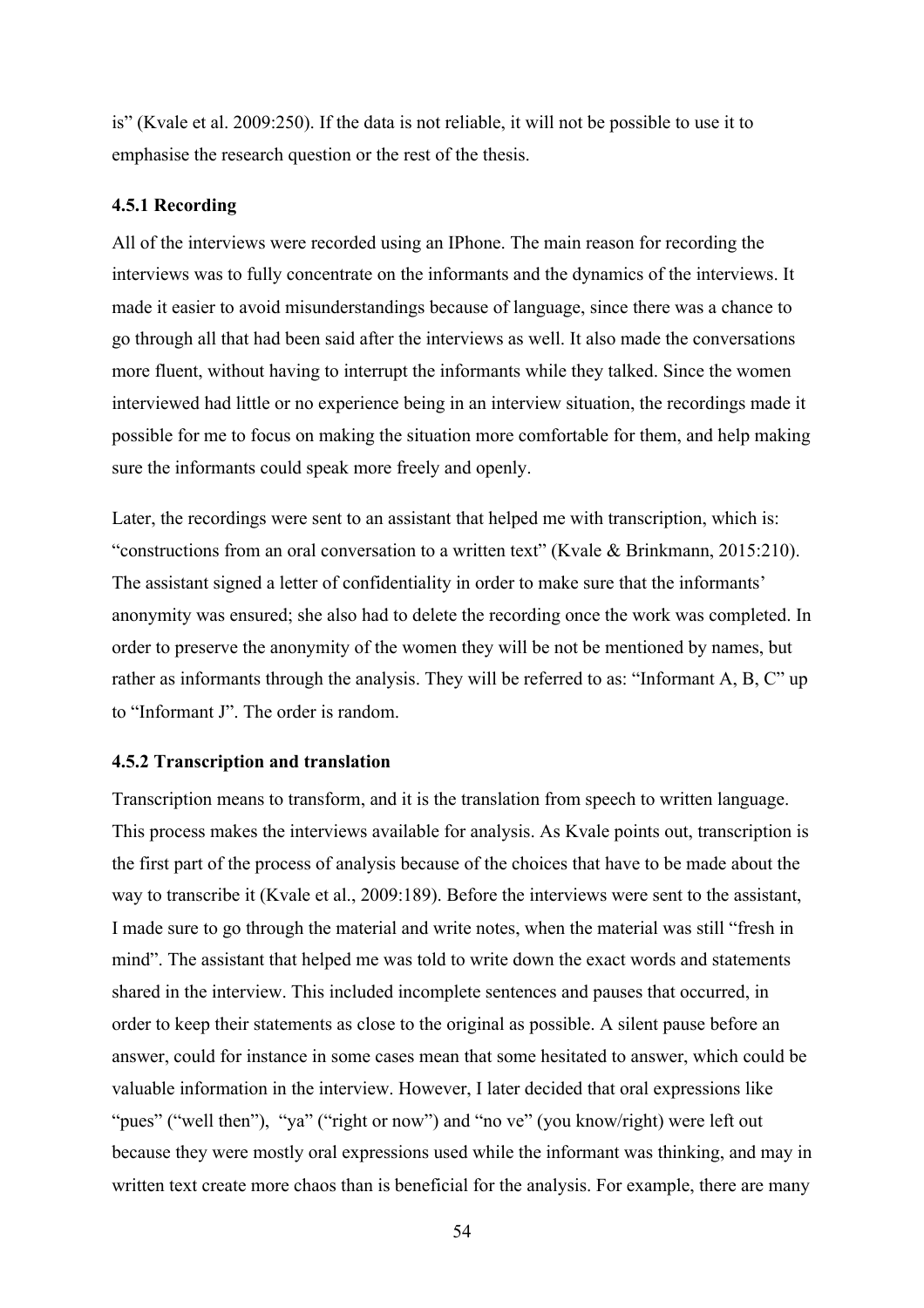quotes that end in questions, or the informants add "no?" (right?) at the end of the sentence. In some cases, it was a question, and in other cases it was more a need for approval. For this reason, there are places in the analysis where it is directly translated because it is a question, and other places where it is left out. In other words, they are not of much importance in understanding the statements made.

The interviews were conducted in Spanish, and then transcribed by an assistant, before I translated the majority of the material to English. Translating the data material is one of the limitations in this research, since the language will be interpreted. Translation should "in principle transport… meaning" (Derrida, 2007:198). However, it has been my aim to consider every phrase used, to ensure that the original meaning is not lost. Since I was both the researcher and the translator I was also aware that I had to be particularly considerate with how I present the material. For this reason, I also had help from a Spanish native speaker that verified and commented my translation from Spanish to English. Thus, some smaller changes in the informants' quotes have been made in order get the core meaning in the given context. The original Spanish citation will be given in footnotes.

The translation of the material from Spanish to English was time-consuming and challenging, however it has provided me with a closer proximity to the text. I have gone through the transcription several times, and have also checked the original quotes in their full-text together with an assistant who has Spanish as his first language. In chapter five I have chosen to add some words in the quotes from the informants, in order to make it easier for the reader to get the full comprehension. After all, the interviews were oral and many of the informants talked fast and without any pauses. For this reason, I have also summed up the main points and used: […] to illustrate the places where something not relevant for the statement presented is left out. Also relevant to mention is that in Caranavi most women speak both Spanish and Aymara. Some of the expressions are therefor in Aymara, and I had help correcting the translations of these words.

## **4.5.3 Coding**

The coding began already when working with the research question and hypothesis, and has continued throughout the process. As the data material was gathered through the interviews, I had the opportunity to rephrase some questions and ask additional questions. After the interviews were conducted and transcribed, the coding started by using a colour pattern on the different topics mentioned in the interviews. During this process, the value of having the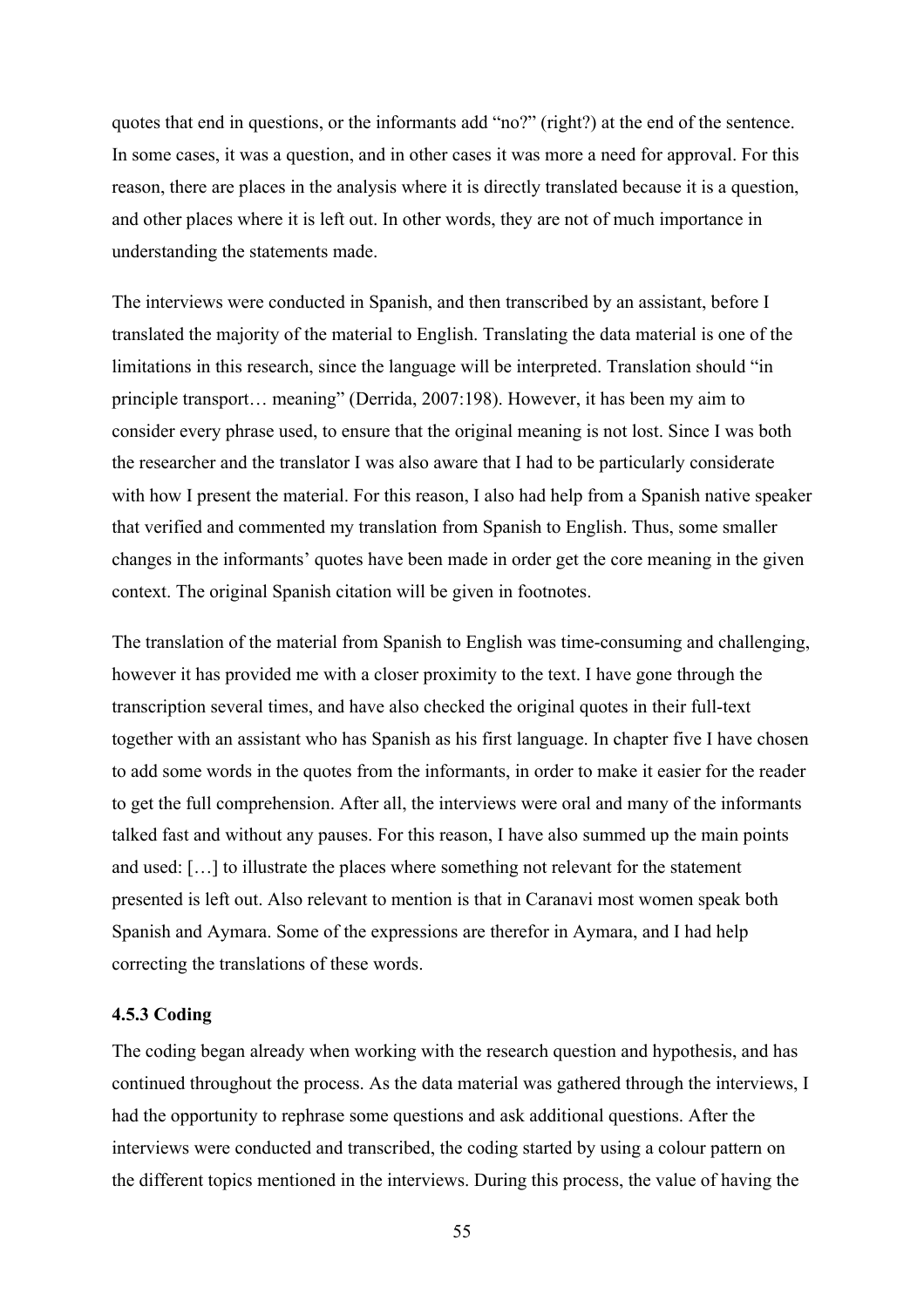questions organised beforehand paid off. However, some topics were mentioned at different places in the interviews and even new topics of relevance came up. I was also aware of trying to make some limitations to the data collected, as Lofland points out: "the researcher must guard against being captivated by the richness of data collected, so that there is a failure to give data wider significance for the social sciences" (Lofland, 1971:18). In other words, it is crucial to guard against failing to carry out a true analysis. This means that that you must "protect yourself against the conditions once called analytic interruptus" (ibid).

Coding is one of the most central processes in grounded theory. It entails reviewing transcripts and giving labels that seem to be of potential theoretical significance and/or that appear to be particularly salient within the social worlds of those being studied. Coding in qualitative data analysis tends to be in a constant state of potential revision and fluidity. The data are treated as potential indicators of concepts, and the indicators are constantly compared to see which concepts they best fit with. As Strauss puts it: "many indicators (behavioural actions or events) are examined comparatively by the analyst who then codes them, naming them as indicators of a class of events or behavioural actions" (Strauss, 1987:25).

### **4.5.4 Validity and reliability**

An important part of the quality of a research is reliability and validity, in the ways which "they propose truthfulness and authenticity" (Bryman, 2016:384). Validation is not only a part of the method chapter or a separate stage of an investigation but involves the entire process. Validity is a key criterion in research and deals with the selection of gathering data. Kvale et al. (2009) points out that: "High validity involves credibility, meaning that the research is done in a trustworthy manner. Validity also shows whether the project is acknowledgeable, meaning if the interpretation is supported by other research (Kvale et al., 2009:254). According to Sakel and Everett (2012), validity is concerned with whether the research looks at what it is supposed to, or not and it aims to include all relevant data. In the interview context my aim was to make the situation as trustful as possible. As previously stated, the emphasis was to make sure the informants felt comfortable and free to share their thoughts, without being anxious about whether it would somehow put them in a difficult position.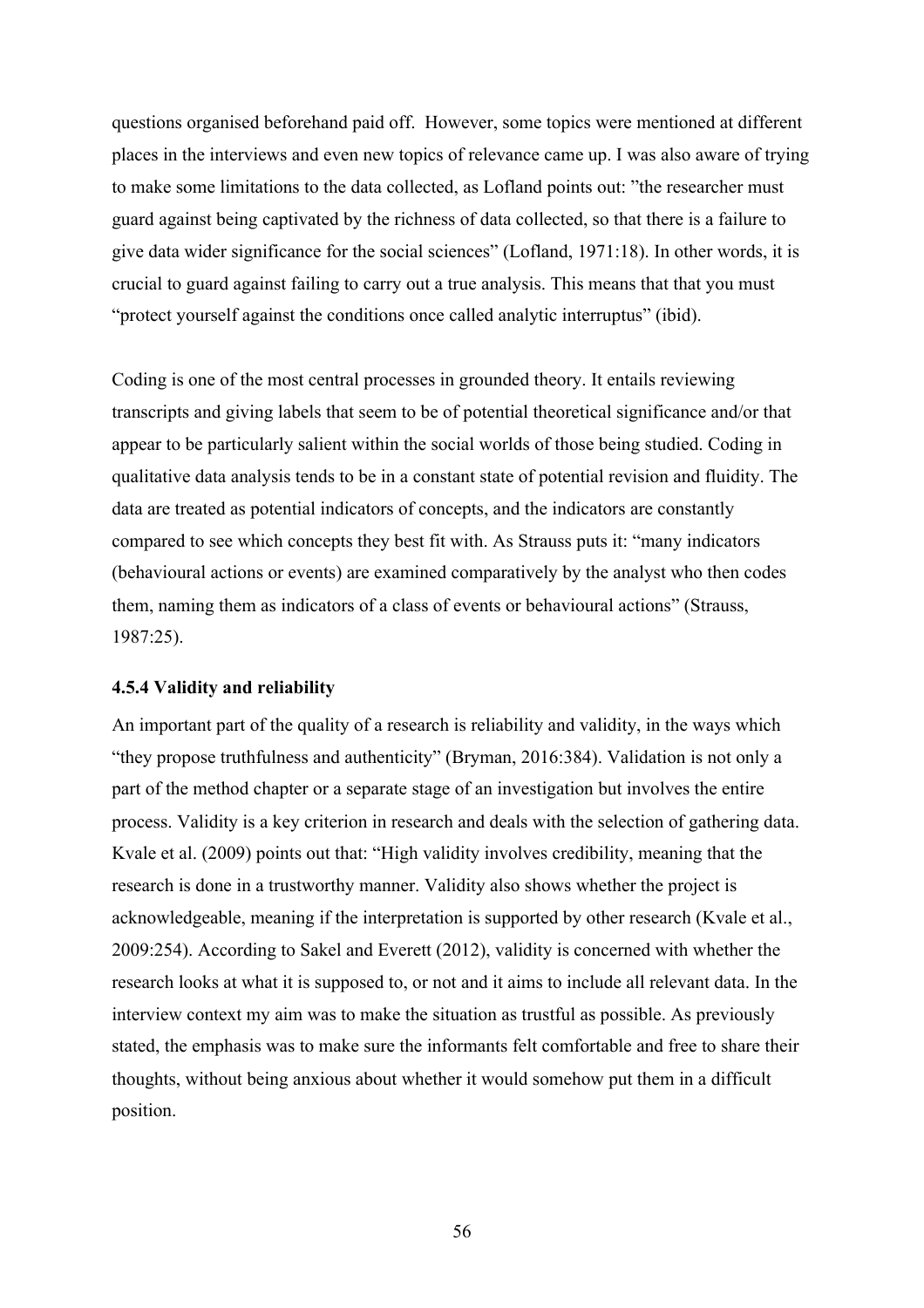In the interview process, I have aimed to ensure that the informants' statements have been interpreted in a reasonable way. Furthermore, I have taken several steps to ensure a high validity in the gathered data, such as making sure that the informants represented a variety, in terms of age, background and how long they had participated in the projects. I entered each interview with the focus to listen to the informants' stories, thoughts and opinions. When conducting the interviews, I had a gentle approach where my focus was to make the situation comfortable and open which resulted in much material.

In the role as a researcher it is always important to stay close and true to the empirical data. In other words, one should never ascribe informants' opinions they might not have or in other ways try to drag their reasoning to a point that you have no right to. Furthermore, it was important to have a critical stance toward the analysis and make sure to present my perspective on the subject studied, and to control that I did not apply selective perceptions or biased interpretations. As Kvale and Brinkmann (2015) sum up, "the interviewer here plays the devil's advocate toward his or her own findings" (Kvale and Brinkmann, 2015:284-285). What the women in my interviews shared are their own words, thoughts and meanings that I have no right to change from their core meaning, or in other ways try to push in a direction that might serve the thesis in any way. However, I also examined the data material and checked whether there were some underlying structures that could affect the informant's ability to interpret their own situation. One example is the tendency of many to give the exact same definitions and examples. The obvious reason was that they had all participated in the same courses. To ask follow-up questions in these situations was necessary, in order to find out how each of the informants had interpreted what was said, and also to reflect further on the topics.

Reliability has to do with how dependable and consistent the data material is (Kvale and Brinkmann, 2009:250). Reliability is about whether a researcher could later enter the same project and make findings that would make the findings in my thesis valid or invalid, based on the same interviews. In other words, reliability is about whether we can trust the results or not (Fangen, 2010:251). Another matter is the research's generalizability, which is about whether the results can be transferred to other situations or interviewees. The interviews and the women's contributions to the research cannot give the entire picture of either empowerment of women, or the effects of MAN-B's projects in Caranavi. The interviews and the material conducted were given in a specific context, which make it difficult to be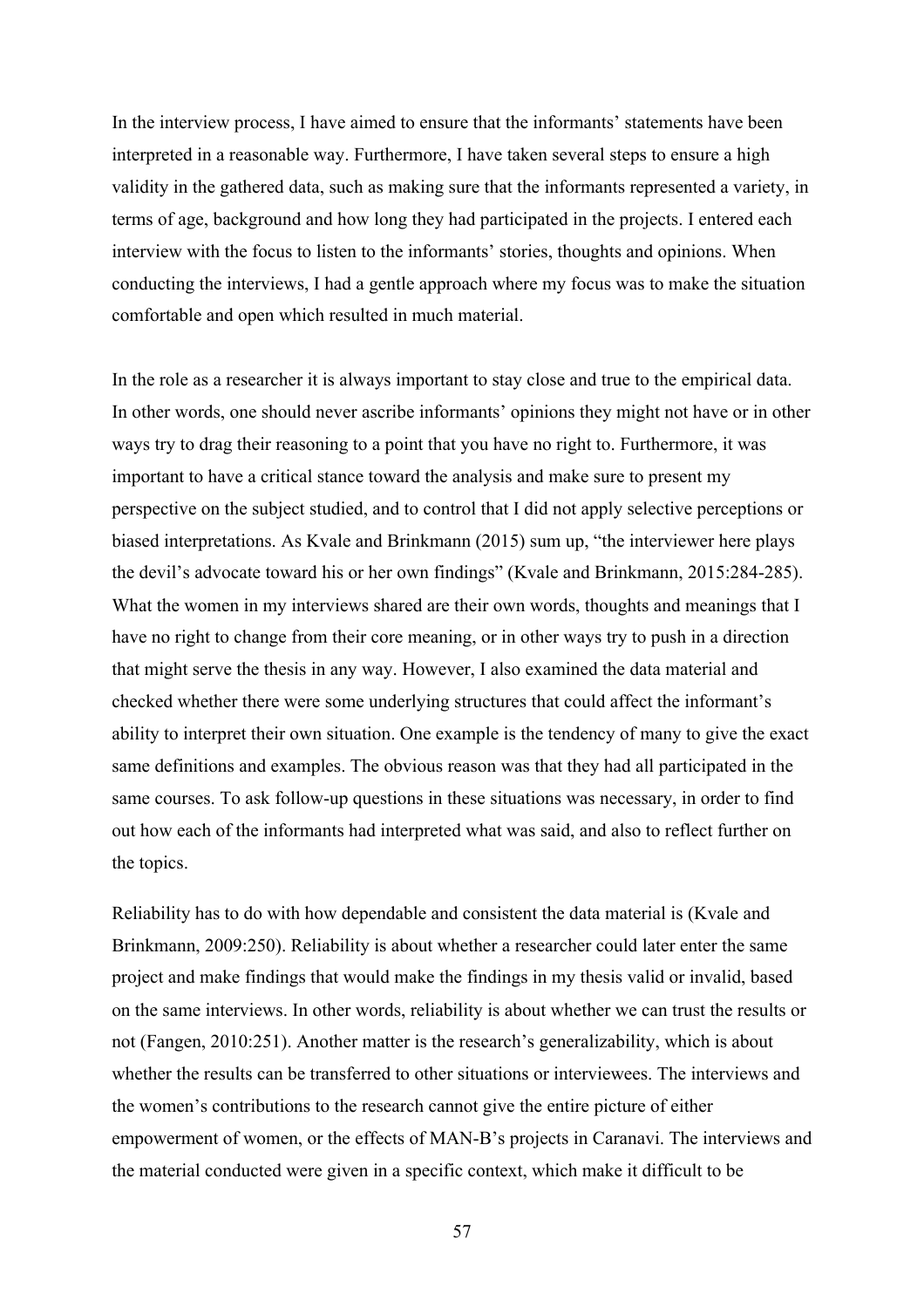comparable. The selections represent women who have participated in MAN-B's projects in Caranavi. In another part of Bolivia, or in a different country, the results might be very different from my findings. Due to these research limitations in both time and size, there are also a quite small number of women who have been interviewed. According to a local leader, there are a total of more or less 200 women who have participated in the women's group in Caranavi, and I have only conducted interviews with ten. It is important to point out that the findings could have been different if there were more informants participating or if the selection of informants was done strategically. Nevertheless, I believe that the informants provide valuable insight in how they have experienced the DAP in Caranavi.

### **4.6 Concluding remarks**

My intention with this chapter has been to clarify the approach applied, and to explain how I collected the data material. The chapter has presented the methods applied in the research and explained the processes of data gathering and data analysis that has led to the findings presented in the next chapter. The methodological considerations and in particular the ones related to qualitative research interviews have been taken into account. The ethical considerations and quality of the research has also been presented.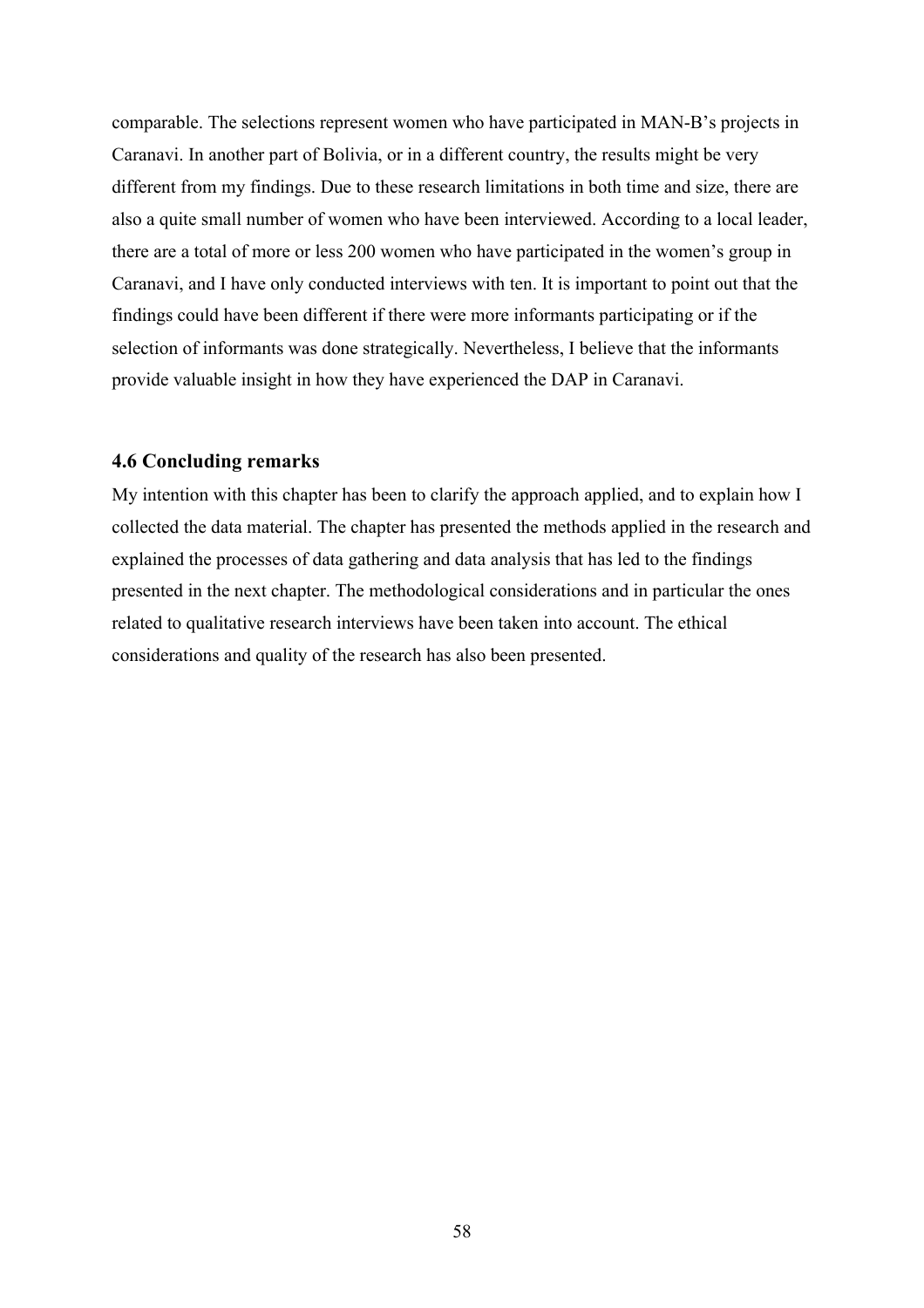# **5 Analysis**

My research question asks how the women in MAN-B's projects experience the empowerment process:

*How do the women participating in MAN-B*'s *projects in Caranavi, Bolivia, experience empowerment?*

In this chapter I will present the informants experiences, thoughts and views. I have chosen to explore the different views based on the same categorisation that was used in the interview guide. The interview guide was divided in two, the first part being about the role as a woman in Caranavi (their local society) and the second part was about human rights and gender equality, seeing this as a relevant part of the empowerment process. Among the questions I asked were ideas on how to achieve equal rights for both men and women, and whether this was a topic that could be discussed within the family. I was uncertain of the experiences the women had with the knowledge of human rights and gender equality. Furthermore, I will be using Rowlands three dimensions (personal, relational and collective) of how empowerment can be experienced, which were presented in 3.3.2. I believe that the dimensions of empowerment can lead to a broader understanding of empowerment, particularly in the analysis. I will present each of these dimensions as they occur in the analysis.

## **5.1 The role and experiences of women in Caranavi**

First, I will focus on *personal empowerment,* which involves "developing a sense of self and individual confidence and capacity" (Rowlands, 1997:14). In order to investigate the experienced empowerment process of the informants, the first step is to understand their role as women in their local context. The informants were from different parts of the Caranavi district, and in the introduction I asked the informants about their role as a woman in their local society. My field of interest was to understand more about what characterises women in their local society, what their own experiences as women were and what was expected of them. As a result of the answers given, I have categorised these responses and divided them into four parts: fear, gender inequality and machismo culture, violence, and self-esteem.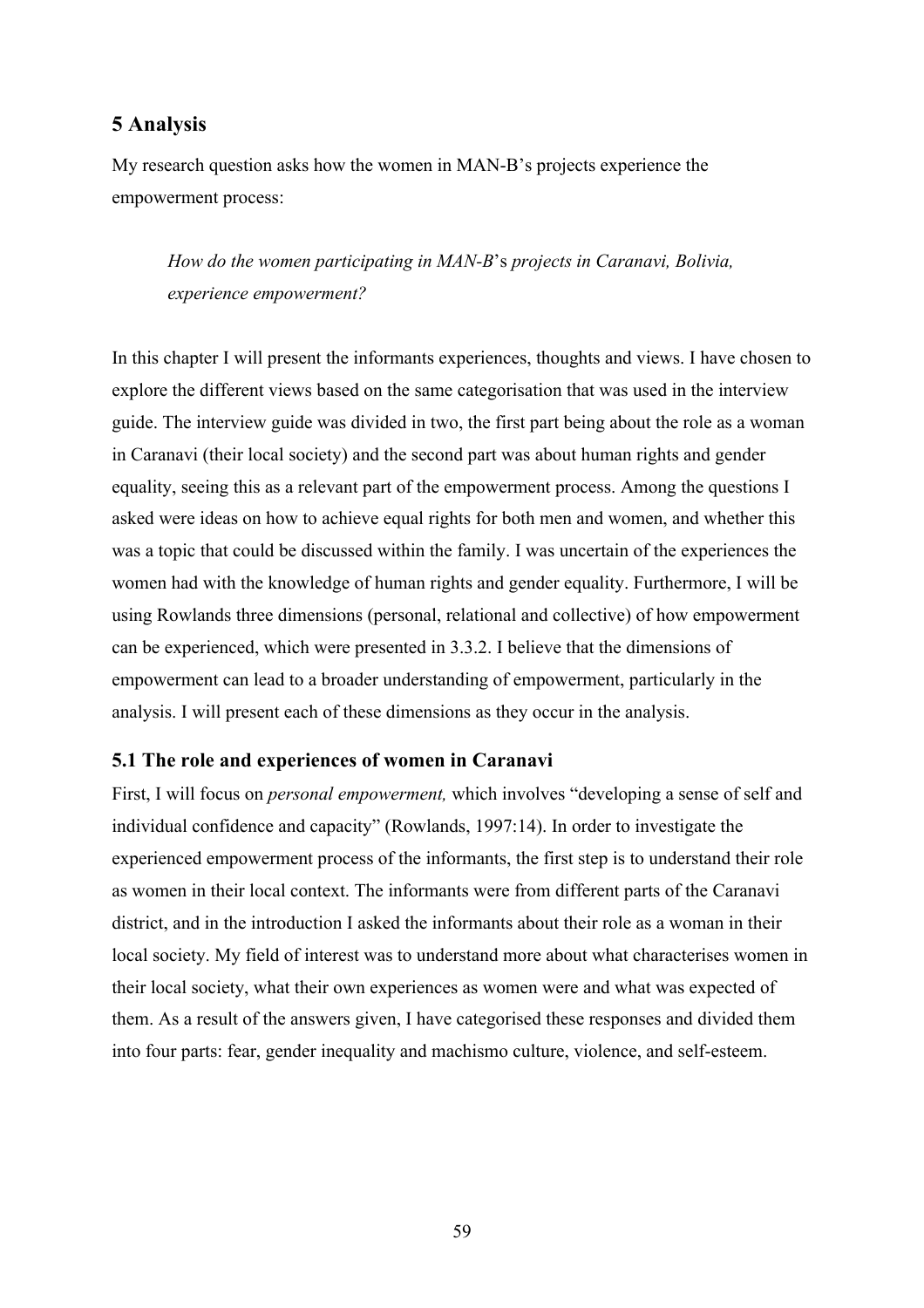### **5.1.1 Fear**

The first step to gain more knowledge of the women's situation and experiences was to investigate what characterises a typical woman in their local society. The informants explained that fear was one of the greatest obstacles:

The women here are very shy, very quiet, sometimes we do not ... right now we do not manifest very well, because that's how it is when you're scared (Informant D).<sup>11</sup>

Earlier, I did not go anywhere, I did not go out, I was afraid and I did not share [my thoughts and opinions] that much (Informant I). $^{12}$ 

Many of the informants shared quotes similar to this when asked about the characteristics of women in their local society, indicating that fear is an obstacle for women to be empowered in Bolivia. It seems like being shy is often related to fear. This might be related to the machismo culture that is strongly held in Bolivia and raises the question; how does fear hinder the empowerment-process? In this context, "being shy" seems related to both lack of self-esteem and "part of the culture" in the sense that Bolivian women often are characterised as shy.

Sometimes we [women] are afraid of talking in public. Maybe as women we oppress ourselves at home. But being part of and going to these workshops and courses [from MAN-B] is a good thing if one wants to develop [social skills]. [However] there are examples of men who don't let them [the women] go [to the courses]. So, it might be either because the husband [will not let the women go] or because the women lack interest (Informant J).<sup>13</sup>

Informant J uses "desenvolverse" which can be translated to "get along" or "to manage". In the interviews however, many of the informants used the similar word frequently when they referred to their development of social skills, like for example learning to speak out in public. Informant J expresses how women can be afraid of talking in public or expressing their opinions out loud. She seems hesitant in her own opinions regarding this, however she does

 $11$  Las mujeres son muy tímidas, muy calladas, a veces no nos... ahorita mismo no nos manifestamos bien y va de por si a uno ya le da miedo (Informante D).

<sup>12</sup> Antes no salía a ningún lado, no salía, miedo tenía, no compartía tanto (Informante I).

<sup>13</sup> A veces uno tenemos miedo de desenvolvernos. Quizás como mujeres nos oprimimos más en la casa, pero al ver, ser o ir cursos, así talleres, es bueno para que te desenvuelvas. Pero hay momentos que otros hombres no les dejan, hablando así de… digamos del esposo o no hay interés de la mujer digamos (Informante J).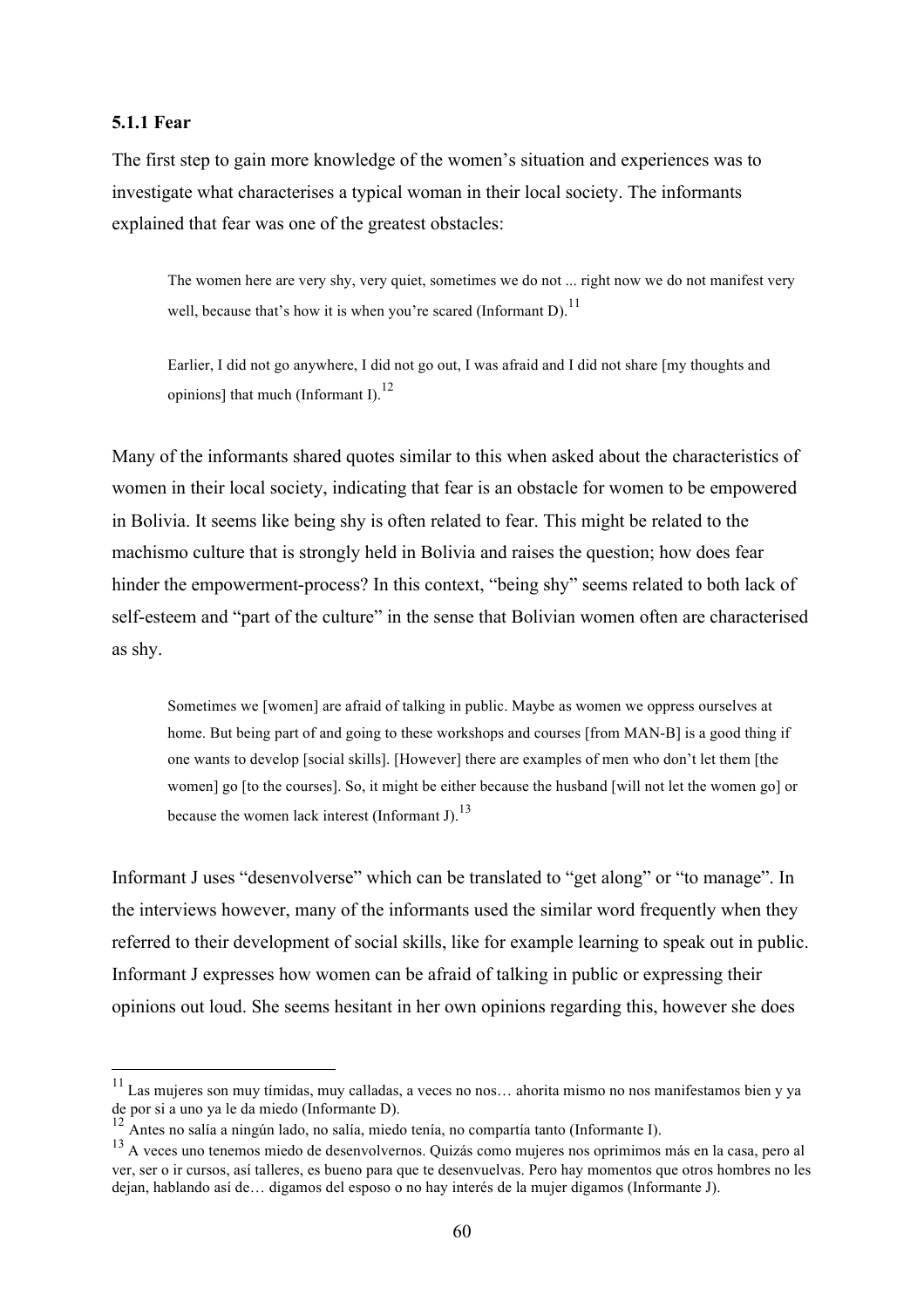not only blame men for not letting women attend the courses, but states that women's lack of interest for participating in the courses might as well be the reason:

My defect is that I am shy, but we should continue empowering, right? We should always try to move forward, like participating in public positions either in the community, in the municipality or at national level. We are able to take these positions (Informant G).<sup>14</sup>

Informant G admits that she is limited by her modesty, still her goal is to move forward and be ambitious. She states that women are able to participate in different positions. Informant F also shares her opinion, and agrees that women should participate and stand up in areas where men dominate:

I want many more women to participate [in the courses], so they can learn, and more than anything else: to lose the fear, because we are women with so much fear. We need to learn to express ourselves [in public] and decide to stand up [participate] where men dominate now (Informant F).<sup>15</sup>

Informant F points out the need for women to express their opinions, she also seems to emphasise that on one hand, women are dependent on men, but on the other hand, women need to stand up in the areas where men alone dominate now. This brings us over to the next chapter about gender inequality and machismo.

### **5.1.2 Gender inequality and machismo culture**

When I asked my informants about their roles as women in their own local society, the majority of the women portrayed a patriarchal society, where the women's role basically involved taking care of the family and household, while the men were involved in work and other activities outside the home. Furthermore, the informants were asked whether they engaged in questions relating human rights and gender equality. Gender inequality is often a result of male patriarchy, more known as machismo. The informants gave examples of obstacles as a direct result of the machismo culture, such as gender-based violence, exclusion in meetings, lack of economic resources, and lack of freedom in general. It was frequently mentioned that the "machismo culture was to blame" for lack of gender equality in Caranavi,

<sup>&</sup>lt;sup>14</sup> Mi defecto es sov tímida, pero debemos siempre estar digamos empoderando no? Siempre estar adelante, tal vez asumir cargos ya sea públicos o puede ser en la comunidad, en el municipio o nacional. Sí podemos tener cargos (Informante G).

<sup>15</sup> Yo quiero que participen muchas mujeres, así para aprender, y más que todo perder el miedo, muy miedosas somos las mujeres. Así aprender a expresarnos, decidir pararse contra los hombres (Informante F).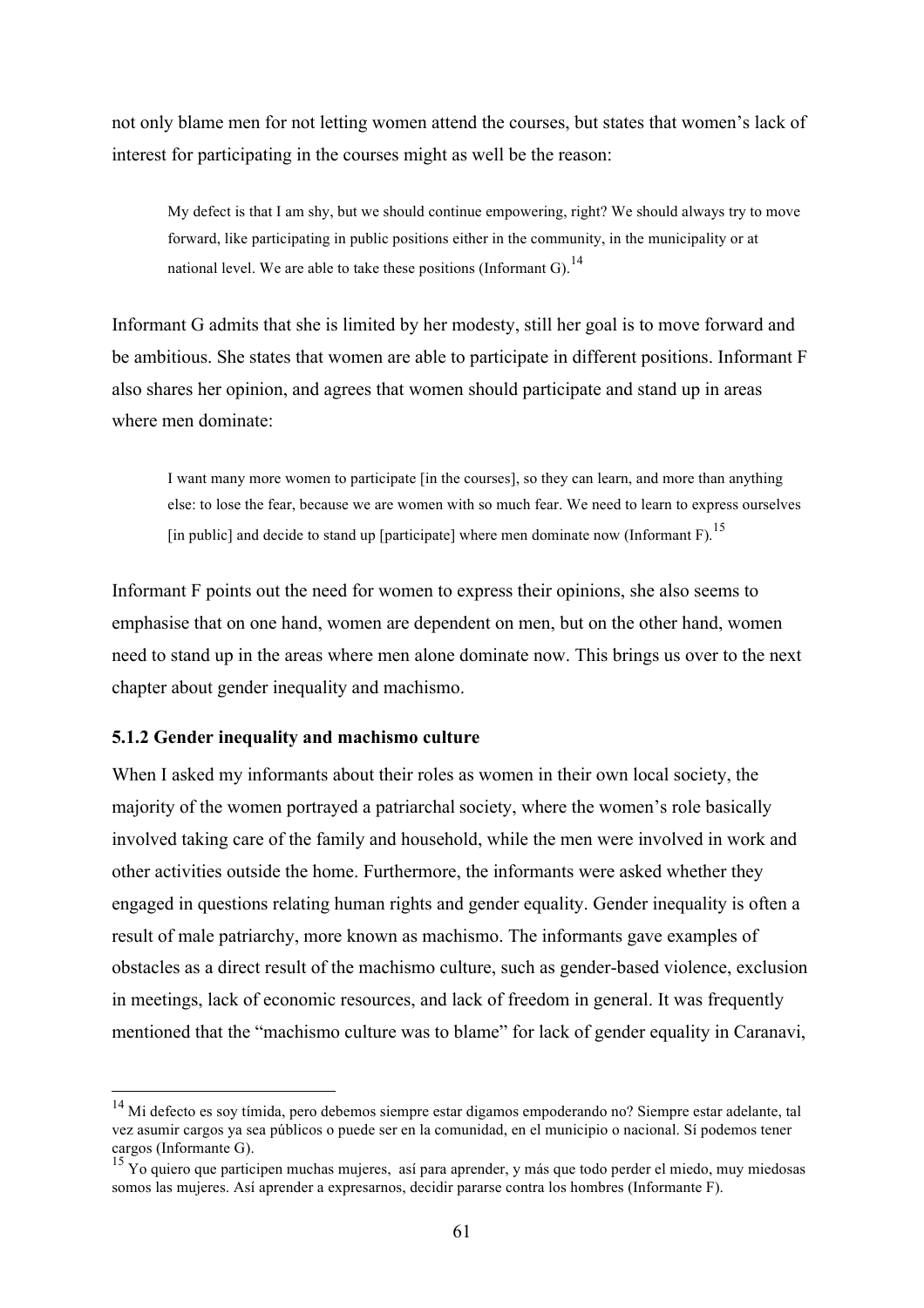while others based their opinions on what was seen as the stereotypic roles for men and women. Informant A states that the machismo culture has to break down:

To me, it seems that empowerment is more for women because of the patriarchy<sup>16</sup> [man-dominance]. And it has been like that for years. Right now, we should "de-patriarchalize" [deconstruct mandominance], right? We are still in a phase of machismo, but we have to break it down. For so many years […] we have had to stand out this violence [against women]. Not only us, but also all previous women [previous generations] have suffered a lot (Informant A).<sup>17</sup>

Informant B also refers to the struggles with the machismo culture, and particularly the discrimination women are facing in the society. In her opinion achieving gender equality requires a fight:

Well, on the topic of gender equality we are still fighting, right? For those of us who are [participating] in the organisation at least, we know what gender [equality] is about both men and women, and that we have to fight together [in order] to get where we want and to have equal opportunities, [in particular] to have equal job opportunities. Well, in this moment I have to say we are failing. Still there are other communities where the Misión<sup>18</sup> (MAN-B) has not even arrived yet, or they [women] have not been organised, and [therefore] they are still fighting [against discrimination]. In this discrimination, there is no gender equality. There are still places with lots of machismo, where the men do not value the women at all. And they do not even know of the rights their sisters<sup>19</sup> have. We still have a long way to go and we are in the middle of this fight, through working with gender equality projects. Always, right? (Informant B). $^{20}$ 

Informant B expresses that in her community they still have a long way to go in order to achieve gender equality, and that now they "are failing". Still, she points at how the women

<sup>&</sup>lt;sup>16</sup> Patriarchy is defined as: "a system of society or government in which men hold the power and women are largely excluded from it" $(Ox$  ford Dictionary, 2017b).

 $\alpha$  A mí me parece que eso de empoderamiento yo pienso que más va a las mujeres, porque eso del patriarcal que dicen no? Eso ha sido por años. Hay que ya "despatriarcar" todo no? O sea estamos en la etapa de lo que es el machismo pero hay que romper eso. Porque tantos años […] hemos soportado la violencia, no será nosotros pero nuestras anteriores mujeres han sufrido mucho (Informante A).

 $18$  The informants most often refer to MAN-B as "La Misión".

<sup>&</sup>lt;sup>19</sup> Sisters and brothers in this context do not refer to the biological sisters, but is rather an approach to women and men in the same local society. It is most commonly used in a religious context.

<sup>&</sup>lt;sup>20</sup> Bueno en tema de género todavía estamos en la lucha no? Las que estamos en la organización por lo menos ya entendemos, sabemos qué es género, tanto hombre y mujer tenemos que luchar ambos para llegar a lo que queremos no? A una igual de oportunidades, a una igualdad de trabajo. Pero por el momento digamos las que están fallando estamos, hay comunidades que ni siquiera ha llegado la Misión, no están organizados seguimos en esa lucha no? En esa discriminación, no hay esa equidad de género. Donde hay lugares que hay mucho machismo donde el hombre no más se valora y las mujeres nada no? Y ni siquiera saben sus derechos las hermanas no? Nos falta harto todavía para llegar a eso y estamos en esa lucha no. Siempre no? (Informante B).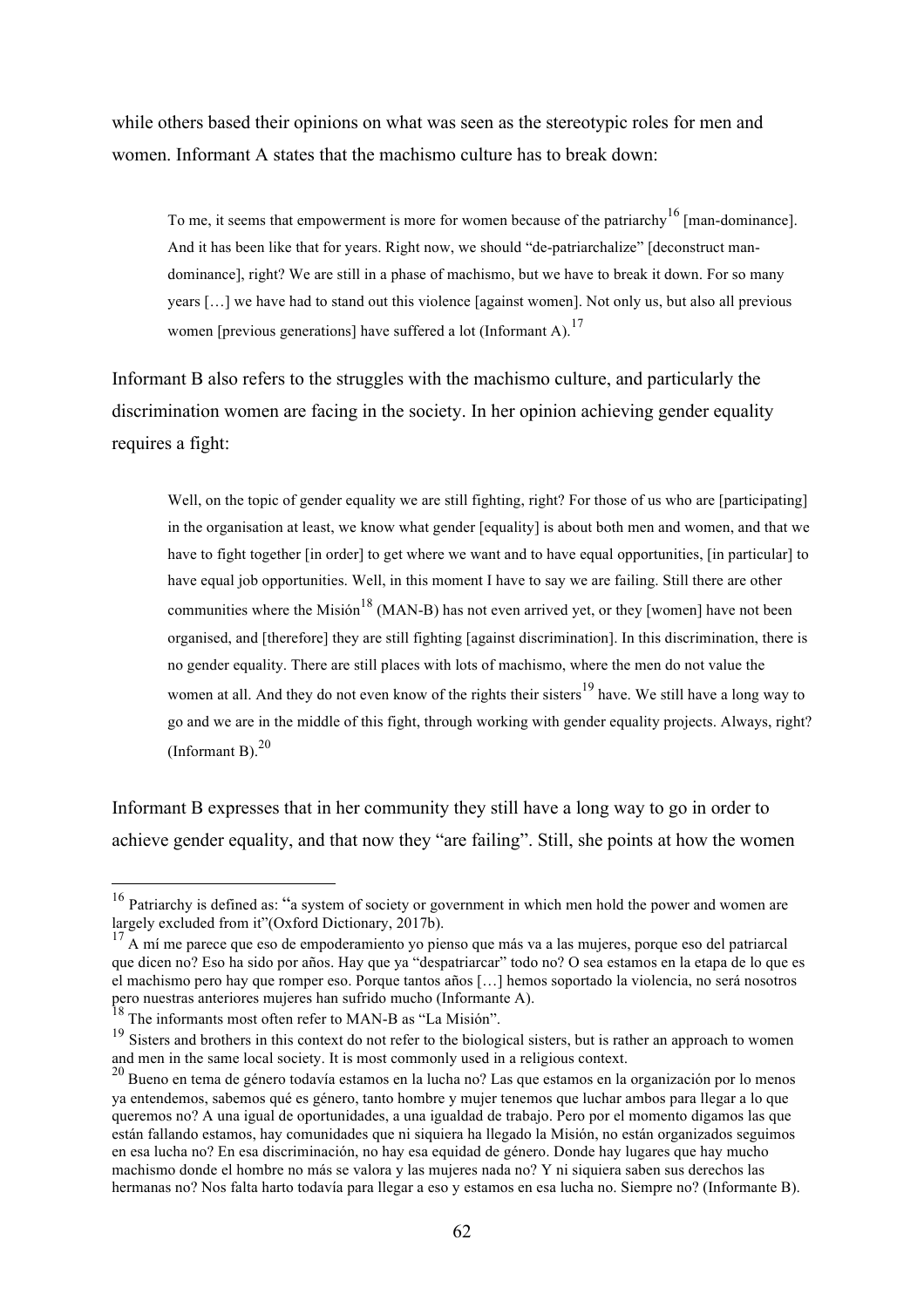in her community at least know of their rights, and through using expressions like "we are oppressed and discriminated" she demonstrates her knowledge of lack of equality in her society, with a motivation to see changes in the current situation by stating that: "both men and women have to fight together to have equal opportunities". She also underlines that through MAN-B's projects; men and women can learn to work together. Informant H, on the other hand, is more hesitant and seems to sympathise more with the men, and explains how the topic of gender equality is often a source of conflict in her family:

For the men, it costs them a lot. In my family for example, with my daughter's husband, it costs them a lot. Because they are so accustomed to the machismo [...]. For my dad too, it also costs him a lot, it is not the easiest thing [to change]. Because they [men] have this dominant character, which tells them that they are better than the women. Despite that my daughter has a strong will it is difficult for her husband to let her [participate in the projects] because it starts a conflict between them (Informant  $\mathrm{H}$ ). $^{21}$ 

Informant H discloses that the men's dominance is a source of conflict within her own family. In her understanding they are accustomed to the machismo culture and she explains that it is a challenge to change. However, she also encourages the women to take responsibility to make this change:

More than anything, women have to agree that we are equal [to men]. The most important criterions are that women agree that we [men and women] are equal. For many women, they are not used to that [way of thinking]. They believe that the man [should] always be the one who dominates. The man is the boss and in that same environment there exist a couple of women who agree [Informant H].<sup>22</sup>

While the majority of the informants simply blamed men for the gender inequality in their society, Informant H points out that not only men are upholding the man-dominance traditions, she also holds women accountable for the lack of will to change these matters. However, it may be problematic to recognise whether the women agree or not. If the men are already dominating, it can be problematic to find out whether the women simply agree with the current situation, or if the women are put under pressure and are too scared to give any

 <sup>21</sup> Los hombres, les cuesta. En mi familia por ejemplo yo tengo mi yerno o sea de mi hija su esposo, le cuesta ellos están acostumbrados al machismo […]. Mi papá es igual les cuesta, no es tan fácil la cosa, no. Ellos tienen ese carácter dominante, que decir yo soy más que la mujer, pese a que mi hija no se deja digamos con su esposo, pero ese es el problema y empieza ya el choque […] Informante H).

<sup>22</sup> Más que todo que las mujeres tengamos el mismo criterio de que somos iguales, porque muchas mujeres están acostumbradas a que no, que siempre el hombre es el que domina, el hombre es el jefe, el patrón, entonces en ese ambiente viven algunas señoras (Informante H).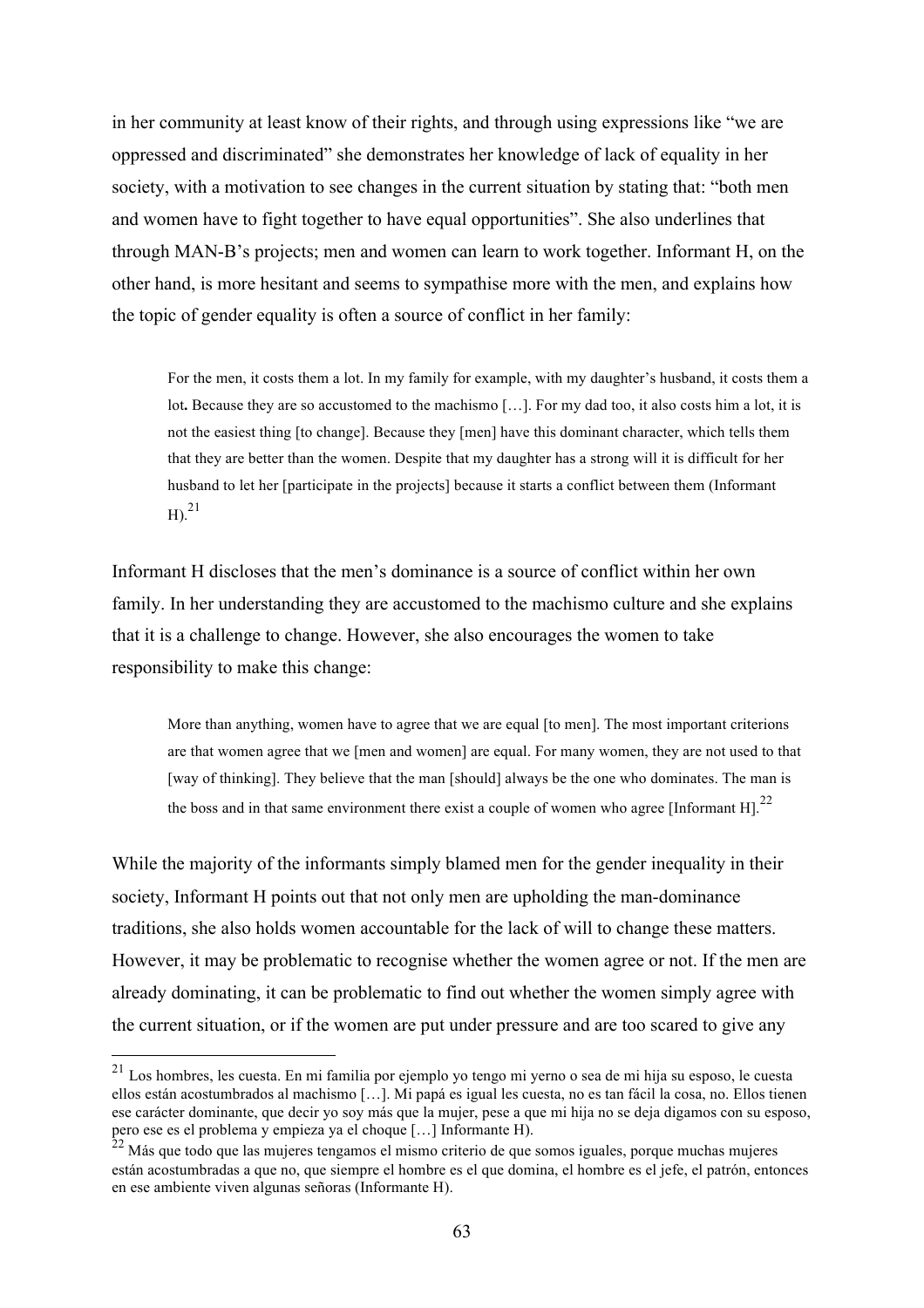opinions that might contradict with their husband. Informant H further describes what gender equality means to her:

I have this belief that we are all equal, we should not let ourselves be beaten and we should not let ourselves be yelled at. Because we are equal, equal in feelings, in reasoning, we are just the same as men. The only difference is that they are [physically] stronger than us […]. We have the same rights and we have the same duties too. Well, of course we will always be "the weaker gender". But even though we cannot compare ourselves with men's [physical] strength, we are equal [in terms of] intelligence we [women] have even more intelligence sometimes (Informant H).<sup>23</sup>

Informant H sees women as the "weaker gender". It is interesting how she uses "gender" instead of "sex" in this context. I believe she is referring to the biological differences, and the right term would then be "sex". However, when using "gender" it seems that the differences describe the distinction that the society makes in terms of feminine and masculine roles. In my understanding this was an issue that was revealed in some of the statements, the seeming "acceptance" that women were simply subordinate to men. If the women believe this to be true, how can they convince the men otherwise? Informant A explains that she did not even has permission to leave the house:

Before I did not have permission to leave the house. The men always said that the women would only gossip [if they left the house] so they said it was better if we did not go out [...] (Informant A).<sup>24</sup>

Informant A gives an example of a typical reputation about what women would do when they gather. She points to her husband's fear of gossip if the women gather in groups. The question that follows is why her husband uses this argument, is it simply gossip he is afraid of? Or is this an example of men's fear of losing power, in the sense that women would turn against men if they gather in groups without the presence of their men? Informant I provides an example of what the women in her local society initiated:

Yesterday, we [a group of women] made a big apthapi<sup>25</sup>, where [everyone] brought something, refreshments, fruit […]. But then some men came and it went wrong… I was surprised, they took the

 <sup>23</sup> Yo tengo ese pensamiento de que todos somos iguales y deberíamos… no deberíamos dejarnos pegar, no deberíamos dejarnos gritar, que tenemos… somos iguales, iguales en sentimientos, en razonamiento, igual que los varones, la única diferencia es que ellos son más fuertes que nosotros […]. Tenemos los mismos derechos, los mismos deberes también, claro que siempre somos el sexo débil no? No podemos compararnos en cuanto a fuerza, pero en cuanto a inteligencia somos buenas o mejores a veces (Informante H).

<sup>&</sup>lt;sup>24</sup> Antes vo no tenía acceso a salir de la casa porque siempre. Los hombres siempre decían esas mujeres van a chismear así es que tú vas a estar en la casa no me vas a salir […] (Informante A).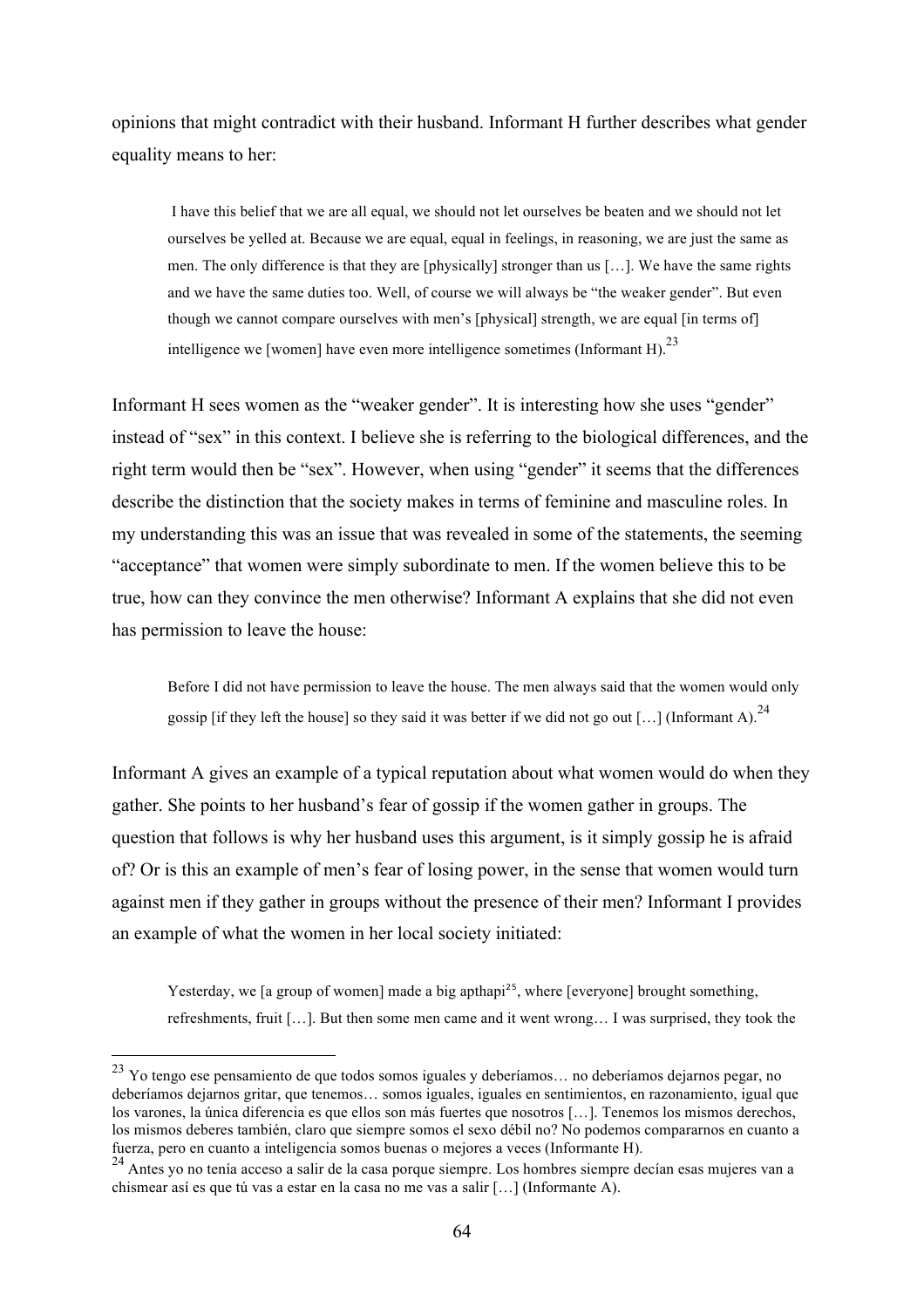meat and everything without this… well, they showed us little delicacy [they were rude], they [the men] did not bring anything to share. Only the women always know how to share (Informant I).<sup>26</sup>

Informant I shares how the women arranged meetings and took initiative to having a communal lunch, where the concept is that everyone brings food and drinks to share. But later, when the men arrived, they spoiled the whole arrangement by taking what they wanted to eat and drink without leaving anything for the women to share. This sent a clear message to the women who arranged it: the men did not respect their effort and rather expected the women to provide for them. What did this leave the women thinking about themselves?

Another area where the women frequently recounted of gender inequality was related to work. It was expected that women took care of all the domestic work, including taking care of the children but also participating in their husband's work, which mostly involved agriculture. Though some of the women were happy to work outside the house, it rarely gave them any financial benefits, since it was expected that they would work to help their husbands. Moreover, only the husband would receive payment, like informant A shares:

Most of the time, I help him [my husband] and we work side by side, but he does not acknowledge [my work] and he does not tell me how much of the payment corresponds to me. The men do not value our [women's] work. When he [my husband] is hired, he makes his own budget without including my work [in it] (Informant A). $^{27}$ 

Informant A explains the inequality she experiences related to work, and how it was simply expected that she helped her husband, although the payment would only favour him. It was not difficult to sympathise with the women in this situation, as I witnessed their hard work and also understood that their work was not valued. The informants agreed about the inequalities related to work. What they especially emphasised was the lack of acknowledgment related to the heavy workload:

<sup>&</sup>lt;sup>25</sup> "Apthapi is a tradition from the Andes, the word is in Quechua and means "pick of the harvest", most

commonly an expression used for a communal lunch (Educación Bolivia Online, 2013). <sup>26</sup> Hemos hecho apthapi grande así todos, teníamos que traer tapeque así, refrescos […]. Pero los hombres ni siquiera… ahí salió mal a… Ayer así me he sorprendido. Toda la carne se lo alzaban todo, sin este… o sea no tenían un poco de delicadeza porque no saben, nunca no han compartido ellos y nosotros mujeres sabemos como siempre compartimos nosotros ya sabemos pues (Informante I).

 $27$  Por más que tú le estés ayudando, estés trabajando cerca a él nunca siempre te dice el hombre si tú también has puesto tu mano de obra te corresponde esto, no, así que el trabajo de nosotros es a la nada, a lo así no más, el no más se cotiza su trabajo (Informante A).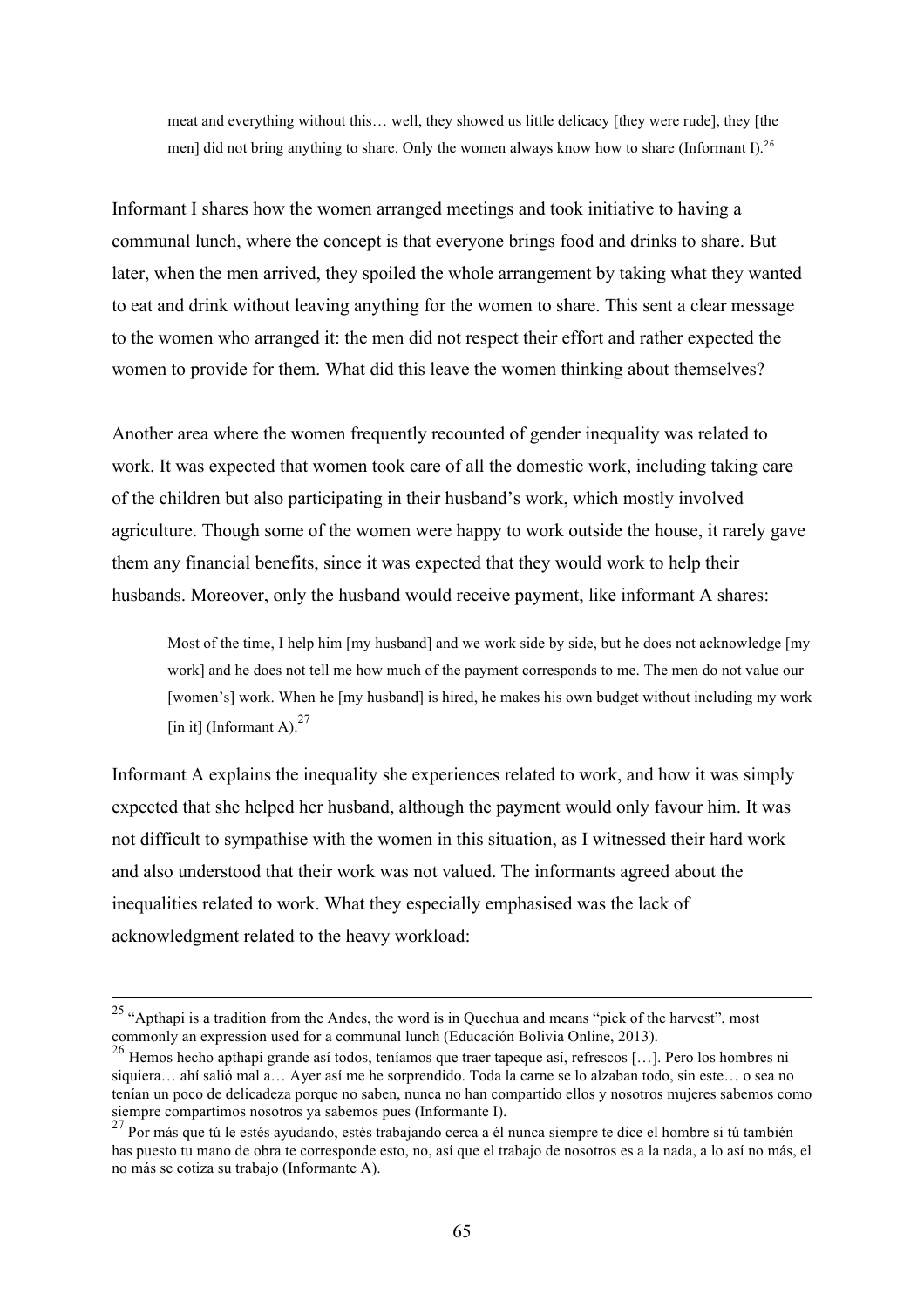It seems that women…we work as much as men, or even more. We wake up early […] we work, we cook, we clean, we take care of the babies, and also we go with our husband to work (Informant D).<sup>28</sup>

Personally, I consider women as ... well, we have more work than men, I could say more than triple. Because women have to take care of the family, they have to cook and they have to go to work, just like their husbands anyway. So, I mean women work more than the men. And the way I consider it, we work harder and women are stronger (Informant G).  $^{29}$ 

Both Informant D and Informant G agree that the female workload upholds gender inequality, particularly with the heavy workload women in their local society face. Informant H also shares their view, and portrays how the current inequality related to work would be if women were in higher positions than men:

I cannot agree that if, let's say, if I or we [women] here were to be in a higher position than men. Through this example a good home would be not to command with authority [like men do] that: "this and this is what you have to do as a wife". No, we should rather talk to each other. So how can we all move forward? […] Well, ever since I was young, I have had this criterion and this dream that […] neither the male nor the female should be dominant, but rather that both make decisions together. We are not the same in character, but I think it is good that one gives in and allow oneself to be persuaded [...]. I have seen that in other families this can be a bit difficult, but my opinion is that if you love each other, then you can make the sacrifice (Informant H).<sup>30</sup>

Informant H reflects on what the society would look like if the women were in charge. She shows what she has learned, in particular the value of having a dialogue where both men and women make sacrifices and make decisions together in order to cooperate. She states that there has to be one part that makes a sacrifice, and emphasises that when a couple loves one

 <sup>28</sup> Parece que este… nosotros las mujeres trabajamos pues igual que los hombres o más todavía, nosotros lavamos temprano, algunas saben que es… como puedo decir… si pues trabajamos más […] Trabajamos, cocinamos, lavamos, cuidamos a la wawa, igual también con el esposo vamos a trabajar (Informante D).

<sup>&</sup>lt;sup>29</sup> Yo personalmente considero que las mujeres son... tienen más trabajo que los varones podría decir más que el triple. Porque tienen que atender a la familia, tienen que cocinar, luego tienen que… igual con el esposo va a trabajar, o sea las mujeres trabajan más yo diría que los varones. Yo me considero así que trabajamos más que los hombres y somos más fuertes las mujeres (Informante G).

<sup>30</sup> Sí, porque yo no estaría de acuerdo digamos que yo pucha sube arriba y el hombre ya abajo, o sea que nosotros seamos… estemos por encima de los hombres no. Por ejemplo yo veía de que un buen hogar digamos no es que el papá digamos ya diga esto vos vas a hacer como esposa, tú como hijo, así no, sino decir esposo y esposa como hacemos? Como vamos adelante? O sea, yo tenía ese criterio, desde jovencita he tenido ese criterio pero como le digo muchas cosas me lo he tragado y siempre he soñado con eso, he vivido con ese sueño y me parece a mí que no, no tendría que ni la mujer ser más dominante ni el varón ser más dominante sino que ambos tomen decisiones juntos, no es igual el carácter son diferentes pero como decía bueno este tiene que dar el brazo a torcer […]. He visto yo en otras familias que es un poco difícil pero yo digo si se aman pueden hacer el sacrificio (Informante H).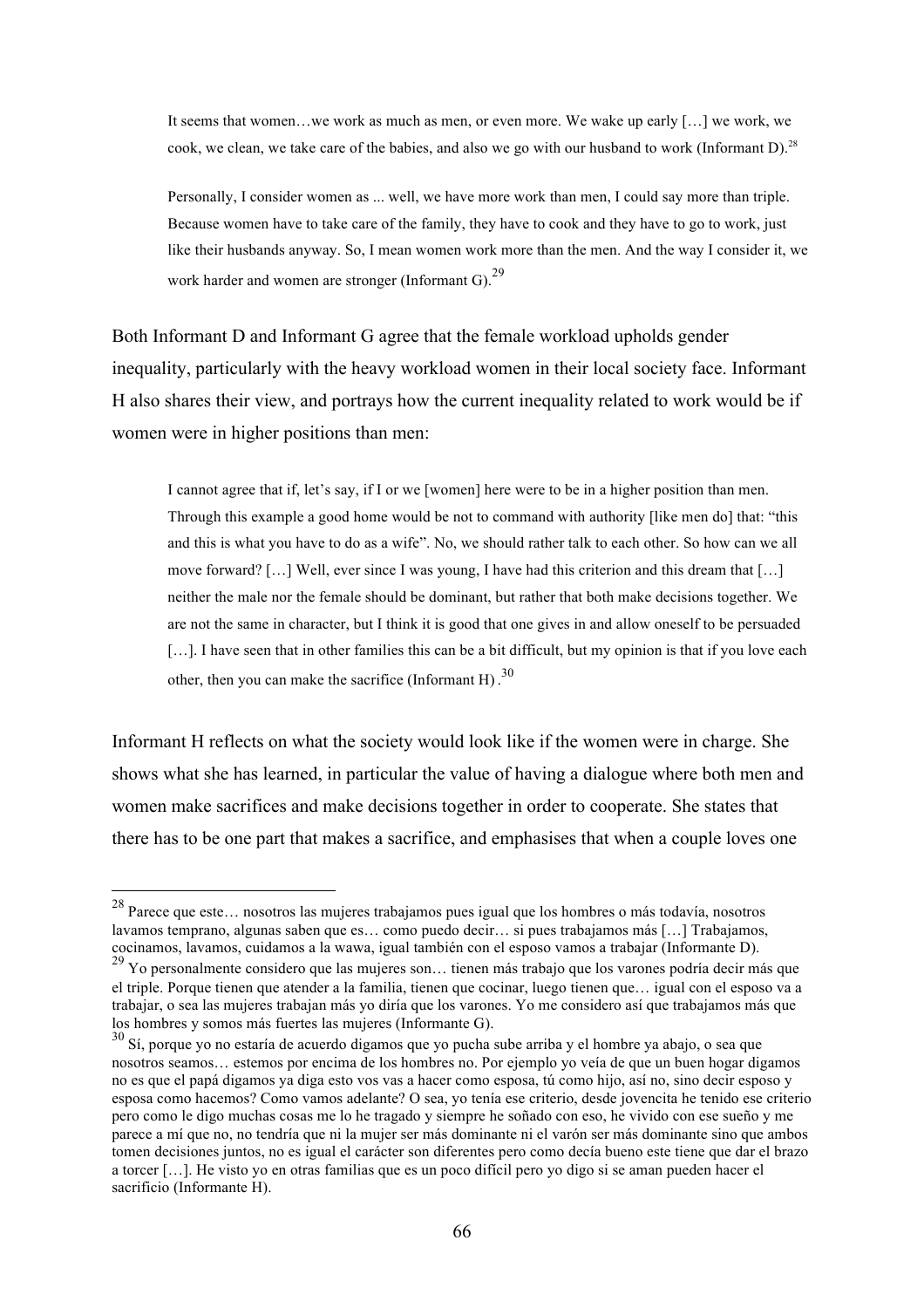another, it is about respecting each other and simply about having the will to help one another.

### **5.1.3 Violence**

ENOUGH Bolivia! Freedom from violence against women Do not shut my voice Do not turn off my smile.<sup>31</sup>

These words were shouted in the streets of La Paz by protesters marching for women's justice. Violence against women remains a serious problem in Bolivia (see chapter 2.1.2), and the fight to end violence against women was a frequently mentioned topic when I asked about the relation between men and women in the Caranavi districts. For this reason, I find it highly relevant to include this topic in the study, since gender violence is an obvious hinder for women to achieve empowerment. Also, the factors that inhibited empowerment were mostly related to the machismo culture, and the strong culture of violence. As Rowlands states: "violence is a factor that not only dominates women's lives but severely limits their choices" (Rowlands, 1997:46). The experiences the participants shared, revealed serious domestic violence:

My father was a machista [male chauvinist] he was a macho and he was always beating my mom. The same happened to me, my husband hit me until I started bleeding from my head. My husband has broken me (Informant D). $^{32}$ 

Informant D shares of gender-based violence, she tells that her father was violent with her mother, and when she got married herself, she experienced years of serious violence, which as a result led to eventually "breaking her". Several of the informants shared of violence in their family:

I have lived with my husband for ten years, and for ten years I have had this bad life, where I was totally discriminated against. I walked around with black eyes… and all this filled me with the strength to counteract that violence. In other words, I did justice for myself. In the end I took my husband hard

 $31$  Bolivia YA! Libre de violencia contra las mujeres. No callen mi voz. No apaguen mi sonrisa.

<sup>32</sup> Era machista mi padre […] era machista todo pegado sabe estar mi mamá, igual a mí hasta me ha roto mi cabeza mi marido. Mi marido me ha roto (Informante D).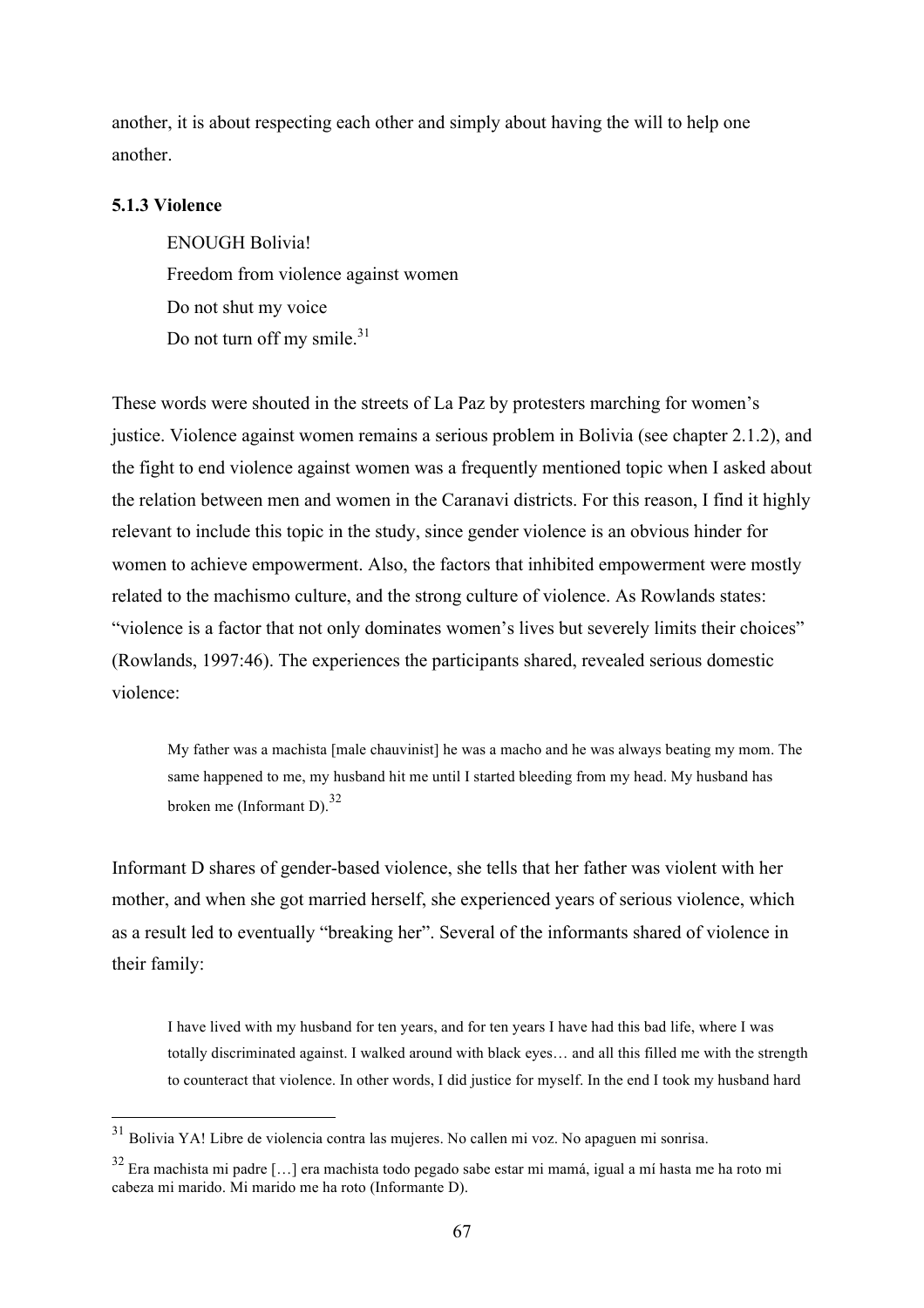and said; "well, either I kill you or you kill me" […]. And this has been my fight against my husband. Since that day we [her and some other women] grabbed him and beat him […] we hurt ourselves badly as well [and this] has served as an experience. From that day and until now my husband never touches me. He does not hit me, he only argues with me (Informant B).  $33$ 

Informant B shares an experience that is quite dramatic. In order to have justice for herself she threatens to kill her husband. It illustrates how years of violence can result in an intense hatred and a desire to avenge herself, or in her words "it filled me with strength" and she made sure to have "justice for her own life". Taking into consideration her experiences and endless episodes of violence, one can understand the rising hatred. However, attacking him is a serious violation that could have taken her to jail. A relevant question to this story is: has her view changed after participating in courses from MAN-B, does she see other solutions now? Is it possible to change this strong culture of violence? These changes cannot happen only through participating in the courses, the women have to experience themselves that the information they receive can provide changes.

There are still machistas who beat their women, their wives. It continues like that, some of the machistas… they do not know anything about these courses and they are not participating. I always invite wives and husbands to participate together (Informant I).<sup>34</sup>

Similar to Informant D and B, Informant I also stated that there is machismo and gender violence in her society. However, she points to the importance of not giving up to the inclusion of both women and men to courses, and for that reason she makes sure that both men and women are invited to courses. Instead of giving up the negative culture already influencing the society, she focuses on including the men, in order to end discrimination and violence against women in the local society. On the other hand, Informant B disclosed a situation where she eventually "took matters into her own hands", after a lifelong relationship of violence. She openly shared a clear example of a fight to gain respect from her husband,

 <sup>33</sup> Así que he vivido 10 años con mi esposo, en 10 años hemos vivido mal totalmente discriminado, me pegaba, yo caminaba con los ojos verdes así […] Entonces todo esto me ha llevado a que yo me cargue de fuerza para poder contrarrestar esa violencia, en otras palabras le puedo decir yo misma me hice la justicia no? Yo a mi esposo le agarré duro al final, bien te mato o me matas así, eso ha sido la lucha contra mi esposo. Desde el día que así nos hemos agarrado, nos hemos golpeado y nos hemos lastimado fatal, también nos ha servido de experiencia desde el día… desde ese día hasta hoy, hasta hoy día mi esposo nunca me toca, no me pega, sólo me riñe no? (Informante B).

<sup>&</sup>lt;sup>34</sup> A veces hasta ahorita siguen los machistas hombres, que le pegan a su mujer, a sus maridos. Sigue ahí, unas cuantas personas que son machistas sigue … no saben que es este porque no saben tanto a participar los hombres a estos cursos. Yo siempre sé decirle vamos a los cursos los dos (Informante I).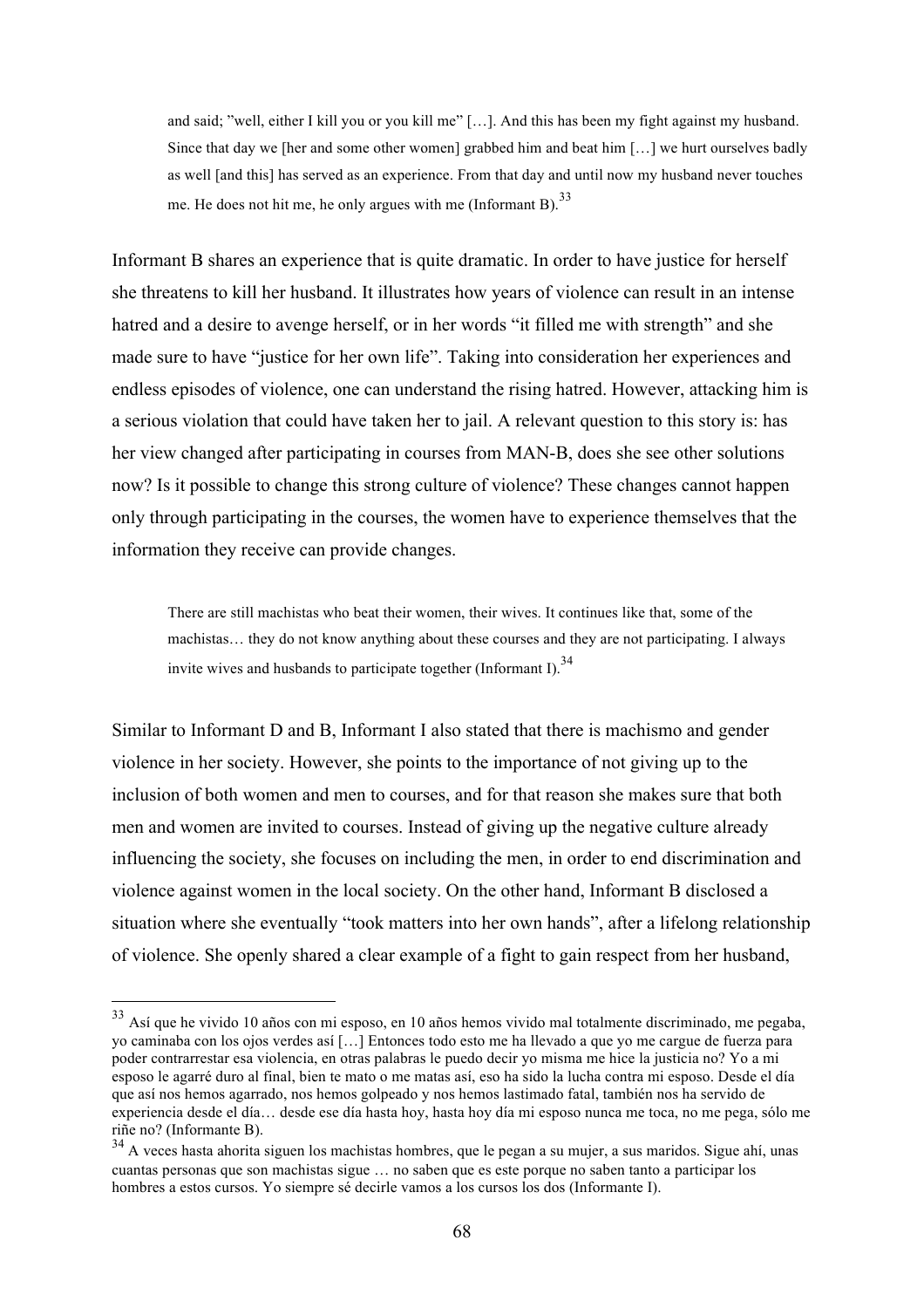and the language she chose was "his language" of violence. Informant B shared this experience as an example of her process of empowerment, and how this event had changed her life and her marriage. Informant B makes it clear that she wants to balance the dominance of power. Or in her words "she took the law in her own hands". Informant I's initiative of inviting both men and women to the course can be seen as a crucial measure in order to avoid women finding themselves in Informant B's situation, who eventually felt compelled to resort to violence.

During the interviews, several of the informants disclosed of violence within their closest relationships. However, in contrast to the solution Informant B took to end violence in her relationship, the majority of the informants quickly referred to the new national laws as the most important part of fighting for gender equality. There was one law in particular that all the women mentioned: Law 348 (see 2.1.1). Both Informant D and Informant A pointed to the Law 348, and how important it has been to know about their rights:

We have learned about Law 348 and about the political incident in Bolivia [...]. But often the women do not know of these laws, like for example in the rural areas, most of us do not know about these rights. But now, thanks to the Misión, we have had courses, and we can at least express ourselves more easily. We can talk in public, and claim what correspond to us by law. (Informant A).<sup>35</sup>

More than anything, I have been taught about Law 348 […] there are many men that ignore and fear this law (Informant D).  $36$ 

I think that [we need] more knowledge, because the laws we have are easy to ignore […] and [many of us women] become oppressed because we do not know about our rights, or what laws that protect us [...]. If we all get more knowledge, I think it can change and we can have equality [...]. Because we have a law and it is in action. But there is still lack of information... it is unbalanced. I think that when we receive more information, the women will also start to go out and claim our rights (Informant C).<sup>37</sup>

 <sup>35</sup> Como ser la ley 348, hemos aprendido incidencia política […]. Pero a veces como mujeres no las conocemos sino que. Por ejemplo en el área rural más que todo no conocemos nuestros derechos, pero ahora gracias a la Misión nos han traído capacitaciones y demás. Ahora ya por lo menos podemos expresarnos con facilidad y conversar. Hablar así en público, o sea ir a reclamar lo que nos corresponde (Informante A).

<sup>36</sup> Sí me ha enseñado… Más de ley 348 […] Muchos hombres también no saben y ya tienen miedo a esa ley (Informante D).

<sup>&</sup>lt;sup>37</sup> Bueno yo creo que más información tal vez, sí, informarse más, porque las leyes están hechas tal vez por desconocer estamos así nomás. Nos hacemos deprimir tanto tal vez porque no conocemos nuestros derechos o las leyes que nos amparan. Tal vez por eso estamos así y si todos llegamos a informarnos y yo creo que puede cambiar, podemos tener igualdad. Porque la ley está hecha, el gobierno ya ha sacado no? Pero por falta de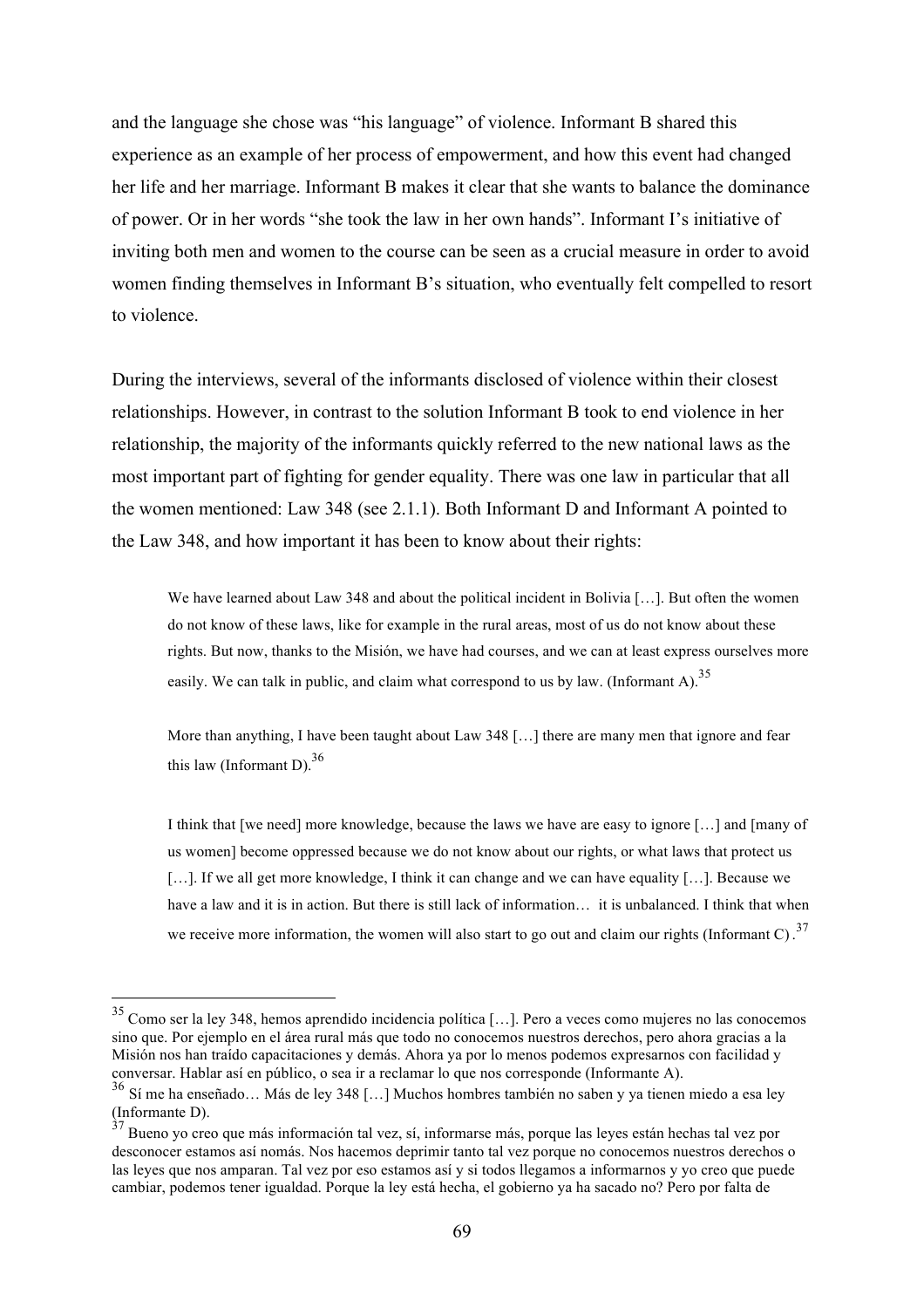Informant C emphasises that there is a need for more information about the laws, similar the other informants also emphasised the need to learn about the laws that protect women from violence. As Informant A points out, knowledge makes it easier for them to "talk in public and claim what corresponds to us by law". Similar to Informant C, both Informant A and D also pointed out the importance that the society "receives more information" about the laws. Furthermore, Informant C mention the governmental plans for rural areas:

They [the women] have to prepare themselves in every aspect, in being a good leader, or just [by being] a good person in the society. To practice good values and also be updated and read more, to [receive] training and search for information. All this will really help, because there are different kinds of sources, and some of them might be misleading. In our environment, especially in these last days there are so many women who are mistreated, there is femicides and so many things that we see, and so much that women go through and places where they should not be, right? (Informant C).<sup>38</sup>

Informant C takes a different turn when speaking of women not only as victims, but giving women an ethical and moral responsibility. She speaks of "these last days" referring to a kind of religious apocalypse, summing up bad things happening to the environment, and also what she sees as increasing mistreatments of women. She mentions women going through difficulties, but also women putting themselves in bad situations. She continues to describe how this can change when they search for information and reflect on it:

But if we get training and practice in being a good person, I believe we can get there […]. We are facing all these problems. And I would like that people look for more information, and do more reading and also to reflect on it (Informant C).  $39$ 

The significance of relational empowerment was also mentioned by Informant B, who emphasises that the women's network, REDMUCAB, has been most important to her, because it has helped to organise women and to meet with other women, and it has also provided a place to learn about their rights:

información tal vez estamos todavía así no? Medio desequilibrados. Pero yo creo que cuando vamos a tener información, yo creo que no… las mujeres también ya van a salir no? a… a exigir sus derechos (Informante C).

<sup>38</sup> Que se preparen en todo aspecto, como en ser un buen líder, como ser una buena persona de sociedad. Que se practiquen los valores, o sea más que todo eso no? Como podemos ser una persona de bien, entonces para eso tienen que tal vez leer mucho, capacitarse, buscar información que realmente les ayude. Hay todo tipo de información ahora, incluso para desviarse. En nuestro entorno, especialmente en estos últimos tiempos muchas mujeres maltratadas, el feminicidio, o sea es tanta cosa que se ve, pero también es porque quizás muchas mujeres han ido no? Tras de esos lugares donde no debíamos estar no?

<sup>39</sup> Pero si nosotros nos capacitamos para ser una persona de bien no vamos a llegar yo creo a eso […]. A estar en esos problemas digamos no? Entonces yo quisiera así que la gente busque información, haga mucha lectura y medite también no? (Informante C).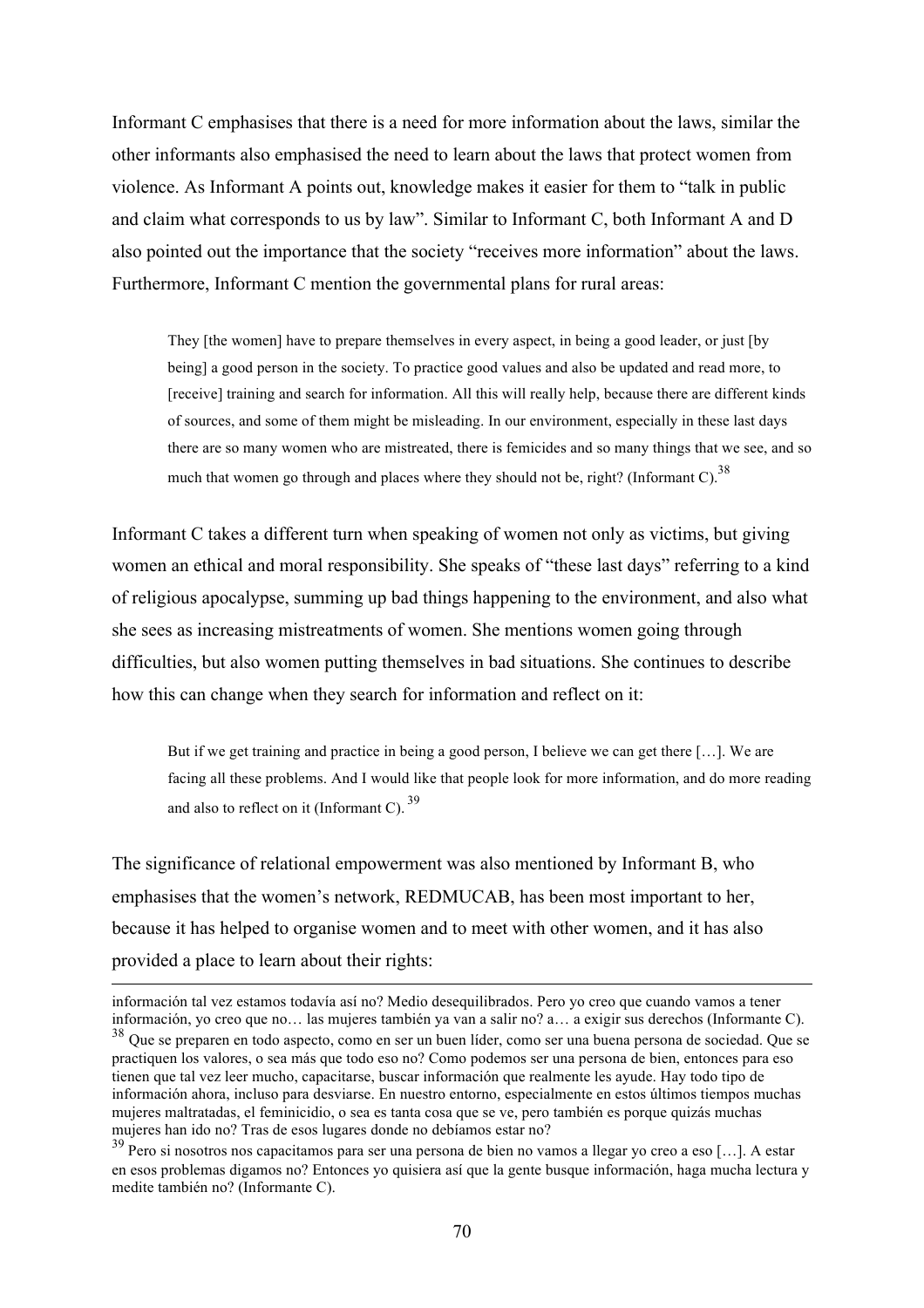The most important here is that we have had the projects from MAN-B. They have created the network of women, called REDMUCAB, [in order] to counteract the violence in Caranavi and Alto Beni, and it [the network] has grown a little bigger [...]. We have also started with workshops, to be able to oppose violence […]. If we really practice our rights, we don't denounce it. That's why we sometimes we are just silent, because we don't denounce it. How can they know our rights if we shut up? I say to my sisters: "You have these rights and you cannot suffer like this. You are suffering from psychological and economic abuse. We have to denounce it to the authorities. We are inducting the women, so they don't allow themselves to be crushed or [in other ways] are being reduced (Informant B).<sup>40</sup>

In other words, Informant B states that the key to empowerment is organising group meetings, discussing issues and trying to solve them together. She gives an example of this:

So from this situation we have learned more about the Law 348, about violence of women and all that. We have learned something we did not know where our rights. Some of the women have been reflecting and others have also started to tell [their husbands]: "Look, brother, you do not have to do this, [because] what you are doing is wrong. If you do not like your wife or treat her well, then tell her that now you don't like her anymore and in a gentle way, separate from her, without hurting her". That's what I tell them [the women]. That is my experience – and I have survived (Informant B).<sup>41</sup>

Earlier in this chapter, Informant B shared her experiences of how she solved her conflict with her husband's violence and how the hatred she had against her husband ended in her attacking him. However, here she talks about growing leadership skills in this situation. She emphasises how women should communicate with their husbands and she indicates that separation is quite uncomplicated. However, in the context of the women in this interview, separation is particularly difficult because of the economic dependency many of the women have. A divorce can have serious consequences for the women's situation, not to mention for their children's welfare. Many of the informants had children, and they shared that their

 $^{40}$  Lo importante también que ha sido de aquí del proyecto de la MAN – B. Ha sido en que hemos creado la REDMUCAB, para contrarrestar a la violencia entre Caranavi y Alto Beni. Entonces eso ha sido un poco más grande y en ese contexto también se ha llevado unos talleres muy grandes. Como no conocemos nuestros derechos ya pues uno se calla no? Diciendo hermana vos tienes este derecho tú no puedes sufrir así y estas mal sufriendo maltrato psicológico, maltrato económico, entonces denuncia no? A las autoridades también que tenemos, así estamos no? Están induciéndoles a las compañeras para que ellas no se dejen digamos aplastar por el marido o hacerse ver así pequeñitas porque ellas son de más valor (Informante B).

<sup>41</sup> Entonces de esa parte ha sido la situación de entender, algunas han ido reflexionando, algunos yo también personal les he ido hablando: "Mira hermano tú no tienes que hacer, estás haciendo mal, si ella siempre no te agrada esta señora, no te cae, ya no te gusta dile mamita ya no te quiero, de buena forma hay que separarse sin estar lastimándose". Eso yo les digo. Y esa experiencia yo lo tengo - que he vivido (Informante B).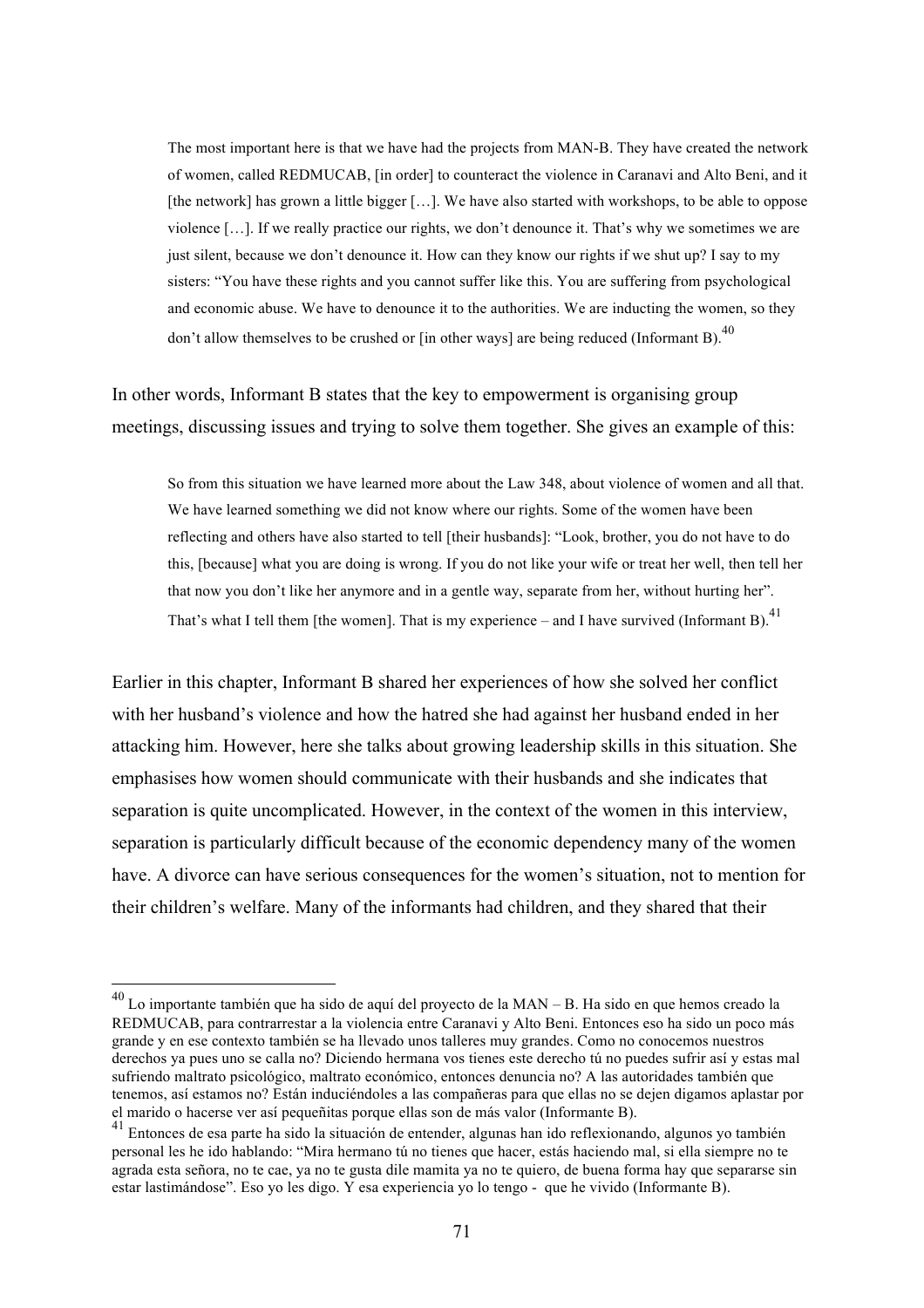children were also suffering under the culture of violence. Informant I shared that through the courses from MAN-B she had learned not to mistreat her own children:

Earlier, I also mistreated my children. I used to hit them. But now, because of these courses I have been trained, [and now] I do not hit them anymore. I have learned that we have to talk to and advise [the children] and I did not know this before. So I asked my little son for forgiveness, because I had hit him earlier [...]. Through the courses we have learned a lot. We have been taught to value our families and to never mistreat our children, but rather talk to them and acknowledge them, right? (Informant I).<sup>42</sup>

The informants all shared of MAN-B's projects resulting in an increased awareness of their own situations, and how to make improvements in their own family. This insight might be more powerful than anything else, because even though information and knowledge spreads, the changes have to come from within. MAN-B or other DAP are not able to provide help inside the individuals, but they can provide teachings that can serve as tools that can be used by each individual to stand up for themselves, share their thoughts and stand up for injustice within their own family or local society. Informant I further describes the change in awareness:

For women that have been mistreated by their husbands […] those women know now that they should not be abused. This goes for both men and women, neither of them should mistreat each other. We can defend ourselves now, and we know that we should not mistreat anyone […]. Let's say that a person… Well there is a friend of mine who is mistreated, she gets beaten by her husband, and I tell her that: "there are so many courses that we can go to and participate, and there you can listen and there you will realise… Let's go to these courses." But she is very humble and she puts up with everything. She says that she does not want to participate because she is so scared that her husband will beat her again [...] So I invited him many times. This woman is badly mistreated. She has also [told me] that her husband has raped their daughter. She has only told me that. And I have told her so many times; "I will help you, I will fight with you. They will take your husband to jail, and you will get out of this extreme situation". Everything turned out so wrong … she did not want to go out, or [participate] in the courses, she did not want to go anywhere. She told me: "I want to separate and live without him" […]. So, then she decided to separate from him, and now she is alone (Informant I).<sup>43</sup>

 <sup>42</sup> Antes trataba mal a mis hijos igual, todo a golpes. No más ahora por los cursos ya como va a capacitarse a los cursos ahora ya no, ya no había sido pegar a las wawas (niños en Aymara) no es pegar nomás hay que hablar, así dice en curso no sabía yo, perdóname hijito si te he pegado antes pero no sabía. En cursos ha aprendido, hemos aprendido todo. Por ejemplo valorar a nuestras familias y también no éste… a nuestros hijos tampoco no tenemos que maltratarle, hablarle, reconocer digamos no ve? (Informante I).

<sup>43</sup> A las mujeres, tal vez más antes han sido maltratos con sus maridos […]. Con sus estés, pero ahora ya saben las mujeres que no hay que ser maltratado y hombres mujeres por igual. Nos podemos defender ya, ahora ya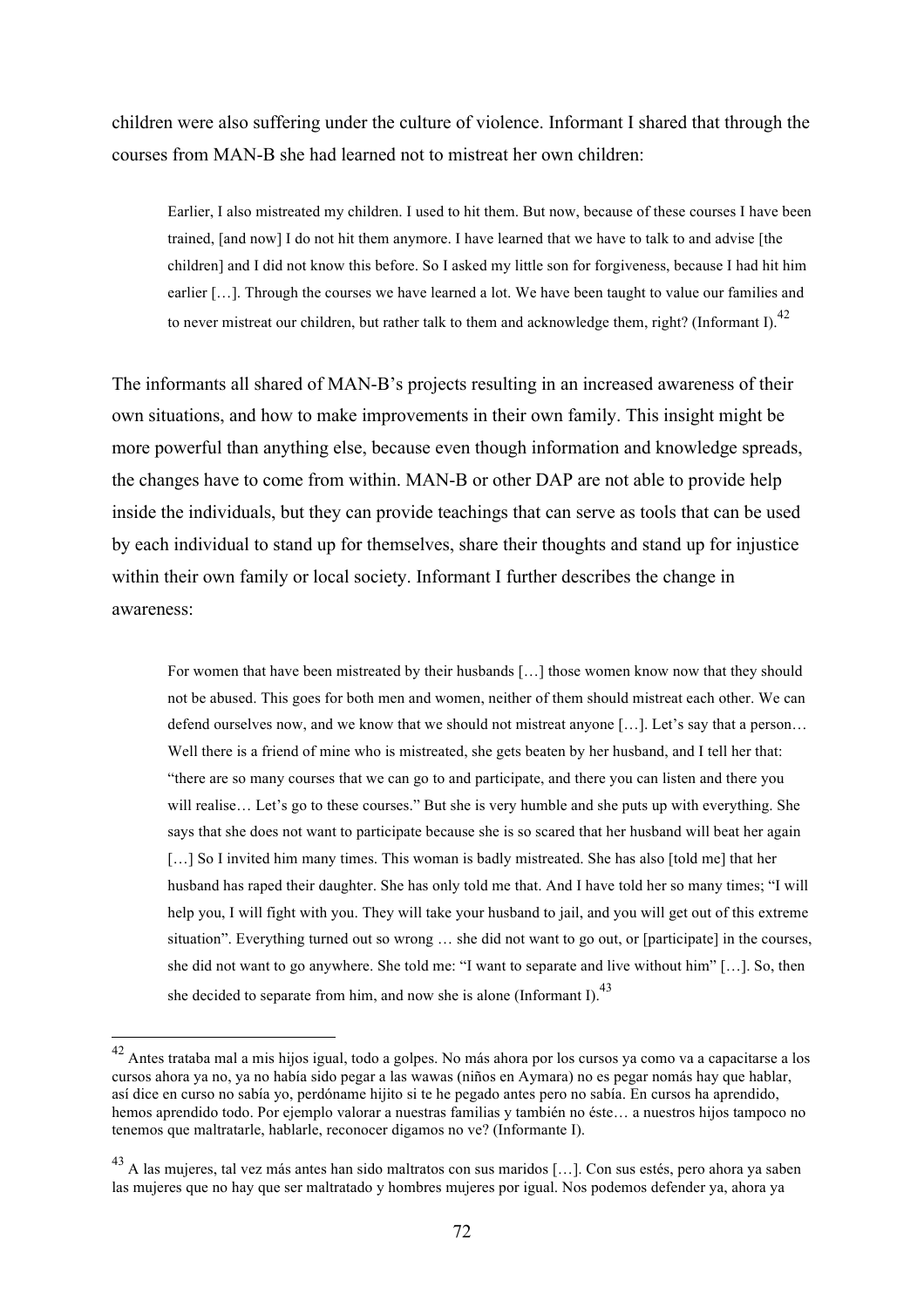This is also an example of relational empowerment and particularly it illustrates how power exists and is expressed in everyday relationships of people. Informant I shares a story about a friend who is facing serious problems within her own family. Informant I wants to take responsibility and tries to help her friend, and in her difficult situation, she shows compassion and care for her. Furthermore, she also takes actions and tries to invite her husband to the courses, too.

#### **5.1.4 Self-esteem**

 $\overline{a}$ 

As stated in chapter three, Rowlands theory further focuses on empowerment and how it must be seen as a "process whereby women and men gain self-coincidence so that they are able to participate in all aspects of development, including decision-making" (Momsen, 2004:14). When I asked the informants how they would characterise themselves and other women in their society, the topic of self-esteem was often brought up:

As a woman, I feel set aside and excluded. I am of no importance and have no attention from the younger people. […] I feel like I am nothing and I no longer have any self-esteem. That's how I feel (Informant D)-<sup>44</sup>

The informants shared about lack of self-esteem and that they did not value themselves. This was closely linked to lack of respect from men in their closest family either husbands, fathers or other men in their local society. Rowlands writes about this sense of "being not only worthy of respect from others, but having a right to that respect" (Rowlands, 1997:13). Rowlands further claims that an essential part of the "core" is that the individual is to be able to move out of gender-assigned roles that her context and culture have given her. Informant E points this out:

sabemos que no hay que maltratar, hacerse maltratar con nadie […]. Digamos a una persona sigue, hay una compañera está maltratada, le pega su esposo, yo le digo acaso no puedes ir al este […]. Yo digo que: "Hay tantos cursos que hay podemos ir a participar, ahí puedes escuchar, ahí te vas a dar cuenta, iremos al curso". Ella muy humilde es, todo se aguanta, no quiere ir tiene miedo, que le va a pegar vuelta su esposo. Miedo tiene que le va a pegar su esposo, no va al curso, le digo vamos no va y esa señora es bien maltratada. Incluso el padre de su hijo, de su hija ha sido violada con él. No le ha dicho nada y solamente ella me ha contado a mí. Anda, denúnciale tantas veces: "Te van a apoyar, te van a reñir. Le van a poner preso a tu esposo le digo, como vas a este… hasta ese extremo vas a llegar". Está mal eso, todo cosas aguanta ella sola no más, en su corazón no más, no quiere salir tampoco, no quiere ir ni a los cursos, no quiere ir a ningún lado. "Prefiero separarme dice y no vivir con él" […] Se ha separado. Ahora esta ella solo no mas (Informante I).

<sup>44</sup> Yo misma me siento que me ralean así como mujer, no me dan ahora importancia los jóvenes […] Ya no me estimo yo misma, así me siento (Informante D).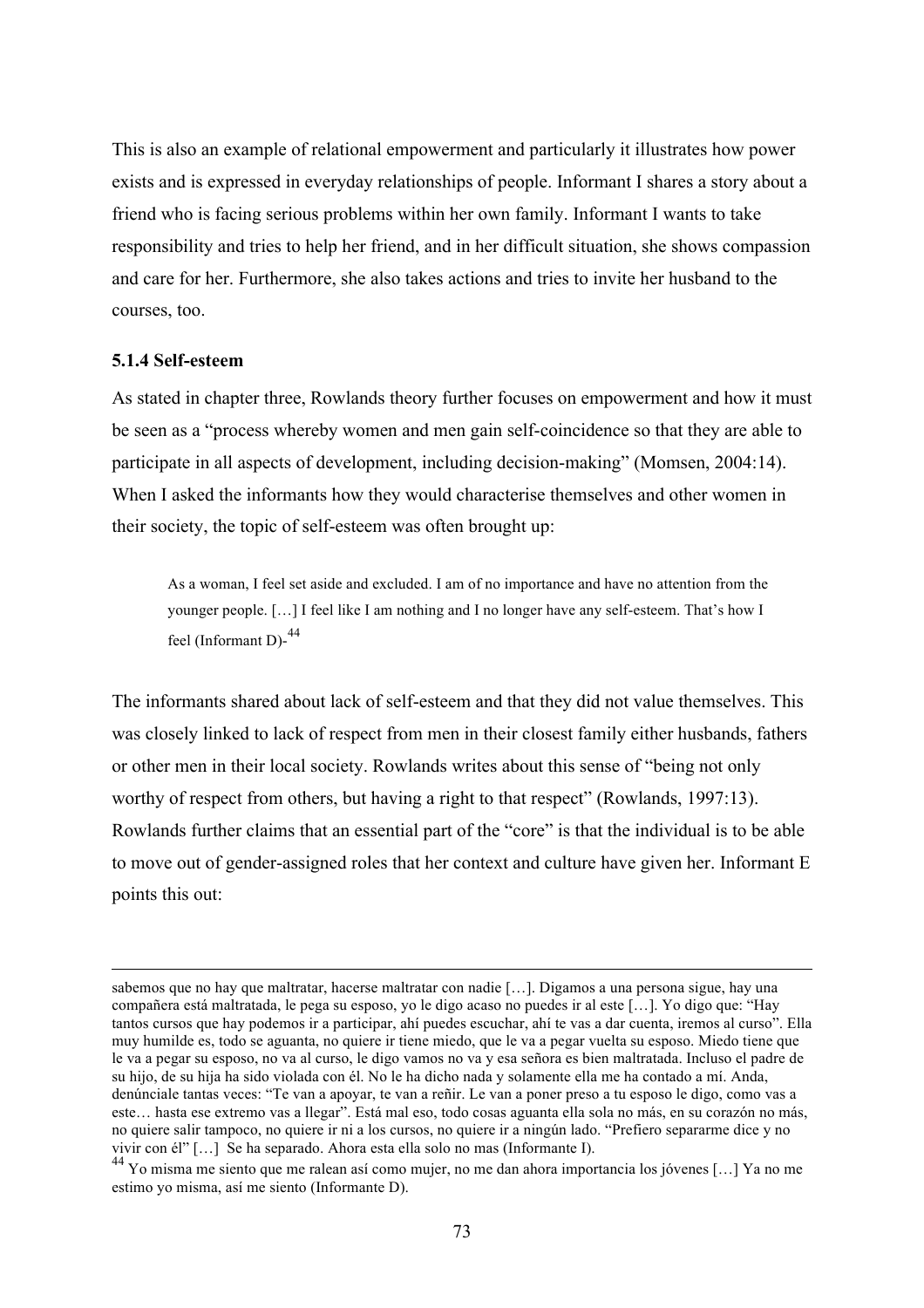Because I have more support from my husband we understand each other better. When we have equality, [it results] in better understanding, because if one is submissive, one will not be happy […]. This goes for the children as well. Self-esteem is important for women, and also for the children (Informant E). $45$ 

As Informant E explain here, self-esteem is crucial for women. Self-esteem and empowerment could be said to go hand-in-hand. Without self-esteem it is difficult to achieve empowerment, and when you are empowered, you also have an increased self-esteem. Though many of my informants shared of their roles as women being mostly influenced of fear, violence and being victims of the machismo culture, there were informants who also shared of an increase in both self-esteem and self-confidence. It seemed to be closely related to having more knowledge of their own rights, which further gave a motivation to make changes in their own families and local societies:

I look at myself differently now. Before we didn't care for the organisations, because we had this idea that the meetings were only for men, but now we can go and we can participate […]. So, when my dad did not have the time, I went to the meeting. Before I kept quiet and I was left there, no one knew my ideas, because I would think that it was better if I did not say anything. But now I speak out and I do not have that fear of saying: "this could be done this way, or this could be done like this". I do not have that fear, you know? Before I was there only making the seat warm, but now I can rise up and I can say things (Informant H).  $46$ 

Informant H is sharing about major changes in her participation in meetings and raising her voice, instead of only participating and "making the seat warm" as she put it. Though I did not have the ability to observe these changes first-hand, this analysis is based on what my informants shared about the changes they experienced and I choose to trust that they were honest about their personal growth. The changes most of the women referred to were that they now had a different view on themselves that was related to their value as women. However, it was often mentioned how challenging it was to change the man-dominant

 <sup>45</sup> Porque tengo más apoyo de mi esposo y más me entiendo con él. Para que haya igualdad, mejor entendimiento, sí, porque si uno está sometida no está feliz […]. Los hijos también se autoestima por ejemplo para las mujeres es bien importante (Informante E).

<sup>&</sup>lt;sup>46</sup> Ahora se ve diferente. Como le decía inclusive nosotros mismos no dábamos mucha importancia a lo que son las organizaciones porque teníamos el criterio de que a la reunión del sindicato los varones siempre tienen que ir. En cambio ahora nosotras podemos ir […].Ya mi papá no tenía tiempo ya yo iba a la reunión, pero hablaba uno, el otro planteaba, yo decía pero yo tengo este pensamiento así puede ser, pero no lo decía. Yo me callaba y me quedaba ahí quien sabe mi idea hubiera sido mejor a lo que todo lo que planteaba. Pero ahora yo puedo decirlo, o sea, ya no tengo ese miedo de decir: "Pero esto podría ser de esta forma, o este otro podríamos hacerlo así". Ya no tengo ese temor, no ve? De decir, antes sí, yo iba para calentar el asiento nomás. Ahora no, puedo plantear, puedo decir las cosas (Informante H).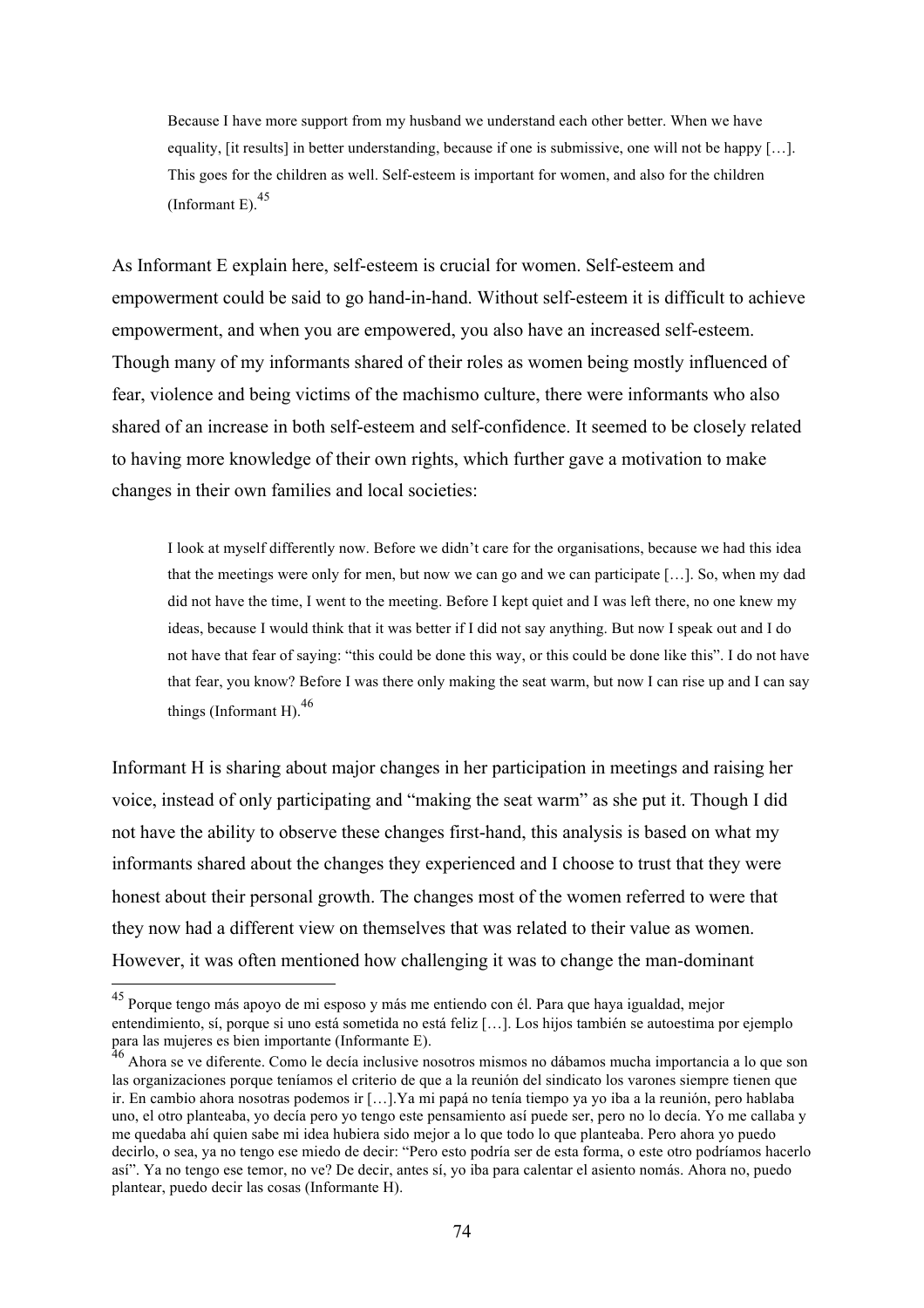culture, and they were aware that changes could not happen overnight. Despite this, they were mostly positive and stayed focused on the important changes that had already happened in their circumstances. Many of the women explained that their ability to formulate and express their own ideas and meanings had increased through participation in the programs. The practice they had in the meetings with other women was crucial for this growth:

What I have learned from the Misión is the orientation on how to live. They have taught us to love ourselves as women… Before it was like we were the worst things in our homes, but now we value ourselves as women. The Misión has taught us about empowerment, both to empower others and ourselves. We have been trained and now we can easily participate in meetings, because earlier if a woman spoke, she was not taken seriously and they laughed at her, but now the men have to listen. Because our law says so, they will have to listen to us, if not it is discrimination (Informant A).<sup>47</sup>

Informant A shares how women's situation has changed, and how she is now taking an active role. Particularly the statement she makes towards the end: "they will have to listen to us, if not it is discrimination" demonstrates a great ability to express her opinions firmly. The upcoming part of the analysis will go further into the process of empowerment experienced by the informants in this research.

## **5.2 The empowerment process**

The last subchapter provided an insight into the experiences the women had related to their expected female role as wives and mothers in their local society. The experiences presented were especially related to fear, violence, machismo and lack of self-esteem. In this subchapter, I will present the changes the women shared that are related to their experiences after participating in the courses. In other words, I will examine the women's empowerment process. This will be done with an emphasis on Vilby's definition of empowerment, which is: "strengthening women's ability to solve their own problems, through giving them a stronger role in the society" (Vilby, 2006:234). There are particularly two questions I will investigate:

- 1. Which dimensions of empowerment do the informants share of?
- 2. What does this say about their experience of the empowerment process?

<sup>&</sup>lt;sup>47</sup> Para mí lo que significa haber aprendido todo lo que la Misión nos ha enseñado, más que todo para orientarnos como vivir. Nos ha enseñada querernos como mujeres… Más antes me parece que éramos lo peor que había en la casa, pero ahora ya nos valoramos como mujeres. También nos ha enseñado la Misión a empoderarnos como mujeres, y a capacitarse. Y nos ha capacitado, ya ahora por lo menos ya podemos participar en las reuniones con facilidad, porque más antes no pues, que habla esa mujer que se calle basta. Pero ahora ya no, ahora ya nos tienen que escuchar. Porque nuestra ley dice eso, que nos tienen que escuchar y punto sino ya es discriminación (Informante A).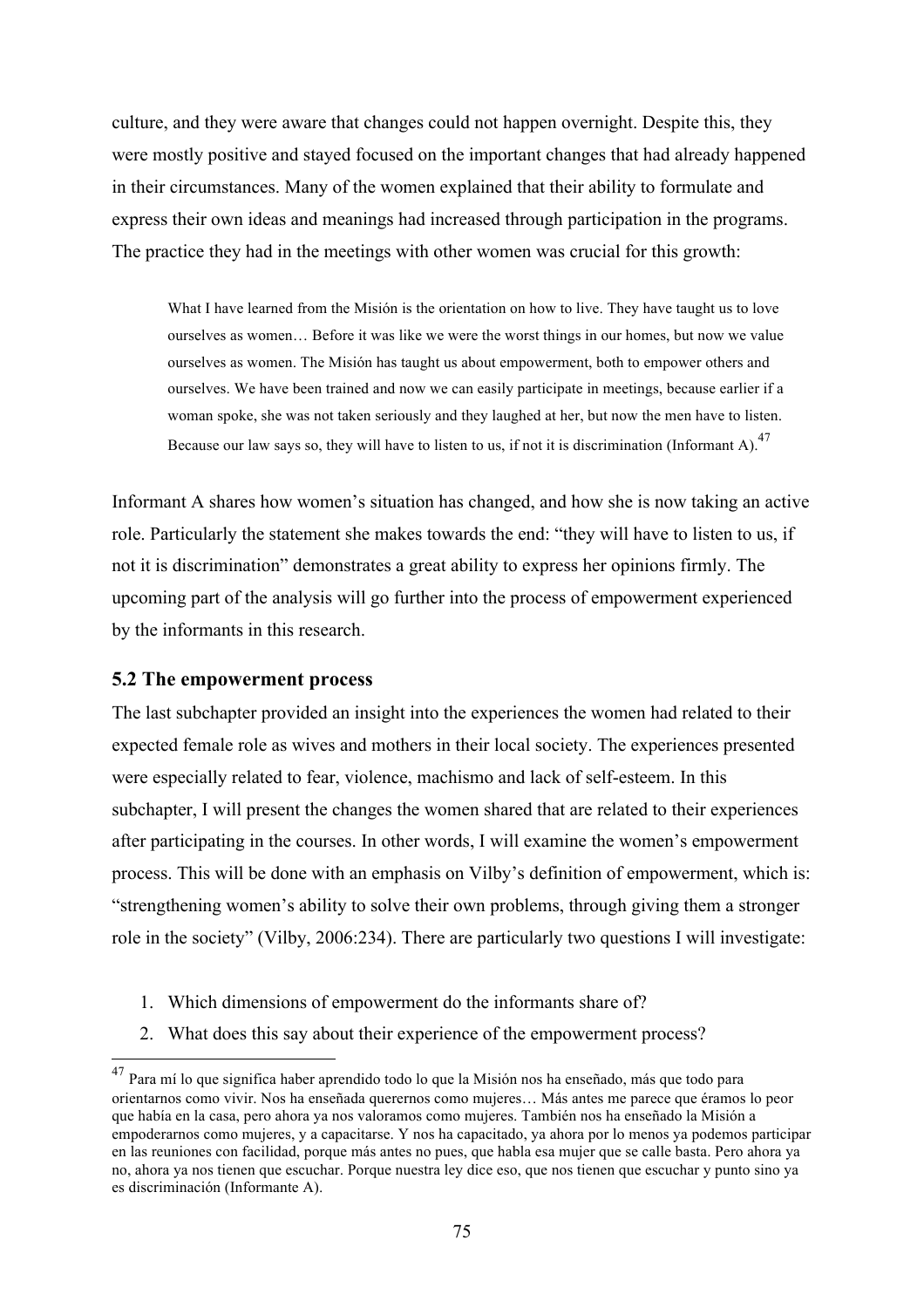In the interviews, the women categorised certain topics related to their personal empowerment process. The topics were: leadership, practical skills and contribution to the economy. These topics include both an individual and collective empowerment. Individual empowerment influences collective empowerment and vice versa, like Adams states: "empowerment is not only a source to make changes in your own life, but through personal empowerment that will benefit the society as well" (Adams, 2008:8).

## **5.2.1 Leadership**

In the beginning of this chapter, the informants shared of fear and lack of self-esteem as the major obstacles to empowerment, but Informant E shares how there has been a transition from a state of fear to participation:

Before all [the women] stayed inside the house, but now that we know our rights, we have learned to have an opinion and to participate. Now with everything we have learned about our rights, we now know more about our rights, and also to have opinions and we participate in meetings. Before that made us scared, we were not prepared to have positions and then… we have learned to occupy different positions, like positions in the federation, or leading neighbourhood meetings and gathering groups of women (Informant E). $^{48}$ 

Informant E regarded the knowledge of women's rights as important to her. When one can point at rights and laws that are protecting women, it also helps the "undoing of negative social constructions, so that people come to see themselves as having the capacity and the right to act and influence decisions" (Rowlands, 1997:14). By stating that "we have learned to occupy different positions", Informant E refers to a few of the women from her local community who have left their local society and now have positions in the federation. This was frequently referred to as an encouraging factor for the informants:

Lately many women are standing out as leaders. So that's a parameter that shows that women are being supported ideologically too, which is equipping them [...]. More than anything, I feel that women are gaining more importance, that they play a very important role in the society. Before it was ... well, the

 <sup>48</sup> Antes todas estábamos en la casa, pero luego ya con los derechos hemos aprendido a opinar, participar. Llevar cargos también, porque antes daba miedo, no estábamos preparados para ocupar un cargo.. Ya con los derechos hemos aprendido a opinar, participar y llevar cargos también. Porque antes daba miedo, no estábamos preparados para ocupar un cargo y luego ya todos tenemos que… hemos aprendido entonces a ocupar cargos diferentes, sí, cargos en la federación, en la junta de vecinos, a hacer grupo de señoras, a hacer una directiva (Informante E).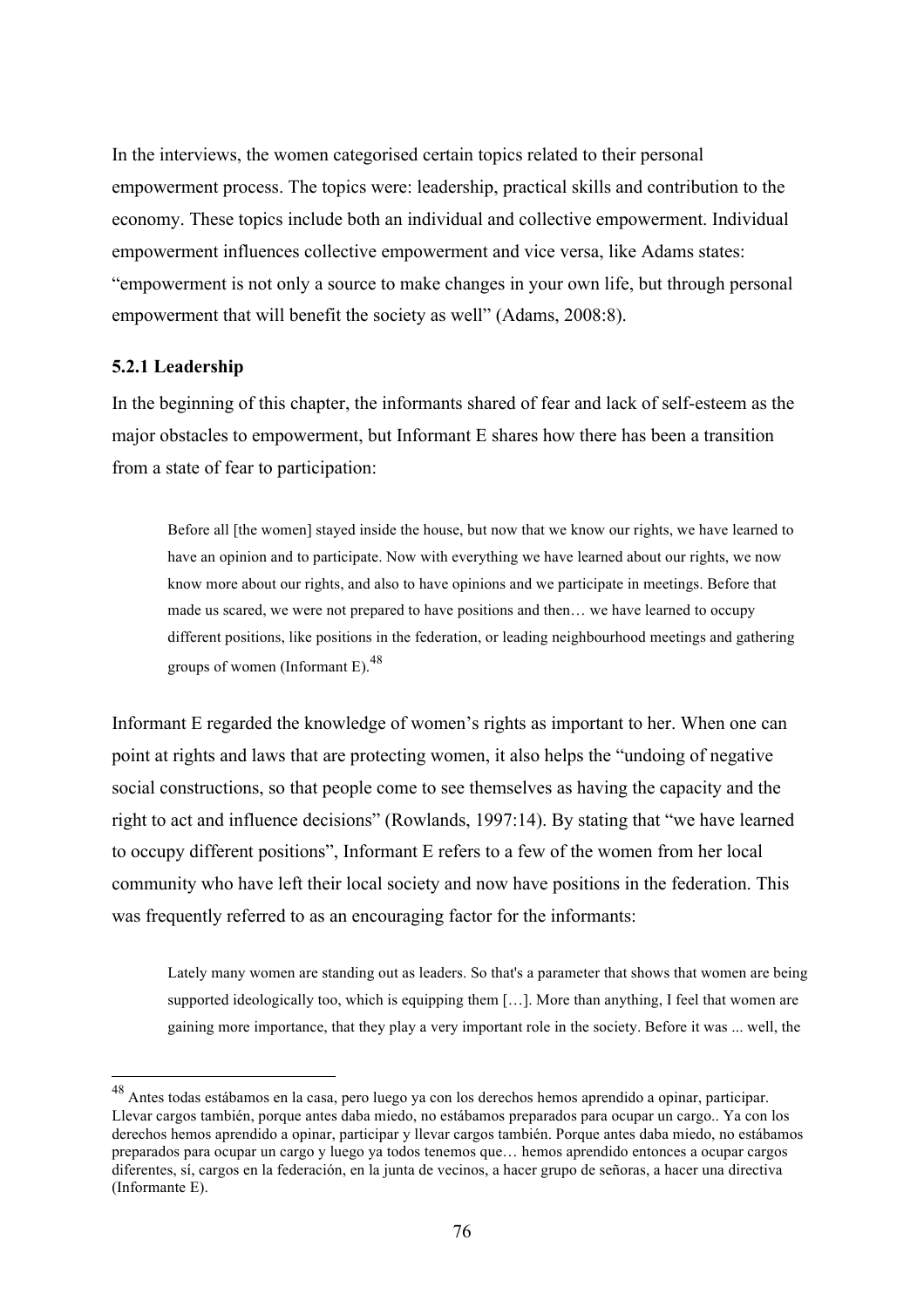woman stayed in the kitchen and washed clothes, or they went to help their husband in the chaco<sup>49</sup>. But not anymore, now it is almost even between the genders. Both men and women can make decisions and have opinions. Earlier, in meetings for example, when a woman raised her hand, then men would say: "Wow, a woman is going to talk" [Ironically]" and then they would "boo" at her. But not now, now there is this respect. I think women now have earned the respect within the society (Informant H).<sup>50</sup>

Informant H first shares what it was like for women to be part of the meetings, with the men "booing" whenever a woman expressed her opinions out loud. This is no doubt discouraging and discriminating. However, she explains how this is changing, and that women nowadays are met with respect. Both Informant E and Informant H are clearly encouraged by seeing other women "standing out as leaders". To have role models was mentioned as a great help to find motivation and strength to continue fighting for change:

For example, now I am the leader of the neighbourhood committee here in my community […] we have gained so much from the training and the directions we have received. It is easier to learn from an institution [MAN-B] that also focus on how to understand your husband, because even though your husband might be a good leader it can be difficult to learn from him […]. The way we have learned about leadership from MAN-B has been easier to understand, than [the teachings] from our local leaders. We have learned how to create a group and how to manage it, even though we have small groups, we will always need to integrate […]. Before a younger person who lacked knowledge on leadership could not easily stand in front of a group of older men with more life experience. But now those young leaders feel prepared and ready to participate inside our local organisation (Informant  $C)^{51}$ 

 <sup>49</sup> Chaco means a patch of land (related to agriculture).

<sup>50</sup> Ahora últimamente muchas mujeres ya se están destacando. Entonces eso es un parámetro digamos de ver que se está apoyando a la mujer de manera ideológica también, o sea capacitarles […]. Más que todo yo siento que se da más importancia a la mujer, que juega un rol bien importante en la sociedad, porque antes era… bueno la mujer de la cocina, de lavar la ropa, de lavar servicio, hasta ahí. Ya ir a ayudar al esposo al chaco, pero ahora ya no, ya hay un criterio casi uniforme entre ambos. De tanto hombre y mujer son los que pueden tomar decisiones y opiniones también. En las reuniones ya la mujer levanta la mano. Antes no pucha si va a hablar la mujer los hombres: "buuu", le van a abuchear. Pero ahora no, hay ya ese respeto, o sea las mujeres creo que nos hemos ganado el respeto dentro de la sociedad. (Informante H).

<sup>51</sup> Ahora por ejemplo yo estoy como junta de vecinos, soy la presidenta de la junta de vecinos de aquí de mi comunidad. […]? Entonces nos ha servido mucho las capacitaciones, las orientaciones que hemos recibido no? porque es más fácil aprenderlo de una institución que te trae entendidos en eso que aprender del esposo, por más que el esposo sea un buen líder o un buen… que sepa todo pero es difícil a veces aprender de él no? o decir que nos enseñe […]. Cómo llevar una organización, por más mínimo que sea siempre necesita tener ese liderazgo de cómo integrar más a las mujeres. […] O aún más todavía cuando es una población con varones o con personas de más edad que tienen más experiencia y al frente hay una persona joven que no tiene quizás mucha experiencia pero que está ahí adelante. Entonces hay pero formas de llevar esto adelante, entonces en ese tema nosotros hemos recibido esas orientaciones y creo que estamos no más ya listos no? Para participar dentro de la organizaciones (Informante C).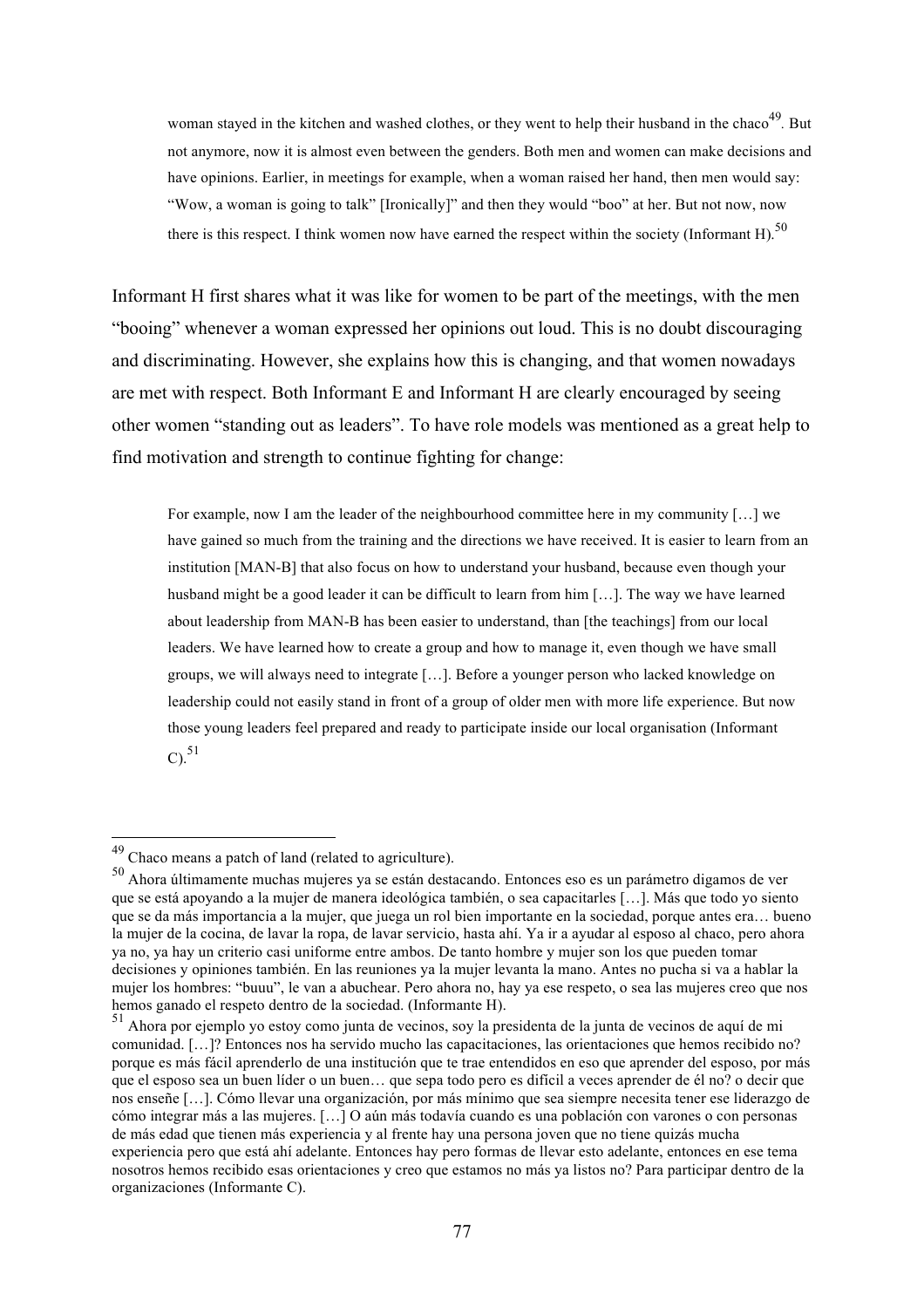Informant C describes how leadership has automatically been men's domain, which made it difficult for younger people to participate in meetings. Now, this is changing because of leadership courses from MAN-B, where she explains how younger people are now participating and influencing their local organisations. This "movement" of younger people participating is an example of how the traditional roles are starting to change, which might influence other traditions as well. Although she does not mention any gender, it might be reasonable to think that either how, the younger generation might be more open to changes to promote gender equality?

Further, I wanted to find out how the experienced empowerment affected close relationships. As Rowlands points out, empowerment within close relationships is seen to depend on "developing the skills of negotiation and communication" (Rowlands, 1997:124). One example is skills that involve defending rights within a relationship. When I asked about women's rights, the informants often spoke of a lack of equality within the families. The nature of machismo was deep-rooted and made it difficult for the women to change the expected roles in their homes, or even have a say in decisions concerning anything outside the household. Some of the women shared that through participating in the courses from MAN-B there had been changes in their relationships with their husbands and families. These women shared that the leadership skills they learned also helped them in their personal life, for instance through stating their own opinions, as Informant B describes:

If there is any small mistake he [her husband] tells me you should do like this and [vice versa]. So now we respect each other. But earlier with the continuous physical, economic and psychological violence it made me a different person, and it charged me with energy and strength. But now that I am a leader… I realise that I have to support other women here […] and when we start to talk, the sisters tell me what has happened to them, and I tell them I have suffered in the same way. And then I tell them that we have to go to the authorities or go their husbands and say: "I have my rights and you cannot hit me like this. In the same way, you [the husband] have your rights. We both have rights" (Informant B).<sup>52</sup>

 <sup>52</sup> Si algún errorcito hay me dice esto deberías hacer así.. Entonces nos respetamos ambos. Pero más antes era continuo la violencia física que él me hacia mi persona. y eso me carga de energía, de fuerza y yo también pensaba que yo no más era la que sufría violencia física, económica, psicológico, todo eso. Pero me doy cuenta de que ahora que soy líder… voy apoyando a otras compañeras […] empezamos a hablar, a conversar, las hermanas sacan, me dicen esto me está pasando, yo también he sufrido de la misma manera le digo, entonces que podemos hacer, anda a las autoridades o bien dile a tu esposo: "Yo tengo mis derechos que tu no me puedes pegar así. Estos habían sido mis derechos. También él tiene sus derechos no sólo también las mujeres tenemos, ambos tenemos" (Informante B).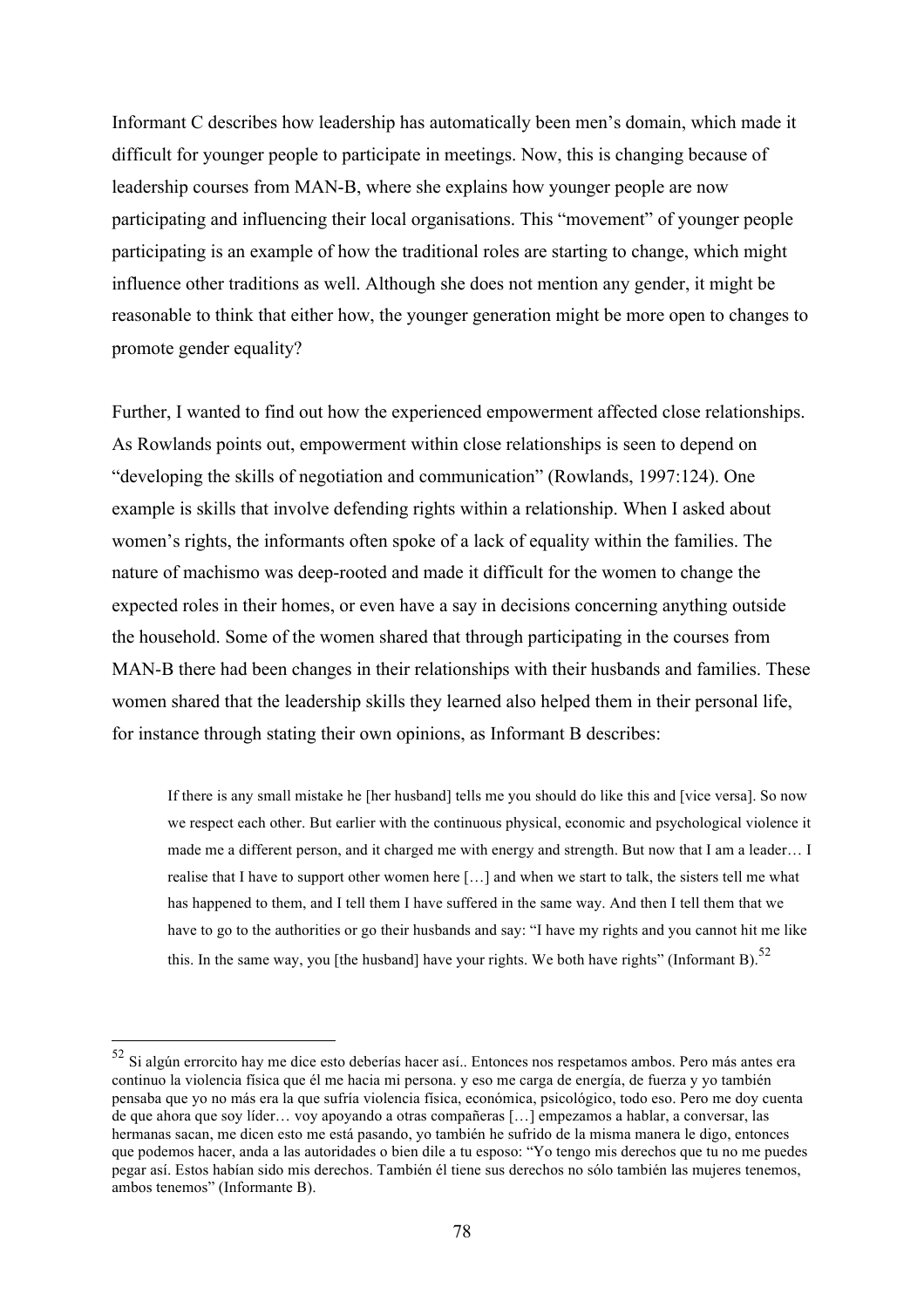#### **5.2.2 Practical skills and contribution to the economy**

Thanks to MAN-B I can now contribute to the economy. Before I was discriminated and I thought I was worth nothing. My husband told me that as a woman I was worth nothing, and repeatedly told me I did not contribute to the economy [of the household], but now, thanks to MAN-B, also women get a chance to work. I work with handcrafts to have some income. The only thing I miss is [to have chance] to study (Informant B).  $53$ 

A direct encouraging factor for some of the women was income-generating projects. Through learning new skills such as literacy skills, learning to read and write, basic skills on a computer and also practical skills in handcrafts, their self-confidence increased. In particular, when the skills resulted in products that could be sold and gave income, it was described as an important source to empowerment. Through the projects, the women shared that the teachings had strengthened their identities as women, which led to respect from their families and other people in their local society. They shared of how they now experienced to have greater value. In addition, they saw themselves as more than "just" a mother and housewife. A point shared by Rowlands on this matter, is that several DAP have effects of strengthening the identity of the individual, apart from her role as housewife and mother. In this way, it can help women to not only focus on the needs of others, but also on her own needs. Rowlands states that "this makes it easier for the individual to generate ideas and hold opinions that differ from those of other people, which is a necessary ability for exercising power" (Rowlands, 1997:113-114).

According to the HDR from 2016 "Inequalities in income influence inequalities in other dimensions of well-being and vice versa" (UNDP-HDR, 2016). To have an income is not just a matter of economy, it is also a matter of well-being and is crucial in order to establish gender equality. Inequality related to work and income is a reality for many women and it brings more understanding to why several of the informants linked empowerment directly to learning practical skills and generating an income. Informant A describes what it has meant for her:

 <sup>53</sup> Gracias a la MAN-B también puedo generar economía. Antes yo misma me discriminaba, yo pensé que no valía nada. Mi esposo mismo me discriminaba, que no valíamos como mujer nada, que yo no aportaba economía. Pero ahora, gracias a la MAN-B soy una mujer que sí puedo trabajar. Trabajando en las artesanías puedo generar economía. Lo único que me falta es ahorita es estudiar (Informante B).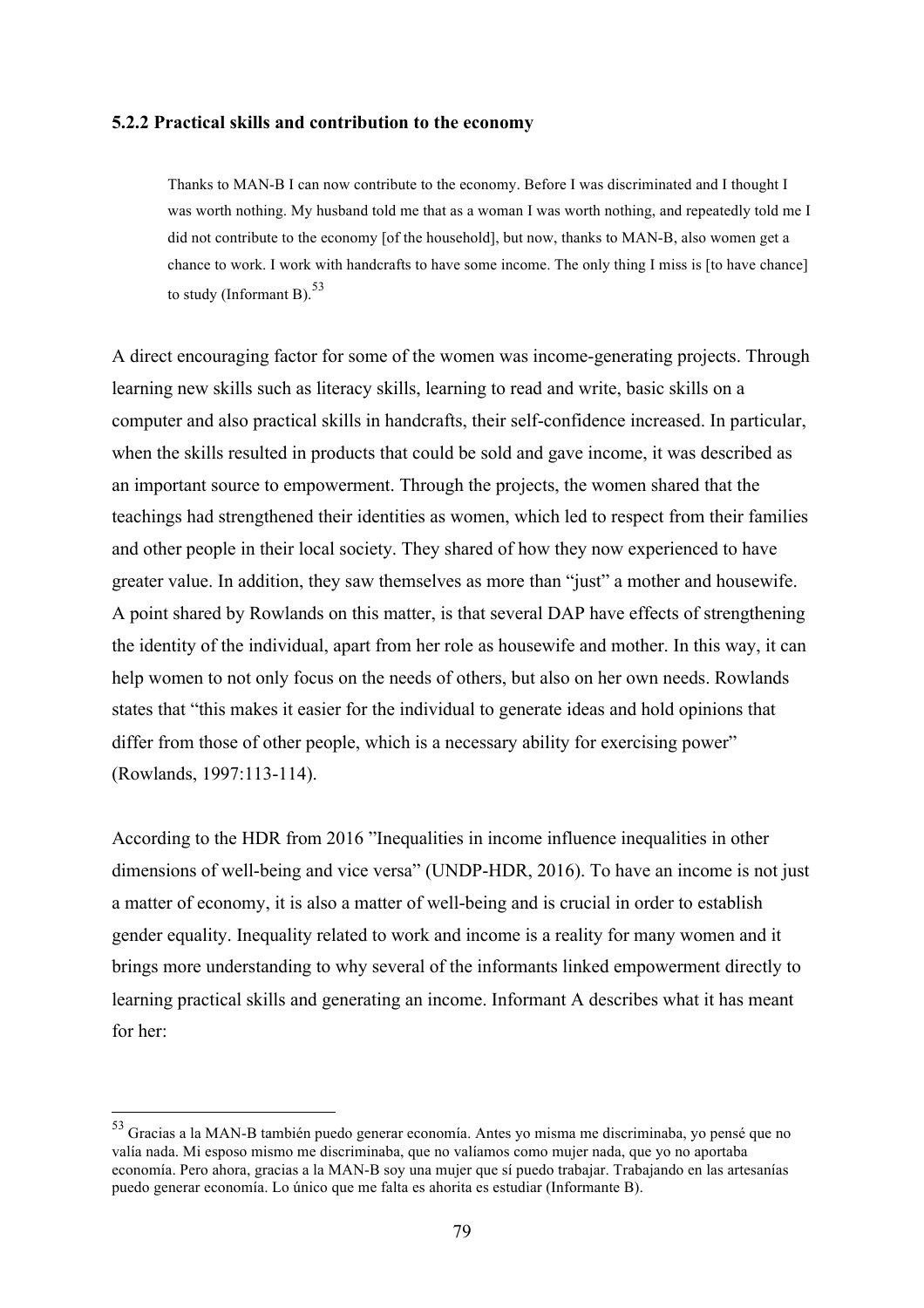Well for me, this is a pride as a woman. Because of what I have learned to produce, I can generate some income. [Though it] is not much, income is income, right? […]. For me the Misión has helped me and my family a lot […] it has brought us teachings, which have made us aware [of what we achieve] as women. Before, for example, our husbands [could] ask, "What are you worth? What do you do at home? " They did not even acknowledge our work at home. We [were accused] of wasting all the [household] money and we were not able to produce money [ourselves] but now it is different, things [responsibility] are changing at home. So, we are practicing the principal to complement each other (Informant A).  $54$ 

Informant A shared about the inequalities she experiences and how not having an income makes her husband question her value. On the other hand, Informant E explains that labour negotiations treat women with indifference:

I feel that our [women's] work is worth nothing. The labour negotiation is treating women with indifference. We do not negotiate about the payment, and they [the men] just expect that we will be working for them. There is a lack of communication about how much of [the payment] correspond to us. He [her husband] just makes a budget for his own work. But now, among us women we produce and sell, and by that we are saying [to the men]: "I also have income" (Informant B).<sup>55</sup>

The example Informant B shares presents issues on two levels, first how the labour negations treats women with indifference, second how she lacks communication with her husband and that he expects her to help him, and though she helps him, he only makes a budget for his own work. However, through learning new skills and making handcrafts to sell, she is given an opportunity to have her own income, which both makes a difference in her self-esteem and yields increased respect from her husband. Informant A has a similar experience of change after learning practical skills:

If you do not have a title, or at least high school here, you are nothing. You cannot work anywhere. But thanks to these courses to make handcrafts, we can at least sell these [products] to earn a little money. I do this in order to not be left behind [from other women]. With the trainings for women [from MAN-

 <sup>54</sup> Bueno para mí eso es un orgullo como mujer. Porque genero aunque no mucho pero genero ingresos no? […] A mí la Misión me ha ayudado mucho y es parte de mi familia no? Porque nos ha traído capacitaciones, nos ha hecho despertar como mujeres. O sea más antes los maridos nos decían: "Para qué ustedes sirven? Que haces en la casa "". Si ni siquiera facilito gastas el dinero, si ni siquiera vos sabes que es ganar, pero ahora ya no, ahora ya está cambiando las cosas en la casa, ya estamos no, practicando el principio tal vez de la complementariedad (Informante A).

<sup>55</sup> Porque a veces el hombre no siempre te valora. Por más que tú le estés ayudando, estés trabajando cerca a él nunca te dice el hombre, si tú también has puesto tu mano de obra te corresponde esto.

Así que el trabajo de nosotros es a la nada. A lo así no más, él no más se cotiza su trabajo. Mientras nosotros como mujeres hacemos esto y nos vendemos, decimos "ya yo también genero ingreso" (Informante B).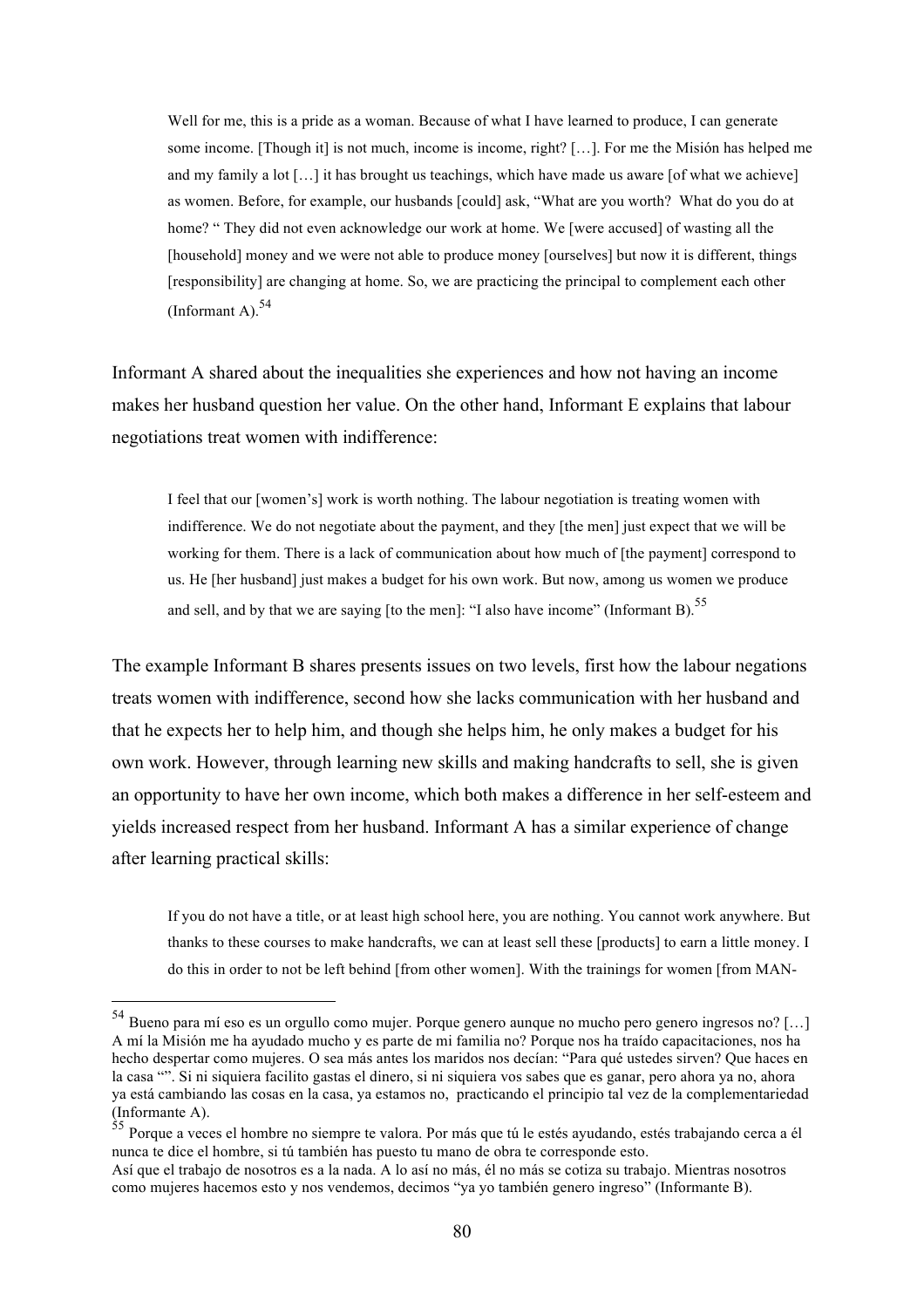B] we feel able to do things. As well, I feel able to give my opinions easily and firmly in decisionmaking. I have found this very interesting, before my future plan was to study law. Now I know that it might not be possible, but [despite this] we have to continue [getting more knowledge]. It would not be good for me to be "there" left behind and only serve in my home, to serve just to serve, well that's my theory right now. Before I might have thought otherwise, but now that I can also have a little [income] my husband cannot tell me that; "You don't do anything and I just give you money". But now, at least I contribute with something, though it is not much, it is something (Informant A).<sup>56</sup>

Informant A illustrates how producing handcrafts and selling them, provides her with a sense of achievement. She underlines that the ability to earn some money mobilises strength and motivation more than anything else, as well as giving her opportunities. To have an income is essential to gain respect. She also shares her dream to study law, but that she does not think it is possible. Despite this, she finds support in knowing that because she has learned to make handcrafts, which she can sell, has changed her daily life. Because of that, she is no longer bound to stay inside the house preparing food and cleaning. She seems very pleased with having more opportunities, which illustrates how important this sense of achievement can be. Learning new skills can be a crucial first-step, particularly when it results in a visible contribution to their economy. For her, these practical skills have taught her that she has value. Informant I shares of a similar experience of achievement:

We have learned to defend ourselves as women, and we have learned it all. But earlier, women were set in a lower position and our husbands did not value us. When the people were gathered together in reunions […] the men was shouting: "what can women tell us? They don't do anything, they should be in the corner". So that's what the men used to say. But now, through these courses, we are getting knowledge, thanks to courses from the MAN-B […]. Through the MAN-B we have learned to value our work. Like for example we are working with this jipijapa and making coconuts handcrafts […]. We have learned these things in order to make a difference, and so we are able to help our families, [especially because] we have an income source. We can sell it, and earn a little money (Informant I).<sup>57</sup>

 <sup>56</sup> Si aquí no tienes tu título por lo menos de bachiller aquí tú no eres nadie. En ningún lugar puedes trabajar, pero gracias también a estas cositas que nos ha traído, artesanías, por lo menos ya eso lo vendemos y tenemos algo de dinero. Y eso, por no quedarme y más que todo. Cuando la Misión trajo estas capacitaciones para las mujeres donde nos capacitamos nosotros para poder. En algún lugar opinar con facilidad, opinar con firmeza o con decisiones. Me ha interesado mucho porque yo en un futuro había pensado estudiar derecho. Pero no ha sido quizás… o sea no ha sido quizás posible pero aún así hay que seguir. No sería para mí bueno quedarse ahí nomás…ser solamente servir en la casa y punto, o sea servir para servir, eso no es de mí mi teoría ahora. Antes quizás pensaba de otra forma, pero ahora ya no, ahora yo también puedo dar un poquito en mi casa, no solamente digamos que me diga el marido: "tú no haces nada yo te doy plata" . Yo por lo menos algo ya gano, no será mucho pero algo (Informante A).

<sup>57</sup> Hemos aprendido a defendernos como mujeres, todo hemos aprendido. Ahora más antes mujeres todo bajonado éramos, no nos valoraban nuestros maridos mismos. La gente mismo en reunión, los hombres "mujeres no saben nada, que tiene que hablar la mujer, tiene que estar en un rincón". Así nos saben decir los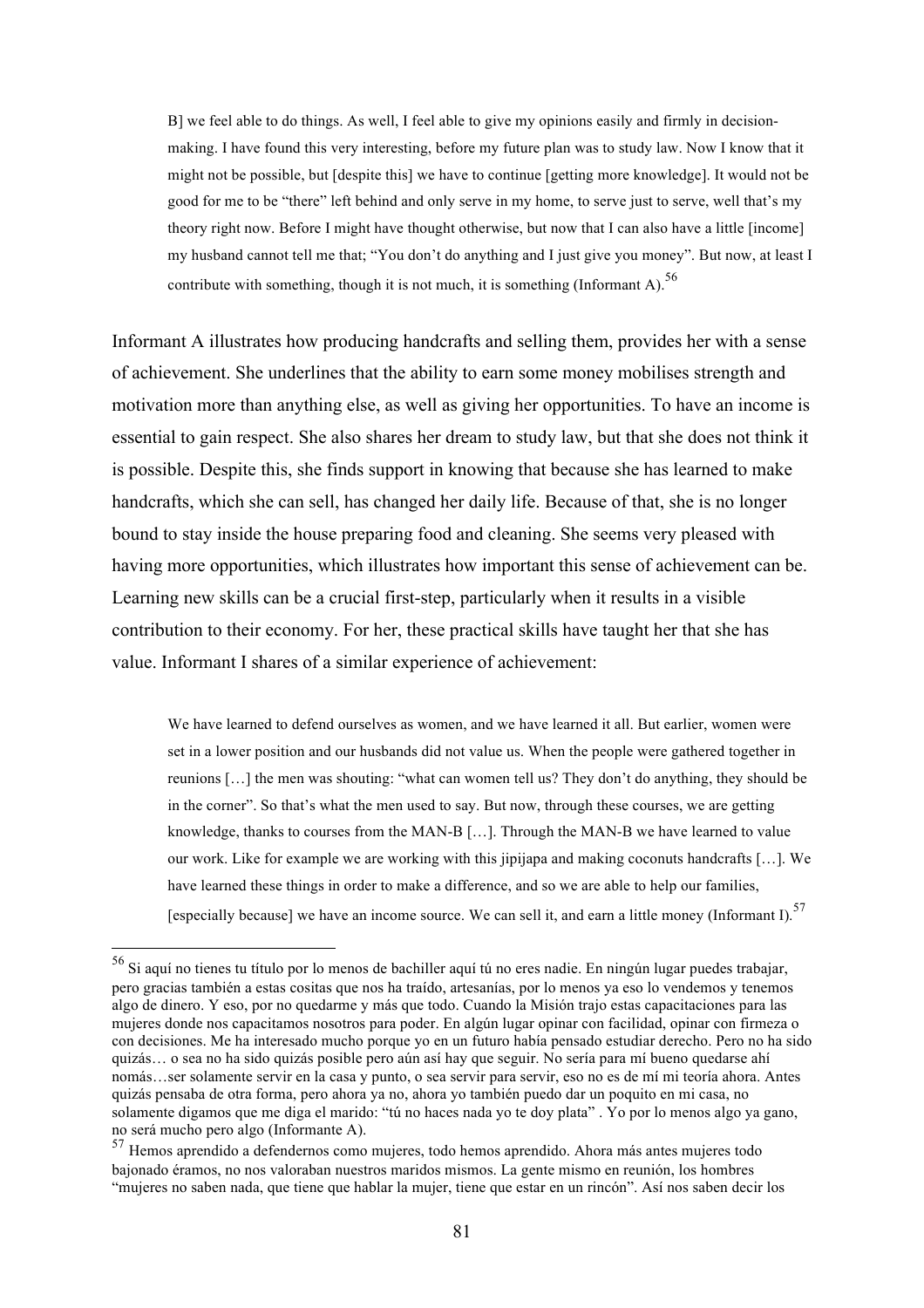Informant A and Informant I mention similar changes. Informant I shared that women did not have any value and the men ignored and underestimated them, frequently telling them that they had no value. But now, learning practical skills and having an income has given her the respect needed. Informant B explains this process of change more closely:

We have learned to weave jipijapa<sup>58</sup> and coconut carving, which has been a part of our handcrafts courses. But not only that… as a craftsman you are a part of… let's say, we are a part of something that is about valuing our self, like for example we had teaching about how to prevent abuse and violence of women. We did not know about our rights, and felt very reduced. We had workshops during the day, and then at night we had leadership courses. But we were too shy to talk, you know? - Because we were afraid of talking. However, when we had the workshops and went there, we could move forward and that changed our attitude too. We have become leaders, we have begun to speak and we have started to lose that fear, and share of what we have learned. We have learned to negotiate with public offices […]. Well, and all this have strengthened us as women, and this [achievement] has given positive results not only for women, but for men too (Informant B).<sup>59</sup>

Informant B describes her sense of achievements through learning practical skills, and by participating in leadership courses. Through more knowledge she feels empowered, and states how she and other women begin to lose their fears, which provides them with strength to negotiate with public offices. This is a new role for women in her society, and in her opinion, this might even strengthen the relationship between men and women, because it has already given positive results. It has made a big difference to have a concept of "women's rights", knowledge of what those rights might consist of, and a perception of inequalities in

hombres. Ahora mediante de esos cursos siempre nos hemos capacitado, por esas capacitaciones gracias a Misión Alianza […]. Mediante de ellos hemos aprendido a valorar así nuestro trabajo, a veces por ejemplo de estamos trabajando con jipijapa digamos de tallados de mono, todo eso […]. Hemos aprendido para ayudar un poco, sobresalir, para ayudar a nuestra familia, tenemos ya de donde este… vender para ayudar a nuestra familia, vendemos y tenemos ya platita (Informante I).

<sup>58</sup>A palm like South American plant with leaves used especially to make Panama hats (Merriam-Webster,

<sup>2017).&</sup>lt;br><sup>59</sup> Otro ha sido el que nos ha enseñado el trenzado en jipijapa, también el tallado en coco y no solo eso, eso ha sido en la parte digamos de manualidades así… Como artesana trabajas en la parte de lo que son… como ser sobre el valorarse de nosotros mismos no ve. Por ejemplo eso de la violencia contra la mujer todo eso. Hemos ido pasando unos talleres que nosotros mismos no conocíamos que eran nuestros derechos, así a veces nosotros nos sentíamos muy pequeños, muy bajos. Hemos ido también en ese aspecto yendo pasando los talleres. A veces pasábamos en el día esto y en la noche pasábamos lo que es cursos de liderazgo. Que también éramos tímidas para hablar, no? - Por eso teníamos miedo. Mientras que hemos pasado los talleres, hemos ido avanzando y hemos ido también cambiando nuestra actitud. Hemos sido lideres, hemos empezado a hablar, hemos ido perdiendo el miedo y digamos nos han enseñado también. Hay que ser insistente en el municipio que, tenemos que tocar la puerta del municipio […]. Bueno, y todo eso nos ha ido fortaleciendo como mujeres y no solo a mujeres también a hombres (Informante B).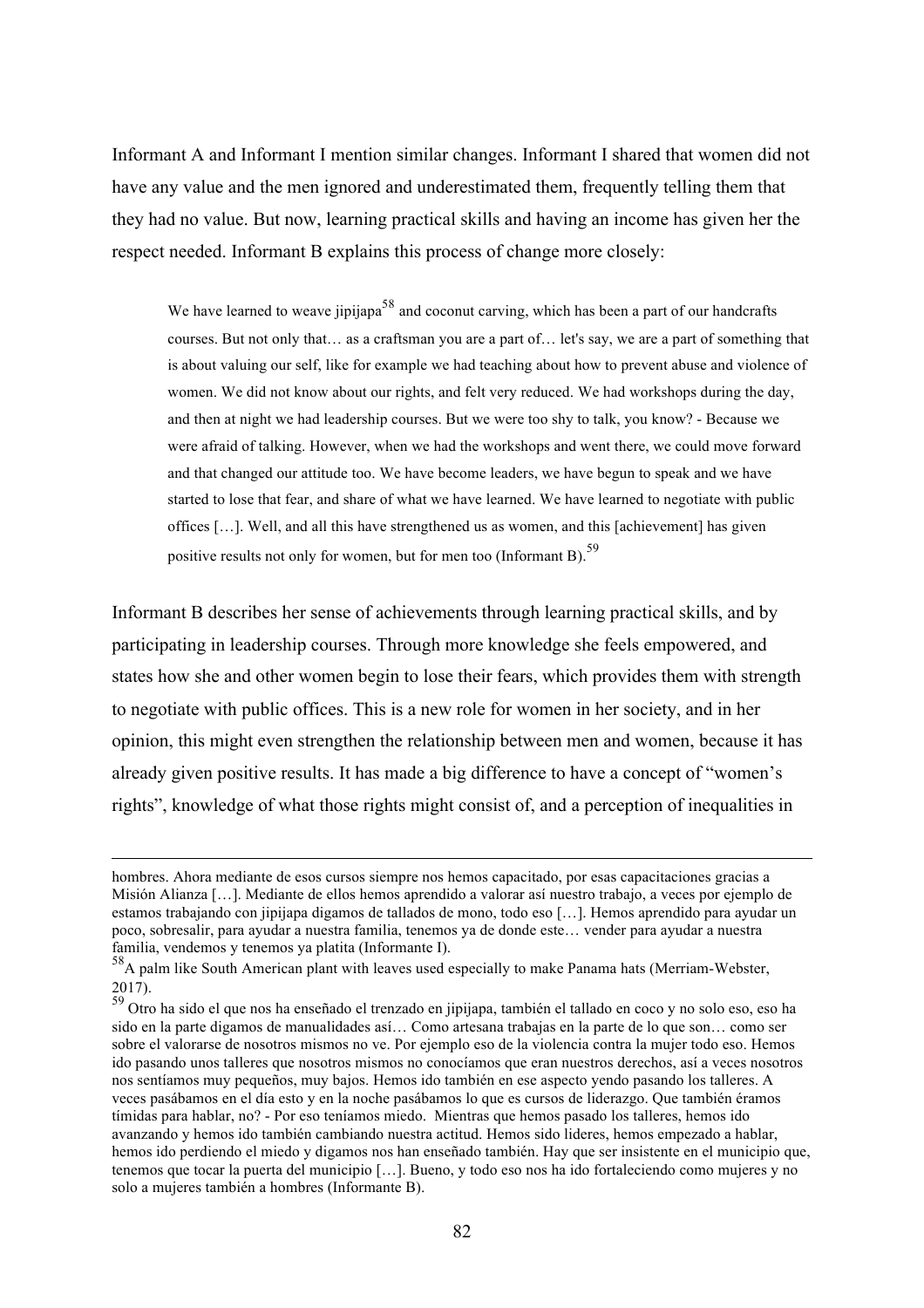relationships between people as wrong. Cultural factors and economic dependency (most men control the income and other resources in the household) is some challenges to achieve empowerment in close relationships. Rowlands calls this "internalized oppression, which is a major obstacle to empowerment, reinforcing any actual dependency" (Rowlands, 1997:122). However, these cultural factors are challenged when the women can have income and have knowledge about their rights. For women who have achieved positive changes in their personal relationships, whether with husbands or other close relatives, the changes included an increased control over their personal circumstances, such as income, use of time, and ability to attend meetings. The informants also described an increase in respect from others. Informant G also provides an example of how practical work will benefit both men and women, and that the goal should be that men and women work together:

I make him or her realise, both men and women […]. There is always a price to pay, but we always have to value both male and female, because the two should always participate, either working in agriculture, the workshops or in meetings, in everything! So both [genders] should move forward and support each other, in that way we can move ahead and also improve our economy (Informant  $G$ )<sup>60</sup>.

In sum, practical education such as learning to make handcrafts can contribute to knowledge about local resources (both jipijapa and coconut are examples of products the women used in handcrafts) and can further expand the farming industry, which are elements in the development in their local society. Learning practical skills can also indicate empowerment because the increased knowledge makes the person a resource in the society. Furthermore, when women take a more active role in economic activities and in cooperating with others in their community, there is also a "circular feedback effects, in that the acquisition of new skills reinforces the development of self-confidence and self-esteem" (Rowlands, 1997:122).

#### **5.2.3 Personal and collective empowerment**

As presented in the theory chapter, "empowerment is a process that involves some degree of personal development, but that this is not sufficient; and that it involves moving from insight to action" (Rowlands, 1995:103). I will now present the experiences that the informants shared both at a personal and a collective level:

 <sup>60</sup> Bueno yo les hago un poco recapacitar no, más que todo a los varones, también a las mujeres. Ambos yo diría para… a veces nos cuesta siempre pero siempre hay que poner de nuestra parte también para valorarnos ambos tanto varón y mujer y siempre participando también los dos, tanto en la… en el cultivo, ya sea en los talleres, reuniones. En todo! Los dos siempre deben ir adelante apoyarse ambos y así vamos a salir adelante también para mejorar nuestra economía (Informante G).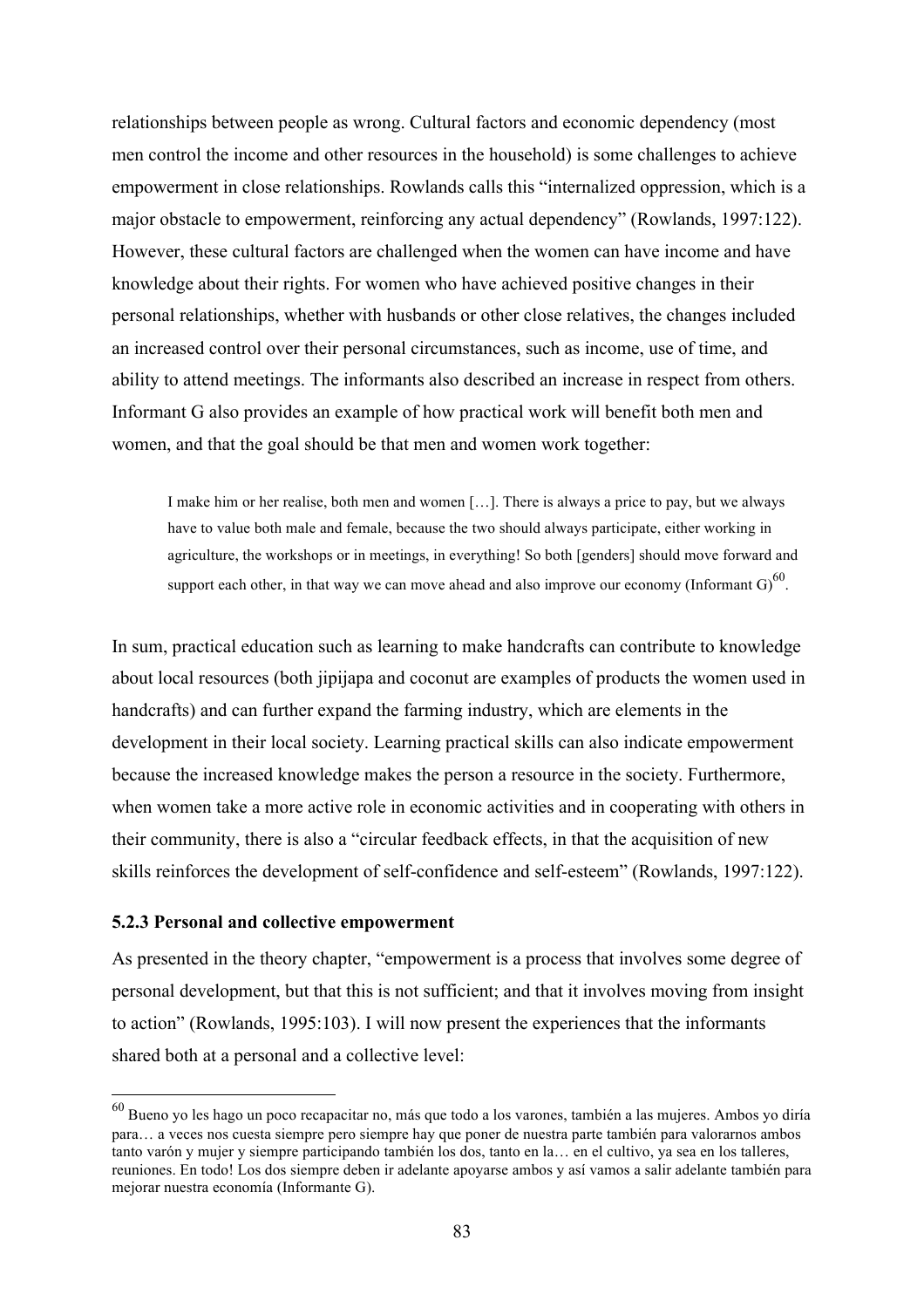For me, personally I feel free. How can I tell you this … I do not know how to explain it. I could not tell you [on behalf] of everyone else, but for me personally I have always identified myself as free, and I never let myself be oppressed by... my husband (Informant J).<sup>61</sup>

One of the points that several of the women told of, was that being oppressed by men in close relationships was not a passive role. It was rather an active role, which means that it cannot solely be men's "fault" it might also involve women upholding this position as "the inferior gender". Informant J shares this point through saying "I never let myself be oppressed by my husband". In this sense, she shows that she takes an active role in the existing gender inequality. She chooses not to be passive and decides that she will demonstrate to her husband that she is free and independent. Personal empowerment is demonstrated with a marked difference and it speaks of a change in a person's life-influencing choices: in this matter women are particularly vulnerable. Central to this process of personal change, is the further process that can lead to collective empowerment:

I have enjoyed [MAN-B's projects] very much and especially how it has given us a women network. Earlier, women have been very discriminated, and [MAN-B] have made me open up my eyes (Informant D). $^{62}$ 

Informant D marks how establishing a network has been important for her. Having a network was an encouragement shared by several of the women, particularly because it gave them an opportunity to get out of the individual isolation of their homes and helped them find support in a network of women in the same situation. Informant D states "it made me open up my eyes". Further, it was mentioned that the opportunity to share problems with other women was important. Informant E provides evidence of collective empowerment, as she refers to the reunions and how they could learn from each other during these meetings:

We have learned a lot. Before we were shy and we did not talk much. Now with the courses we have all learned many things. Like for example, to be more social, to participate more, and also to encourage one another. That's the way it is now. Earlier, we were not very interested, but we did not only get help to make handcrafts, but also support to our production. And even more important to have both have

 <sup>61</sup> Yo personalmente o sea me siento libre. Como te puedo decir… No sé cómo explicar. No podría decirte de todas pero personalmente yo siempre me he identificado que soy libre, nunca me he hecho oprimir con el… con mi esposo. (Informante J).

<sup>62</sup> A mí la MAN-B me ha gustado mucho como se había organizado esa REDMUCAB. Pero con nosotros estábamos muy discriminados las mujeres en esa parte, a mí me ha hecho abrir los ojos (Informante D).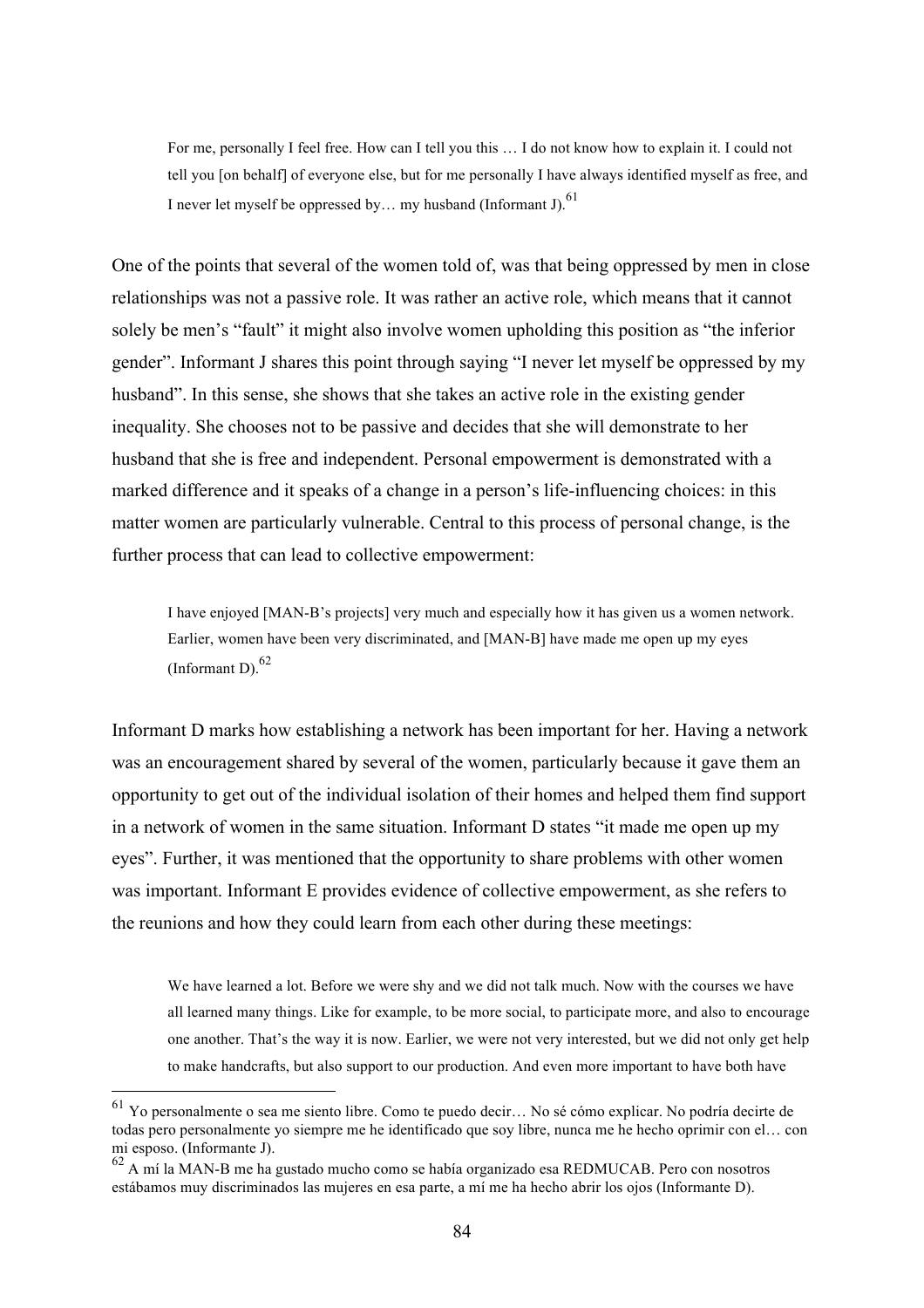social competence [in the public sphere] and being leaders as women […]. These teachings for us, and for the woman more than anyone else, will make us promoters of justice, you see? (Informant E).  $^{63}$ 

Here, informant E talks about the teachings from MAN-B as a social involvement to promote justice in their society. However, she mentions that they are in need of support to their production and further projects. At the same time, she states that the women are the key players. When women gain more knowledge and competence through learning skills, such as leadership, it can influence a whole group of people, and together they can promote justice. To mobilise these forces, one might have to start with smaller projects, and though it was frequently stated that there was a lack of economic support for it, it was emphasised that these projects can influence the greater society:

Well personally I do value myself, I know myself and I say [to myself] that I am an important woman. Sometimes I give of my time to MAN-B, in order to discover new markets, and I encourage others to participate, right? We have already climbed some steps, but still there are always more sisters that should follow us  $\left[ \ldots \right]$  (Informant B).<sup>64</sup>

Informant B pinpoints the importance of developing a self-understanding and self-worth. She speaks like a leader in the sense that she focuses on encouraging more women. Through knowledge it is possible to not only learn how to make handcrafts, but also where to sell them. Informant C emphasises the benefits of gathering in groups:

We have had nice experiences [...] In the women's groups we have shared some of the problems that we can face. Sometimes with our problems one can feel alone - and one suffers alone, but when we are in a group we can…rely on each other. One of us can say: "look I have this problem, what can I do?" Then we can share the pain she's carrying, and we can encourage her… That's the part I really like. I think a lot of my friends feel that way too. Because when one suffers, she does not know who she can share it with, but when we get together she can be open with us. So, we can trust in each other. To have this confidence between us, being able to share and analyse together, and [we can give each other

 <sup>63</sup> Hemos aprendido mucho pues. Antes éramos tímidas, no hablábamos mucho. Ahora con los cursos todo hemos aprendido ya. Por ejemplo a ser más sociables, participamos más, animamos a las señoras también. Sí, ya así es. Más antes había pero nosotros no hemos tomado mucho interés, porque no solamente ha apoyado en la artesanía, sino apoyo a la producción también. Si en la gestión social, en el aspecto liderazgo también de las mujeres […]. La información del Misión para nosotros, para las mujeres más que todo, ahora que va haber promotoras de justicia, no ve? (Informante E).

 $64$  Bueno yo a si personalmente me aprecio, me conozco, digo soy una mujer importante. A veces doy de mi tiempo para la organización, para poder buscar mercados y si hay algunos talleres también a las compañeras a las hermanas tenemos que ir a participar ya por lo menos yo digo no? Ya hemos subido un peldaño entiendo pero yo quiero que las otras hermanas me sigan (Informante B).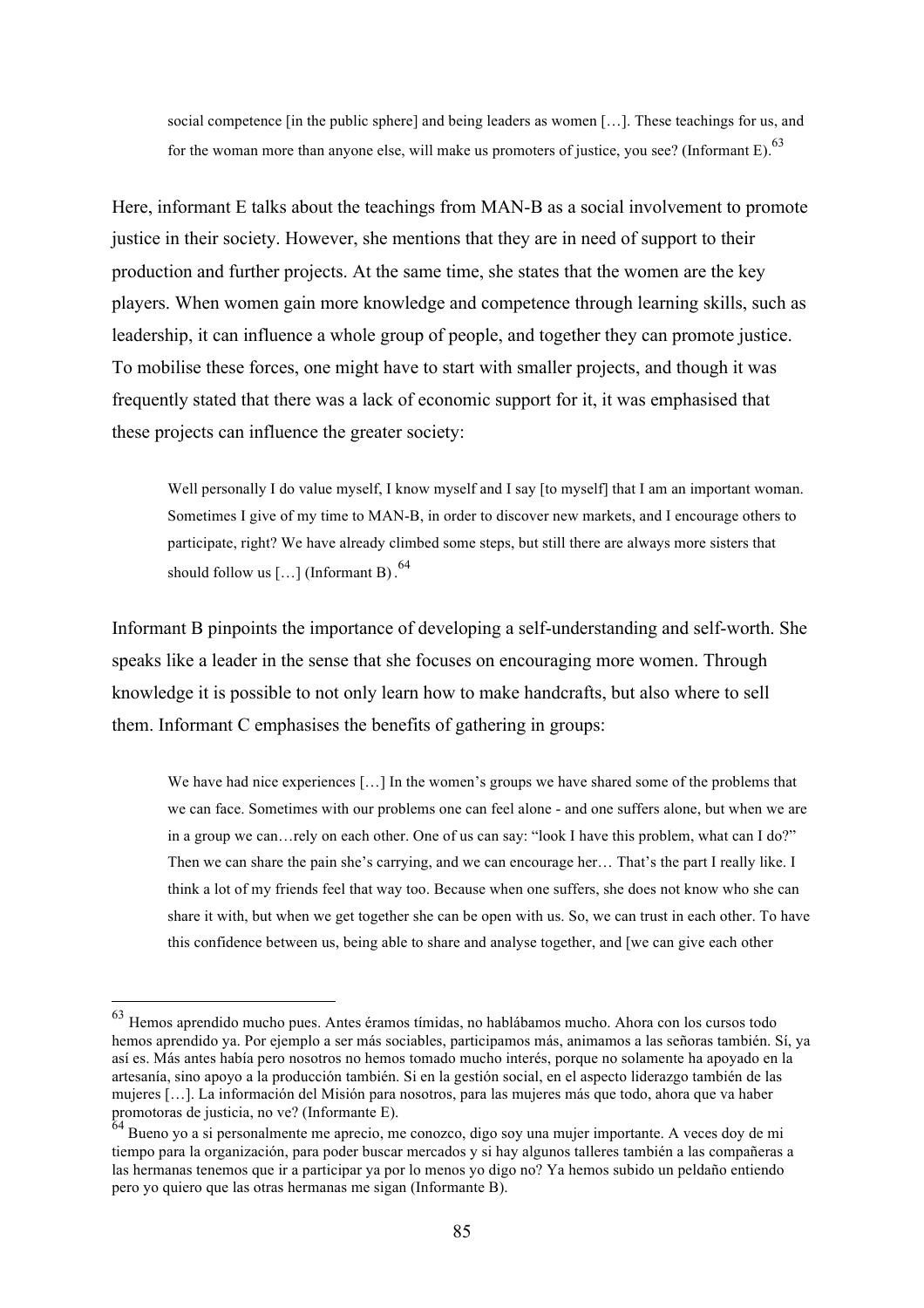advices] if there are sources in laws that can show us have to handle a situation. And also, we have a law that can protect us, so we can help each other (Informant C).  $^{65}$ 

Informant C further highlights the emotional attachment within the women's groups, and how they can support and encourage one another. She is not only talking of helping one another in production or giving practical help with the work, but also giving emotional help to each other. Knowing that other women are in the same situation, and being able to share knowledge about the rights, laws and other important issues, is a great support in personal challenges they face, which can further lead to changes with a collective impact:

When it comes to this training, we need a push to be able to move forward. Because sometimes it is as if we are swimming in a whirlpool, where we are spinning round and are being drawn down. But through this training we have someone to push us, and that can support us […]. That is what I have experienced from our friends from the MAN-B, and they are supporting with raw materials, in order to move a step forward to get away from our troubles. For me that would be the main thing, to get a small push to be able to move even further ahead (Informant H).  $^{66}$ 

Informant H gives a description of the current situation as "swimming in a whirlpool", where they are just spinning round and are eventually drawn down. This interpretation might signify that as women they can be overloaded with problems in their personal life, but that MAN-B provides the push needed to step forward. She gives the example of provision of tools to make handcrafts, but seems to have a belief that this is only the first step of the movement towards a better life. On the other hand, Informant F highlights that respect is the key to achieving gender equality, because it gives an approval that can help gain trust:

 <sup>65</sup> Hemos tenido bonitas experiencias. Hemos tenido grupos de señoras, hemos compartido más quizás algunos problemas que podemos enfrentar así en forma. Uno solo a veces con sus problemas se está sola y sufre digamos sola, pero cuando ya somos un grupo podemos tener confidencia. Siempre hay una que dice: "mira yo tengo este problema, como puedo hacer?". Entonces tratamos de ayudarnos, tal vez compartimos incluso el dolor que ella está llevando, le animamos….y esa parte a mí me gusta mucho. Yo creo que también muchas compañeras se sienten así. Porque uno solo a veces sufre no sabe a quién decir, pero cuando ya nos juntamos cada vez ya nace. Ese de tener confianza entre nosotros, poder compartir, analizar, y si ahora por ejemplo con las leyes que nos indica, entonces eso no puede ser, podemos acudir allá, mira, hay una ley que nos protege (Informante C).

<sup>&</sup>lt;sup>66</sup> Lo que es capacitación, un empuje para poder salir adelante. Porque a veces es como si estuviéramos nadando así en un remanso, en un remolino, ahí estamos dando vueltas. Pero esto de la capacitación ya lo tenemos pero a veces un empuje tal vez nos podría apoyar, eso es lo que por ejemplo he visto de las compañeras que han tenido el 100 por 100 de la capacitación de Misión Alianza, se les ha apoyado ya con materiales así y ellas han salido adelante no? y están, eso para mí sería para lo principal, un pequeño empuje ya para poder ir más allá (Informante H).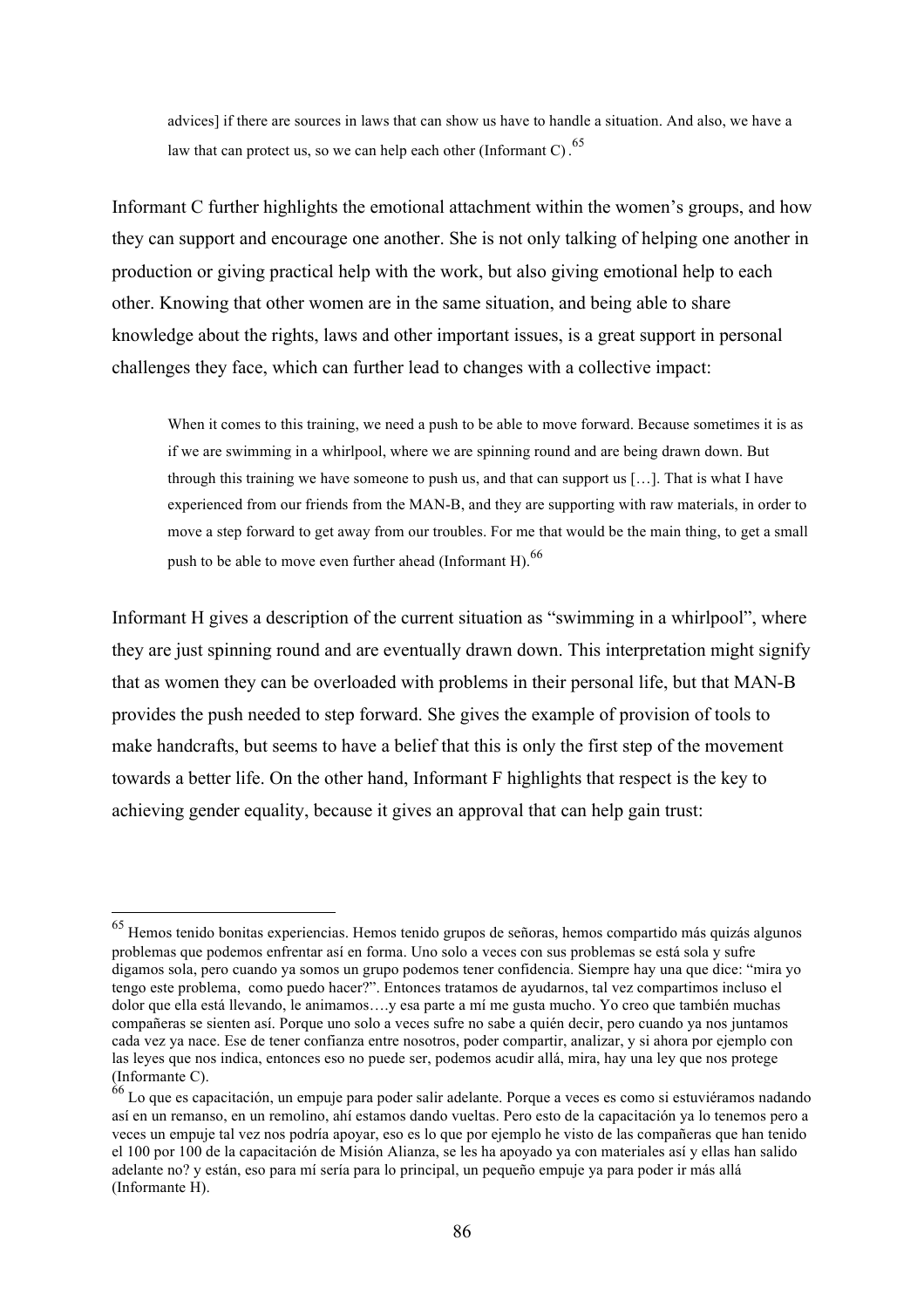I can say that: "enough, now respect us - respect us as one of you [men]". I always tell the brothers this [...]. They have to respect us [in order to] be respected in return. We are equal to them [...]. The young people should also get to know the rights of women and [about having] gender equality. So, you must understand that, the elders did not learn about it, but now, the younger [generation] should start to learn about it (Informant F).  $67$ 

Informant F is focused on claiming the right to respect from men, but also emphasises that the respect has to go both ways. Informant C sees collaboration as a resource:

As one single family or as one single person we can only cultivate in one single field [agriculture], but as a group we can develop much more and we can harvest together, in the same fields (Informant C).<sup>68</sup>

Informant C presents a great portrait of how cooperation will benefit everyone. Through collaboration they can sow and harvest together.<sup>69</sup> As a group they have more resources and can develop even further.

#### **5.2.4 Improvements and further suggestions**

In the end of the interviews, I asked my informants to share if they had experienced any changes after participating in the courses. Moreover, I asked them to share any suggestions on how their local society could advocate and protect women's rights, and ensure that more women could experience empowerment. The changes within the relationships were among the major improvements mentioned, known in Rowlands theory as the *relational empowerment*, meaning that "empowerment is about developing the ability to negotiate an influence the nature of relationship and decisions made with it" (Rowlands, 1997:15). Informant A shares how her husband has now started to engage in the courses:

He does not see me as just an object in the house, he values med now. And of course, we both have to value each other. I have to value his work, and he has to value me as a woman (Informant A).<sup>70</sup>

 <sup>67</sup> Sí yo puede decir ya respeten, respetarnos como a ustedes mismos diciendo, eso yo les pido, siempre les digo a los hermanos no ve? tienen que respetarnos también para hacerse respetar ustedes diciendo, nosotros somos igual a ustedes […]. También a los jóvenes les digo también tienen que saber ya los derechos de las mujeres, equidad de género, ya tienen que aprender, los mayores no han sabido pero los jóvenes ya tienen que saber (Informante F).

<sup>&</sup>lt;sup>68</sup> Como una sola familia o como una sola persona no puede digamos no? hacer un desarrollo, sembrando uno sólo digamos un cultivo, pero si nos agrupamos y hacemos entre varias personas un cultivo se puede (Informante C).

 $69$  The districts around Caranavi are mostly working with agriculture, but lack of modern tools and machines makes the work heavy and time consuming.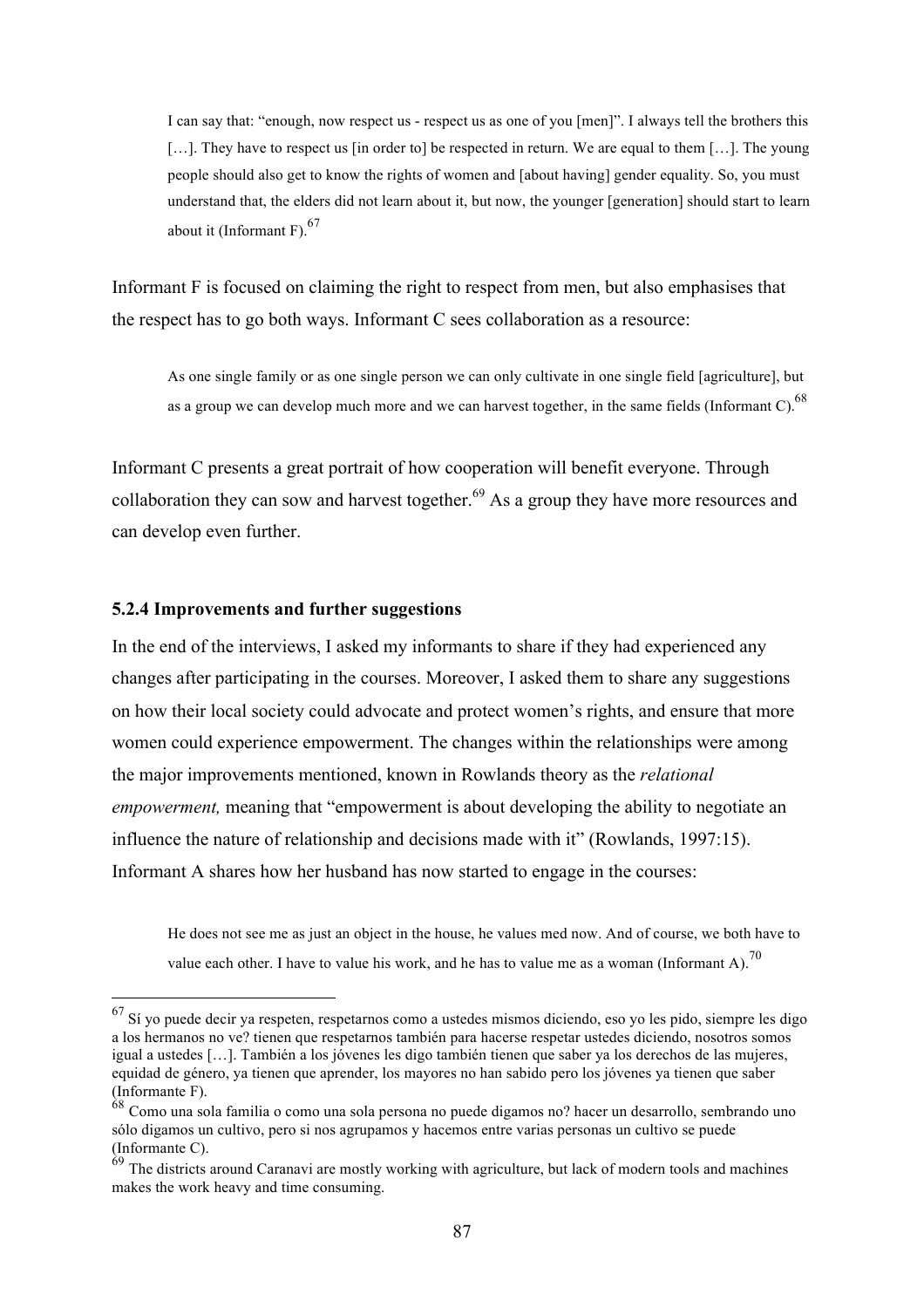Informant A emphasises the importance of having equal respect in her relationship. Although she has experienced discrimination from her husband, she still pinpoints that it is important that she values her husband - and they have to value each other. Informant I shares a similar experience, and explain that her husband did not know how to value her before:

Before he [her husband] did not know how to value me. He said: "Women go to these courses in vain, they will never learn" […]. My husband did not know how to value me before, but now he supports me, he goes to the courses with me and we go everywhere, and we are participating [in the courses], working and are always together (Informant I).<sup>71</sup>

Both Informant A and Informant I describe how their relationship has changed as their selfconfidence have increased, by showing this through participating in the courses and sharing about what they have learned. According to Rowlands, the most essential in being empowered, is that the women develop self-confidence and self-esteem, "and a sense of agency, of being an individual who interact with her surroundings and cause things to happen" (Rowlands, 1997:111). On the other hand, Informant C seemed more hesitant to having too many changes, and thinks that men should continue to be "pillars of the home":

I believe that men and women, we have our own roles. To me, being empowered does not mean that we are more [valuable] than the other [men]. Generally speaking [in a Bolivian context] people say that men are the pillars of the home and we [women] want it to remain like that. [On the other hand] I believe that we have to know our roles as women, and also as a couple, because we are in the same marriage. We have to respect one another, and the husbands also have to give us space, just like we should give space for the husband. I think that is a good principal. I do not think they have taken away all the power from us [the way it is now]. But [men's behaviour against women] have created difficult circumstances for women, where we are suppressed. But I believe that when we educate more women, and better comprehend the relation of how men and women should be. Well, we have maybe constructed our society like that … where we [women] have always been in a lower [position than men] […]. But I tell you, we have to continue to be educated and move forward, maybe have more

 <sup>70</sup> No simplemente me ve digamos como un objeto en la casa, sino que ya él me valora.. Y claro ambos nos tenemos que saber valorar. Valorarse unos a los otros. Porque yo tengo que saber valorar su trabajo de él, él tiene que saberse valorar como mujer (Informante A).

 $71 \text{ E}$ l antes no me sabía valorar, ah vos mujer en vano nomás al curso van, ni siquiera van a aprender, que cosa van a aprender pues […] no me sabe valorar mi esposo antes, ahora sí él me apoya, anda al curso, anda a todo lado siempre estamos con él más así con mi esposo (Informante I).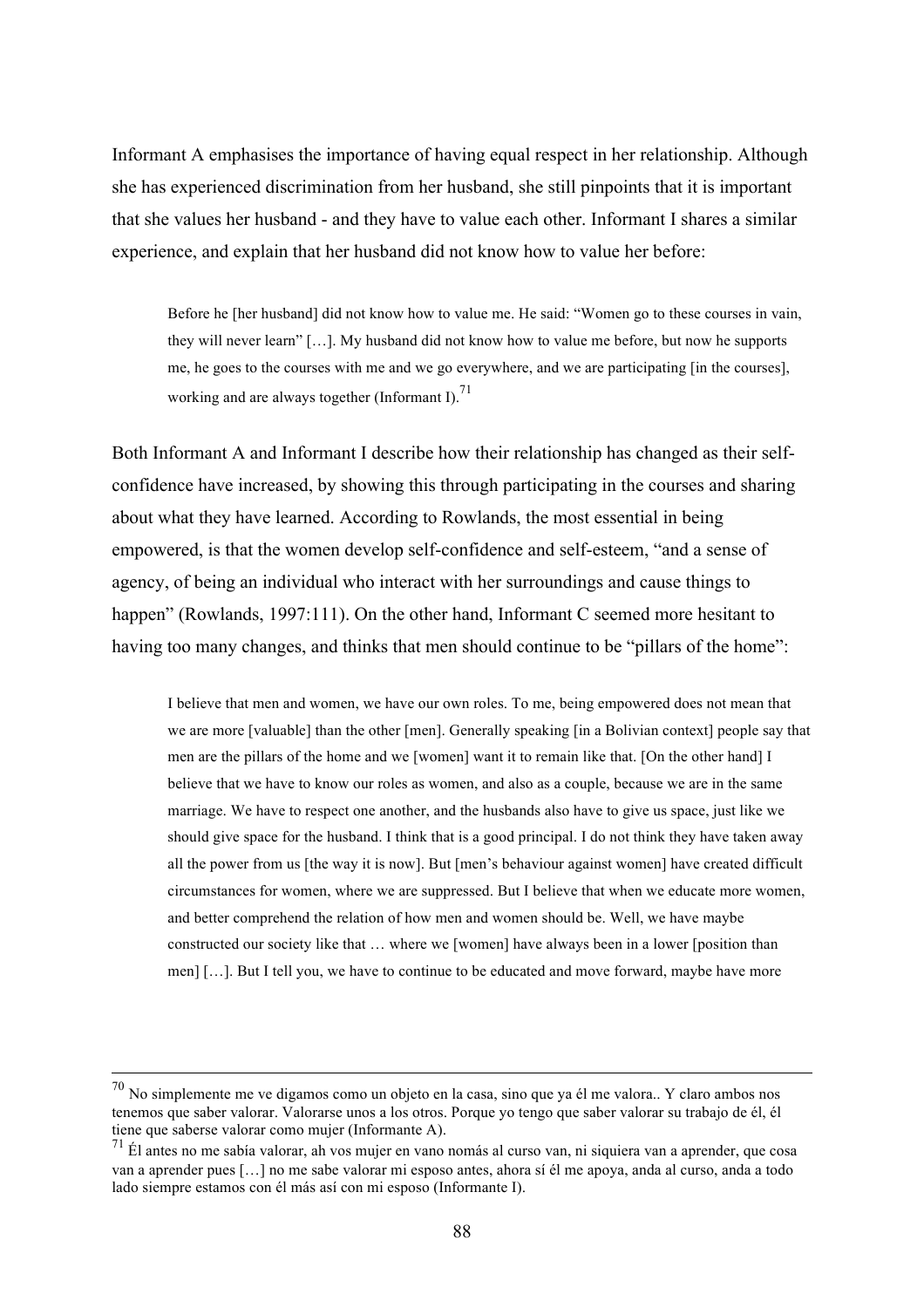information on these issues and also know our roles and what we have to do as mothers, and as couples. I believe this will help us move forward (Informant C).<sup>72</sup>

Informant C is reflecting on the roles of men and women, and what kinds of changes that are necessary for change to happen. She points out that men are the pillars of the home, and she believes that they should continue to be that in the future as well. However, she explains that the men are making circumstances difficult for women. Furthermore, she questions if it is a social construction of the society that is upheld by not only men, but by women as well. Informant C shows a great ability to reflect over how gender equality can be achieved. Instead of attacking the unfairness experienced, she rather speaks of both genders being respected equally. This attitude is striking, and is in many ways an example of a woman that seems to have *power-within.* Power within signifies inner strength based on self-confidence and acceptance of the use of power in a constructive way, as opposed to an attitude "to have power over men" as others expressed. Rowlands points out that the "core" of the empowerment process "involves a fundamental psychological and psychosocial processes and changes" (Rowlands, 1997:111). Informant F describes how the courses have helped her gain respect from the men:

I think that to have teachings is more important than anything, and learning to defend ourselves, when it comes to speaking out [in public], because if we stay silent they [men] will just continue to dominate in decision-making. So yes, we need training, so they [the men] will respect us and are made aware of us (Informant F). $^{73}$ 

 <sup>72</sup> Yo creo que hombres y mujeres tenemos nuestro rol. No porque hay un empoderamiento digamos nos vamos a querer ser más que el hombre no? Eso yo creo que siempre el hombre como se dice, es el pilar del hogar, tampoco vamos a sobrepasar no? Pero yo creo que tenemos que conocer también nuestro rol como mujer, como pareja, porque en el mismo matrimonio mismo dice, no? Que tenemos que respetarnos entre nosotros, el hombre también darnos nuestro lugar y nosotros también dar el lugar al hombre, yo creo que teniendo un buen principio. No creo que nos hayan quitado el poder. Pero han hecho algunas circunstancias que bueno las mujeres hemos estado allá abajo, pero yo creo que si nos capacitamos y comprendemos más lo que se trata la vida entre un hombre y una mujer yo creo que estamos no más por ahí. Bueno, hemos construido tal vez así nuestra sociedad, donde nosotros siempre hemos estado ahí abajo. Como le digo, si nos vamos a ir capacitando y tal vez informando de las cosas y también conociendo bien nuestro rol que tenemos que hacer como madres y como pareja. Yo creo que vamos a estar bien no más por ese lado (Informante C).

<sup>&</sup>lt;sup>3</sup> Por eso capacitación más que todo, sí, defendernos, hablar, si no hablamos calladitas todito a su manera aprueban, a su manera dicen, deciden, sí, nosotros tenemos que capacitar no ve? ahí nos van a tener miedo también pues, sí (Informante F).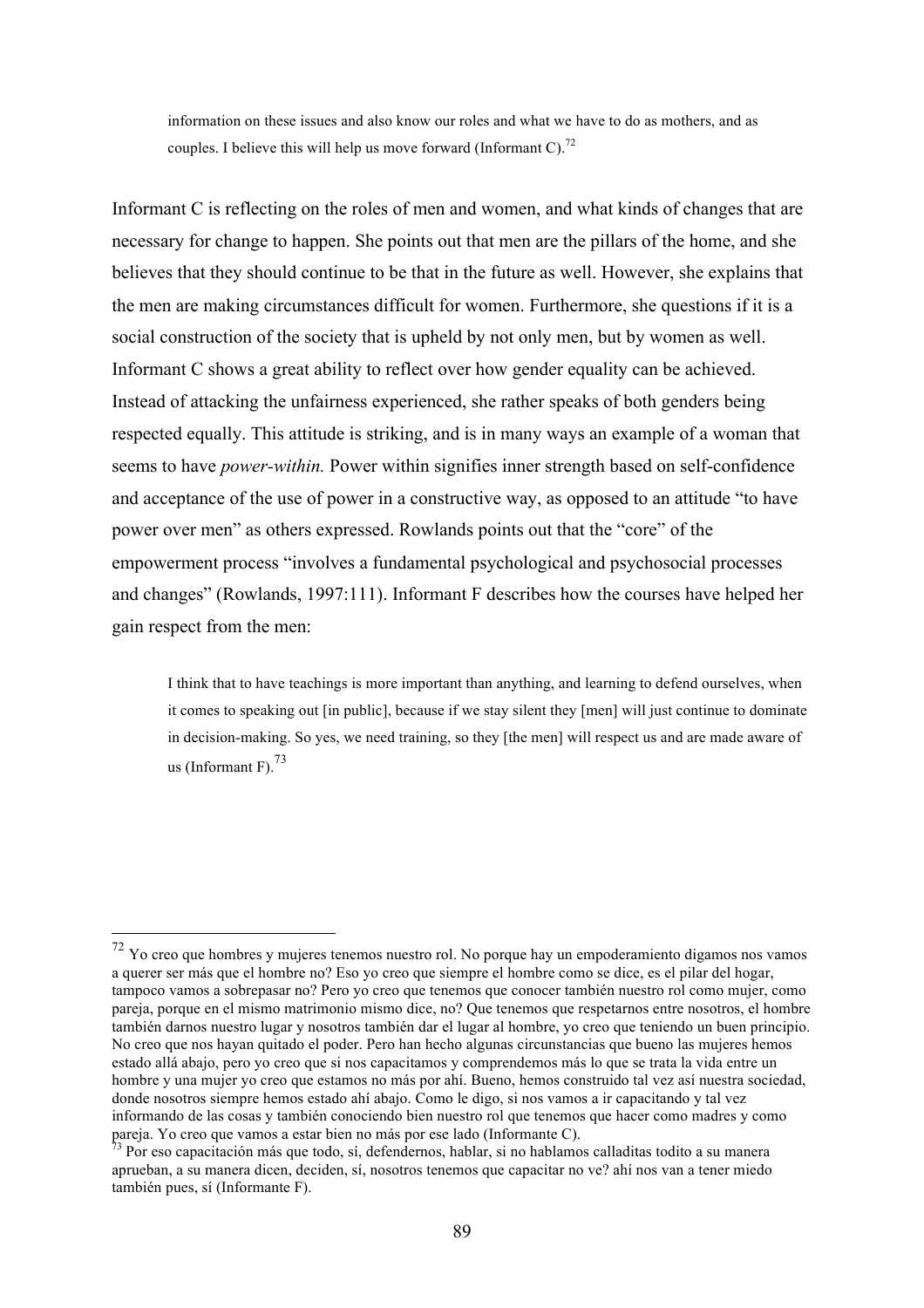"We must support women", says some of the [men], probably 2-3 [men] out of a hundred. While the majority are just quietly and passively remaining anonymous in these matters. On the other hand, there are other men that points to us, and say: "these women who know it!" (Informant F).<sup>74</sup>

Informant F points out that there are men who participate in the courses in her local societies. According to her however, only 2-3% of the men participate and engage in the women's projects, though the majority remain passive. Still, Informant F has experienced men that compliment women for sharing their opinions and states that: "these women know it!" This is a great achievement, because when the men acknowledge women, particularly if it is done in public, this might encourage both genders to participate and step, by step change the maledominant culture.

To change women's position in society may take time, and it is a danger that women become discouraged in the process. According to Batliwala, "support for women acting to meet their own needs, through generating income or provide credit, and the creation of women's organisations and network are important strategies in the empowerment process" (Batliwala 1993 in Rowlands, 1997:24). Batliwala insists that empowerment has to include the action element as well as the changes in awareness and self-image. Informant E points to cooperation at a domestic level as the most important:

We are asking to share chores, like for example [taking care of the] children, because sometimes we speak and the men are not willing to listen to us (Informant E).<sup>75</sup>

While Informant D is suggesting that the most important change is related to engagement in the social processes in their society:

[There should be] more training, understanding, coordination, awareness and socialisation, and also men should understand that women have the same rights as them […]. In my community and in our meetings, I claim this. Here, we have to give the words to women, we have to take them into account, even if we do not speak appropriate, and we have to listen. That's what I claim, and that's the reason why I have become a local leader (Informant D).<sup>76</sup>

 <sup>74</sup> Hay que apoyar también a las mujeres, dicen algunos, del 100 debe haber unos 2 o 3 personas hay, otros calladitos, otros siempre ay! esas mujeres que saben pues dicen (Informante F).

<sup>75</sup> Estamos pidiendo ya así correr de ambos, sí los hijos más todos en junto, porque las mujeres aparte hablamos una y los hombres no escuchan (Informante E).

<sup>76</sup> Capacitación, entendimiento, coordinación, sensibilización y socialización tendría que haber para que conozcan también los varones que las mujeres que tienen igual derecho que los hombres, así …Yo en mi comunidad reclamo, en las reuniones también, aquí nos tienen que dar palabra a las mujeres, nos tienen que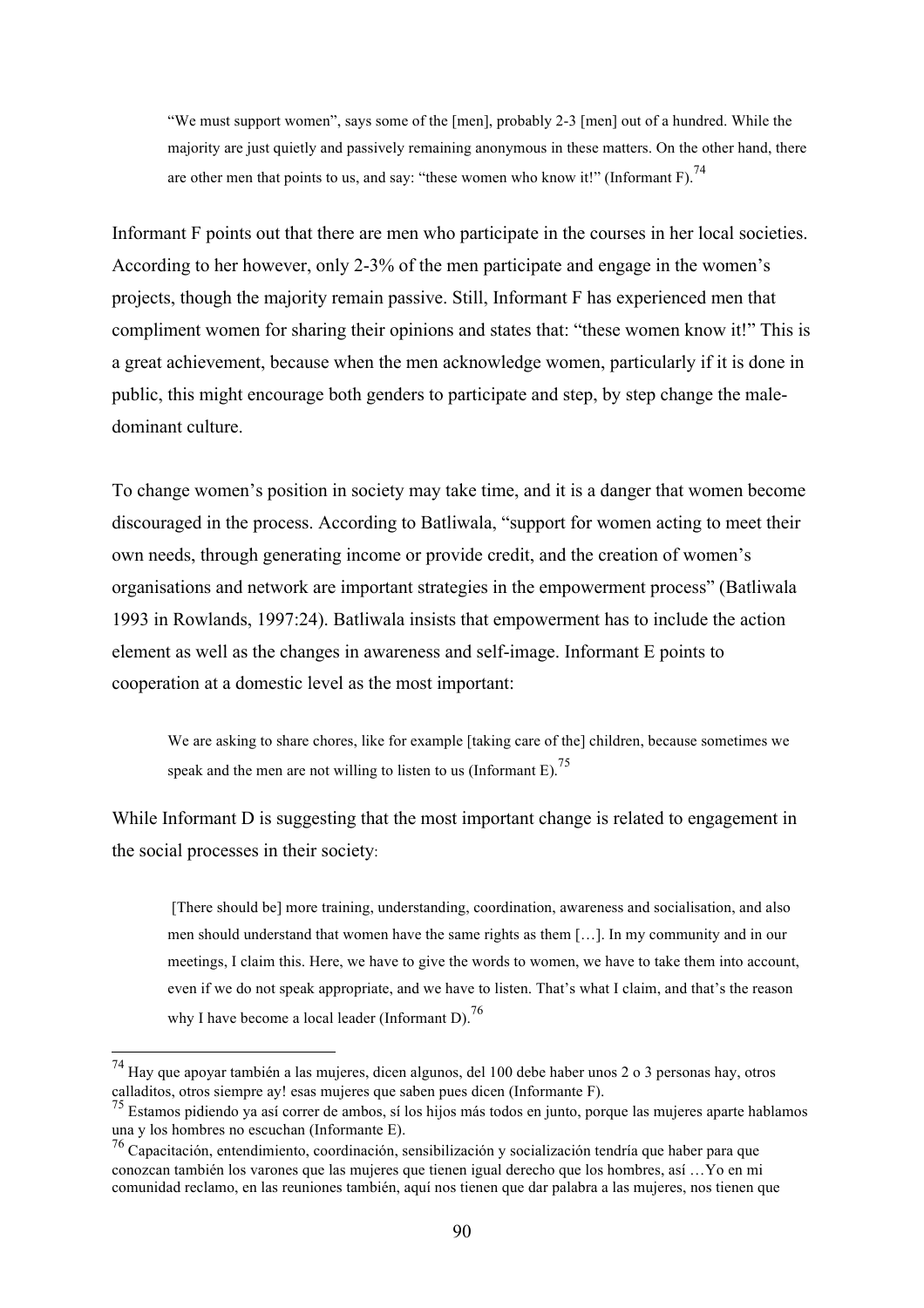Informant D is also sharing that in her own process, she has learned to speak out and claim her rights, which is the reason why she is now a local leader. Informant C explains how being a group can make everyone more visible, when they cooperate as a group it is easier to mobilise forces:

This would be my advice, for my fellow companions, that we should always look for a group, well, to make a force, right? We can be visible; we become stronger together and can achieve more with education (Informant C).<sup>77</sup>

Similar to Informant C, Informant J also suggests focusing on the collective level, to gather in groups and participate in courses:

I would have more open conversations… and we need more workshops so that women can continue to be trained. Since there is little support from our government...the support we have received from the MAN-B, has helped us a lot (Informant J).<sup>78</sup>

The importance of having a network and being able to cooperate is a view she shares with Informant G:

[Gender equality] is very important because we support both the woman and the man to move forward. If you are alone, you cannot continue to move forward, because both have to support each other at home, both have to cooperate – in everything. Also, the communication part is very important. You have to learn how to listen to your husband or wife. To listen to each other and respect each other, these things are very important [factors] in a family […]. There has to be respect. […] We should not shout to each other. You [men/husbands] should value your woman. This respect is important for both women and men, because they have the same rights. But well, women need to be valued more (Informant G).<sup>79</sup>

 $\overline{a}$ 

tomar en cuenta, aunque no hablemos bien nos tienen que escuchar, yo me reclamo eso, por eso también he sido dirigente (Informante D).

<sup>77</sup> Ese sería mi consejo para mis compañeras, que de siempre buscar en grupo, y hacer una fuerza no? Y hacernos ver, las mujeres que sí podemos hacer muchas cosas por la educación [...] (Informante C).

<sup>&</sup>lt;sup>78</sup> Yo abriría más charlas...y como mas talleres para que nosotros las mujeres nos capacitemos más. Quizás eso no hay apoyo de nuestro gobierno pero… de que he visto de MAN-B ha habido apoyo, entonces eso nos ha ido levantando un poco más (Informante J).

 $79$  Eso es muy importante porque así vamos a apoyarnos ambos tanto la mujer y varón para seguir adelante, porque a veces uno solo no puede seguir porque ambos tienen que apoyarse, ambos tanto sea en la casa, en todo, los 2 tienen que coordinar, porque es bien importante la parte de comunicación también y también tiene que saber escuchar el esposo, ambos no? escucharse y el respeto, esas cosas son muy importantes en la familia […] Tiene que haber el respeto tanto… no solamente gritarse o no valorar a la mujer sino ese respeto a ambos, que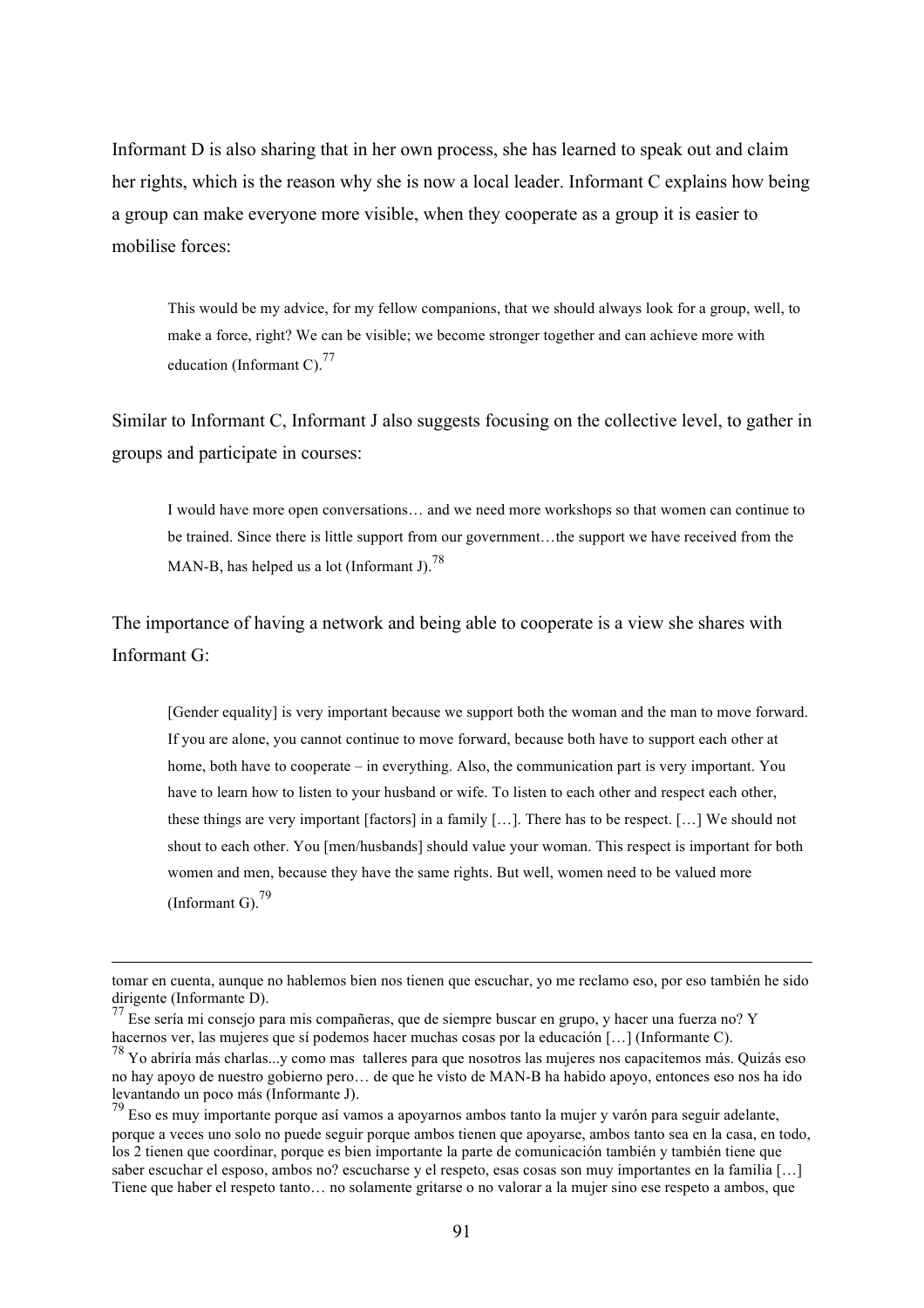The informants are both referring to relational and collective empowerment in their suggestions for further improvements. However, Rowlands claims "empowerment within the context of close relationships does not appear to be an invariable consequence of personal empowerment" (Rowlands, 1997:125). In many respects, to make changes within a close relationship seems to be the most difficult area of change for women. The closest relationship may be characterised by great ambiguity. Rowlands explains that relational empowerment "not only involves changes in the woman's own expectations and behaviour, but also changes in the expectations and behaviour of her partner and close family members (Rowlands, 1997:125). In these last quotes, the informants shared about changes in their relationships that have resulted in positive impacts in their lives. Through the experiences they have shared here, the women achieved some changes that have enable them to participate in the courses, and furthermore to make decisions for themselves. Informant G gives one of the clearest examples of this change in relationship:

My dad is a bit ... very machista. But he is changing. I always listen to what he has to say, and afterwards I give him an orientation, right? And I also take him to the workshops, and he is changing. Before he could say that "making food is the work of women", he used to speak like that. But now, I sometimes remind him [that he is wrong], and then he responds with "ah!" So, he realises that he has said something wrong too (Informant G).  $80$ 

Informant G illustrates a change in her relationship with her dad, where she lets her dad speak his opinions, and when he is done, she gives him an orientation. By making her dad aware of the changes happening in the society related to gender equality, she opens up for a conversation, rather than being offended. Rather, her approach is respectful, she listen to his opinions first, which makes it easier for her own opinions to be respected in return. The fact that it results in her father realising that he said something wrong is proof of this.

## **5.3 Concluding remarks**

In this chapter I have analysed the findings that emerged during the interviews with the ten informants. I categorised them into two parts: the first part explains their role as women in

los 2 tienen los mismos derechos tanto mujer y varón tienen los mismos derechos y… bueno tiene que más valorar a la mujer también (Informante G).

<sup>80</sup> Mi papá un poco es muy… muy machista. Pero está cambiando. Yo siempre les digo así es, así es, entonces le oriento no? y también le llevo a los talleres, está cambiando ya. Porque antes no, no mujer no más decía, las mujeres nomás deben cocinar así hablaba antes, sí. Sí, todo decía así no? ese es el trabajo de las mujeres así. Siempre a veces habla, pero a veces le hago recuerdo, pero así, ah! Recién se da cuenta también (Informante G).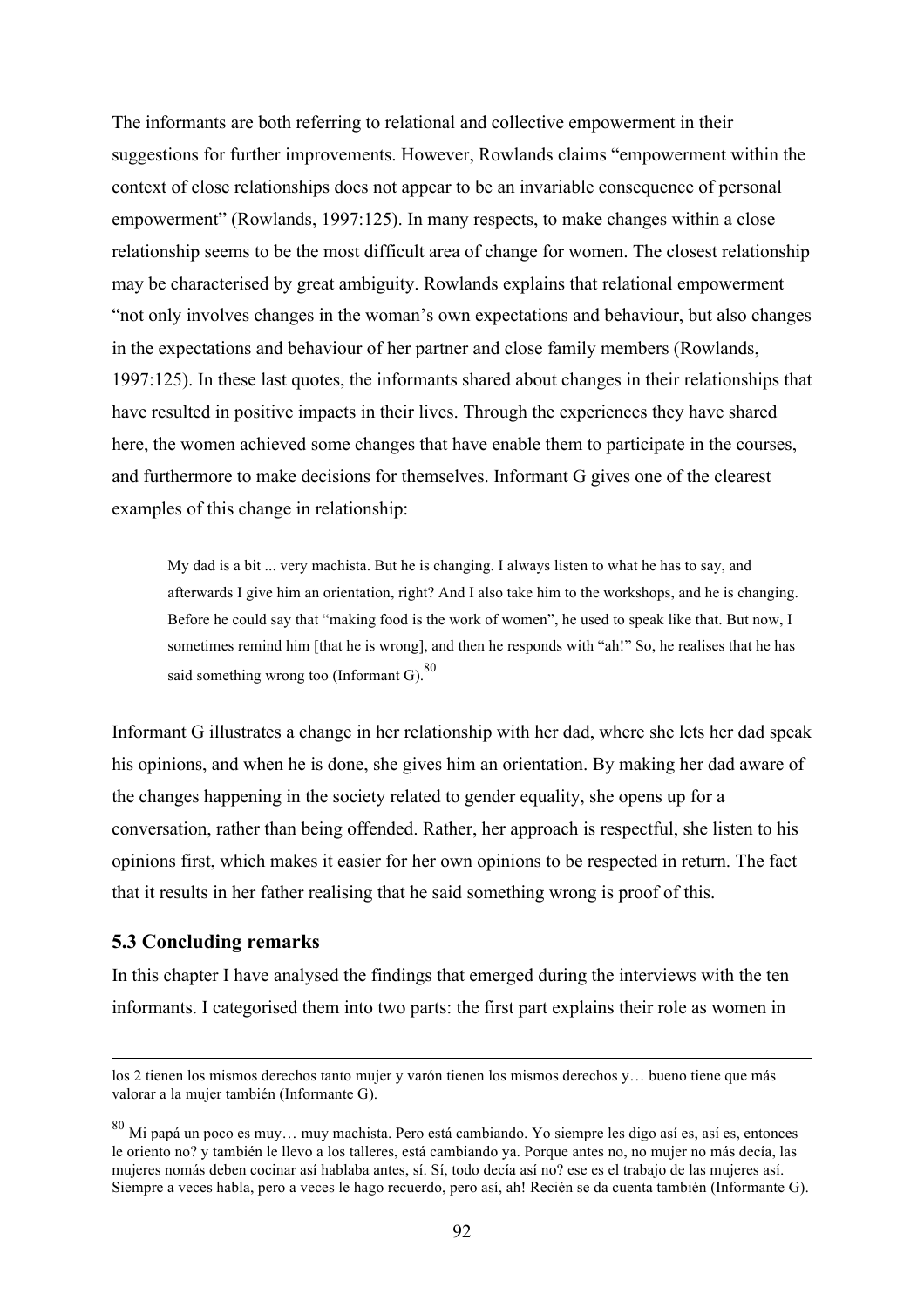their local society, where the women discussed challenges related to gender equality, divided into the topics of "fear", "machismo" and "lack of self-esteem". In the second part, I focus on their personal experiences of empowerment. I divided it into the topics "leadership", "practical skills and contribution to economy", "personal versus collective empowerment" and at last "changes and improvements". The analysis has provided insight into how the women from the MAN-B have experienced the empowerment process. I will further discuss their experiences in the next chapter.

In this chapter I have tried to present the contrasting opinions from the data material where it has been possible, however the informants seems to agree on most of the topics I asked about. For this reason, it has been challenging to compare the informants' opinions. The grade of similarity, even though there was a good spread of regional representatives and different experience with MAN-B among the informants, can be interpreted as an important finding in this research.

This chapter illustrated the importance of giving women tools to taking control over their own lives and situations. In my opinion, the empowerment process have been expressed in various ways by the informants, though the areas of where the women have found strength and power are different, it is reasonable to think that they have found ways to improve their conditions. The informants have also pointed at specific factors of the unbalance in existing power balance between the genders and that there are different obstacles to the process; fear, machismo culture and lack of self-esteem are all examples of these obstacles. However, this chapter has also provided the ideas the informants shared on how to change these obstacles and they have frequently illustrated that the courses and teachings from MAN-B have made them aware of their own rights, and their value as individuals and their strength as a group. As a result of the courses from MAN-B the existing challenges have been highlighted which has resulted in an increased awareness.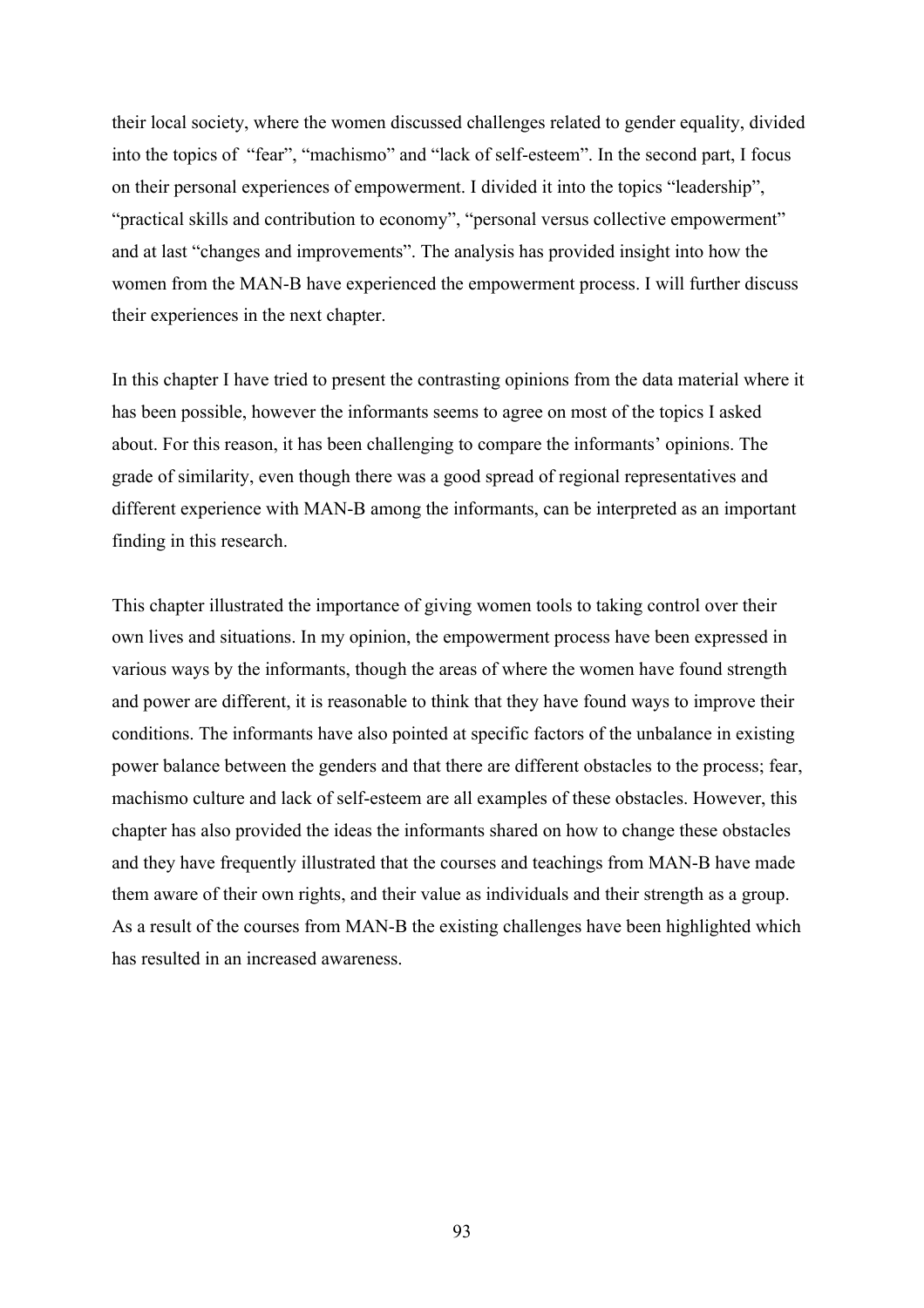## **6 Discussion**

This chapter is divided into two subchapters. The first part will provide an understanding of the empowerment process based on Rowlands power-theories, while the second part will be focusing on how the empowerment process was experienced by the informants.

## **6.1 Understanding the empowerment process**

In chapter three, I presented Rowlands feminist model of power. The idea of power is the root of the term empowerment, and Rowlands framework explains the various forms of power that are important to be aware of in order to understand the process of empowerment. The different forms of power will be presented in the same structure, which is: *power-over, power- to, power-with*, and lastly, *power- from-within.*

## **6.1.1 Power-over**

"*Power-over* means to control power, which may be responded with compliance, resistance or manipulation" (Rowlands, 1997:13). Many of the informants revealed grave information about their current situation and how the culture of machismo was a constant challenge within their families and local society. *Power over* is a negative and controlling power, and according to Rowlands it is the most visible in the inhibiting elements, "such as machismo, male violence, and women's lack of control over their fertility or over land" (Rowlands, 1997:130). In other words, *power-over* takes a very negative form, as a power that hinders women's empowerment. The nature of gender power relations as a social and cultural construction makes the process for change complicated. The examples the women shared of contained consequences of obstacles to the empowerment process, which were related to fear, low self-esteem, gender violence and lack of opportunities. In particular, fear and violence was a topic that frequently came up when the participants elaborated on their experiences as women in their local society.

The interviews raised an awareness of how both psychological and physical violence were frequently used to push women down. Ultimately this can leave the women more scared to do anything but obey their husbands. Gender violence is a clear example of the resistance of women becoming empowered, and is often issued when speaking of gender inequality in Bolivia. Social exclusion of women as a result of the machismo culture, which portrays men as the strong and powerful male provider, is still causing obstacles for women's empowerment. In particular, some of the informants in this research shared of violence within

94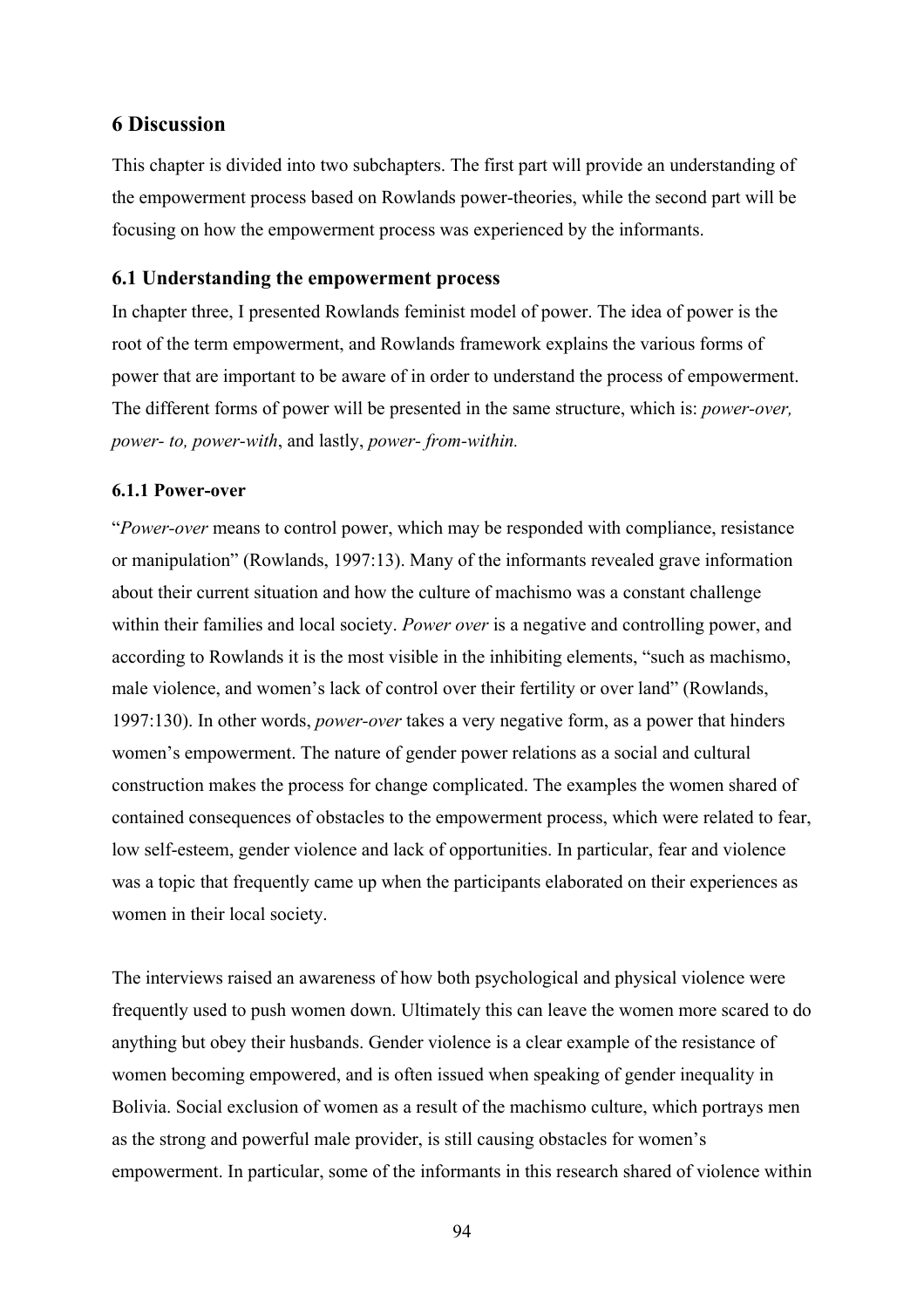their family. Rowlands provides an understanding of power related to violence: "people who are constantly and systematically denied power and influence in a society, can internalize messages they receive about their own value and turn these messages to their own truth" (Rowlands, 1997:11). This understanding of power can also describe what happens when women are mistreated. If a woman expresses her personal opinions, and as a result is subjected to violent abuses, she is in danger of starting to withhold her own opinions. Eventually, she will come to believe that she has no opinions of her own. And when control becomes internalised in this way, it is no longer necessary to assert power overtly (ibid).

Moreover, the informants shared about their own interpretation of power, and the majority understood power as *power over*, in the sense that men always have to be in charge and make the decisions. As stated in Rowlands theory, by looking at power defined as *power over* through a gender analysis, "power is wielded predominately by men over other men, and by men over women" (Rowlands, 1997:11). The machismo culture and the patriarchal power structures were particularly highlighted in the interviews as restricting women's work and leadership opportunities in their local society. This was also revealed in the informants' characteristics when they explained their role as women, which was most frequently based on gender stereotypes, where women were expected to stay at home and take care of the family. In addition, it was also expected that they helped their husbands at work, which the informants explained laid an extra burden on them. With this understanding of power, it seems that the only solution will be that women gain power at the expense of men. And as a result, many men can experience this as a threat, because in their culture it is strongly expected that men are to be the dominant and the ultimate decision-maker.

#### **6.1.2 Power-to**

"*Power-to* is generative or productive power which creates new possibilities and actions without domination" (Rowlands, 1997:11). While the first part of the analysis revealed stories of violence as a result of the machismo culture, many of the informants also narrated changes in attitudes from their husbands as they received training, and also as a result of receiving an income. Moreover, of the extent to which the women gained power within the household as a direct result of having income, the informants shared of an increased respect from their husbands. *Power to* can be described as the type of power that allows the women to exercise their agency for their interests. An example of this is when the informants shared of experiences that gave them *power to* participate in new forms of activities, such as

95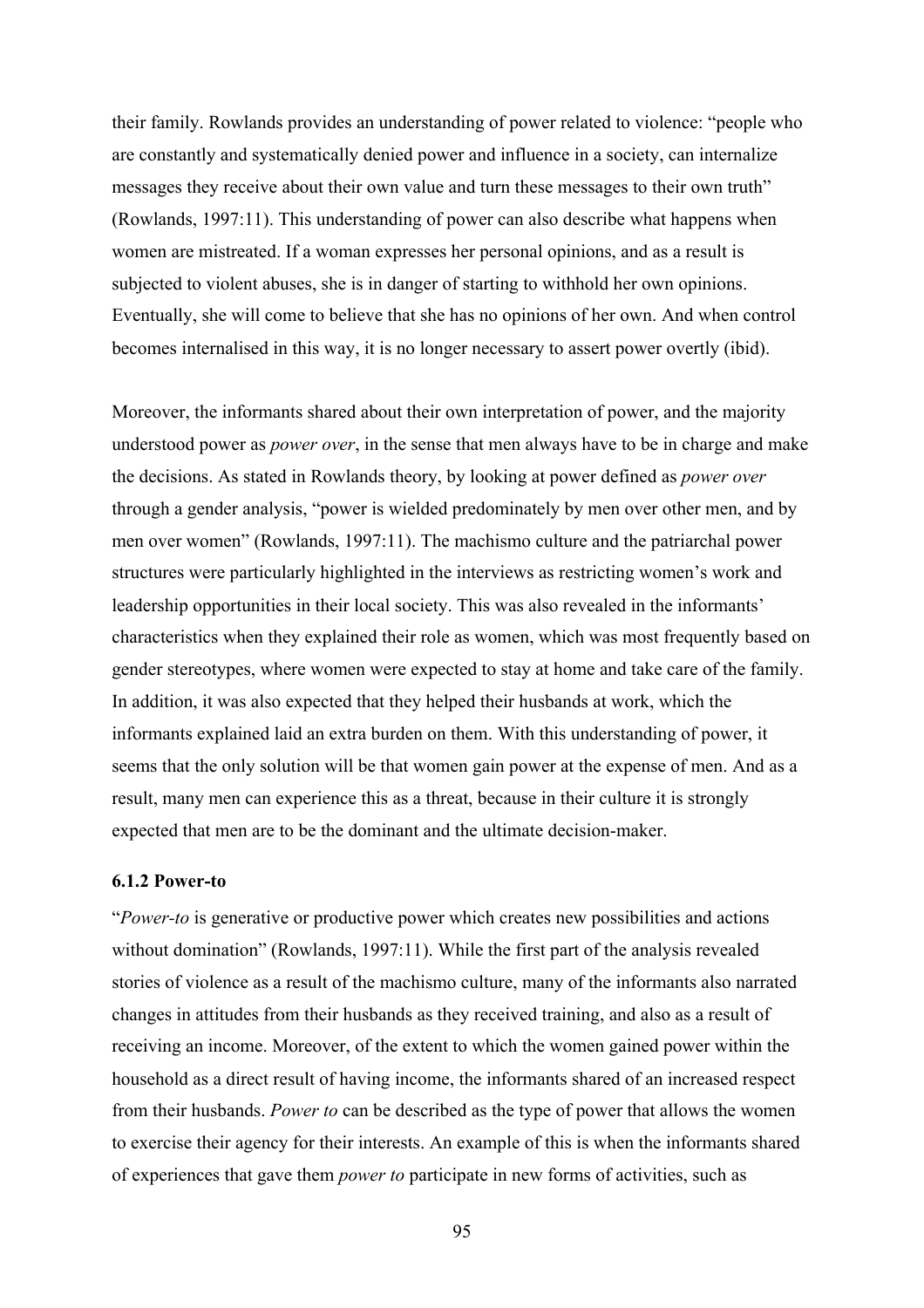learning to make handcrafts and participate in meetings. This involved using what they had learned to influence new areas of activity. As a result of the courses from MAN-B, the informants also shared of a greater sense of possibilities, particularly through organising reunions with other women, and that this cooperation led to opportunities that had not been presented to them earlier. The women also shared of an increased respect from others (particularly men) both inside and outside their homes.

The informants stories illustrate that even small changes can help improve the conditions within each household. Though the machismo culture is deep-rooted and the shifts within the social and cultural norms will take time to change, there were given examples of changes that had helped the women stand up against the discrimination they faced. Furthermore, the informants shared of personal empowerment and the results of having knowledge about women's rights, and particularly Law 348. In addition, they shared of experiences where their self-esteem had increased, which led them to share their thoughts and demand the men to listen to them. For some of the women, the projects from MAN-B gave them more confidence. I marked this confidence in the interviews, particularly when the women mentioned their responsibilities in different areas: in leading their local women's group, in increased responsibility in agriculture and production of fruit and coffee, and through learning to make handcrafts and sell them.

#### **6.1.3 Power-with**

"*Power-with* is a sense of the whole being greater than the sum of the individuals, especially when a group tackles problems together" (Rowlands, 1997:11). *Power-with* is women's ability to organise with others to enhance their rights, which is a key factor to women's empowerment. According to Domingo et al. (2015), women's participation in smaller groups can also increase their confidence and self-belief, which can lead to more efficient leadership skills. In addition, "women organising with other women around shared interests builds their capabilities for voice and influence" (Domingo et al., 2015:3). In this sense, the informants shared *power-with* the other participants in the women's groups, through having a place to share practical interests, needs and demands, as Informant C pointed out: "we become stronger together and we can make a force".<sup>81</sup> All the informants agreed that being part of a group gave them an identity and a sense of "being in this fight together". Furthermore, the

<sup>&</sup>lt;sup>81</sup> All the quotes from the Informants that I refer to in this chapter, have already been presented in the analysis.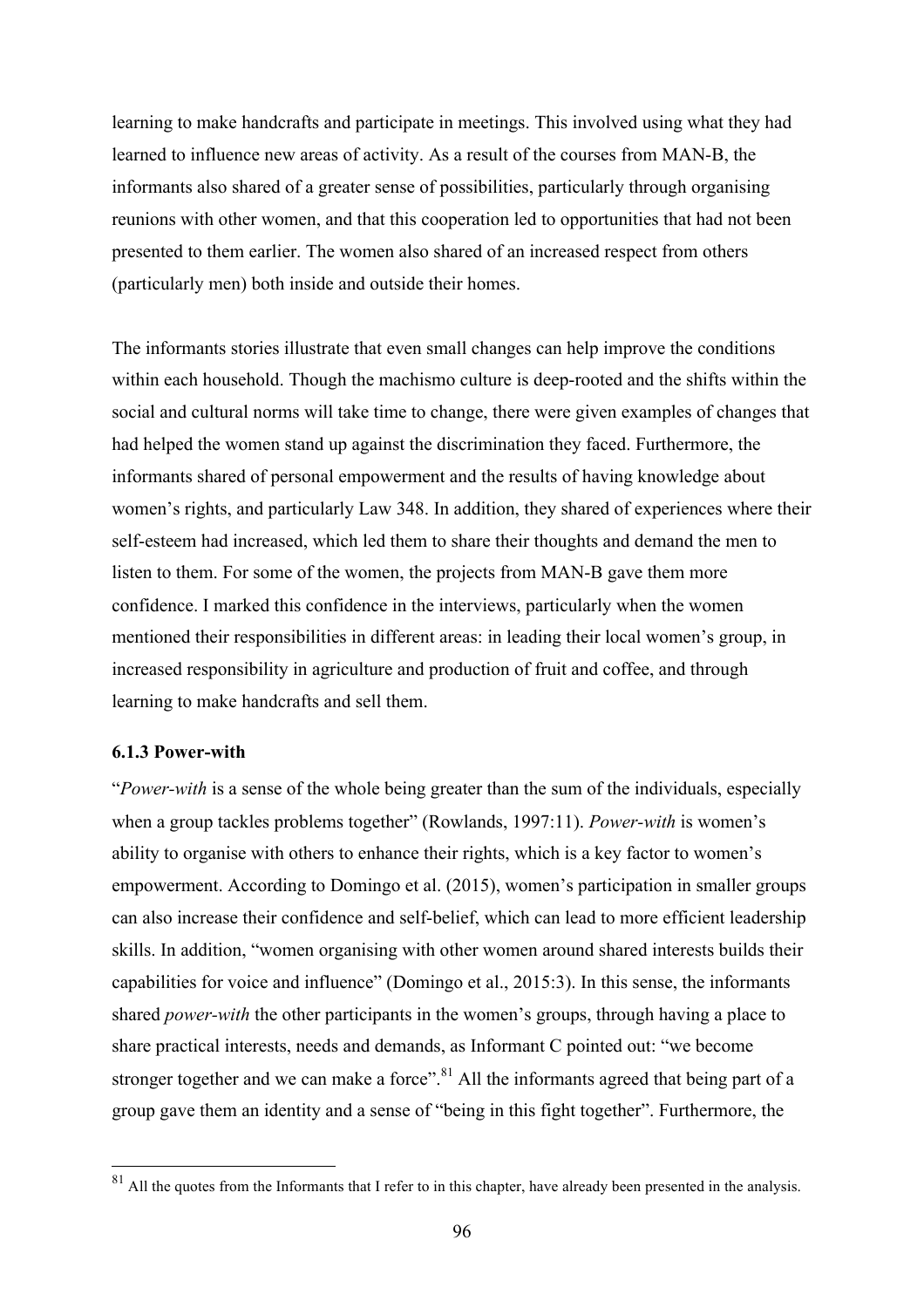informants explained how knowing that there are women, who are already marching ahead of them to help put forward women's rights in Bolivia, is a great encouragement. Perhaps the clearest proof of this, is when women march together against gender violence. On one hand, this collective response might lead to *power-over* since the group marching both dominate and prioritise their own agenda. On the other hand, Rowlands states that: "this is less likely to happen where these abilities are developed in an atmosphere that prioritises *power-with*" (Rowlands, 1997:128). Rowlands states that *power-with* can mean finding strength to organise and fight together for a course or a goal, which the informants' experiences demonstrate. They also mentioned that the women's groups helped them break out of isolation at home, and the value of making new friends. It was also emphasised that the projects helped them engage in activities outside their homes, and that the courses became a place where they could receive useful education and practical support. The courses also had the added effect were the participants realised that they could learn new skills, which further led to an increase in the women's self-esteem and sense of self-worth. It was highlighted by the women that particularly learning new skills in handcrafts and leadership resulted in teaching them to speak up in front of people, to have a voice and express their opinions.

#### **6.1.4 Power-from-within**

"*Power-from-within* is the spiritual strength and uniqueness that resides in each one of us and makes us truly human. Its basis is self-respect, in turn, to respect for and acceptance of others as equals" (Rowlands, 1997:13). This means that women develop capabilities and learn to express their views. Access to decision-making roles and leadership are the first steps towards giving women a voice and influencing the society. My findings indicate that many of the women had increased influence in their society, as a direct effect of participating in the courses from MAN-B. In addition, the increased influences led to strengthening their participation and further extending the women's network. Domingo et al. (2015) emphasises that, "importantly, organising with other women can itself build the capacity for voice, such as critical consciousness and confidence" (Domingo et al., 2015:85). The women's participation in these groups can help strengthen women's conditions, particularly through raising awareness in important matters, which Law 348 is an example of.

Many of the informants gave accounts of violence and discrimination based on gender inequality. They also shared insight on how they themselves must take action to improve their conditions. Some of the informants also showed an ability to reflect on how they treated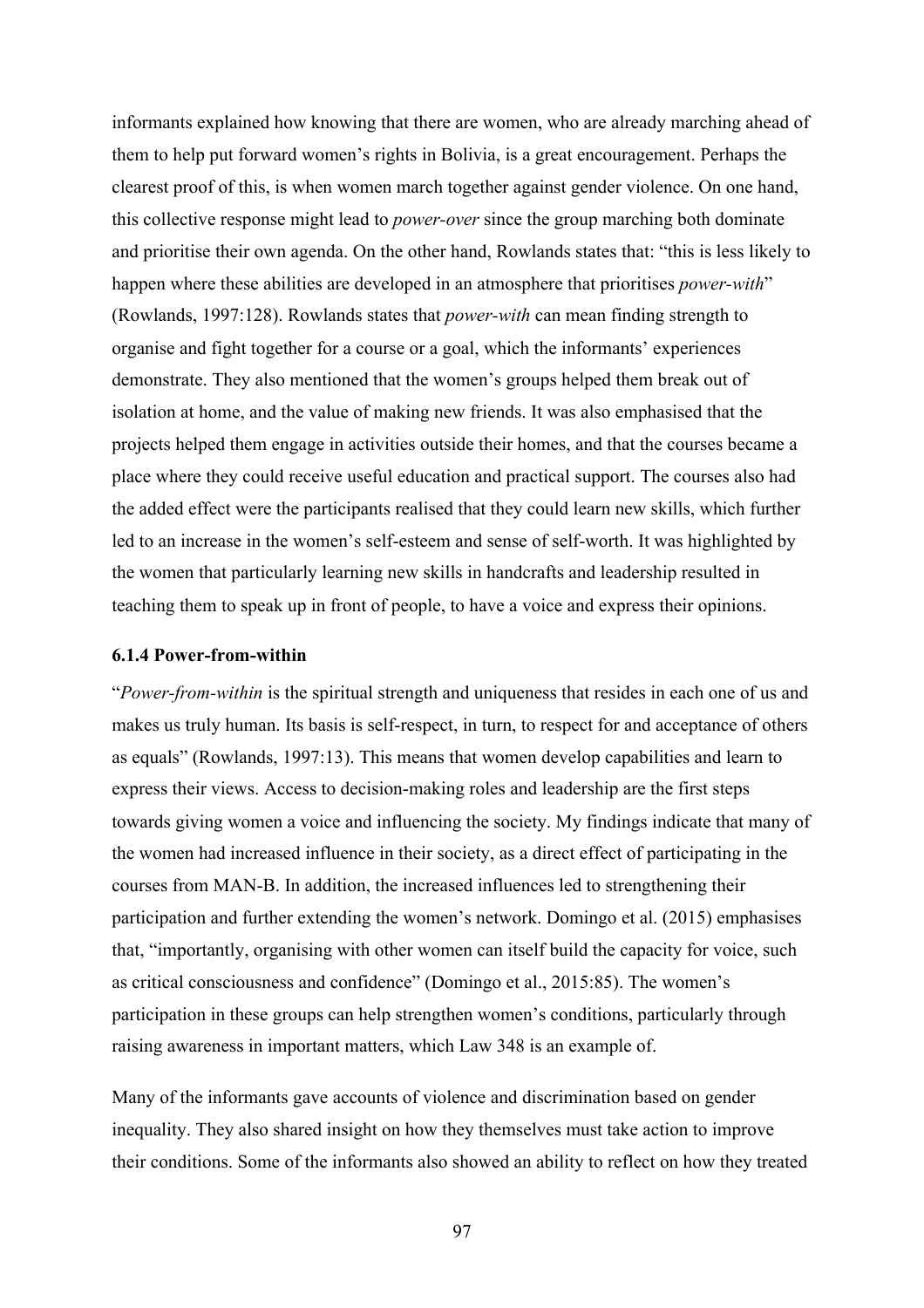their own children and husbands. As Rowlands points out, "empowerment is a process that involves moving from insight to action" (Rowlands, 1997:15). Informant I illustrated this in her personal process, where she first stated how she became aware of her own rights and her children's rights. She also came to the realisation that violence should not be a part of her family, be it toward herself, her children or her husband. As a result of the courses from MAN-B, she gained more knowledge and "moved from insight to action" where she apologised to her son for hitting him, and also confronted her husband about the violence she had experienced from him. To mobilise power-from-within was also illustrated by Informant B, who encouraged others to go to the authorities or to their husbands and say: "I have my rights and you cannot hit me […] we both have rights".

#### **6.2 Experiencing the empowerment process**

The aim of this thesis is to scrutinise women's experiences of empowerment, by which I refer to empowerment as a process, where the attempt is to "strengthening people's ability to solve their own problems, through giving them a stronger role in the society" (Vilby, 2006:234). In the analysis, I presented the different areas where the informants experienced a process of empowerment. The areas emphasised were through developing leadership skills, including practical skills and contribution to the economy. In this part I will discuss these areas, and further seek to explain the different dimensions of empowerment, through personal, relational and collective empowerment. Similar categorisation will be employed in the following subchapters.

#### **6.2.1 Developing leadership skills**

In order for the empowerment process to improve women's conditions in Bolivia, it is first and foremost necessary that they have the opportunity to improve their positions in their families and their local societies. In other words, the women need to be released from the current position as inferior to men. "Empowerment is seen as dynamic and ever changing and it can vary widely according to the circumstances" (Rowlands, 1997:127). When the informants shared of leadership, I believe that it was not merely related to being a leader, but also that the women experienced an increased strength and control over their lives. The empowerment process is closely related to persons control over their lives so they can "control their lives more efficiently towards their personal needs and aims" (NOU, 1998:18). As a result, empowerment can lead to more freedom and possibilities. Nevertheless, the empowerment process is non-linear and will most likely change through the entire life of

98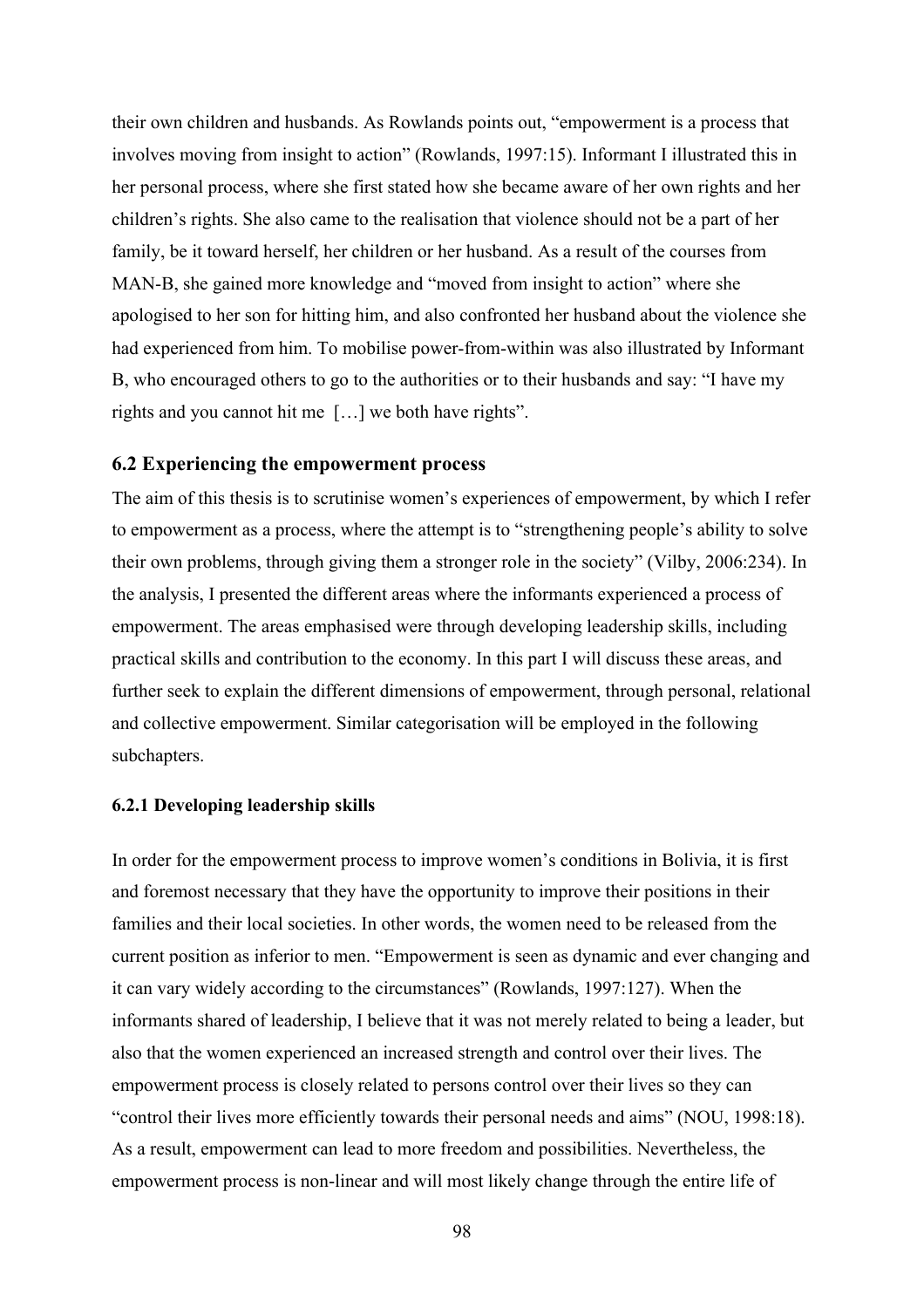each woman. The informants all agreed that they had experienced "an ability to strengthen their position" and described how their roles had changed after participating in MAN-B's projects. Through the courses, they dared to step out of some of the negative traditions that were upholding the machismo culture.

#### **6.2.2 Economic empowerment**

In the analysis, some of the informants expressed that the ability to earn their own income was crucial to their own empowerment process. In addition the women felt more appreciated by their husbands. Rowlands describes the process of empowerment as "a feeling of a personal change and development, and also manifested, or demonstrated, in changed behaviour" (Rowlands, 1997:114). If we compare Rowlands theories with what was shared by the informants, there is some correlation, which serves as an example of an ongoing empowerment process.

Each of the informants experienced this process of empowerment in a personal way, related to her background, family and also her actions. Through asking my informants about suggestions they had in order for other women (in their local society) to be empowered, I also got an insight in what they experienced helped in this matter, and suggestions of improvements. Some of the informants emphasised that contributing to the economy was the most crucial for their ability to empower. In their experience, the income led them from a place where they were seen as of "no value" to their husbands, to a place were they felt appreciated. In contrast, both learning handcrafts and having the ability to sell their crafts, was a turning point for the women, as Informant I affirmed: "Thanks to the courses we have learned to value ourselves". By empowering and strengthening women through these programs, the group of individuals (the family or society) can make necessary changes and help improve conditions that will benefit everyone. Rowlands points out that "economic activities may widen the range of options for marginalised people, but do not necessarily enable them to reach a point where they can take charge of creating for themselves the option from which they get to choose" (Rowlands, 1995:104). Furthermore, she explains that there is a need for a combination of "self-esteem, information, analytical skills, ability to identify and tap into available resources, political and social influence, and so on, is needed" (ibid).

There is a lot of economic literature that signals how economic empowerment can result in decision-making and power dynamics around household decisions. The informants in this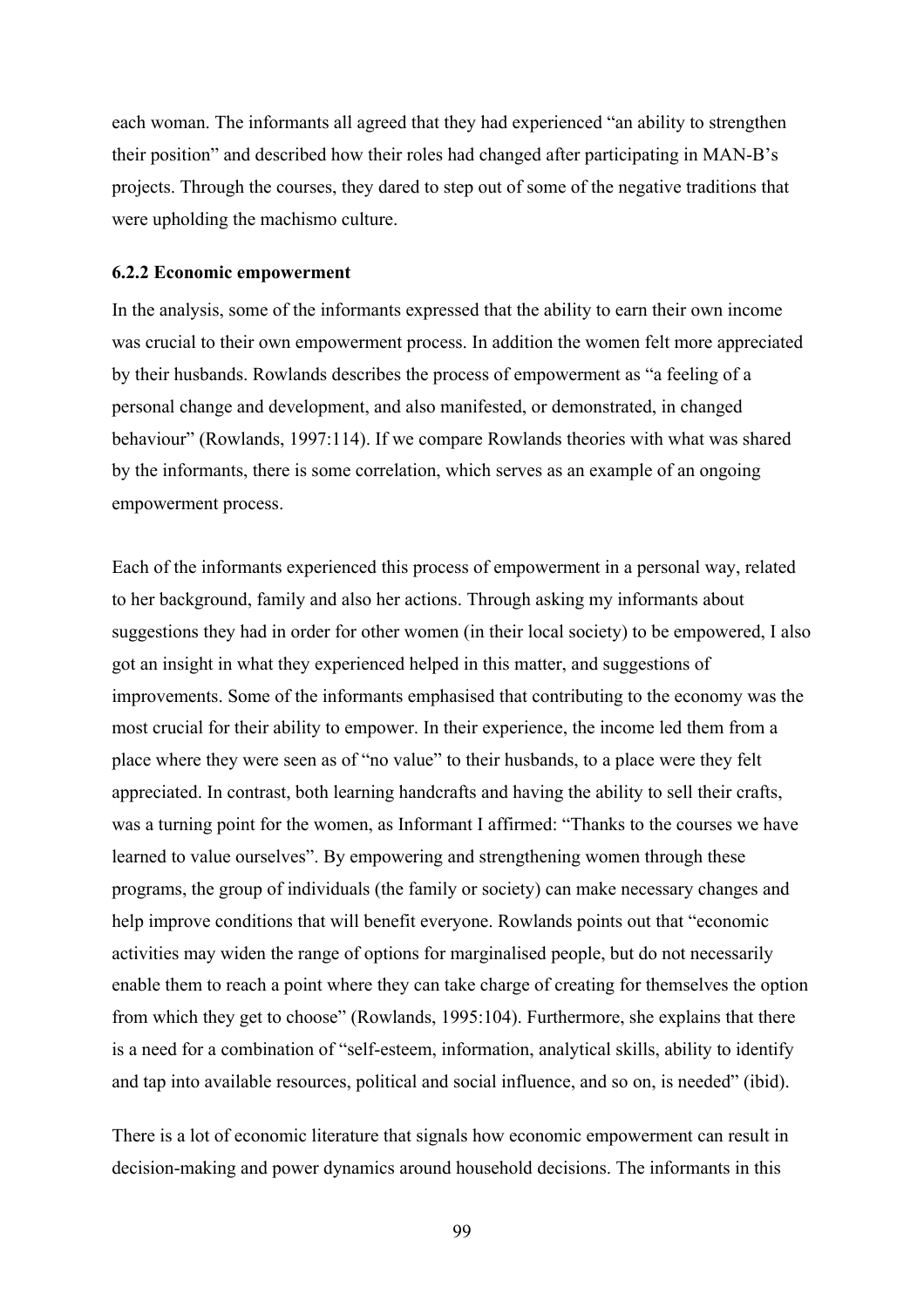research also confirmed this. When the women proved that they could generate income, it led to increased respect from their husbands. One can question whether this was a result of the economic benefits, however the informants also shared that they felt more appreciated by their husbands. This was of great importance and motivation to continue to gather in groups, which involved courses and teachings that resulted in more than just economic benefits. This is backed by Domingo et al. (2015) who states that: "economic empowerment can result in changes in decision-making power dynamics around household decisions, including in some cases in ways that lower the risk of domestic violence and increase the acceptance of women controlling assets" (Domingo et al., 2015:3).

#### **6.2.3 Dimensions of empowerment**

*Individual:* By starting with focusing on women's own experiences and realities, building self-confidence and raising awareness seems to be of great importance. Based on their experiences, the women can point to areas they need to change in order to have gender equality. Through the teachings from MAN-B, the women revealed direct changes as a result of these teachings. In raising awareness about for instance Law 348, the women were able to have something concrete to refer to if they are violently abused. Moreover, the women could set the priorities themselves, be it either focusing on leadership or participating in groupmeetings, or through learning different practical skills.

"Empowerment, in the context of gender and development, is most usefully defined as a process (or processes) rather than an end product; it is dynamic and changing, and varies widely according to circumstance" (Rowlands, 1997:129). In the analysis of the interviews, I provided a few examples of how the empowerment process can take different forms depending on many factors, such as: the informant's family background, age, and specific life experiences. For empowerment to be achieved it must be seen as a process that both "involves some degree of personal development, but that this is not sufficient; and that it involves moving from insight to action" (Rowlands, 1997:15). In other words, personal empowerment is intrinsically linked to relational and collective empowerment.

*Relational empowerment:* The informants regarded close relationships as important, and frequently mentioned that the key to empowerment was to "desenvolverse" which means, "to manage" or develop social skills. Since many of the women were not used to expressing their opinions out loud, it was of much value to have close friends or family that supported them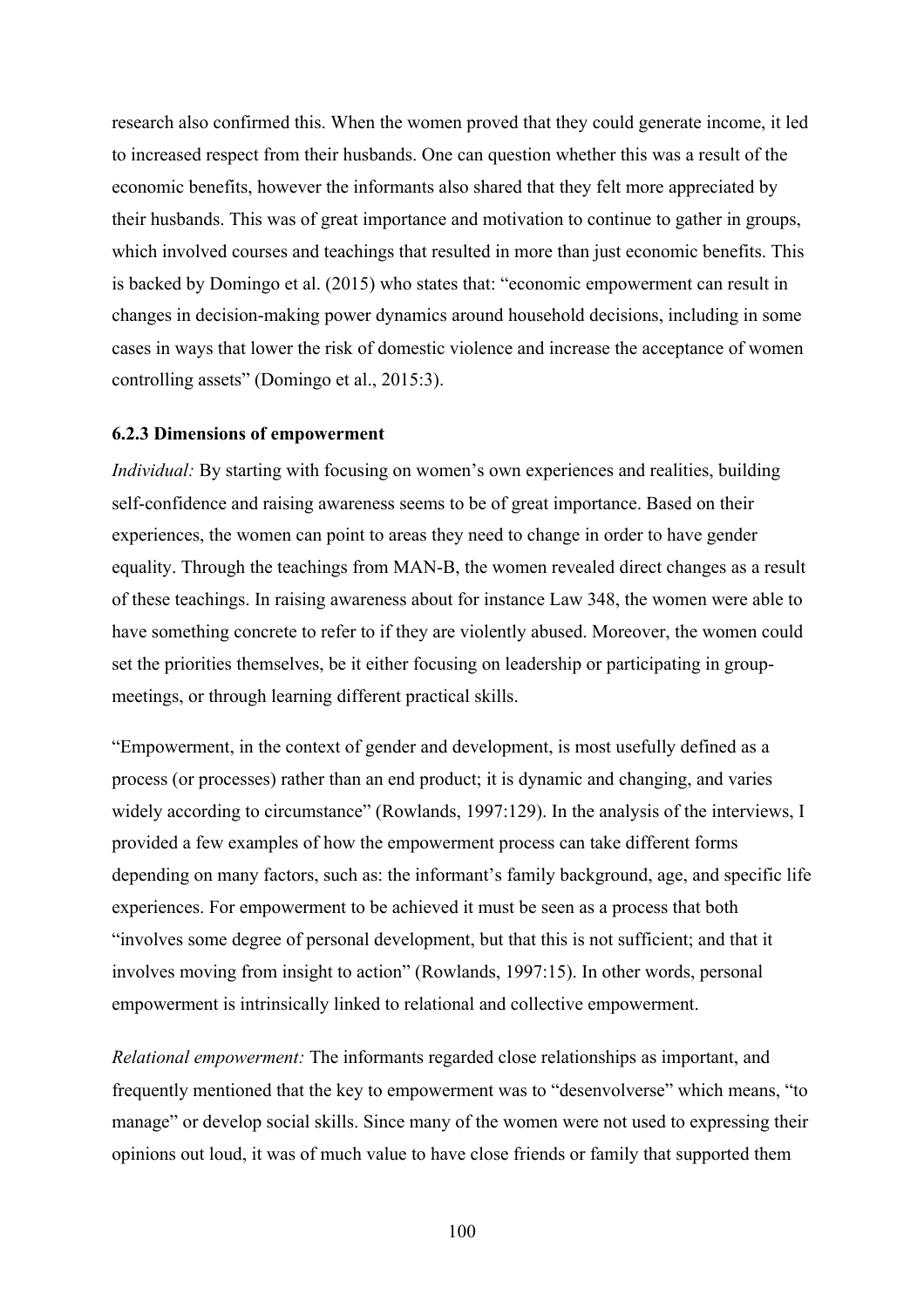along the process. This could also provide them with a place to practice to express their thoughts and opinions.

According to Rowlands (1997:125) "the individual women playing the most active roles, have more difficulties in their relationships with their partners, and some perceive those relationships as something they will never be able to do anything about". It might be easier for a woman to receive support and encouragement from others in relation to her own personal empowerment. However, if she attempts to make changes in her relationship with her partner, it can be more difficult because it depends a lot on her partner. In a group one woman can be carried along with others, but on her own, she is dependent on her own resources. One thing I noticed in the interviews was that the informants that had a supportive partner or father, where also the women who experiences a greater sense of empowerment.

*Collective empowerment:* "Women's individual and collective action, whether in formal politics, civic society or the economy, provide opportunities for women to voice their needs and demands" (Domingo et al., 2015:1). For the empowerment to develop from women's "self-understanding" (Kabeer, 1994) to a greater sense of collective action, it is crucial that women both understand their situations and come together to bring about change that can benefit not only them, but also other women in their society. Rowlands argues that empowerment "must also include the processes that lead people to perceive themselves as able and entitled to occupy […] decision-making space, so that people affected come to see themselves as having the capacity and the right to act and have influence (Rowlands, 1997:87). In this sense, collective empowerment is the process were women take collective action that leads to confidence, voice and influence. Furthermore, collective empowerment can stimulate women to come together and act, which was most clearly illustrated by "power with"

Power-relations are essential in the discussion of the empowerment process. When empowerment of women increases, they also have an increased ability to develop, on an individual level, an economic level and consequently on a collective level. Power relations have to be taken seriously, however it clearly touches upon sensitive cultural issues, which can in turn make women's empowerment process a threat, because it means a need for change in deep-rooted beliefs and practices. Empowerment processes are dynamic and the three dimensions of empowerment suggested in Rowland feminist model of power are closely linked: positive changes in one dimension can encourage changes in either the same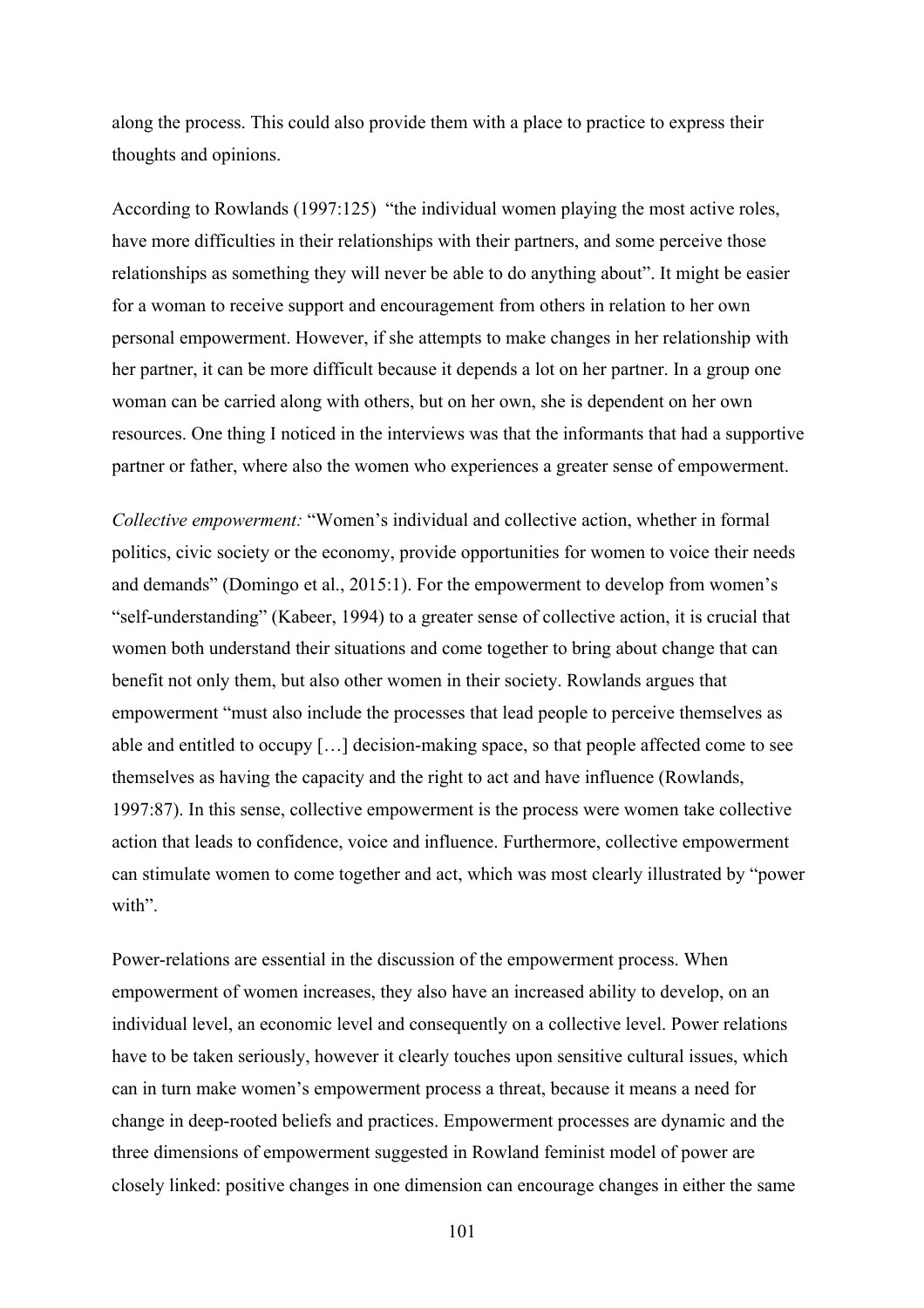dimension, or in another. "Factors that encourage empowerment can be reinforced and are reinforcing; inhibiting factors and obstacles can be mitigated, and overcome, thus serving to encourage and affirm empowerment" (Rowlands 1997:127-128).

# **6.3 Concluding remarks**

The first part of this chapter provided an understanding on relevant power-theories. While several of Rowlands power theories can be used to describe how empowerment process works, the *power-from within* dimension probably got most traction based on the interviews that was done. This is important, as this can be the key for how empowerment best can be implemented in this area, with these women at that time. In the second part I presented the most important areas that the informants experienced an empowerment process, which was through developing leadership skills and economic empowerment. The experiences shared were also divided into individual, relational and collective empowerment, based on Rowland three dimensions of empowerment.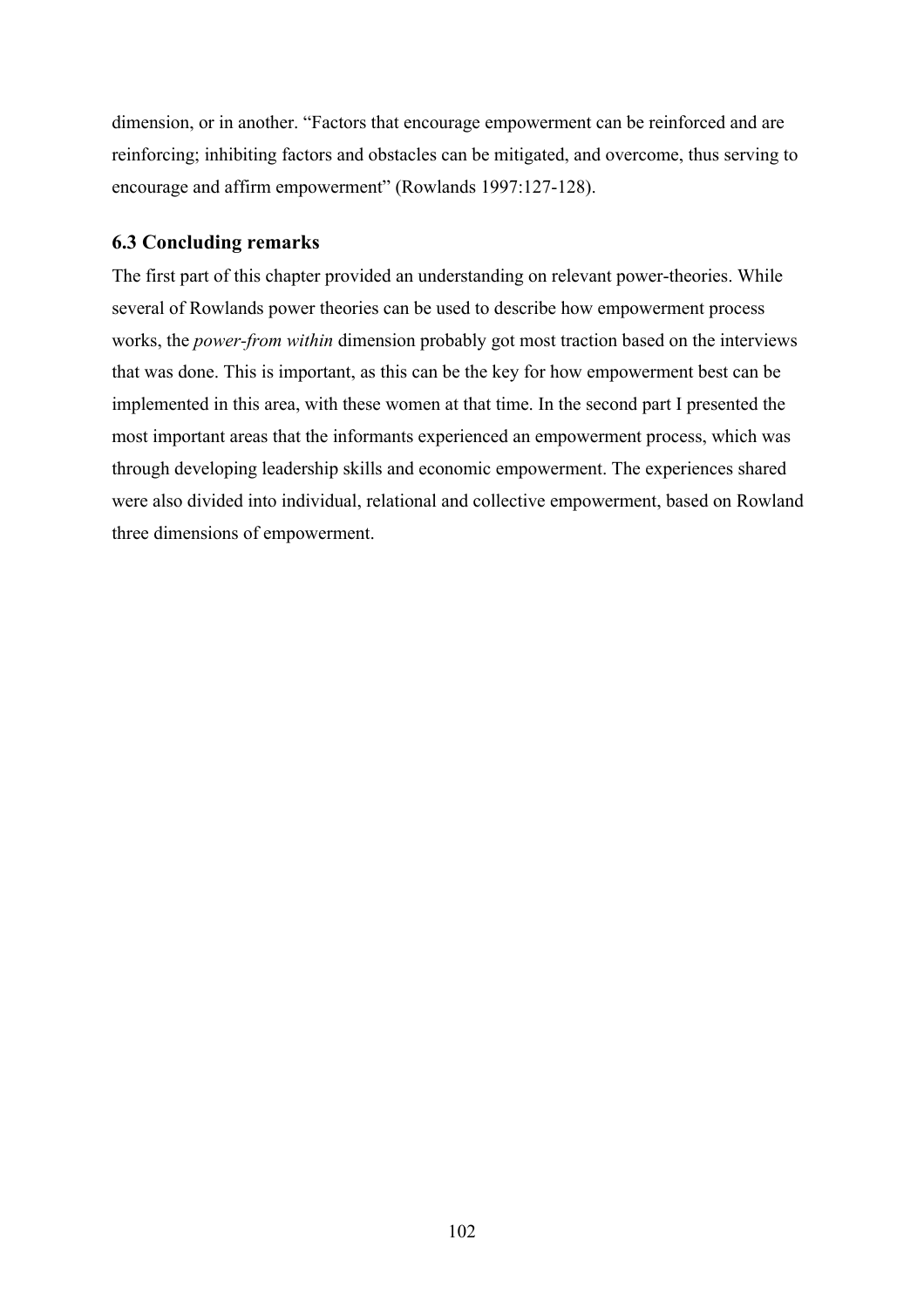# **7 Conclusion**

This thesis has investigated how women participating in MAN-B's projects in Caranavi, Bolivia, have experienced empowerment. The account of empowerment developed in this thesis is based on interviews from a fieldwork done within a short period of time and with a selection of ten informants. Despite potential weaknesses and limitations due to the amount of informants and amount of time spent, I believe that this thesis have contributed with some indicators for evaluating the empowerment processes. As previously stated and demonstrated through the analysis, empowerment takes different forms and is a complex process. The results from this research are therefore a contribution to an ongoing discussion on how empowerment can be achieved.

This research presents a foundation for an increased understanding of challenges and constraints of achieving women's empowerment and gender equality. Through analysing the interviews conducted, I seek to document the experiences, both negative and positive, in order to highlight limitations and opportunities to women's empowerment. The findings indicate that the women who were interviewed and participated in the projects and courses of MAN-B in Caranavi did experience levels of empowerment. The informants confirmed several elements that endorse the notion of an increased individual empowerment-process:

- 1. Increased self-esteem
- 2. Increased practical skills
- 3. Economic empowerment
- 4. Increased leadership-skills
- 5. Increased ability to express their opinions
- 6. Increased knowledge of their legal and political rights

This study's findings highlight that some of the informants seemed to have an added positive attitude to reaching gender equality, and ending gender violence. My findings also indicate that the informants wanted to improve their current situation. It is reasonable to conclude that many of the participants experienced an increased ability to solve and improve their conditions, as a result of the courses from MAN-B. In other words, the courses from MAN-B appear to have effect on the empowerment process. The methods that MAN-B is using can shed light on how the empowerment process works. Since the informants mentions several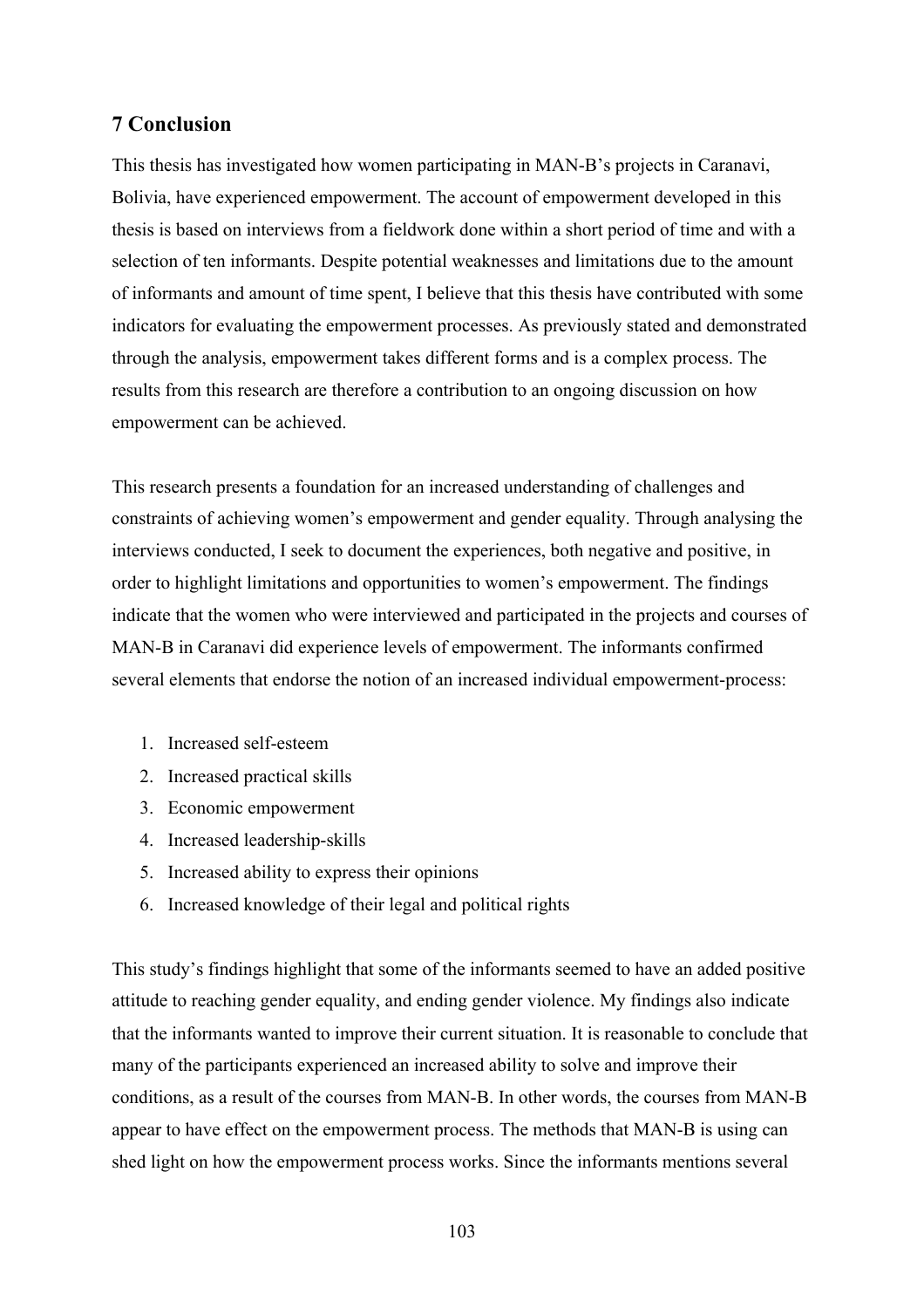elements that are needed, according to contemporary empowerment-literature, to achieve an increased empowerment, or at least start the process. It is also important to look at the methods that have been used to achieve this. By this rationale it is reasonable to assume that some of MAN-B empowerment-projects have influenced the participants.

The study indicates that the women who participated in MAN-B's projects have had a great advantage from these projects. A question for concern is whether or not there is a difference between rhetoric and practice for these women, and how dependent these are women of the constant presence of MAN-B. What will happen the day they pull out of this empowermentinitiative or region? The women interviewed shared these questions and was worried for the projects future. In terms of this probable challenge, it is important to emphasise that empowering others is not something that an outside force can easily influence. However, empowerment as a concept for DAP can be of great value in terms of organising and planning development interventions in a way that ensures that the needs of women are met. This research acknowledges the existing theories that focus on empowerment as a process. To understand empowerment is a bottom-up process rather than a top-down strategy. Women have to empower themselves. However, there is a significant value of providing a place where the women can organise, receive information and learn basic skills, and last but not least, encourage their empowerment process.

I believe that this thesis has demonstrated the positive empowerment effects from the MAN-B initiatives. In particular, the women shared of an increased understanding about their legal and political rights, which indicates that they are also more aware of what can lead them towards empowerment. There are many success-stories mentioned, and the informants' shared of an increased knowledge and understandings, particularly in matters were they have to claim their rights and not put up with either psychological or physical violence. In other words, the women voices an understanding of their value being equal to men on all areas. I believe that the increased knowledge about personal rights and awareness are crucial in the empowerment process.

## *Further research:*

Empowerment is a topic that applies to a range of fields within social science, nevertheless the concept is in danger of losing its meaning. What this research illustrates is that it is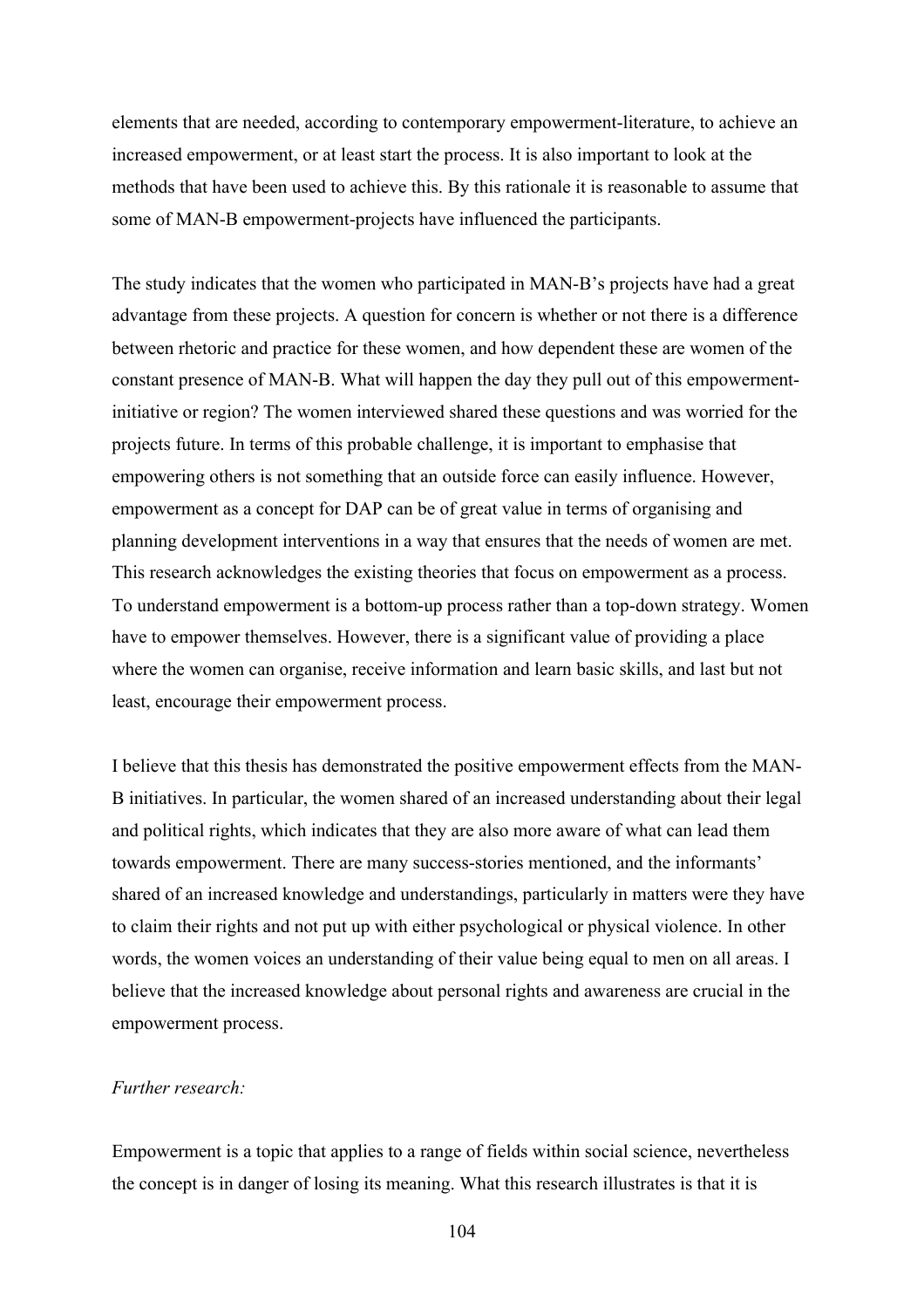crucial to draw attention to women in societies with great gender inequality. My study is a contribution to already existing literature on women's empowerment. Based on the interviews, I have looked at a set of theories on women's empowerment, economic empowerment, and development theories that are presented in this thesis. This thesis has illustrated that empowerment can enhance peoples choices and opportunities, however there is a continuing need for areas in which women can organise and set the priorities needed for development. In my opinion, there are many areas related to women's empowerment of interest, such as projects focusing on microcredit and other economic resources, political participation and reproductive health and rights. There have already been done much innovative work on these areas, and it would be very interesting to evaluate some of that work.

This study's findings highlights that there are many different interpretations and perspectives on empowerment, I want to stress that the idea of empowerment is not to replace one form of empowerment with another. It was striking that the women interviewed also emphasised the importance of having equal respect and involve men in the projects. For further research, it would be very interesting to involve men to a larger extent, because I believe that their support is crucial for women's empowerment. Further research would for this reason involve inclusion of women and ensure their participation, but also take into account men's reflections on women's empowerment process. I believe that the most strategic way to support women's empowerment is by encourage both men and women to participation at all stages of the projects.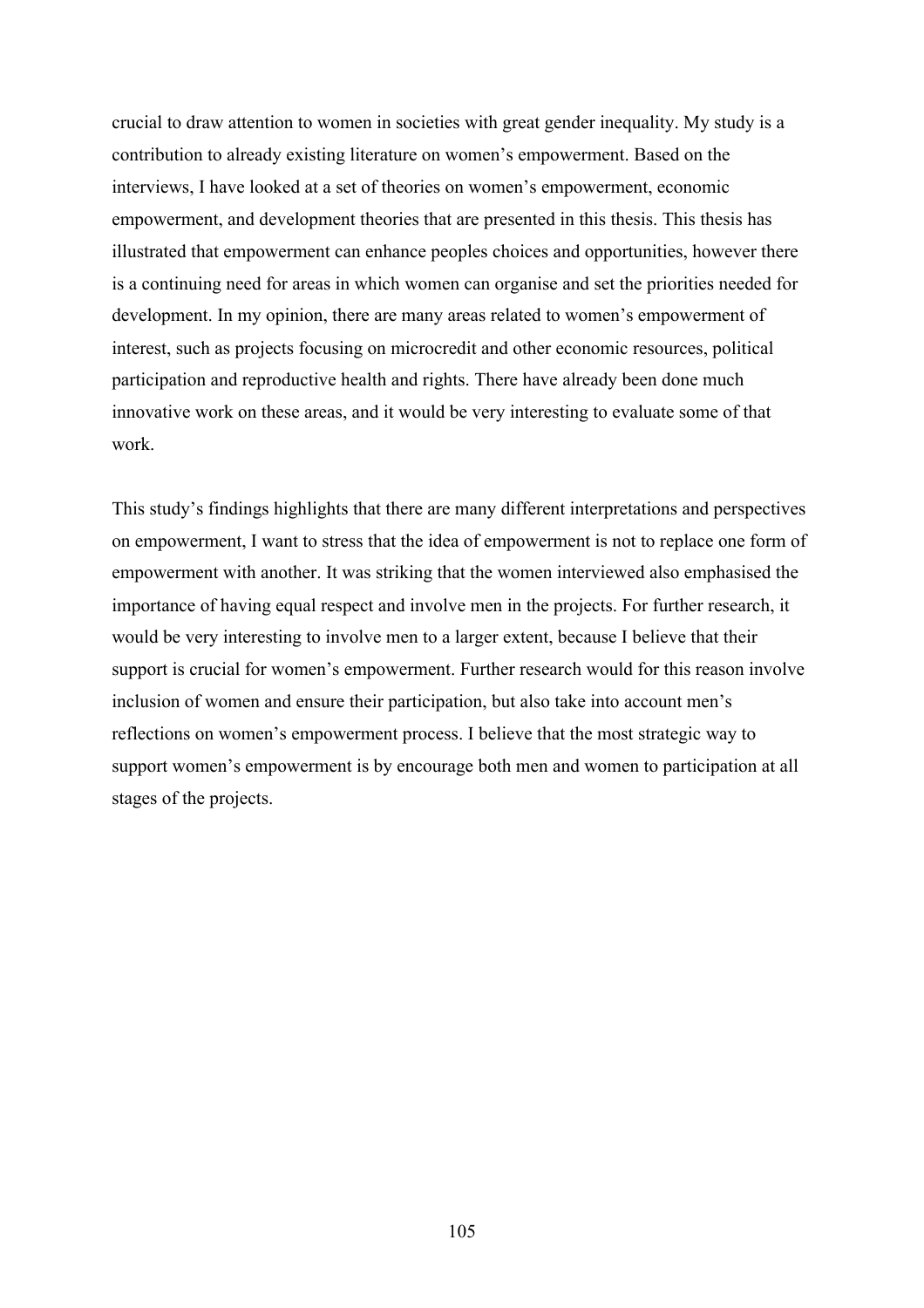## **Bibliography**

- Adams, R. (2008). *Empowerment, participation, and social work* (4th ed). New York: Palgrave Macmillan.
- Adcock, K. (2013). *Globalization, Women's Empowerment and Sustainable Growth: Development Theory with a Vagina*. Global Societies Journal, (1). Retrieved from https://escholarship.org/uc/item/4r64r5wj [Accessed 10/10/2017].
- Ambe, N., & Fenda, A. (2012). The Impact of Religion on Women Empowerment as a Millennium Development Goal in Africa. Springer, 107, 1–18. Retrieved from https://www.jstor.org/stable/pdf/41427018.pdf?seq=1#page\_scan\_tab\_contents [Accessed 10/24/2017].
- Appleby, R. S. (2000). *The ambivalence of the sacred: religion, violence, and reconciliation*. Lanham, MD: Rowman & Littlefield Publishers.
- Askheim, O. P., & Starrin, B. (2008). *Empowerment: i teori og praksis*. Oslo: Gyldendal Akademisk.
- Bachrach, P., & Baratz, M. S. (1970). *Power and poverty: theory and practice*. Oxford University Press.
- Bachrach, P., & Baratz, M. S (1979). *Power and poverty*. New York.

Ban Ki-moon. (2012). *Remarks of UN-Secretary-General Mr Ban Ki-moon*. United Nations Social Development Network. Retrieved from http://www.un.org/esa/socdev/ngo/outreachmaterials/empowerment-booklet.pdf [Accessed 2/7/2017].

- Batliwala, S. (1993) *Empowerment of women in South Asia: concepts and practices.*  New Dehli: Colombo: Asian-South Pacific Bureau of Adult Education (ASPBAE).
- Batliwala, S. (2007). *Taking the Power out of Empowerment: An Experiential Account.*  Taylor & Francis, Ltd. on Behalf of Oxfam GB. Retrieved from https://www.jstor.org/stable/pdf/25548253.pdf?refreqid=excelsior%3A60230e21e19a 980839e5c9f559b3b6e1 [Accessed 8/18/2017].
- BBC (2012). *Bolivia country profile.* Retrieved from http://news.bbc.co.uk/2/hi/americas/country\_profiles/1210487.stm [Accessed] 9/12/2017].
- Black, T. R. (2002). *Understanding social science research* (2nd ed.). London ; Thousand Oaks: Sage.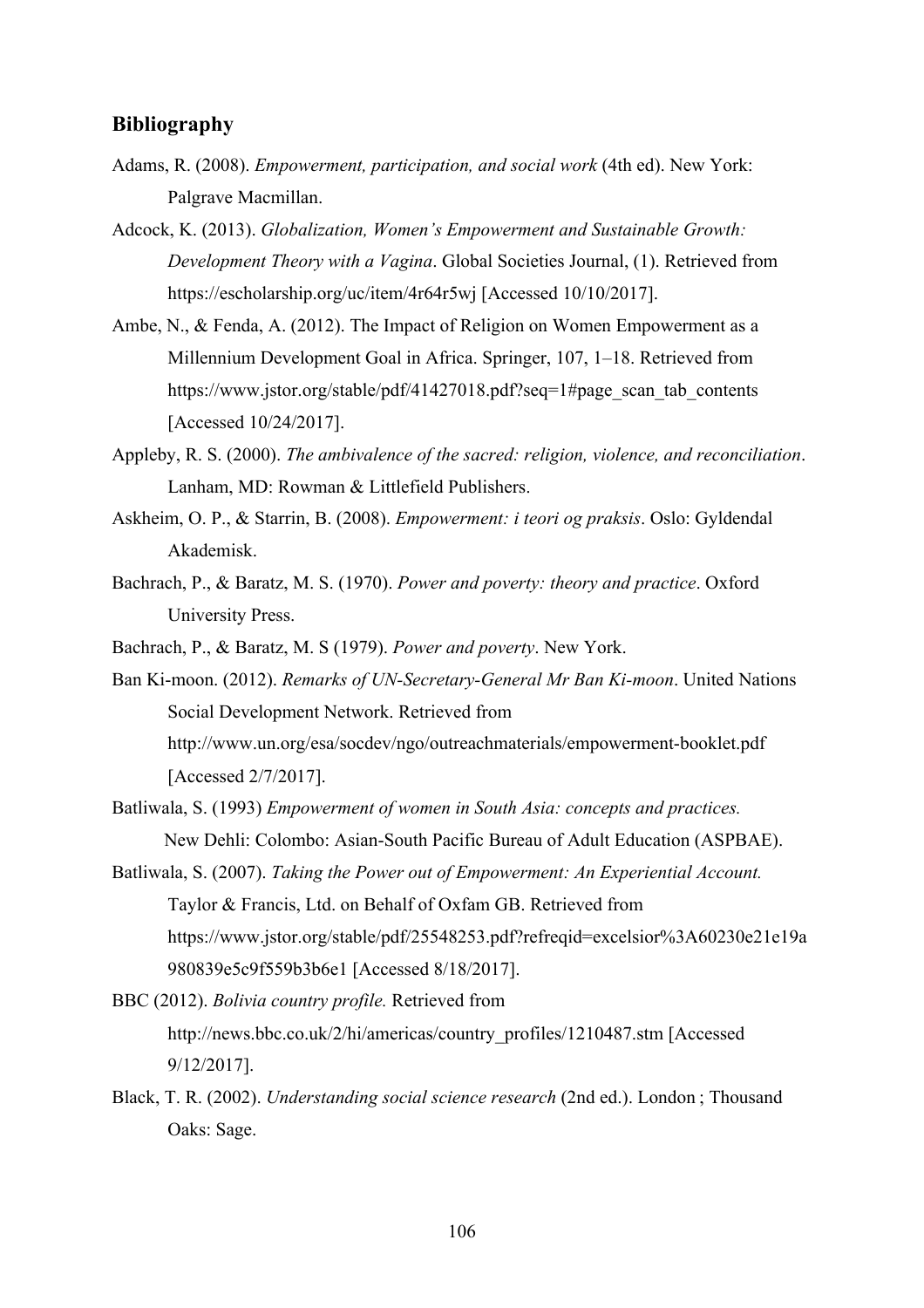- Bott, S., Guedes, A., Goodwin, M., & Mendoza, J. A. (2012). *Violence against women in Latin America and the Caribbean*. Washington DC: Pan American Health Organization. Retrieved from http://www.paho.org/hq/index.php?option=com\_content&view=article&id=8175%3A 2013-violence-against-women-latin-america-caribbean-comparativeanalysis&catid=1505%3Aintra-family-violence&Itemid=41342&lang=fr [Accessed 10/8/2017].
- Bryman, A. (2012). *Social research methods* (4th ed). Oxford ; New York: Oxford University Press.
- Bryman, A. (2016). *Social Research Methods*. Oxfordi University Press.
- Cambridge Dictionary. (2017a). *Definition of Empowerment*. Cambridge Dictionary. Retrieved from http://dictionary.cambridge.org/dictionary/english/empowerment [Accessed 10/24/2017].
- Cambridge Dictionary. (2017b). *Definition of machimso.* Cambridge Dictionary. Retrieved from https://dictionary.cambridge.org/dictionary/english/machismo [Accessed 11/5/2017].
- CEDAW Reports of Bolivia. (2015). *Committee on the Elimination of Discrimination against Women considers the (CEDAW) reports of Bolivia*. Retrieved from http://www.ohchr.org/FR/NewsEvents/Pages/DisplayNews.aspx?NewsID=16236&La ng [Accessed 11/2/2017].
- Central Intelligence Agency. (2016). *The World Factbook: Bolivia*. Retrieved from https://www.cia.gov/library/publications/the-world-factbook/geos/bl.html [Accessed 11/4/2017].

Derrida, J. (2007). *Psyche: inventions of the other*. Stanford, Calif: Stanford University Press.

- Domingo, P., Holmes, R., O'Neil, T., Jones, N., Bird, K., Larson, A.,Valters, C. (2015). *Women's voice and leadership in decision-making*. London: Overseas Development Institute.
- Educación Bolivia Online. (2013). *El apthapi, una tradición andina*. Retrieved from http://educacionbolivia.com/el-apthapi-una-tradicion-andina/ [Accessed 11/11/2017].
- Fangen, K. (2010). *Deltagende observasjon*. Bergen: Fagbokforlaget.
- Foucault, M. (1980). *Power/Knowledge.* New York: Pantheon
- Foucault, M. (1982). *The Subject and Power* (Vol. 8). The Univeristy of Chicago Press. Retrieved from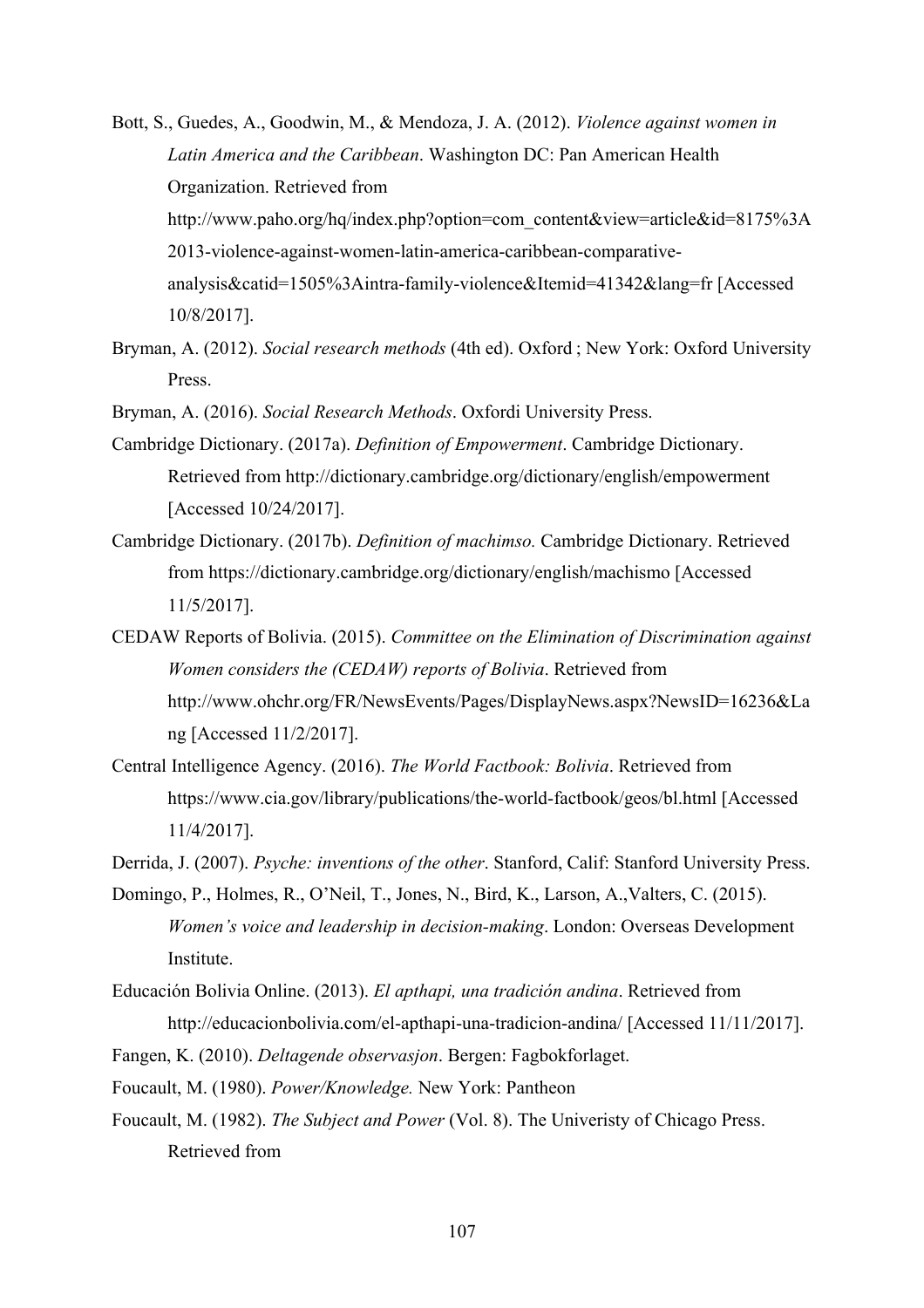http://www.jstor.org/stable/pdf/1343197.pdf?refreqid=search%3A4f10980b[c9dce301 aaf34a72306175f0 [Accessed 10/18/2017].

Foucault, M. (1998). *The History of Sexuality: The Will to Knowledge.* London: Penguin

- Gaventa, J. (2003). *Power after Lukes: a review of the literature.* Brighton: Institute of development studies.
- Giddens, A. and Griffiths, S. (2006) *Sociology. 5.ed* Cambridge, UK: Polity Press
- European Institute for Gender Equality (EIGE) (2017). *Gender Equality* boosts economic growth. Retrieved from http://eige.europa.eu/news-and-events/news/gender-equalityboosts-economic-growth [Accessed 10/30/2017].
- Green, D. (2016). *How change happens* (First edition). Oxford, United Kingdom: Oxford University Press.
- Halvorsen, K. (2008). *Å forske på samfunnet en innføring i samfunnsvitenskapelig metode*. Oslo: Cappelen akademisk.
- Hannan, C. (2003). *Transforming Empowerment and Gender Mainstreaming* (International Symposium on A new Vision for Gender Policy: Equality, Development and Peace). New York. Retrieved from http://www.un.org/womenwatch/daw/news/speech2003/CH-Empmainstream-Korea.PDF [Accessed 8/24/2017].
- Heath, S., Charles, V., Crow, G., & Wiles, R. (2007). Informed Consent, Gatekeepers and Go-Betweens: Negotiating Consent in Child- and Youth-Orientated Institutions, *33*, 403–417. Retrieved from http://onlinelibrary.wiley.com/doi/10.1080/01411920701243651/abstract [Accessed 11/2/2017].
- Hensley, M. (2011). *They Returned As Millions: Bolivian Indigenous Movements and Nation Building in th*e New Millennium. Retrieved from https://kb.osu.edu/dspace/bitstream/handle/1811/45714/HensleyPaper.pdf?sequence= 1 [Accessed 10/7/2017].
- Hopper, P. J. (2012). *Understanding development: issues and debates*. Cambridge, UK: Polity Press.
- Jørgensen, S. I (2010) *Globale utfordringer.* Kristiansand: Høyskoleforlaget.
- Kabeer, N. (1994). *Reversed realities: gender hierarchies in development thought*. London; New York: Verso.
- Kabeer, N. (1999). *Resources, Agency, Achievements: Reflection on the Measurement of Women's Empowermen*t. Blackwell Publishers Ltd, 30(3), 435–464. Retrieved from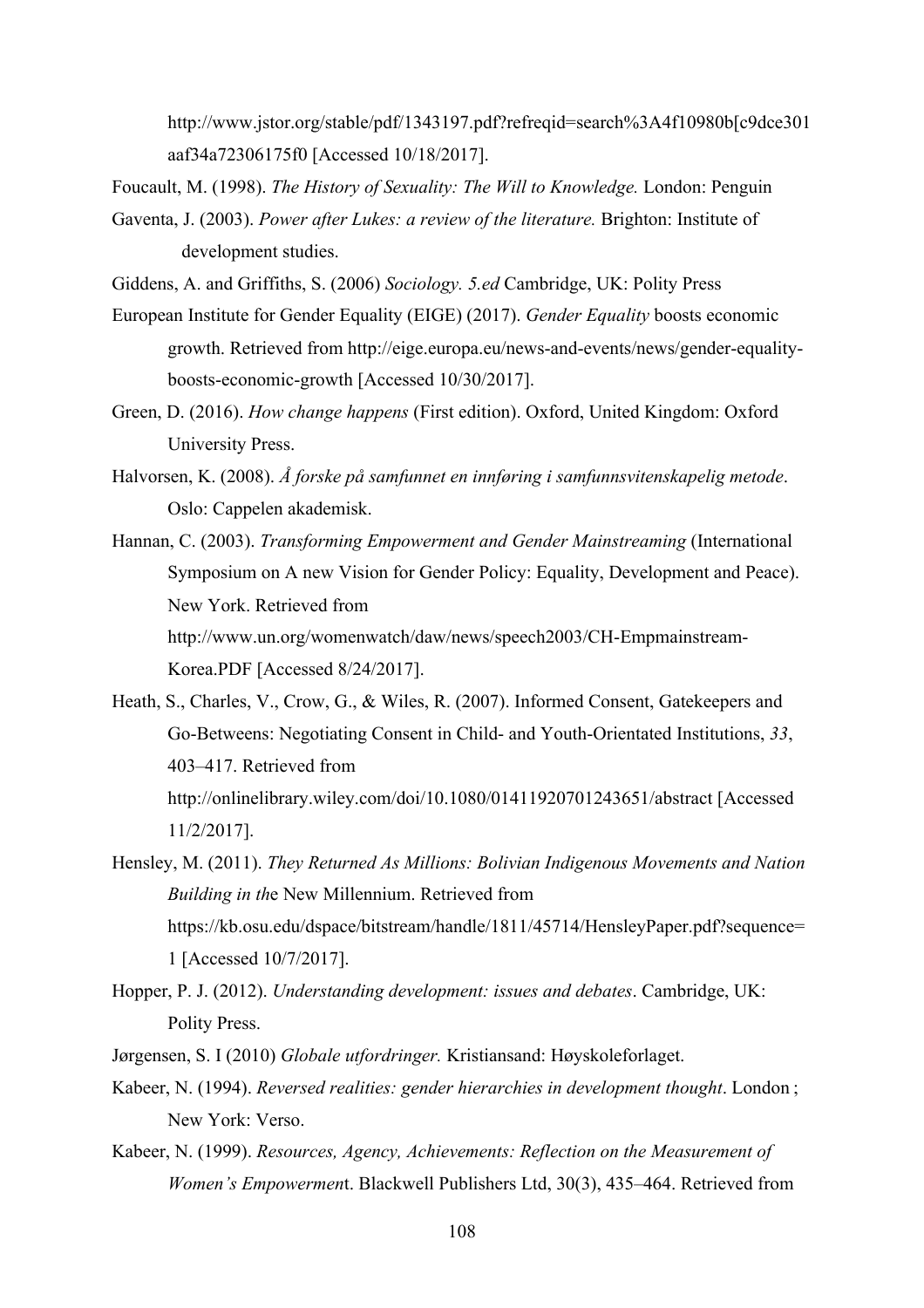https://www.utsc.utoronto.ca/~kmacd/IDSC10/Readings/research%20design/empowe rment.pdf [Accessed 10/22/2017].

- Kvale, S., & Brinkmann, S. (2015). *InterViews: learning the craft of qualitative research interviewing* (Third edition). Los Angeles: Sage Publications.
- Kvale, S., Rygge, J., Brinkmann, S., & Anderssen, T. M. (2009). *Det kvalitative forskningsintervju*. Oslo: Gyldendal akademisk.
- Larsen, A. K. (2007). *En enklere metode: veiledning i samfunnsvitenskapelig forskningsmetode*. Bergen: Fagbokforl.
- Leer-Helgesen, A. (2016). *Negotiating religion and development: diaconal praxis in the Bolivian Andes*. Dissertation series for the Degree of Philosophiae Doctor (Ph.D.) at VID Specialized University no. 4 , Oslo.
- Levi, M. (2010). *Empowerment and Poverty.* American Political Science and Politics, 43, 85–87. Retrieved from https://www.jstor.org/stable/pdf/25699298.pdf [Accessed 10/23/2017].
- Lofland, J. (1971). *Analyzing social settings*. Belmont: Wadsworth.
- Lukes, S. (1974) *Power: a radical view*. London: MacMillian
- Lukes, S. (2004). *Power: a radical view* (2nd ed). Houndmills, Basingstoke, Hampshire : New York: Palgrave Macmillan.
- MAN-B. (2010). *Final Evaluation of "Development Alcoche" Regional Contract, Area IV. Misión Alianza de Noruega en Bolivia*. [Unpublished].
- Mehra, R., Patel, P., Shetty, A. and Golla, A. (2012) *Financial services for low-income women: Opportunities for economic empowerment?* Washington, DC: ICRW.
- Merriam-Webster. (2017). *Defintion of jipijapa.* Retrieved from https://www.merriamwebster.com/dictionary/jipijapa [Accessed 11/11/2017].
- Momsen, J. (2004). *Gender and development*. London: Routledge.

Narayan-Parker, D. (Ed.). (2002). *Empowerment and poverty reduction: a sourcebook*. Washington, DC: World Bank. Retrieved from http://siteresources.worldbank.org/INTEMPOWERMENT/Resources/486312- 1095094954594/draft.pdf [Accessed 1/7/2017].

- Narayan-Parker, D. (Ed.). (2005). *Measuring empowerment: cross-disciplinary perspectives*. Washington, DC : World Bank, c2005.
- NMA. (2017). About Mission Alliance. Retrieved from http://www.misjonsalliansen.no/ommisjonsalliansen/ [Accessed 8/8/2017].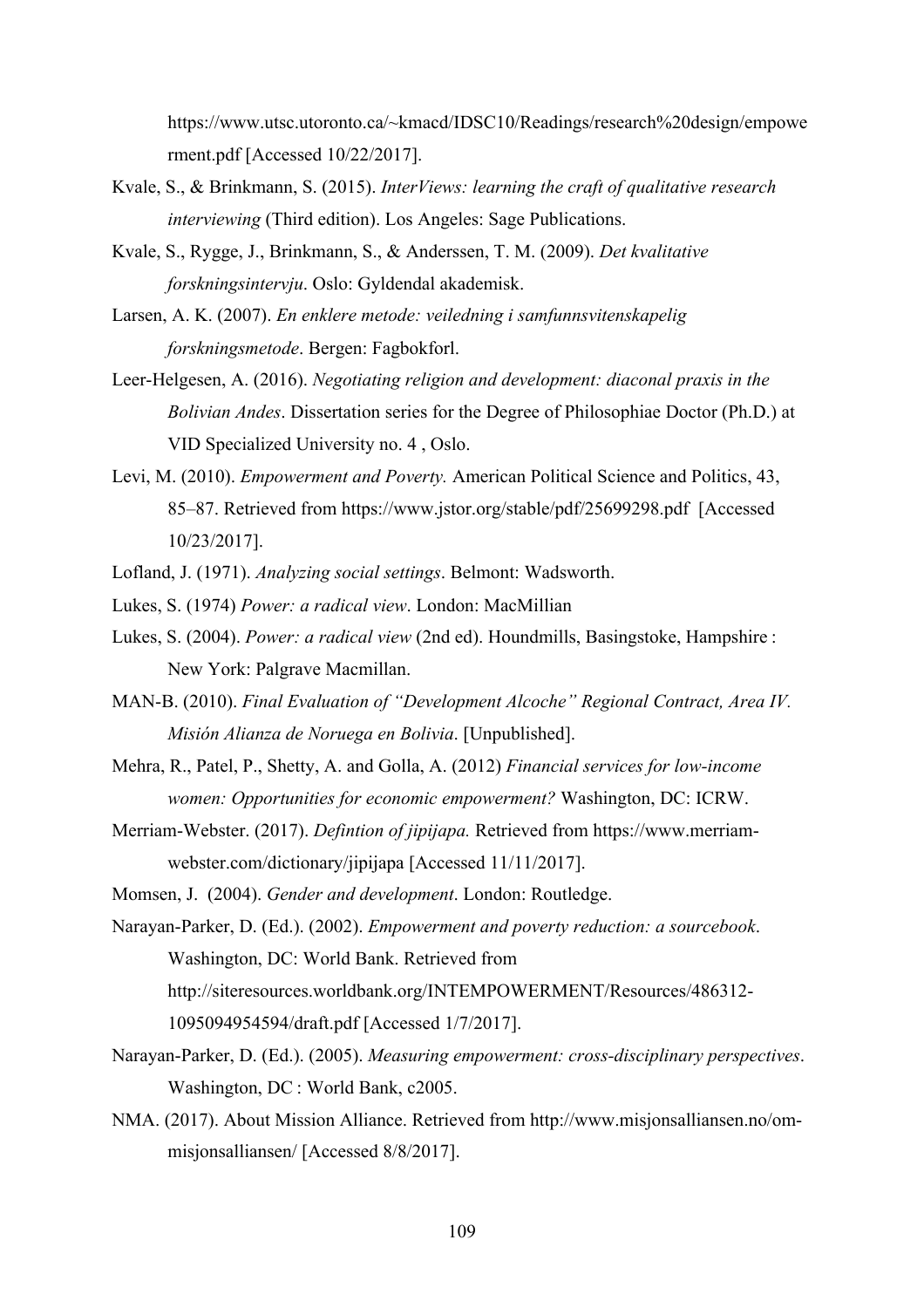- NMA Project Report. (2016). *Annual Project Report 2016 - Tropical North Transer Plan.*  The Norwegian Mission Alliance. [Unpublished].
- NMA Strategy Document. (2010, 2015). Strategidokumentet 2010-2015. The Norwegian Mission Alliance. [Unpublished].
- Nussbaum, M. C. (2000). *Women and human development: the capabilities approach*. Retrieved from http://edrev.asu.edu/reviews/rev105.htm [Accessed 5/31/2017].
- Office of the High Commissioner for Human Rights. (2017). *Submitting information to the Working Group on discrimination against women in law and in practice*. United Nations. Retrieved from http://www.ohchr.org/EN/Issues/Women/WGWomen/Pages/SubmissionInformation.a spx [Accessed 11/5/2017].
- Oxaal, Z., & Baden, S. (1997). *Gender and empowerment definitions, approaches and implications for policy*. Brighton: Institute of Development Studies.
- Oxford Dictionaries. (2017a). *Definition of barrio.* Retrieved from https://en.oxforddictionaries.com/definition/barrio [Accessed 11/1/2017].
- Oxford Dictionaries. (2017b). *Definition of Empowerment*. Retrieved from https://en.oxforddictionaries.com/definition/empowerment [Accessed 10/24/2017].
- Oxford Dictionary. (2017a). *Definition of femicide*. Oxford Dictionaries. Retrieved from https://en.oxforddictionaries.com/definition/femicide [Accessed 11/5/2017].
- Oxford Dictionary. (2017b). *Defintion of Patriarchy*. Oxford Dictionaries. Retrieved from https://en.oxforddictionaries.com/definition/patriarchy [Accessed 11/10/2017].
- Pittaway, E., Bartolomei, L., & Hugman, R. (2010). *Stop Stealing Our Stories: The Ethics of Research with Vulnerable Groups*. Journal of Human Rights Practice, 2, 229–251. Retrieved from
	- https://www.researchgate.net/publication/249295232\_%27Stop\_Stealing\_Our\_Stories %27 The Ethics of Research with Vulnerable Groups [Accessed 11/2/2017].
- Report no.13 to the Norwegian Storting. (2008). *Climate, Conflict and Capital* (No. 13). *Norwegian Ministry of Foreign Affairs.* Retrieved from https://www.regjeringen.no/contentassets/74c115f115304813805fa58d96e3c859/engb/pdfs/stm200820090013000en\_pdfs.pdf [Accessed 8/17/2017].
- Røthing, Å. (2004). *Parforhold: idealer, strategier og forhandlinger*. Oslo: Gyldendal Norsk Forlag.
- Rowlands, J. (1995). *Empowerment Examined ('Empowerment' à l'examen / Exame do controle do poder / Examinando el apoderamiento (empowerment*). Taylor & Francis,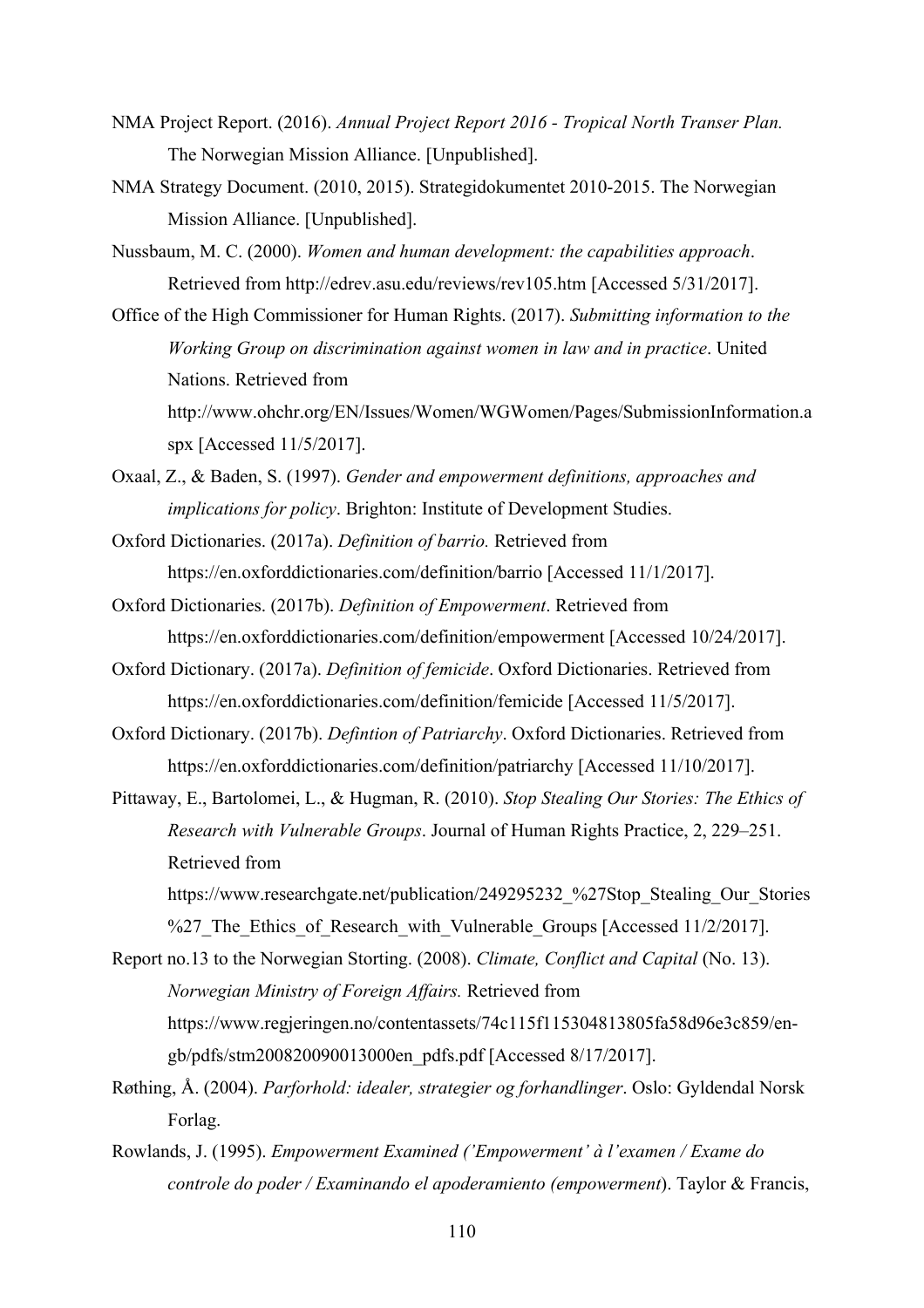Ltd. on Behalf of Oxfam GB, 5. Retrieved from

https://www.jstor.org/stable/4028929?Search=yes&resultItemClick=true&searchText =empowerment&searchText=examined&searchUri=%2Faction%2FdoBasicSearch% 3FQuery%3Dempowerment%2Bexamined&seq=1#page\_scan\_tab\_contents [Accessed 10/9/17].

- Rowlands, J. (1997). *Questioning empowerment: working with women in Honduras*. Oxford [England] : Atlantic Highlands, N.J: Oxfam ; Humanities Press International [distributor].
- Rowlands, J. (1998) *A word of the times, but what does it mean? Empowerment in the discourse and practice of development. I: Women and empowerment-illustrations from the third world.* Basingstoke, MacMilan Press.
- Sakel, J., & Everett, D. L. (2012). *Linguistic fieldwork: a student guide*. Cambridge: Cambridge Univ. Press.
- Sen, G. (1997). *Globalization, Justice and Equity: a Gender Perspective* (Vol. 40). Retrieved from

https://www.researchgate.net/publication/292036548 Globalization justice and equi ty A\_gender\_perspective [Accessed 11/7/2017].

- SIDA. (2015). *Supporting Women's Economic Empowerment: Scope for Sida's Engagement*. Swedish International Development Cooperation Agency. Retrieved from http://www.sida.se/contentassets/3a820dbd152f4fca98bacde8a8101e15/supportingwomens-economic-empowerment.pdf [Accessed 10/15/2017].
- Slettebø, T. (2000) *Empowerment som tilnærming i sosialt arbeid.* Retrieved from https://www.researchgate.net/publication/272815579\_Empowerment\_som\_tilnaermin g\_i\_sosialt\_arbeid [Accessed 8/21/2017].
- Stoltenberg, J. (2006). *From Prime Minister Jens Stoltenberg's keynote address at the opening of the High-Level Segment of ECOSOC in July 2006.* Retrieved from https://www.regjeringen.no/contentassets/ec6738432861481698c67549d310ae47/engb/pdfs/stm200720080011000en\_pdfs.pdf [Accessed 2/9/2017].
- Strauss, A. . (1987). *Qualitative analysis for social scientists*. Cambridge [Cambridgeshire] ; New York: Cambridge University Press.
- The Norwegian Parliament Stortinget. (2007). *On Equal Terms: Women's Rights and Gender Equality in International Development Policy* (No. 11). Retrieved from https://www.regjeringen.no/contentassets/ec6738432861481698c67549d310ae47/engb/pdfs/stm200720080011000en\_pdfs.pdf [Accessed 2/9/2017].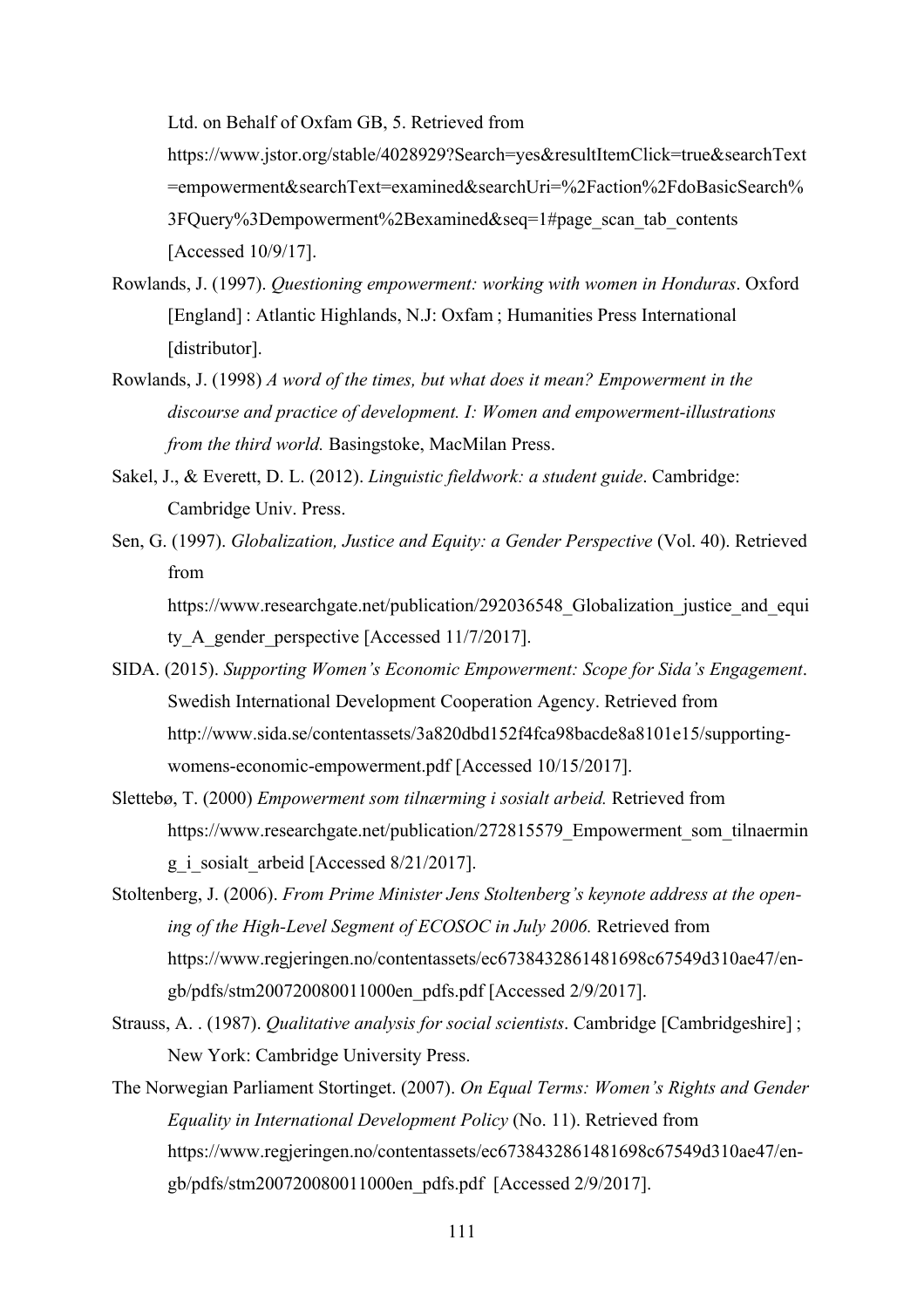The Official Norwegian Report (NOU) (1998). *NOU 1998:18 : "Det er bruk for alle"* (No. 18). Oslo. Retrieved from

https://www.regjeringen.no/contentassets/7208dd51a36340a6b4e7401d6854f603/no/p dfa/nou199819980018000dddpdfa.pdf [Accessed 11/2/2017].

- The World Bank. (2012). *Gender equality and development*. Washington, DC: World Bank. Retrieved from https://openknowledge.worldbank.org/handle/10986/4391
- The World Bank. (2015). *Bolivia: Challenges and Constraints to Gender Equality and Women's Empowerment.* International Bank for Reconstruction and Development/The World Bank. Retrieved from http://documents.worldbank.org/curated/en/339531468190181959/pdf/103087-WP-P154195-Box394854B-OUO-8-Bolivia-Gender-Report-ENGLISH-WEB.pdf [Accessed 11/7/2017].
- The World Bank. (2017). *Definition of empowerment.* Retrieved from http://web.worldbank.org/WBSITE/EXTERNAL/TOPICS/EXTPOVERTY/EXTEMP OWERMENT/0,,contentMDK:20272299~pagePK:210058~piPK:210062~theSitePK: 486411~isCURL:Y,00.html [Accessed 11/7/2017].
- UN Women. (2003). *Convention on the Elimination of All Forms of Discrimination against Women* (Article no.5). United Nations Entity for Gender Equality and the Empowerment of Women. Retrieved from http://www.un.org/womenwatch/daw/cedaw/text/econvention.htm#article5 [Accessed 11/5/2017].
- UNDP. (2010). *Why gender matters to the millennium development goals*. United Nations Development Programme. Retrieved from http://www.undp.org/women/mdgs/why.shtml [Accessed 1/5/2017].
- HDR-UNDP (Ed.). (2016). *Human development for everyone*. New York, NY: United Nations Development Programme. Retrieved from http://hdr.undp.org/sites/default/files/2016\_human\_development\_report.pdf [Accessed 11/6/2017].
- Unicef. (2003). *The Situation of Women in Bolivia*. Retrieved from https://www.unicef.org/bolivia/children\_1538.htm [Accessed 10/16/2017].
- United Nations (2009) *2009 World Survey on the Role of Women in Development: Women's Control over Economic Resources and Access to Financial Resources, including Microfinance.* Retrieved from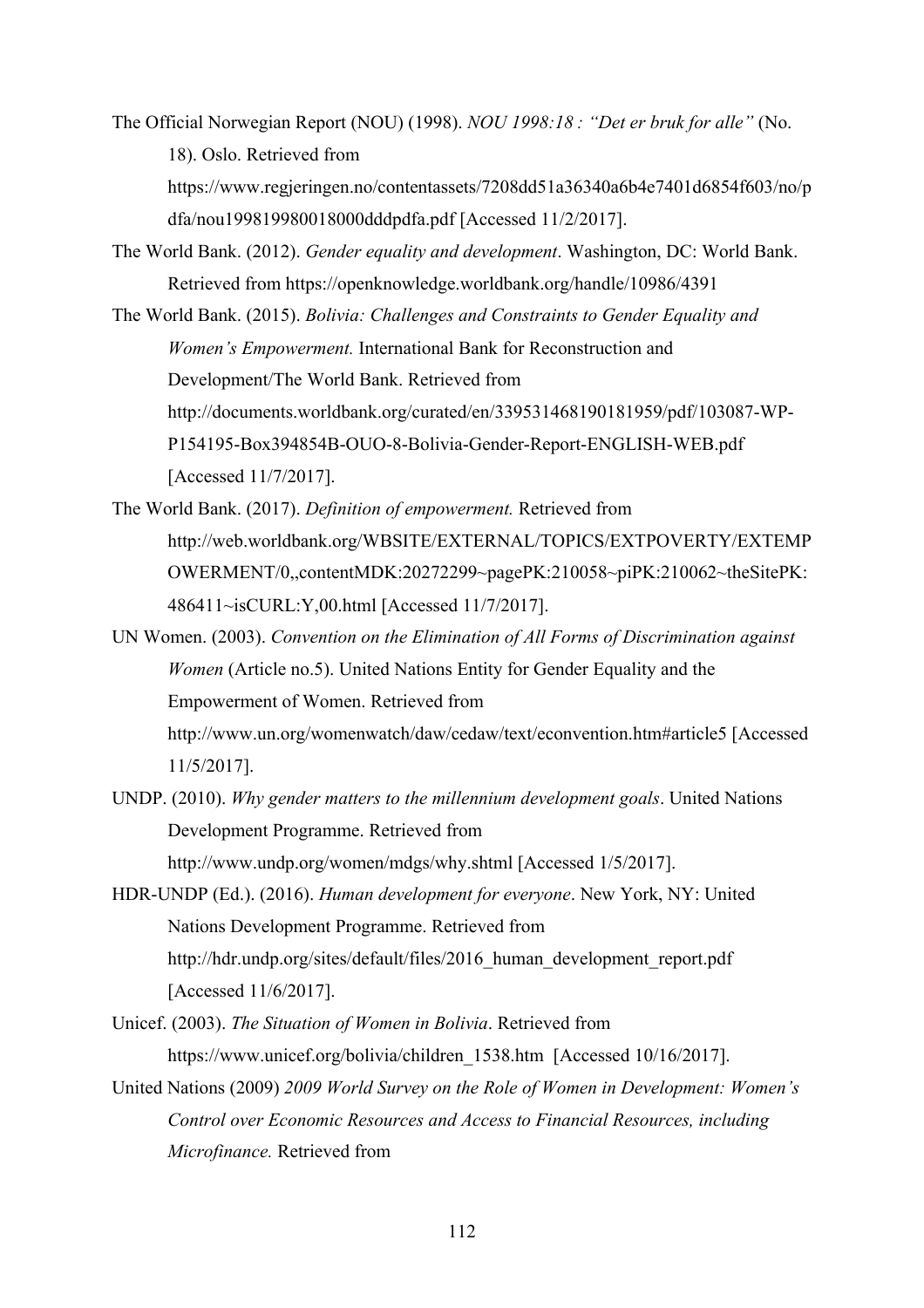http://www.un.org/womenwatch/daw/public/WorldSurvey2009.pdf [Accessed 9/8/2017].

United Nations. (2015). *The Millennium Development Goals Report*. United Nations. Retrieved from

http://www.un.org/millenniumgoals/2015\_MDG\_Report/pdf/MDG%202015%20rev %20(July%201).pdf [Accessed 11/11/2017].

- United Nations. (2017a). *Sustainable Development Goals - 17 Goals to Transform our World*. Retrieved from http://www.un.org/sustainabledevelopment/sustainabledevelopment-goals/#prettyPhoto [Accessed 10/16/2017].
- United Nations. (2017b,). Gender equality; why it matters. Retrieved from http://www.un.org/sustainabledevelopment/wp-content/uploads/2016/08/5\_Why-it-Matters GenderEquality 2p.pdf [Accessed 1/21/2017].
- United Nations Population Fund. (2005). *Frequently asked questions about gender equality*. Retrieved from http://www.unfpa.org/resources/frequently-asked-questions-aboutgender-equality [Accessed 9/7/2017].
- United States, & Central Intelligence Agency. (2016). *The CIA world factbook 2017*. Retrieved from https://www.cia.gov/library/publications/resources/the-worldfactbook/geos/bl.html [Accessed 11/4/2017].
- Uphoff, N. (1989) *Distinguishing Power, Authority & Legitimacy: Taking Max Weber at His Word by Using Resources-Exchange Analysis.* Volume *22* The University of Chicago Press. Retrieved from http://www.jstor.org/stable/pdf/3234836.pdf?refreqid=excelsior%3A2975940a62b268 321f27b394f7bbeddd&loggedin=true [Accessed 10/18/2017].
- VeneKlasen, L. and Miller, V. (2007). *A New Weave of Power, People and Politics: the Action Guide for Advocacy and Citizen Participation*. Retrieved from https://justassociates.org/en/resources/new-weave-power-people-politics-actionguide-advocacy-and-citizen-participation [Accessed 10/9/2017].

Vilby, K. (2006). *Den globale reisen*. Oslo: Universitetsforlaget.

Walter, L. (Ed.). (2001). *Women's rights: a global view*. Westport, CT: Greenwood Press.

Weber, M. (1947). *The Theory of Social and Economic Organization*. New York: Free Press.

Weber, M (1968). *Economy and Society; an outline of interpretive sociology.* New York: Bedminster Press.

WHO. (2017). *Poverty and Health*. World Health Organization. Retrieved from http://www.who.int/hdp/poverty/en/ [Accessed 11/5/2017].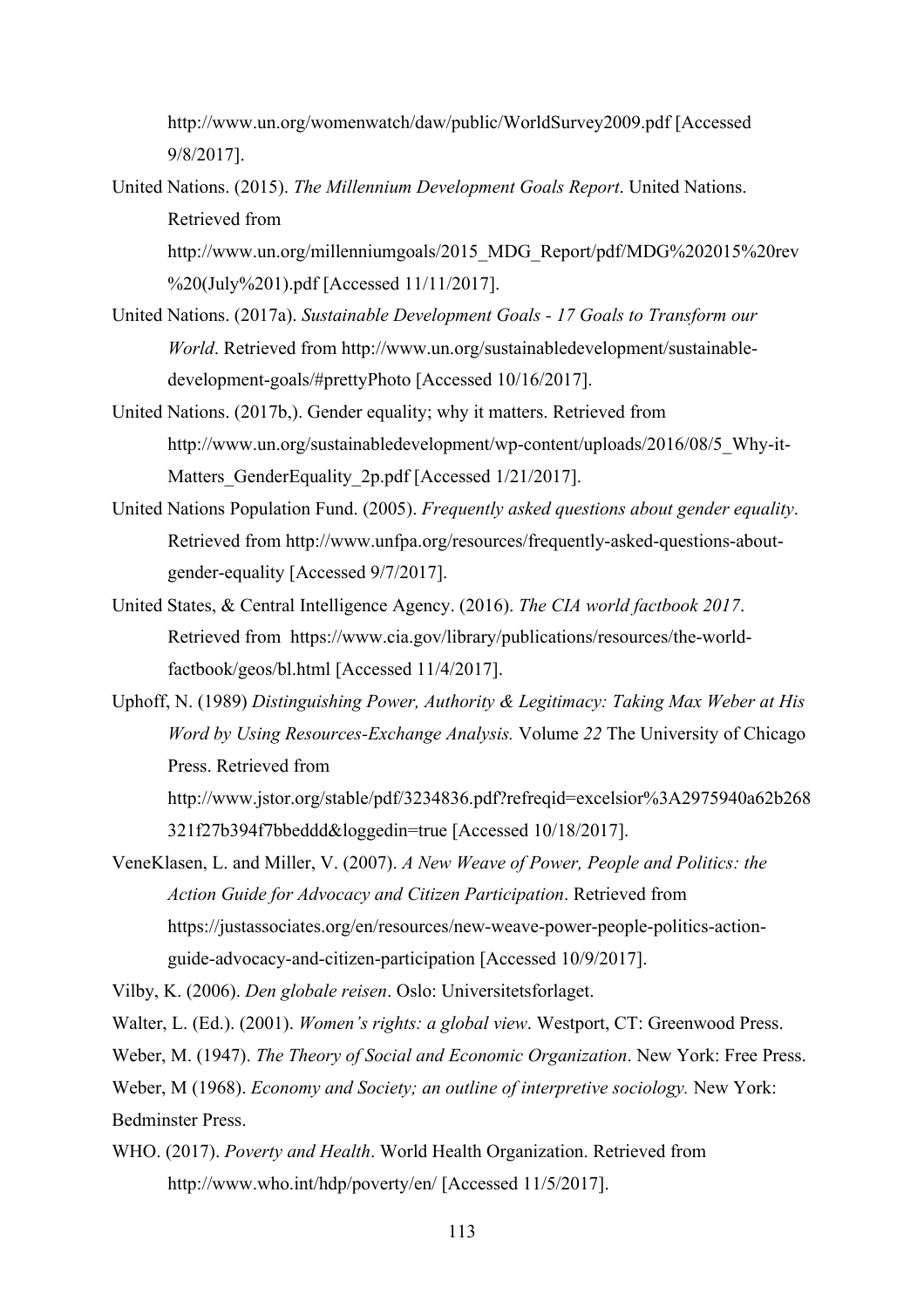- Yin, R. K. (2003). *Case Study Research: Design and Methods* (3rd ed., Vol. 5). London: Sage.
- Yousafzai, M. (2014). *Malalas Speech* (Nobel Peace Prize). Oslo. Retrieved from http://www.un.org/News/dh/infocus/malala\_speach.pdf [Accessed 11/1/2017].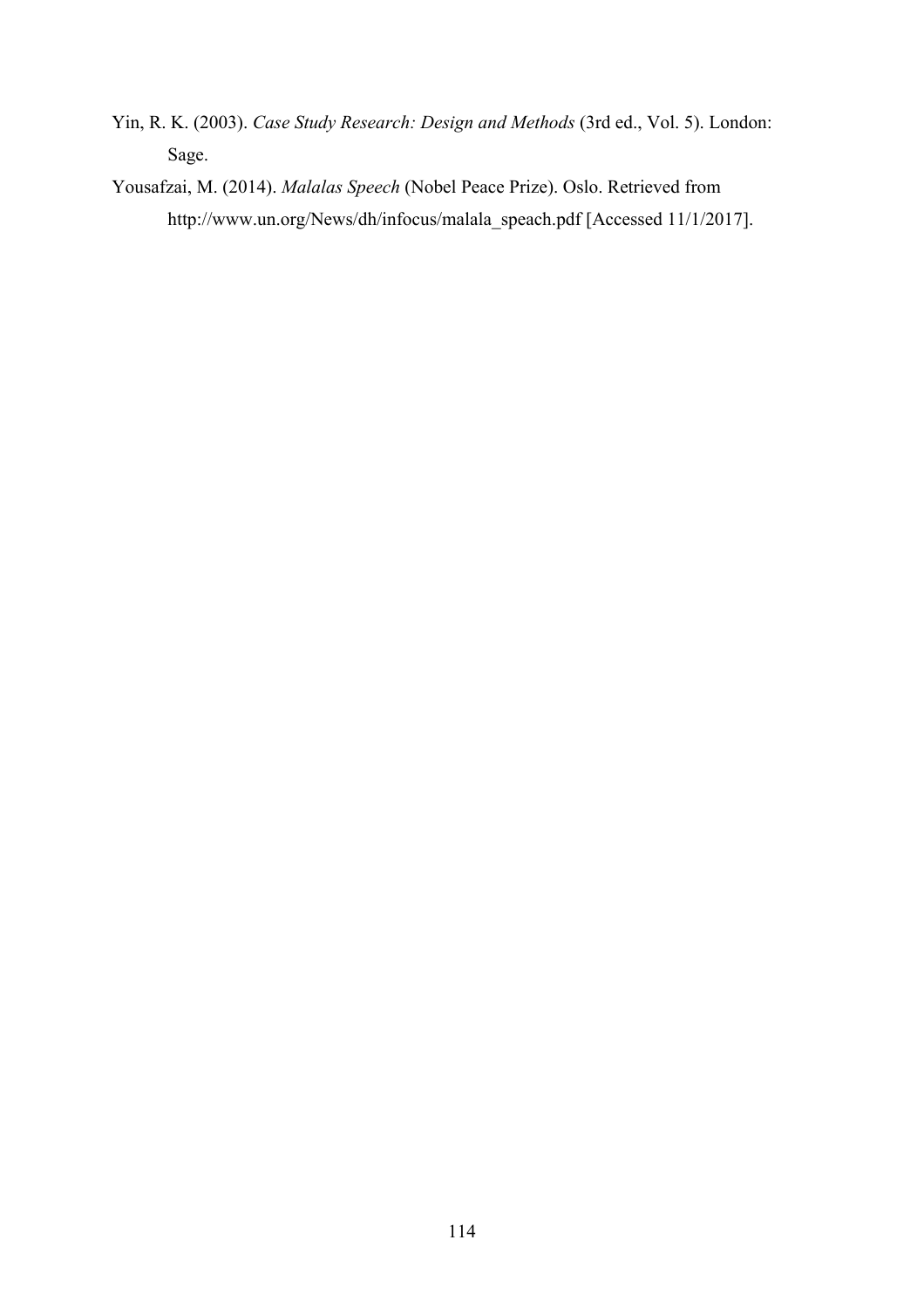## **Attachment 1: Interview guide, English version**

### **Background and experience with MAN-B**

- 1. Presentation of the participant: Who are you? (Age, family, background, education, profession).
- 2. For how long have you known about the MAN-B's projects? And for how long have you participated in the projects?
- 3. What are your experiences of these projects?
- 4. Do you remember the reason/motivation for joining the project?
- 5. Could you, in a few sentences, describe what you have learned and what it has meant for you to be involved?

### **The role as a woman in your local society**

- 6. What do you think characterises women in your local society?
- 7. What is your experience of your role as a woman in your local society?
- 8. Could you share a few things about what you believe is expected from you as a woman, in your local society?
- 9. MAN-B's projects often focus on "empowerment". What do you think about when you hear that expression? What does it mean to you?
- 10. What do you think is important to strengthen the role of women in your local society?
- 11. What do you mean would help for you and other women in your society, in order to strengthen your position and your opportunities in your local society?
- 12. Have you experienced a difference in your personal view of you (and other women's) role, after participating in these projects?

#### **Gender equality and human rights**

- 13. To what extent do you engage in questions relating human rights and gender equality?
- 14. Do you believe it is important that both men and women have the same rights in your society?
- 15. What should happen in order for men and women to achieve equal rights?
- 16. Is gender equality a topic that men in your society engage in?
- 17. Do you experience that gender equality can be discussed within your own family?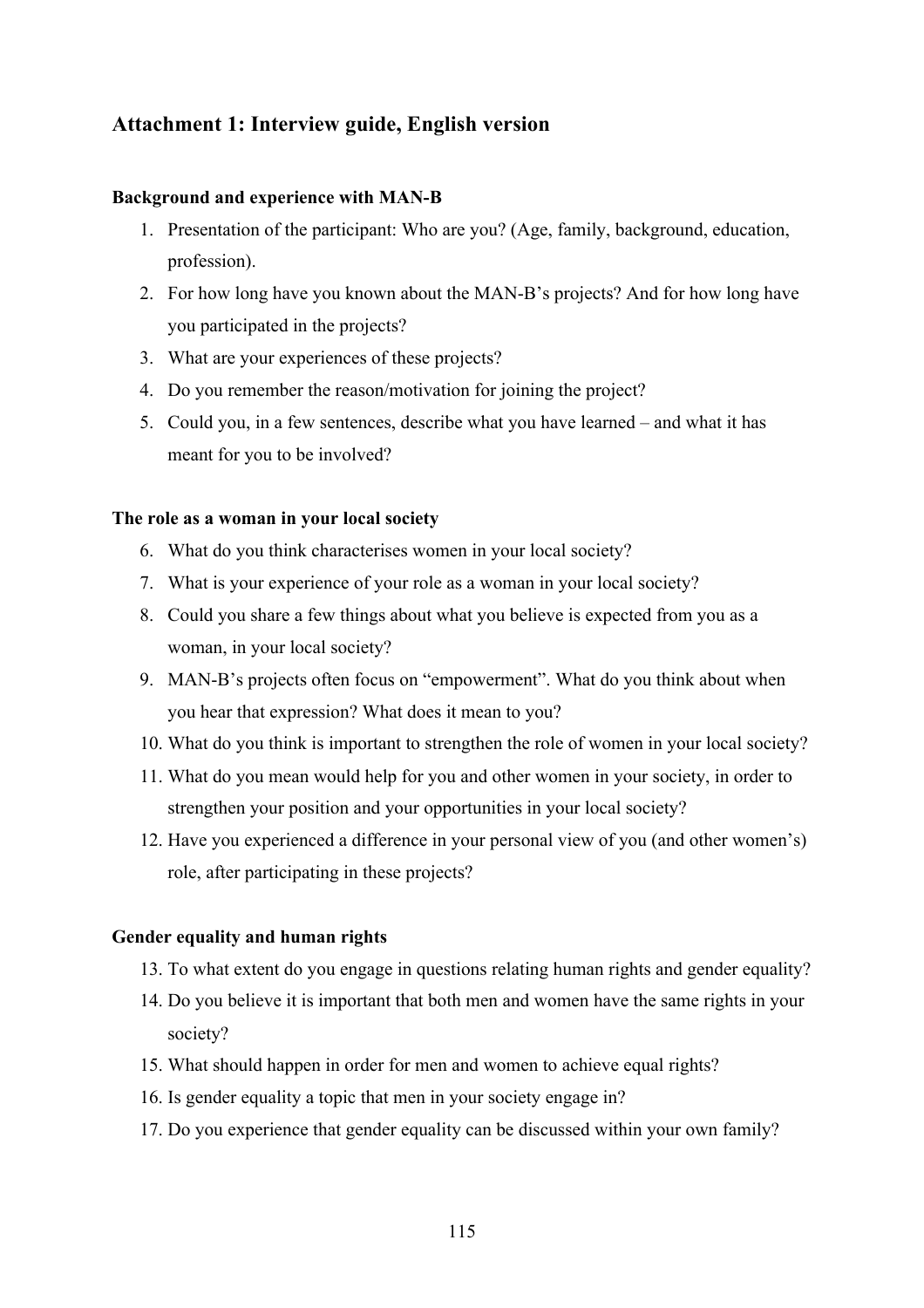## **Sum up**

- 18. What are your experiences after having participated in programs through the MAN-B?
- 19. Do you have any suggestions of how your local society can work to put forward women's rights and ensure that more women experience to be empowered/strengthened?
- 20. Is there anything you would like to add to this interview?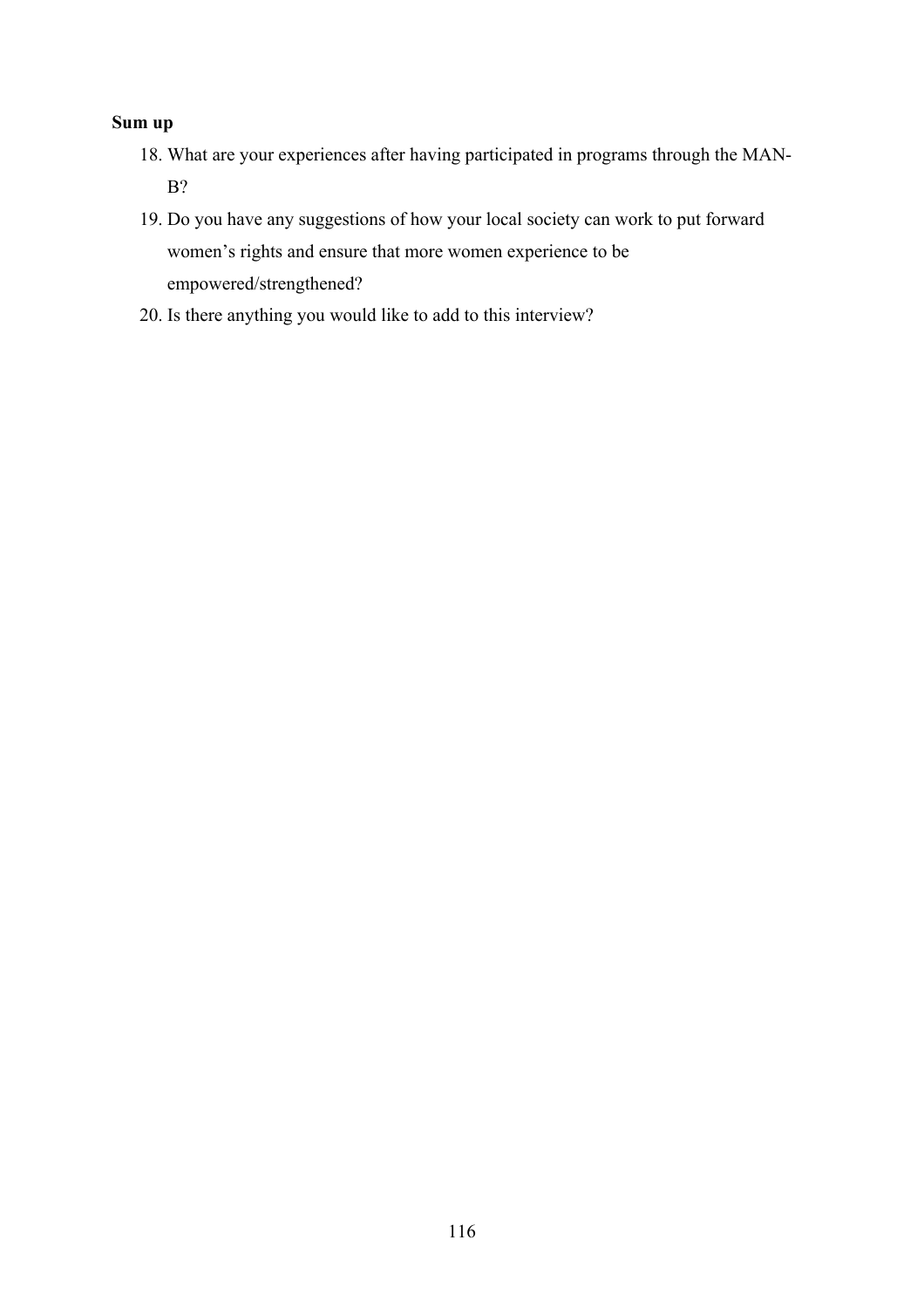# **Attachment 2: Interview guide, Spanish version**

### **Trasfondo y experiencias con Misión Alianza en Bolivia**

- 1. Por favor dígame quien es usted? (Edad, familia, trasfondo, educación, profesión.)
- 2. Por cuanto tiempo a conocido los proyectos de MAN-B? Por cuanto tiempo ha participado en los proyectos de MAN-B?
- 3. Cual ha sido su impresión, experiencias o enseñanzas adquiridas con estos proyectos?
- 4. Recuerda usted la motivación o la razón por la cual usted empezó a participar en los proyectos?
- 5. Podría usted en pocas palabras describir lo que ha aprendido? Que significa para usted ser parte de este proyecto?

### **El rolé de genero como un mujer en tu sociedad local**

- 6. Que es lo que mas caracteriza a las mujeres de su sociedad local según su opinión, según su punto de vista, según lo que usted cree?
- 7. En sus tareas como mujer, en su comunidad local, ¿como siente que es apreciada como mujer? Cual es su experiencia en su rol como mujer en su sociedad local?
- 8. Puede compartirme algo de lo que usted piensa, que los demás (otras personas alrededor suyo en su sociedad) quieren o esperan que usted haga en su sociedad local?
- 9. Los proyectos de MAN-B siempre se están hablando de "empoderamiento" ¿Qué piensa usted cuando escucha esta palabra/expresión?
- 10. ¿Qué piensa que se debe hacer para apoyar a la mujer y su participación ?
- 11. ¿Que se debe hacer para dar mas oportunidades y mejores posiciones a otras mujeres y a usted en su comunidad?
- 12. Ha experimentado una diferencia en su manera de verse a usted misma (y a otras compañeras) cuando ha participado en los proyectos de MAN-B?

### **Igualdad de genero y derechos humanos**

- 13. Ha participado o ha estado activa en temas relacionados a la igualdad de genero?
- 14. Cree que es importante que los hombres y las mujeres tengan los mismo derechos en la sociedad?
- 15. ¿Qué debería de suceder para que las mujeres y los hombres tuvieran los mismos derechos?
- 16. ¿Están los hombres en su sociedad interesados en el tema: La igualdad en derechos?